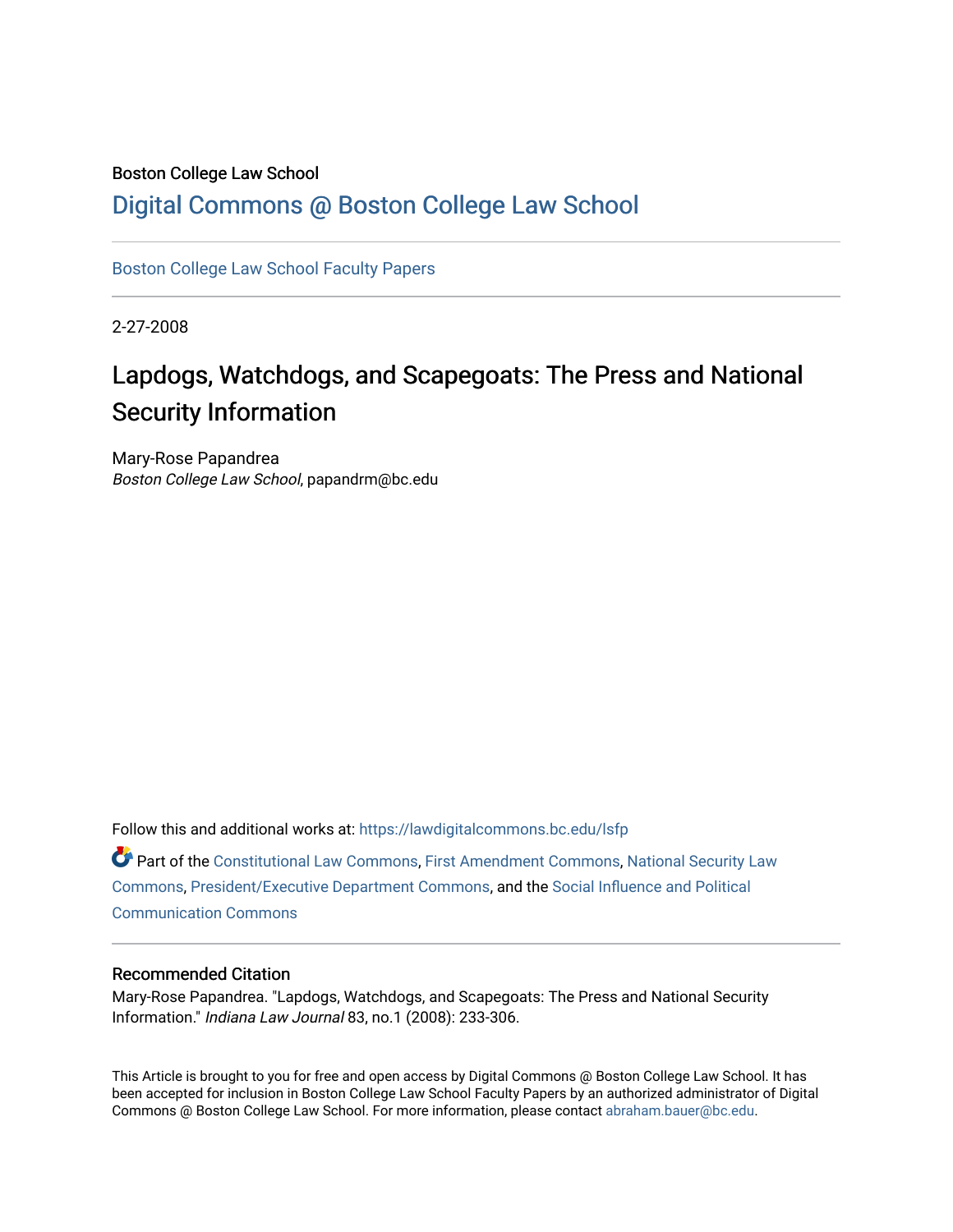## **Lapdogs, Watchdogs, and Scapegoats: The Press and National Security Information**

#### MARY-ROSE PAPANDREA[∗](#page-1-0)

*In the United States, the executive branch possesses virtually unbridled authority to keep national security information from the public. Although the Freedom of Information Act and whistleblower protection laws serve as some check on the executive's power, these tools remain largely ineffectual. Because the desire for tight information control competes with the demands of newsgathering, a "game of leaks" has developed among government officials and reporters in which the press alternatively serves as lapdogs, watchdogs, and scapegoats for the executive branch.* 

*This Article demonstrates that the government has been communicating information to the public through leaks ever since the administration of President Theodore Roosevelt. Legal developments in the current climate, including the ongoing prosecution of two lobbyists for violations of the Espionage Act in the American-Israeli Public Affairs Committee case, have the potential to establish precedents that could impose dire consequences upon this crucial information flow. This Article scrutinizes the constitutionality of prosecuting nongovernmental parties for the publication of classified information by examining the long and complicated history of the relationship between the press and the executive branch, and the role leaks play in the dissemination of classified information to the public today.* 

*After examining the relationship between the press and the executive branch, as well as tracing the development of the reasoning behind the applicable First Amendment doctrine, this Article ultimately argues that in any prosecution against a nongovernmental actor for disseminating national security information, the government must demonstrate not only that the disclosure posed an immediate, serious, and direct threat to national security, but also that the offender either intended the disclosure to harm the United States or help a foreign nation, or that the offender was recklessly indifferent to the harm that the disclosure would cause. Given that the executive branch has so much power to control the dissemination of national security information to the public, and itself leaks information to support its agenda, its power to punish the publication of leaks must be extremely limited. An intent requirement is consistent with the Supreme Court's free speech jurisprudence and helps achieve this goal.* 

*An intent requirement will encourage the government and the press to continue their historical cooperation when the publication of certain information poses a serious threat to national security interests. It will create an incentive for government officials to explain their national security concerns to the press, and it will simultaneously hold the press accountable for any reckless disregard shown toward genuine threats. This approach seeks to strike the proper balance between the* 

<span id="page-1-0"></span><sup>∗</sup> Assistant Professor, Boston College Law School. I would like to thank David Ardia, William Banks, Michael Cassidy, Lawrence Cunningham, Brian Murchison, Diane Ring, Geoffrey Stone and the workshop participants at the Syracuse University College of Law for their thoughtful comments and suggestions on earlier drafts of this Article. I would also like to thank Daniel McFadden, Ronaldo Rauseo-Ricupero, and Shaileen Stillmank for their invaluable research assistance. A summer research grant from the Boston College Law School Fund made this project possible.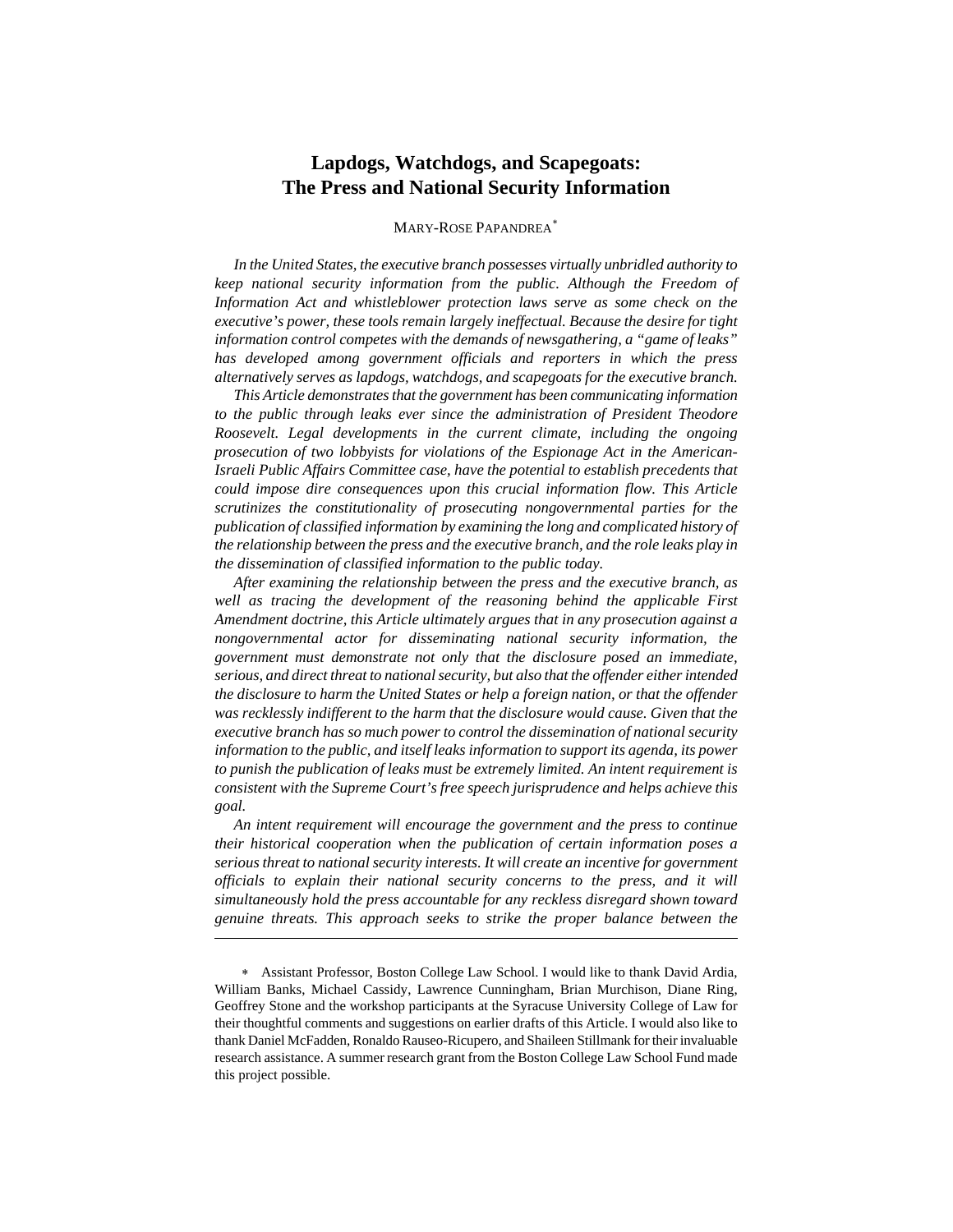#### <span id="page-2-0"></span>234 *INDIANA LAW JOURNAL* [Vol. 83:233

*executive branch's vast ability to control the dissemination of national security information to the public—often through calculated leaks—and the need to maintain the secrecy of information that is truly sensitive.* 

|                   | EXECUTIVE BRANCH CONTROL OF NATIONAL SECURITY INFORMATION 238 |                                                                          |     |
|-------------------|---------------------------------------------------------------|--------------------------------------------------------------------------|-----|
|                   | A.                                                            | The Conflict Between the Democratic Demand for Openness and Need for     |     |
|                   |                                                               |                                                                          |     |
|                   | <b>B.</b>                                                     |                                                                          |     |
| $\Pi$ .           |                                                               |                                                                          |     |
|                   | $\mathcal{A}_{\cdot}$                                         |                                                                          |     |
|                   | B <sub>1</sub>                                                |                                                                          |     |
|                   | $\overline{C}$                                                |                                                                          |     |
| III.              |                                                               |                                                                          |     |
|                   | A.                                                            |                                                                          |     |
|                   | B <sub>1</sub>                                                |                                                                          |     |
|                   | C.                                                            |                                                                          |     |
|                   | D.                                                            |                                                                          |     |
|                   | E.                                                            |                                                                          |     |
|                   | $F_{\cdot}$                                                   |                                                                          |     |
| $\mathbf{IV}_{-}$ |                                                               |                                                                          |     |
|                   | $\mathcal{A}_{\cdot}$                                         | Speech Concerning National Security Information is Protected             |     |
|                   |                                                               |                                                                          |     |
|                   | В.                                                            |                                                                          |     |
|                   | C.                                                            | First Amendment Rights of Government Employees 281                       |     |
|                   | D.                                                            |                                                                          |     |
|                   | E.                                                            | Protection for the Publication of "Lawfully Acquired" Information        |     |
|                   |                                                               |                                                                          | 286 |
|                   | $F_{\cdot}$                                                   | Constitutional Analysis in United States v. Morison and United States v. |     |
|                   |                                                               |                                                                          |     |
| V.                | STRIKING THE BALANCE: REQUIRE INTENT AND ELIMINATE INCHOATE   |                                                                          |     |
|                   | , 298                                                         |                                                                          |     |
|                   | А.                                                            | Requiring Intent to Any Prosecution for the Disclosure of National       |     |
|                   |                                                               |                                                                          |     |
|                   | В.                                                            |                                                                          |     |
|                   |                                                               |                                                                          |     |

#### **INTRODUCTION**

In December 2005, the *New York Times* published a story revealing that the National Security Administration (NSA) had been secretly engaging in domestic eavesdropping without obtaining a search warrant as federal law requires.<sup>[1](#page-2-1)</sup> In response, President Bush made no apologies for circumventing the Foreign Intelligence Surveillance Act (FISA), and instead called the leak of the program's existence "a shameful act."[2](#page-2-2) Other critics went so far as to declare the *New York Times* guilty of

<span id="page-2-1"></span><sup>1.</sup> James Risen & Eric Lichtblau, *Bush Lets U.S. Spy on Callers Without Courts*, N.Y. TIMES, Dec. 16, 2005, at A1.

<span id="page-2-2"></span><sup>2.</sup> David Stout, *Bush Says U.S. Spy Program Is Legal and Essential*, N.Y.TIMES, Dec. 19, 2005, at A1.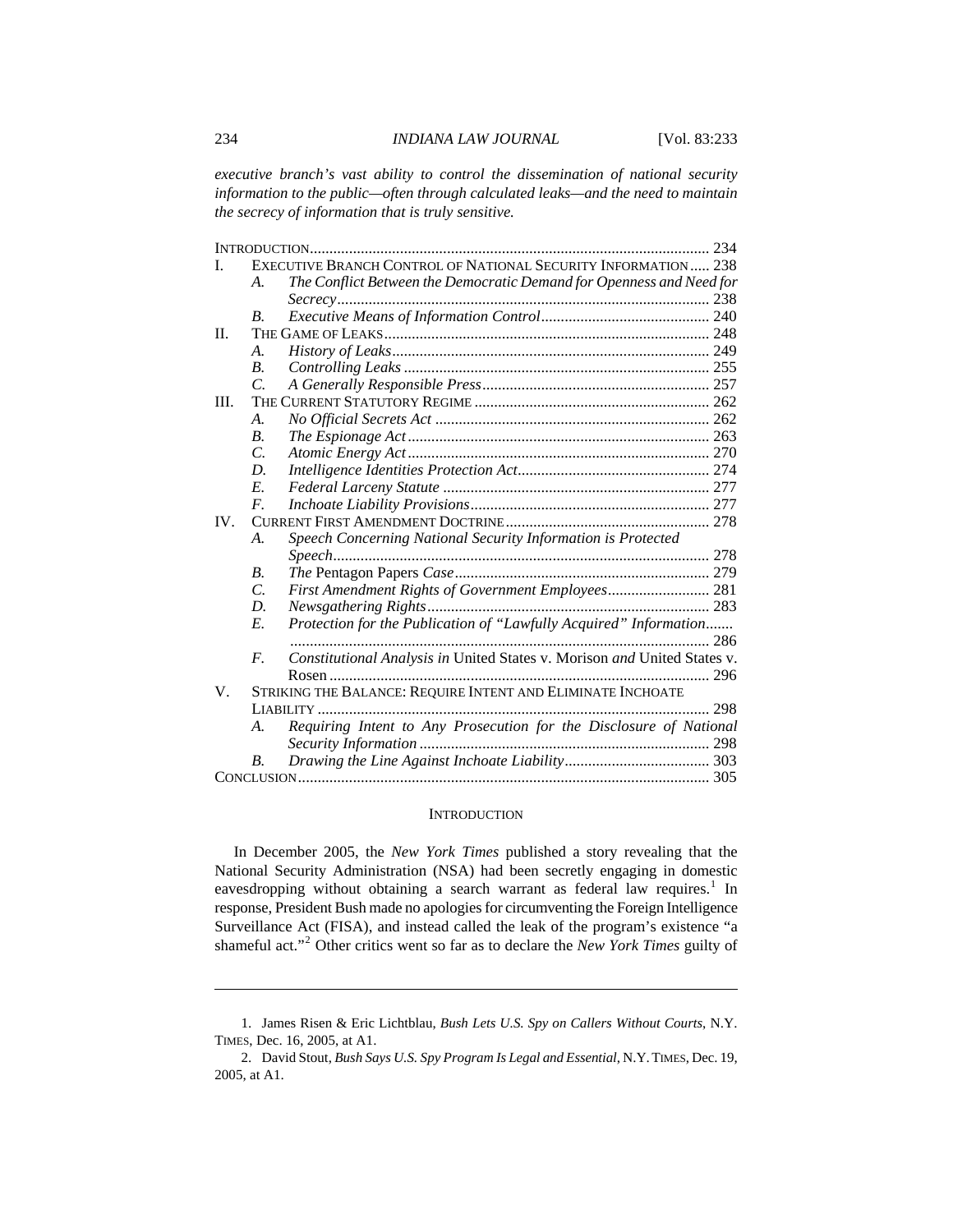treason.[3](#page-3-0) Three months later, Gabriel Schoenfeld, a senior editor at *Commentary* magazine, published an article arguing that the Department of Justice has statutory authority under the Espionage Act to prosecute the *New York Times* for the publication of the NSA story.<sup>[4](#page-3-1)</sup> Soon after, as if heeding this call to arms, Attorney General Gonzales convened a grand jury to investigate who leaked the NSA story to the press, and indicated on ABC's news program "This Week" that the Department of Justice is considering the possibility of bringing criminal prosecutions against reporters who publish classified information.<sup>[5](#page-3-2)</sup> Although no such charges have been brought, the Bush Administration's reaction to the *New York Times* publication decision has led some to declare that this Administration is waging a war on the press.<sup>[6](#page-3-3)</sup>

Such charges are well founded. The pending prosecution of two lobbyists for violations of the Espionage Act has the potential to establish precedent to support the constitutionality of a prosecution against the press. The defendants in the case, Steven Rosen and Keith Weissman, are former lobbyists for the American Israel Public Affairs Committee  $(AIPAC)^7$  $(AIPAC)^7$  in Washington, D.C., and they are currently under indictment for allegedly violating the Espionage Act by conspiring to transmit national defense information to those "not entitled to receive it."<sup>[8](#page-3-5)</sup> The indictment charges that Rosen and Weissman cultivated a relationship with Lawrence Franklin, a former Department of Defense employee, and other government officials in order to gather classified national defense information pertaining to U.S. policy in the Middle East. Rosen and Weissman in turn transmitted the information to members of the media, foreign policy analysts, and foreign officials.<sup>[9](#page-3-6)</sup> Rosen faces an additional charge of aiding and abetting Franklin's illegal disclosure of classified national security information by providing a fax machine on which to receive Franklin's

 $\overline{a}$ 

<span id="page-3-3"></span>6. Eric Alterman, *Bush's War on the Press*, THE NATION, May 9, 2005, at 11; Dan Eggen, *White House Trains Efforts on Media Leaks*, WASH. POST, Mar. 5, 2006, at A1 (quoting *New York Times* Executive Editor Bill Keller as saying "I don't know how far action will follow rhetoric, but some days it sounds like the administration is declaring war at home on the values it professes to be promoting abroad"); Interview by *Frontline* with James Goodale, First Amendment Attorney (PBS television broadcast Oct. 18, 2006) (transcript available at http://www.pbs.org/wgbh/pages/frontline/newswar/interviews/goodale.html) ("The Bush administration, in my humble view, has waged a war against the press, and using the Espionage Act is part of its program to wage that war.").

<span id="page-3-4"></span>7. AIPAC lobbies Congress and the executive branch on issues of interest to Israel, including the United States's foreign policy in the Middle East. *See* What is AIPAC?, http://www.aipac.org/about\_AIPAC/default.asp.

<sup>3.</sup> Rachel Smolkin, *Judgment Calls*, AM.JOURNALISM REV., Oct.–Nov. 2006, at 22, 23–24.

<span id="page-3-1"></span><span id="page-3-0"></span><sup>4.</sup> Gabriel Schoenfeld, *Has the "New York Times" Violated the Espionage Act?*, COMMENT., Mar. 2006, at 23, 31.

<span id="page-3-2"></span><sup>5</sup>*. This Week* (ABC television broadcast May 21, 2006); *see* Scott Shane, *Leak of Classified Information Prompts Inquiry*, N.Y. TIMES, July 29, 2006, at A10.

<sup>8.</sup> United States v. Rosen, 445 F. Supp. 2d 602, 607–08 (E.D. Va. 2006).

<span id="page-3-6"></span><span id="page-3-5"></span><sup>9</sup>*. Id.* at 609. Franklin has already pleaded guilty to conspiracy to communicate national defense information to one not entitled to receive it, in violation of 18 U.S.C. §§ 793(d) and (g), and to conspiracy to communicate classified information to an agent of a foreign government in violation of 50 U.S.C. § 783 and 18 U.S.C. § 371. *Rosen*, 445 F. Supp. 2d at 608 n.3.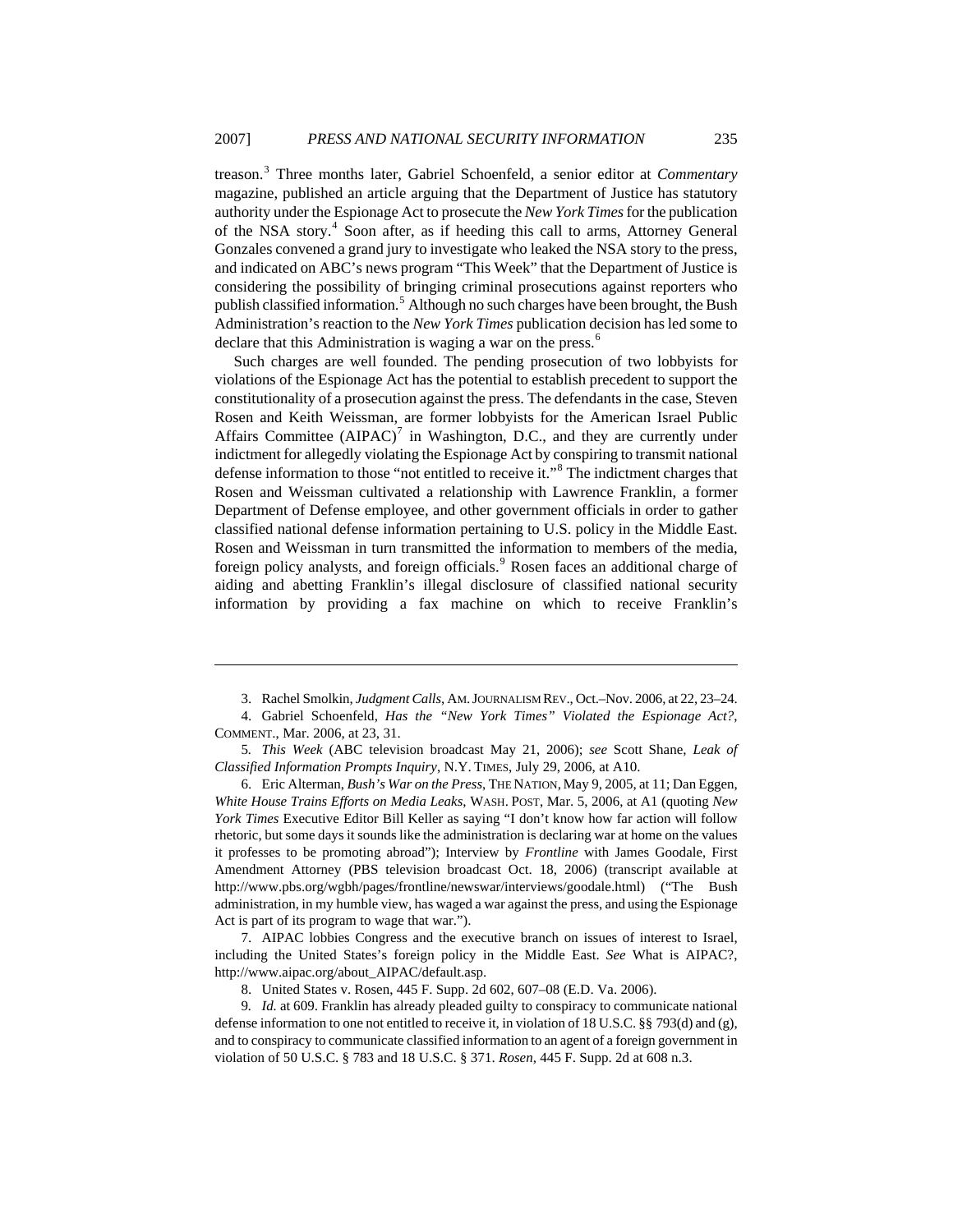communications.[10](#page-4-0) The district court judge presiding over the case held that the First Amendment posed no bar to the prosecutions.<sup>[11](#page-4-1)</sup>

Although no media outlet or reporter has been indicted in connection with the AIPAC case, and the Department of Justice has publicly denied that it is trying to establish precedent that could be used later against the press, the mainstream media is reasonably concerned that the next Espionage Act prosecution could be directed at them.[12](#page-4-2) There is no coherent way of distinguishing between the "press" and the lobbyists who have been indicted in the AIPAC case, either as a statutory matter or as a constitutional matter under current First Amendment case law. If it is constitutional to prosecute a lobbyist for obtaining and communicating national defense information that he received from a source, there is nothing aside from prosecutorial discretion to stop the prosecution of the press for doing the same thing. Reporters routinely gather classified information from government officials and transmit that information to others not entitled to receive it, whether it be to their editors or, if published, to the American public.<sup>[13](#page-4-3)</sup> Furthermore, the most disturbing aspect of the AIPAC case for future media defendants is the aiding and abetting charge. It takes little imagination to see the dangers the press would face if prosecutors decided to bring such charges against reporters who knowingly receive leaked classified information, much less reporters who actively cultivate their sources. Criminal prosecutions based on the acquisition or publication of information would have a dire chilling effect on the press and would necessarily involve an unwarranted intrusion into their informationgathering processes. The AIPAC case and the Attorney General's thinly veiled threats to prosecute the press have brought a number of constitutional questions to the forefront, and current First Amendment doctrine fails to offer clear answers.

This Article argues that any inquiry into the appropriate constitutional standard must first examine the complicated relationship between the executive branch and the press, particularly with respect to national security information. Under our current system, the executive branch is given virtually unbridled classification authority to keep information out of the public eye. Although the Freedom of Information Act and whistleblower protection laws serve as checks on the executive's power over information, these checks are largely ineffectual in the context of national security information. As a result of the executive's control over national security information, a "game of leaks" has developed among government officials and employees and the press. During this game, the press alternatively serves as lapdogs, watchdogs, and scapegoats for the executive branch. The press depends upon the government for news; the government in turn depends upon the press to communicate with the public. Ever since President Theodore Roosevelt, who was the first President to consciously use anonymous leaks to his political advantage, leaks of classified information, including classified national security information, have become one of the primary ways the government communicates information to the public. The press has been largely

<sup>10</sup>*. Id.* at 607–08, 644.

<sup>11</sup>*. Id.* at 637.

<span id="page-4-2"></span><span id="page-4-1"></span><span id="page-4-0"></span><sup>12</sup>*. See* Dorothy Rabinowitz, *First They Came for the Jews: A Prosecution Under the Espionage Act Threatens the First Amendment*, WALL ST.J., Apr. 2, 2007, at A1 (arguing that if the AIPAC prosecution is successful, the press has every reason to fear that it could be next).

<span id="page-4-3"></span><sup>13</sup>*. E.g.*, Fred Kaplan, *You're a Spy*, SLATE, Feb. 15, 2006, <http://www.slate.com/id/2136324>.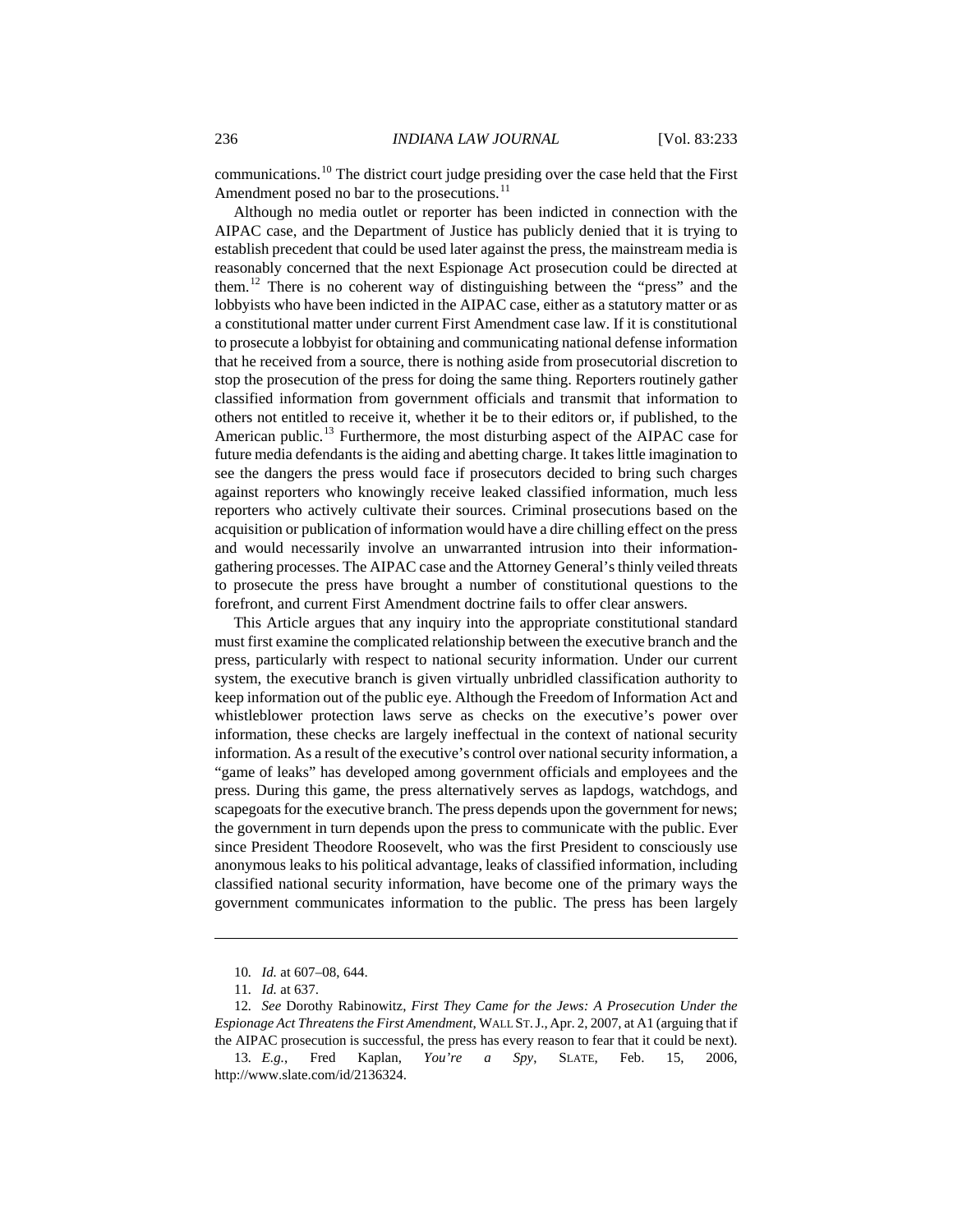cooperative and responsible; if anything, history demonstrates that it has been *too* willing at times to engage in self-censorship in times of war. The perjury prosecution of Scooter Libby indicates that the game of leaks can be sloppy and imperfect, but the reality is that this is the system of information control and dissemination in the United States.

This Article ultimately argues that any prosecution against a nongovernmental actor for disseminating national security information must satisfy a rigorous intent standard. Given that the executive branch has so much power to control the dissemination of national security information to the public, and itself leaks information to support its agenda, its power to punish the publication of leaks must be extremely limited. This Article argues that in any prosecution for the disclosure of classified national security information, the government should be required to prove that the individual acted either with intent to harm the United States or help a foreign nation, or with reckless indifference to whether the release of information would have that result.

An intent standard would encourage the government and the press to continue their historical cooperation concerning when the publication of certain information would harm legitimate national security interests. The hope is that this approach will strike the proper balance between the Executive's vast ability to control the dissemination of national security information to the public—often through calculated leaks—and the need to maintain the secrecy of truly sensitive information. A corollary conclusion of this Article is that prosecutions against nongovernmental actors for inchoate crimes of conspiracy and aiding and abetting violations of the Espionage Act and related laws violate the First Amendment because they are backdoor attempts to punish the publication of classified information in situations when a prosecution based on publication would be impermissible.

Part I discusses the vast and largely unchecked control the executive branch enjoys over national security information. Part II discusses the complicated "game of leaks" the executive branch and the press play on a daily basis. This Part includes a summary of the various methods the government has to prevent, control, and punish the unauthorized dissemination of national security information. Part III discusses the protection the First Amendment provides for those who engage in the unauthorized disclosure of national security information, whether to the press, public, or agents of a foreign country. Part IV analyzes the scope and constitutionality of the current statutory regime prohibiting the disclosure of national security information. Part V concludes that, as a matter of policy and First Amendment doctrine, any statute that authorizes the prosecution of an unrelated third party for the publication of national security information must require not only that the disclosure caused immediate, serious, and direct harm to national security, but also that the offender acted with an intent to harm the United States or advantage a foreign nation, or with reckless indifference to any such harm.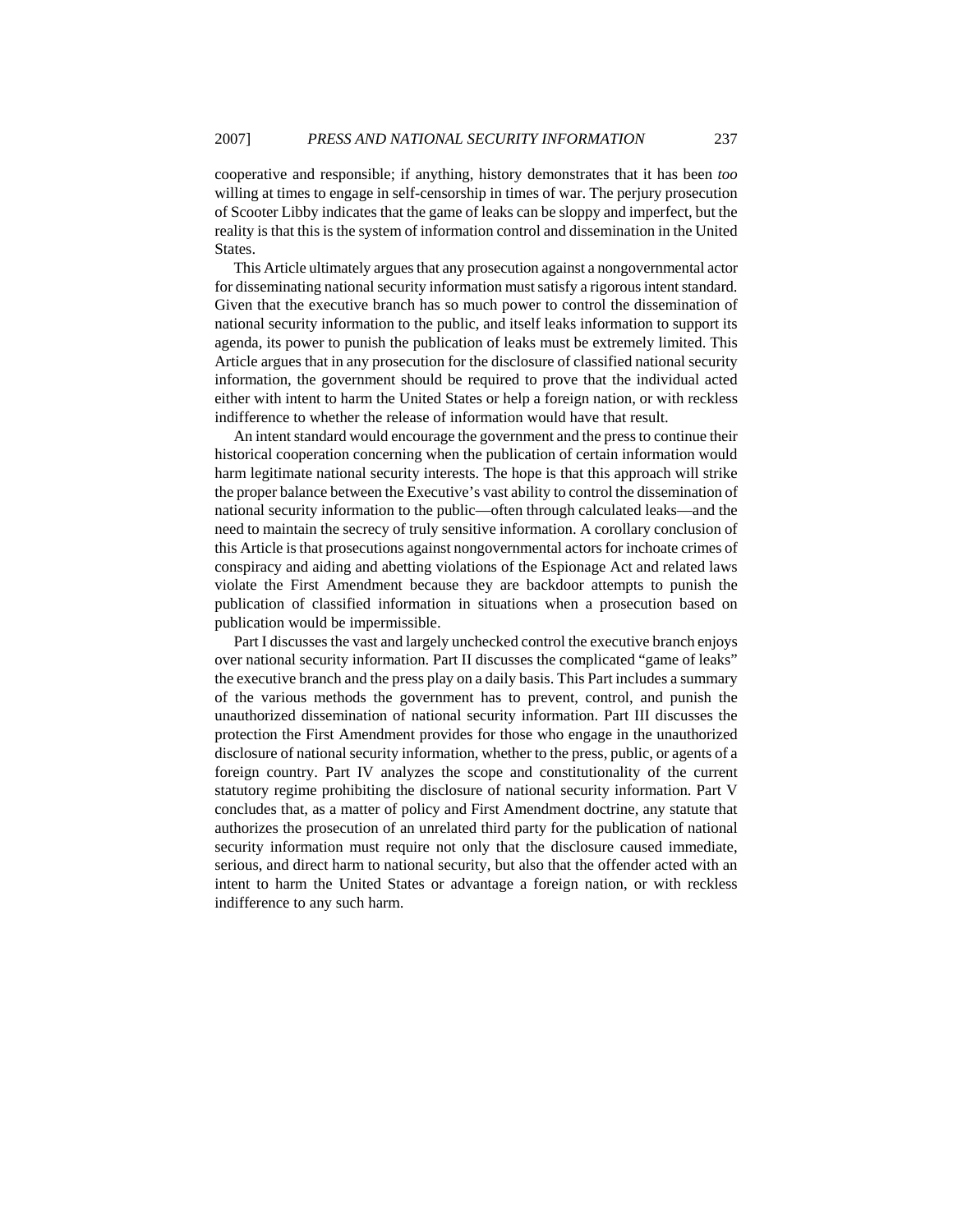#### <span id="page-6-0"></span>I. EXECUTIVE BRANCH CONTROL OF NATIONAL SECURITY INFORMATION

#### *A. The Conflict Between the Democratic Demand for Openness and Need for Secrecy*

As many judges, scholars, and legal philosophers have noted, an open government is essential to the democratic political process.<sup>[14](#page-6-1)</sup> The public's right to receive information about government affairs is rooted in democratic theory. In a democracy, the public is the true sovereign, and elected officials are their agents. As Alexander Meiklejohn, the foremost theorist of the democratic basis of the First Amendment, explained, "[p]ublic discussions of public issues, together with the spreading of information and opinion bearing on those issues, must have a freedom unabridged by our agents. Though they govern us, we, in a deeper sense, govern them. Over our governing, they have no power. Over their governing we have sovereign power."[15](#page-6-2)

The democratic principles of open government have often clashed with the Executive's asserted need for secrecy in diplomatic and military affairs. Patrick Henry, who once said that "[Congress] may carry on the most wicked and pernicious schemes under the dark veil of secrecy,"<sup>[16](#page-6-3)</sup> recognized that not all government activities could be publicized, such as "military operations or affairs of great consequence."<sup>[17](#page-6-4)</sup> Thomas Jefferson agreed, explaining that "[a]ll nations have found it necessary, that for the advantageous conduct of their affairs, some [private] proceedings, at least, should remain known to their executive functionary only."<sup>[18](#page-6-5)</sup> The Supreme Court has repeatedly noted the importance of keeping intelligence operations secret in order to protect their effective operation.<sup>[19](#page-6-6)</sup>

The United States Constitution lacks any specific provisions concerning secrecy in the executive branch. The only mention of secrecy occurs in Article I in a provision

<span id="page-6-2"></span>15. Alexander Meiklejohn, *The First Amendment Is an Absolute*, 1961 SUP.CT.REV. 245, 257 (1961).

<span id="page-6-3"></span>16. 3 THE DEBATES IN THE SEVERAL STATE CONVENTIONS ON THE ADOPTION OF THE FEDERAL CONSTITUTION AS RECOMMENDED BY THE GENERAL CONVENTION AT PHILADELPHIA IN 1787, at 170 (Jonathan Elliot ed., New York, Burt Franklin 1888).

 $\overline{a}$ 

<span id="page-6-5"></span><span id="page-6-4"></span>18. 3 HENRY S. RANDALL, LIFE OF THOMAS JEFFERSON 211 (1858), *reprinted in* JAMES RUSSELL WIGGINS, FREEDOM OR SECRECY 67 (1964).

<span id="page-6-6"></span>19*. E.g.*, Snepp v. United States, 444 U.S. 507, 509 n.3 (1980) (per curiam) (noting that "the Government has a compelling interest in protecting both the secrecy of information important to our national security and the appearance of confidentiality so essential to the effective operation of our foreign intelligence"); United States v. Curtiss-Wright Corp., 299 U.S. 304, 320 (1936) ("Secrecy in respect of information gathered by [the Executive's diplomatic and counsular officials] may be highly necessary, and the premature disclosure of it productive of harmful results.").

<span id="page-6-1"></span><sup>14</sup>*. E.g.*, N.Y. Times Co. v. United States, 403 U.S. 713, 724 (1971) (Douglas, J., concurring) ("Secrecy in government is fundamentally anti-democratic, perpetuating bureaucratic errors. Open debate and discussion of public issues are vital to our national health."). *See generally* HAROLD L. CROSS, THE PEOPLE'S RIGHT TO KNOW: LEGAL ACCESS TO PUBLIC RECORDS AND PROCEEDINGS (1953); ALEXANDER MEIKLEJOHN, FREE SPEECH AND ITS RELATIONSHIP TO SELF-GOVERNMENT (1948); JOHN RAWLS, A THEORY OF JUSTICE 224–25 (1971); Vincent Blasi, *The Checking Value in First Amendment Theory*, 3 AM.B.FOUND.RES.J. 523, 554–67 (1977).

<sup>17</sup>*. Id.*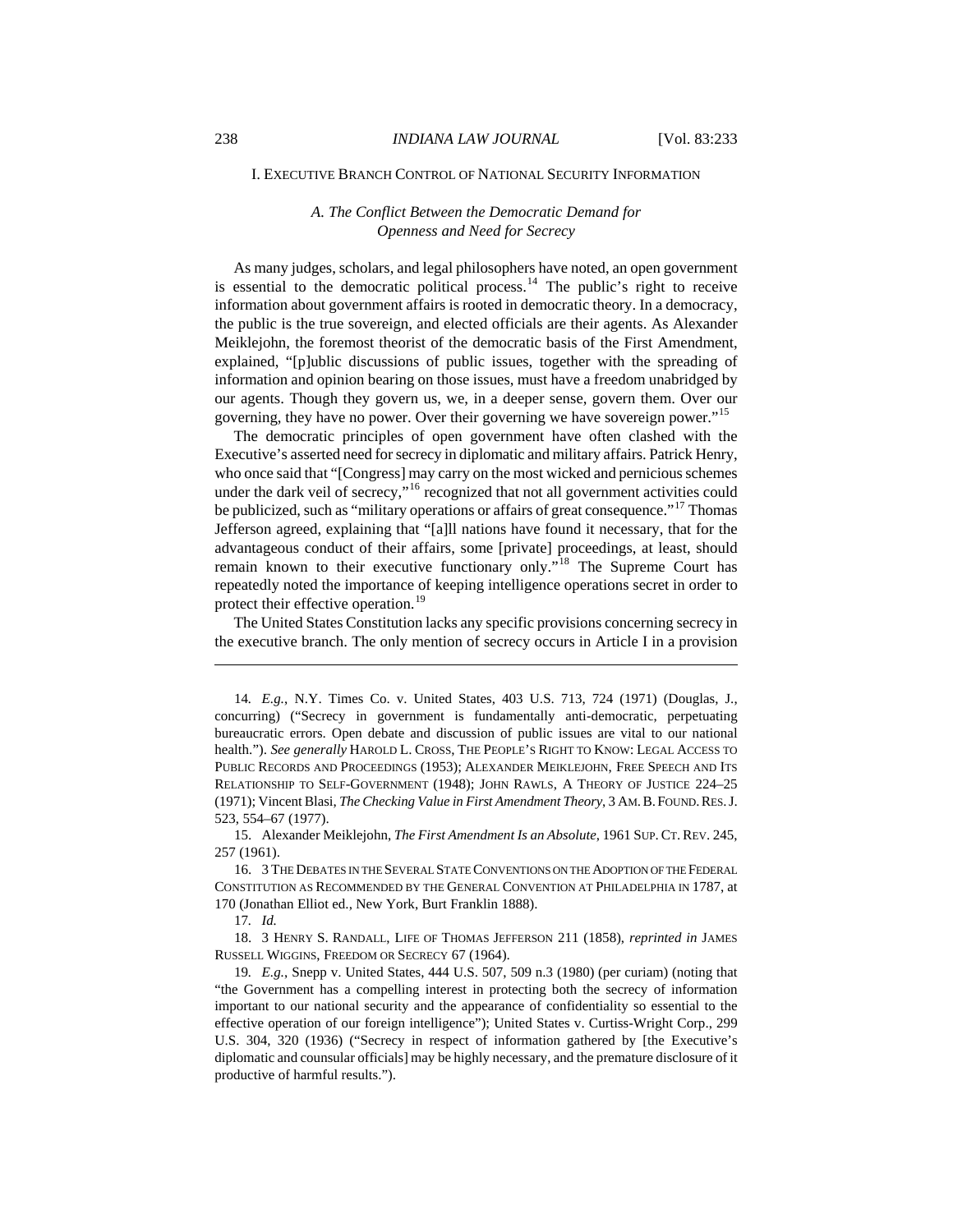requiring the House and Senate to keep journals of their proceedings and to publish them "from time to time . . . excepting such Parts as may in their Judgment require Secrecy."<sup>[20](#page-7-0)</sup> In the absence of specific constitutional authority, presidents tend to draw on structural arguments as justification for the right to keep information secret, arguing that effective military actions, foreign policy, and diplomatic relations cannot be conducted without some ability to control information.<sup>[21](#page-7-1)</sup>

Indeed, there is evidence that some framers thought secrecy was essential to the conduct of government affairs. For example, Alexander Hamilton said that the Constitution would not have been ratified if the Convention had been open to the public because "the clamours of faction would have prevented any satisfactory result."<sup>[22](#page-7-2)</sup> In addition, the public had only limited access to the Bill of Rights debates, and the Senate met in secret for the first five years.<sup>[23](#page-7-3)</sup>

No one disputes that the public release of *some* information could pose a significant threat to our national security and diplomatic relations and undermine the government's duty to provide for the common defense. That said, democratic principles of self-government do not lose their force whenever the government asserts a national security interest in secrecy. Information concerning national security and foreign policy is necessary for citizens to engage in meaningful debate of important public issues. Permitting the government to limit what information the public is given threatens the democratic process. As Harold Koh has explained, "the National Security Constitution requires that the public, as well as Congress, receive as much information as is necessary to evaluate the wisdom and legality of executive conduct.<sup> $24$ </sup> Since the Vietnam War it has been a matter of concern "whether the public and Congress receive enough information about defense and foreign policy matters to be able to influence policy decisions and to exercise an effective external check on the power of the executive."<sup>[25](#page-7-5)</sup> There are no more important issues than the defense and security of our nation, and decisions in this area affect everyone in our society.<sup>[26](#page-7-6)</sup> This is true even more in the age of terrorism as the government demands that the public give up many of its civil liberties, especially its right to privacy.

As a result of the tension between the Executive's asserted need for secrecy and the democratic requirements of openness and transparency, the government and the press

 $\overline{a}$ 

24. HAROLD HONGJU KOH, THE NATIONAL SECURITY CONSTITUTION 201 (1990).

<span id="page-7-5"></span><span id="page-7-4"></span>25. Note, *Developments in the Law: The National Security Interest and Civil Liberties*, 85 HARV. L. REV. 1130, 1190 (1972).

<sup>20.</sup> U.S. CONST., art. I, § 5, cl. 3.

<sup>21</sup>*. See, e.g.*, *Curtiss-Wright*, 299 U.S. at 319–21.

<span id="page-7-2"></span><span id="page-7-1"></span><span id="page-7-0"></span><sup>22.</sup> Alexander Hamilton, *Reply to Anonymous Charges*, *in* 3 THE RECORDS OF THE FEDERAL CONVENTION 1787, at 368 (Max Farrand ed., 1966).

<span id="page-7-3"></span><sup>23.</sup> Martin E. Halstuk, *Policy of Secrecy—Pattern of Deception: What Federalist Leaders Thought About a Public Right to Know, 1794-98*, 7 COMM. L. & POL'Y 51, 59 (2002) (citing Margaret Blanchard, *Freedom of the Press*, *in* THE MEDIA IN AMERICA: A HISTORY 108 (William David Sloan & James G. Stovall eds., 1989)). Congress has occasionally conducted secret sessions, typically during impeachment deliberations and discussions of national security issues and confidential information. *See generally* MILDRED AMER, CONG. RESEARCH SERV., SECRET SESSIONS OF CONGRESS: A BRIEF HISTORICAL OVERVIEW (2004), <http://www.fas.org/sgp/crs/> RS20145.pdf.

<span id="page-7-6"></span><sup>26.</sup> United States v. Morison, 844 F.2d 1057, 1081 (4th Cir. 1988) (Wilkinson, J., concurring).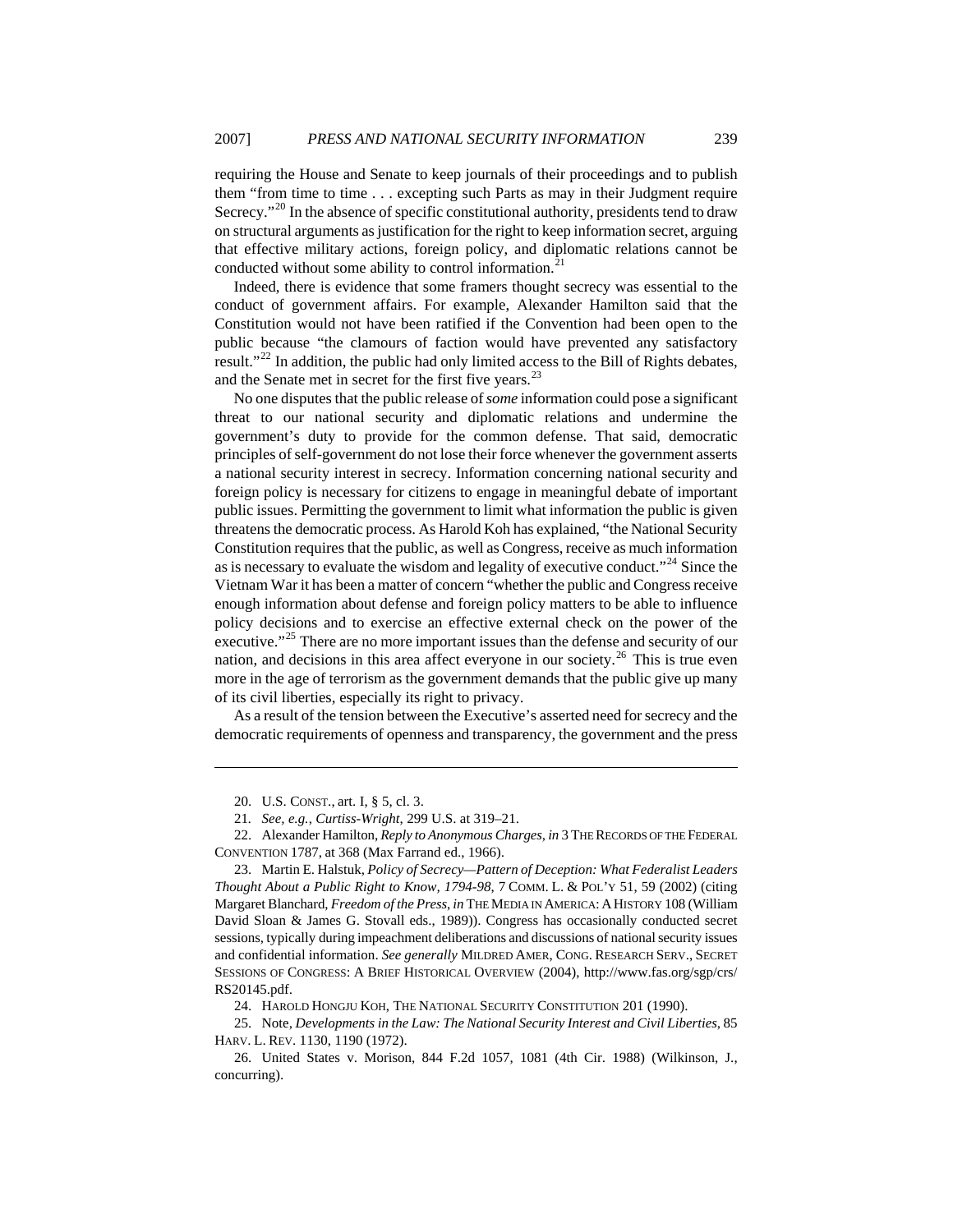<span id="page-8-0"></span>enjoy an uneasy and complicated relationship. During wartime and other times of crisis, this tension frequently comes to a head. At these times, the government would love to have more—not less—control over the press. When fighting the enemy, the ability to control the flow of information to the public can serve as a means to bolster military and civilian morale, undermine the confidence of our enemies, increase enlistments in our military forces, and perhaps even bring a quicker end to hostilities.<sup>[27](#page-8-1)</sup>

#### *B. Executive Means of Information Control*

The executive branch has virtually unbridled power to control the flow of national security information to the public. The classification system is the executive branch's principal method of information control, $^{28}$  $^{28}$  $^{28}$  although it may also attempt to shroud its actions by asserting the executive privilege<sup>[29](#page-8-3)</sup> or the state secret doctrine<sup>[30](#page-8-4)</sup> or by generally invoking a need for secrecy for its actions.<sup>[31](#page-8-5)</sup>

27. MICHAEL SWEENEY, THE MILITARY AND THE PRESS: AN UNEASY TRUCE 5 (2006).

<span id="page-8-2"></span><span id="page-8-1"></span>28. Harold Edgar & Benno C. Schmidt, Jr., *The Espionage Statutes and Publication of Defense Information*, 73 COLUM. L. REV. 929, 985 (1973).

<span id="page-8-5"></span><span id="page-8-3"></span>29*. See, e.g.*, Cheney v. U.S. Dist. Court for D.C., 542 U.S. 367 (2004) (suggesting that courts may act independently to preserve executive confidentiality when executive privilege has not yet been asserted); Nixon v. Admin. of Gen. Servs., 433 U.S. 425, 454–55 (1977) (concluding Presidential Recordings and Materials Preservation Act did not violate the presidential privilege of confidentiality); United States v. Nixon, 418 U.S. 683, 713 (1974) (recognizing a qualified executive privilege); *In re* Sealed Case, 121 F.3d 729, 751–52 (D.C. Cir. 1997) (concluding that the presidential communications privilege extends to communications made by presidential advisors in the course of preparing advice for the President, even when the President is not personally involved in the communication); *see also* Mark J. Rozell, *Executive Privilege and the Modern Presidents: In Nixon's Shadow*, 83 MINN. L.REV. 1069 (1999) (discussing the invocation of the executive privilege in the post-Watergate era).

<span id="page-8-4"></span>30*. See, e.g.*, Tenet v. Doe, 544 U.S. 1 (2005) (reaffirming the existence of the state secrets doctrine); United States v. Reynolds, 345 U.S. 1 (1953) (explicitly recognizing the state secret doctrine); ACLU v. NSA, 493 F.3d 644 (6th Cir. 2007) (holding that state secrets privilege prevented plaintiffs from establishing standing to challenge NSA warrantless surveillance program); *In re* Sealed Case, 494 F.3d 139 (D.C. Cir. 2007) (concluding that state secrets doctrine did not mandate dismissal of government employee's claim that another government employee engaged in electronic eavesdropping of plaintiff's telephone conversation in violation of the Fourth Amendment); El-Masri v. United States, 479 F.3d 296 (4th Cir. 2007) (affirming dismissal of challenge to extraordinary rendition on basis of state secret doctrine), *cert. denied*, 128 S. Ct. 373 (2007); United States v. Adams, 473 F. Supp. 2d 108, 123 (D. Me. 2007) (enjoining Maine Public Utilities Commission from pursuing contempt proceedings against a telecommunications company that refused to disclose whether or not it provided information to the NSA); Al-Haramain Islamic Found., Inc. v. Bush, 451 F. Supp. 2d 1215 (D. Or. 2006) (rejecting government's state secrets claim in case challenging NSA warrantless surveillance program), *rev'd* 507 F.3d 1190 (9th Cir. 2007); Terkel v. AT&T Corp., 441 F. Supp. 2d 899 (N.D. Ill. 2006) (granting government's motion to dismiss challenge to NSA wiretapping program on state secrets grounds); Hepting v. AT&T Corp., 439 F. Supp. 2d 974 (N.D. Cal. 2006) (rejecting government's state secrets claim in case alleging that AT&T collaborated with the NSA's warrantless surveillance program); *see also* Amanda Frost, *The State Secret Privilege and Separation of Powers*, 75 FORDHAM L. REV. 1931 (2007) (arguing that the state secrets doctrine undermines the executive oversight power of Congress). Congress is considering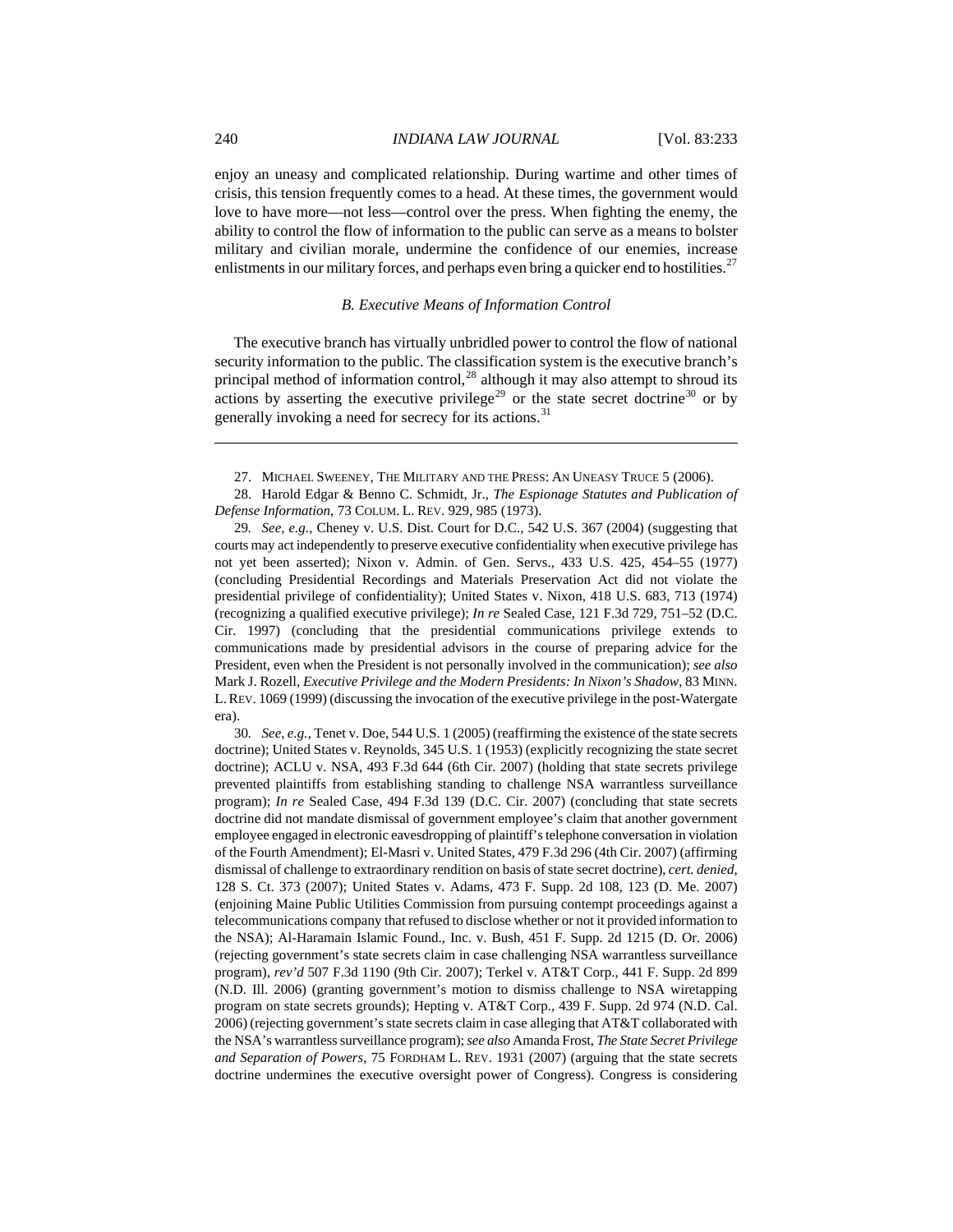Until the New Deal, military regulations governed classification determinations.<sup>[32](#page-9-0)</sup> In 1940, President Franklin Roosevelt issued an executive order expressly recognizing the classification system. $^{33}$  $^{33}$  $^{33}$  In issuing the order, he relied on statutory authority, the Espionage Act of 1938, which authorized him to specify military and naval installations and equipment for protection.<sup>[34](#page-9-2)</sup> In 1951, President Truman issued an executive order extending classification authority to all executive agencies—military and nonmilitary alike—when they deemed secrecy necessary in the interest of "national security,"<sup>[35](#page-9-3)</sup> a broader and more elastic concept that replaced the "national defense" standard under President Roosevelt.<sup>[36](#page-9-4)</sup> Unlike President Roosevelt, Truman based his authority for the classification system on inherent executive authority rather than statutory authority from Congress.[37](#page-9-5) When President Eisenhower took office, he responded to concerns about the breadth of the classification system by reducing the number of executive agencies with classification authority, reinstating the "national defense" standard, narrowing the criteria for classification, and instituting review of classification decisions.[38](#page-9-6)

Under the current Executive Order, information may be classified if the unauthorized disclosure of the information "reasonably could be expected" to damage national security. $39$  Information may be classified at one of three levels. $40$  The three

<span id="page-9-0"></span>32. NATHAN BROOKS, CONG. RESEARCH SERV., THE PROTECTION OF CLASSIFIED INFORMATION: THE LEGAL FRAMEWORK 1 (2004), <http://www.firstamendmentcenter.org/pdf/> CRS.security4.pdf.

33. Exec. Order No. 8381, 5 Fed. Reg. 1147 (Mar. 22, 1940).

<span id="page-9-2"></span><span id="page-9-1"></span>34. Espionage Act of 1938, ch. 2, § 1, 52 Stat. 3. President Roosevelt interpreted "equipment" broadly to include documents held by the Secretaries of War and the Navy. *See Developments in the Law*, *supra* note 25, at 1194.

35. Exec. Order No. 10,290, 16 Fed. Reg. 9795 (Sept. 27, 1951).

<span id="page-9-4"></span><span id="page-9-3"></span>36. HAROLD C.RELYEA, CONG.RESEARCH SERV., SECURITY CLASSIFIED AND CONTROLLED INFORMATION: HISTORY, STATUS, AND EMERGING MANAGEMENT ISSUES 3 (2007), http://www.fas.org/sgp/crs/secrecy/RL33494.pdf.

<span id="page-9-5"></span>37. Exec. Order No. 10,290, *supra* note 35; *see also* Christina Wells, *Information Control in Times of Crisis: The Tools of Repression*, 30 OHIO N.U. L. REV. 451, 454–57 (2004) (outlining the history of the classification system). The Supreme Court eventually agreed that the Executive has inherent authority to classify information and withhold it from the public. Dep't of the Navy v. Egan, 484 U.S. 518, 527 (1988).

38. Wells, *supra* note 37, at 456; RELYEA, *supra* note 36, at 3.

<span id="page-9-7"></span><span id="page-9-6"></span>39. Exec. Order No. 13,292, § 1.1, 68 Fed. Reg. 15,315, 15,315 (Mar. 25, 2003). Such information includes:

military plans, weapons systems, or operations; foreign government information; intelligence activities, intelligence sources/methods, cryptology; foreign relations/activities of the United States; scientific, technological, or economic matters relating to national security; federal programs for safeguarding nuclear materials or facilities; vulnerabilities or capacities of national security systems; or weapons of mass destruction.

*Id.* at § 1.4.

whether to codify and standardize the application of the privilege. *See* State Secrets Protection Act, S. 2533, 110th Cong. (2008).

<sup>31</sup>*. E.g.*, Press Release, President Signs Intelligence Authorization Act, Statement by the President (Dec. 28, 2001), http://www.whitehouse.gov/news/releases/2001/12/20011228-3.html (asserting President has constitutional authority to withhold from Congress information the disclosure of which could impair foreign relations, the national security, the deliberative processes of the Executive, or the performance of the Executive's constitutional duties).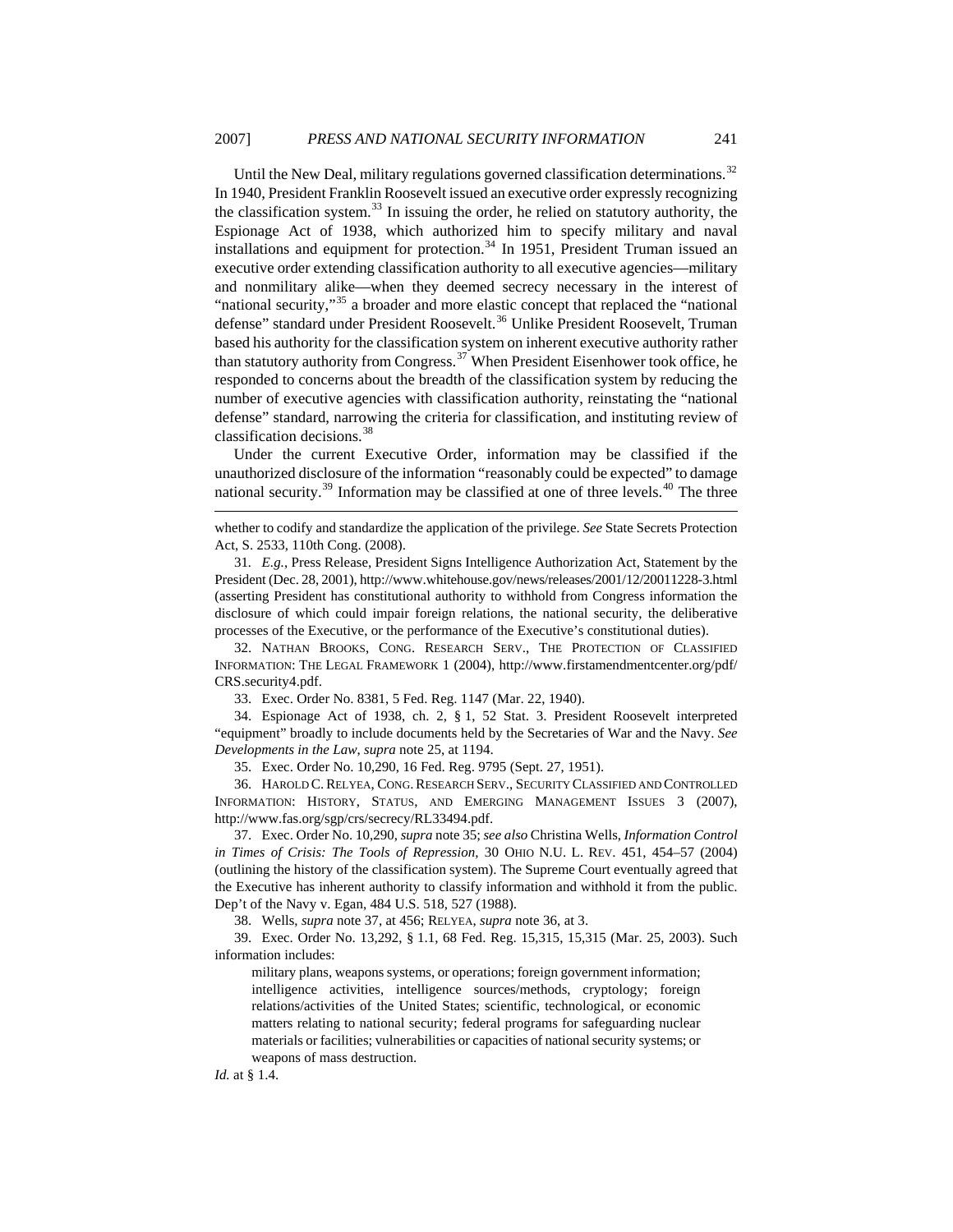levels of classification depend upon the level of danger the disclosure could be expected to cause. Information designated as "top secret" is such that its disclosure could reasonably be expected to cause "exceptionally grave damage" to national security, whereas the disclosure of "secret" information would cause "serious damage," and "confidential" information would merely cause "damage."<sup>[41](#page-10-0)</sup> When classifying information, the classifying officer must specify the danger the disclosure of the information might cause. The officer must attempt to set a date for declassification of the information. If no date is set it will be marked for declassification in ten or twenty-five years, depending on its sensitivity,  $42$  although this date can be extended if the threat posed by disclosure persists.<sup>[43](#page-10-2)</sup> The Executive Order provides that information must be classified to protect a risk to national security and cannot be classified to "conceal violations of law, inefficiency, or administrative error" or to "prevent embarrassment to a person, organization, or agency."<sup>[44](#page-10-3)</sup>

With each new administration, the rules for classification can shift significantly.<sup>[45](#page-10-4)</sup> For example, under President Clinton, the Executive Order concerning classification provided that "[i]f there is significant doubt about the need to classify information, it shall not be classified."[46](#page-10-5) When President Bush took office, he deleted this provision and replaced it with a statement that "[t]he unauthorized disclosure of foreign government information is presumed to cause damage to national security."[47](#page-10-6) In addition, the Bush Administration deleted a provision prohibiting the reclassification of declassified information and replaced it with a provision permitting reclassification of such information in certain circumstances, even if already released to the public.<sup>[48](#page-10-7)</sup> With the change in administrations, the classification system went from one based on a presumption against secrecy to a presumption in favor of secrecy.

The Information Security Oversight Office (ISOO), which operates under the auspices of the National Archives, oversees compliance with the classification standards.[49](#page-10-8) In April 2006, an ISOO audit of reclassification efforts determined that twenty-four percent of documents withdrawn from the public domain were improperly reclassified, and twelve percent of the remaining reclassification determinations were questionable. $50$  The audit report noted that in many instances "insufficient judgment

<span id="page-10-0"></span> $\overline{a}$ 

46. Exec. Order No. 12,958 § 1.2(b), 60 Fed. Reg. 19,825, 19,826 (Apr. 17, 1995).

47. Exec. Order No. 13,292, *supra* note 39, at § 1.1(c).

48*. Id.* at § 1.7(c).

<span id="page-10-8"></span><span id="page-10-7"></span><span id="page-10-6"></span>49*. Id.* at § 5.2(b); *see also* ISOO's Mission, Functions, and Goals, [http://www.archives.gov/isoo/about/.](http://www.archives.gov/isoo/about/)

<span id="page-10-9"></span>50. INFORMATION SECURITY OVERSIGHT OFFICE, AUDIT REPORT,WITHDRAWAL OF RECORDS FROM PUBLIC ACCESS AT THE NATIONAL ARCHIVES AND RECORDS ADMINISTRATION FOR CLASSIFICATION PURPOSES (2006), [http://www.archives.gov/isoo/reports/2006-audit](http://www.archives.gov/isoo/reports/2006-audit-report.html#found)[report.html#found](http://www.archives.gov/isoo/reports/2006-audit-report.html#found) [hereinafter ISOOAUDIT]. For example, the CIA redacted from a document a sentence indicating that the American and British intelligence services worked together during World War II, as well as detailing the number of American spies in 1946, even though this

<sup>40</sup>*. Id.* at § 1.2.

<sup>41</sup>*. Id.*

<sup>42</sup>*. Id.* at § 1.5.

<sup>43</sup>*. Id.* at § 1.5(c).

<sup>44</sup>*. Id.* at § 1.7(a).

<span id="page-10-5"></span><span id="page-10-4"></span><span id="page-10-3"></span><span id="page-10-2"></span><span id="page-10-1"></span><sup>45</sup>*. See* S. DOC. NO. 105-2, at 11 (1997) (reporting that in the last fifty years, every administration except the Kennedy administration has issued a new executive order on classification).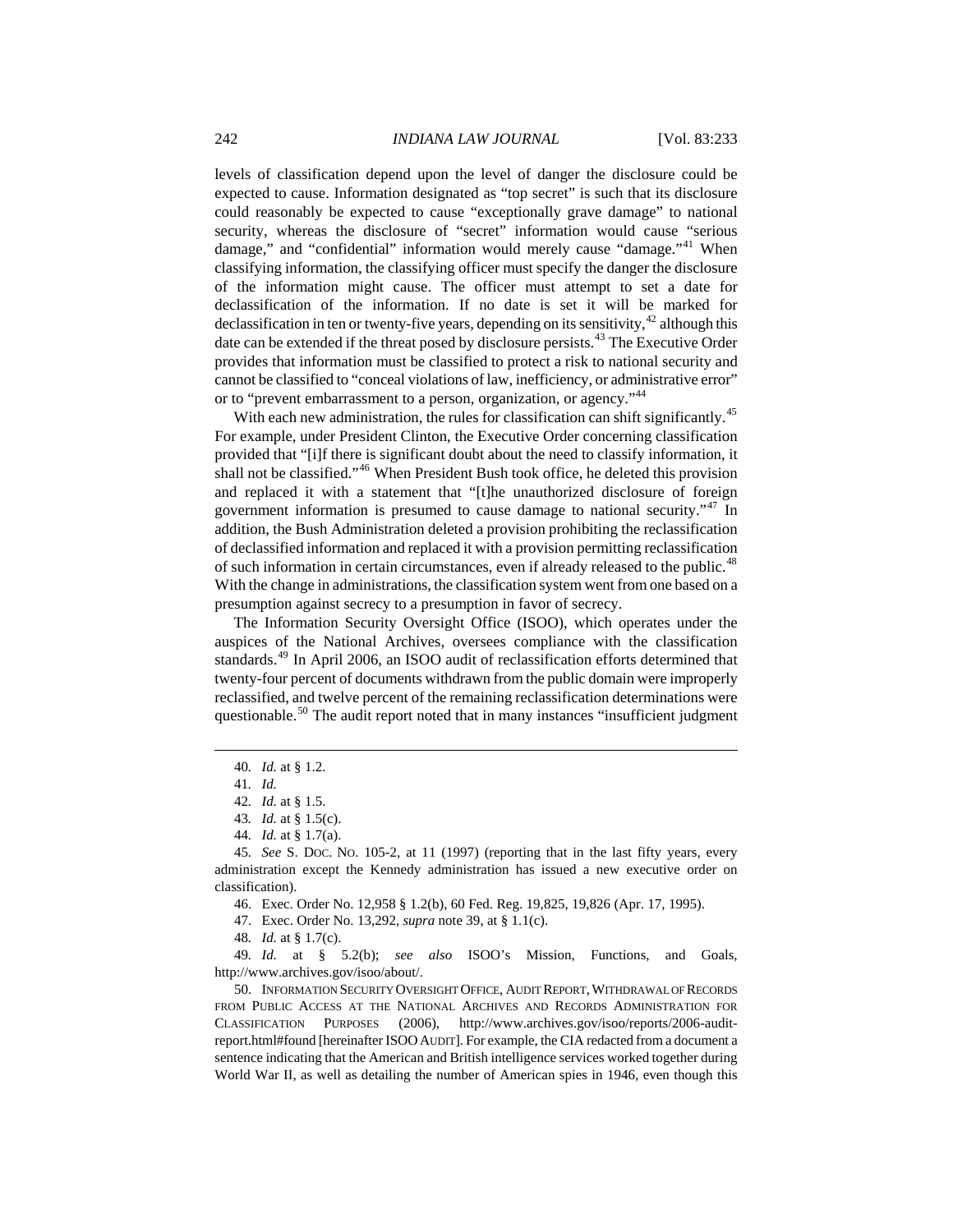was applied to the decision to withdraw the record from public access," especially in situations where the information was already published elsewhere.<sup>[51](#page-11-0)</sup> In some instances, the CIA violated the classification provisions by withdrawing unclassified information in order to obfuscate what information was truly sensitive.<sup>[52](#page-11-1)</sup> In addition, many documents that were not classified when created were classified over fifty years later on the sole basis they contained the name of a CIA official in a list of individuals provided a copy.[53](#page-11-2) Since September 11, over one million historical documents—some over 100 years old—have been reclassified.<sup>[54](#page-11-3)</sup>

Overclassification has become an epidemic. J. William Leonard, ISOO Director, testified before Congress that "it is no secret that the Government classifies too much information," and that in his experience "many senior officials will candidly acknowledge the problem of excessive classification."[55](#page-11-4) As Leonard noted, in many cases information is classified not to protect any real national security interests, but to protect the government from embarrassment or harsh scrutiny.<sup>[56](#page-11-5)</sup> Former New Jersey Governor and 9/11 Commission Chairman Thomas Keane similarly told Congress that "three-quarters of the classified information he reviewed for the Commission should not have been classified in the first place."<sup>[57](#page-11-6)</sup> These observations echo those of former Solicitor General of the United States Erwin Griswold, who argued on behalf of the United States in *New York Times Co. v. United States*, the *Pentagon Papers* case.<sup>[58](#page-11-7)</sup> Griswold said "[i]t quickly becomes apparent to any person who has considerable experience with classified material that there is massive overclassification and that the principal concern of the classifiers is not with national security, but rather with governmental embarrassment of one sort or another."[59](#page-11-8)

 $\overline{a}$ 

<span id="page-11-3"></span><span id="page-11-2"></span><span id="page-11-1"></span>54. Frank Bass & Randy Herschaft, *1M Archived Pages Removed Post-9/11*, USATODAY, Mar. 15, 2007, http://www.usatoday.com/news/washington/2007-03-13-archives\_N.htm.

<span id="page-11-4"></span>55*. Too Many Secrets: Overclassification as a Barrier to Critical Information Sharing: Hearing Before the Subcomm. on National Security, Emerging Threats, and International Relations of the H. Comm. on Government Reform*, 108th Cong. 28 (2004) (statement of J. William Leonard).

56*. Id.*

<span id="page-11-6"></span><span id="page-11-5"></span>57. Lance Gay, *9/11 Panel Says Too Many Documents Are Being Stamped Secret*, SEATTLE POST-INTELLIGENCER, May 15, 2004, [http://seattlepi.nwsource.com/national/173449\\_911](http://seattlepi.nwsource.com/national/173449_911) panel15.html.

58. 403 U.S. 713, 718 (1971).

<span id="page-11-8"></span><span id="page-11-7"></span>59. Erwin N. Griswold, *Secrets Not Worth Keeping: The Courts and Classified Information*, WASH. POST, Feb. 15, 1989, at A25. Another contributing cause of overclassification is the large number of people who are given classification authority, often without adequate training. *See* Heidi Kitrosser, *Classified Information Leaks and Free Speech*, (2007) (unpublished manuscript at 15–17, on file with the Indiana Law Journal), *available at* http://ssrn.com/abstract=958099.

<span id="page-11-0"></span>information was contained in a State Department historical volume. Scott Shane, *Why the Secrecy? Only the Bureaucrats Know*, N.Y. TIMES, Apr. 16, 2006, at D1.

<sup>51.</sup> ISOO AUDIT, *supra* note 50.

<sup>52</sup>*. Id.*

<sup>53</sup>*. Id.*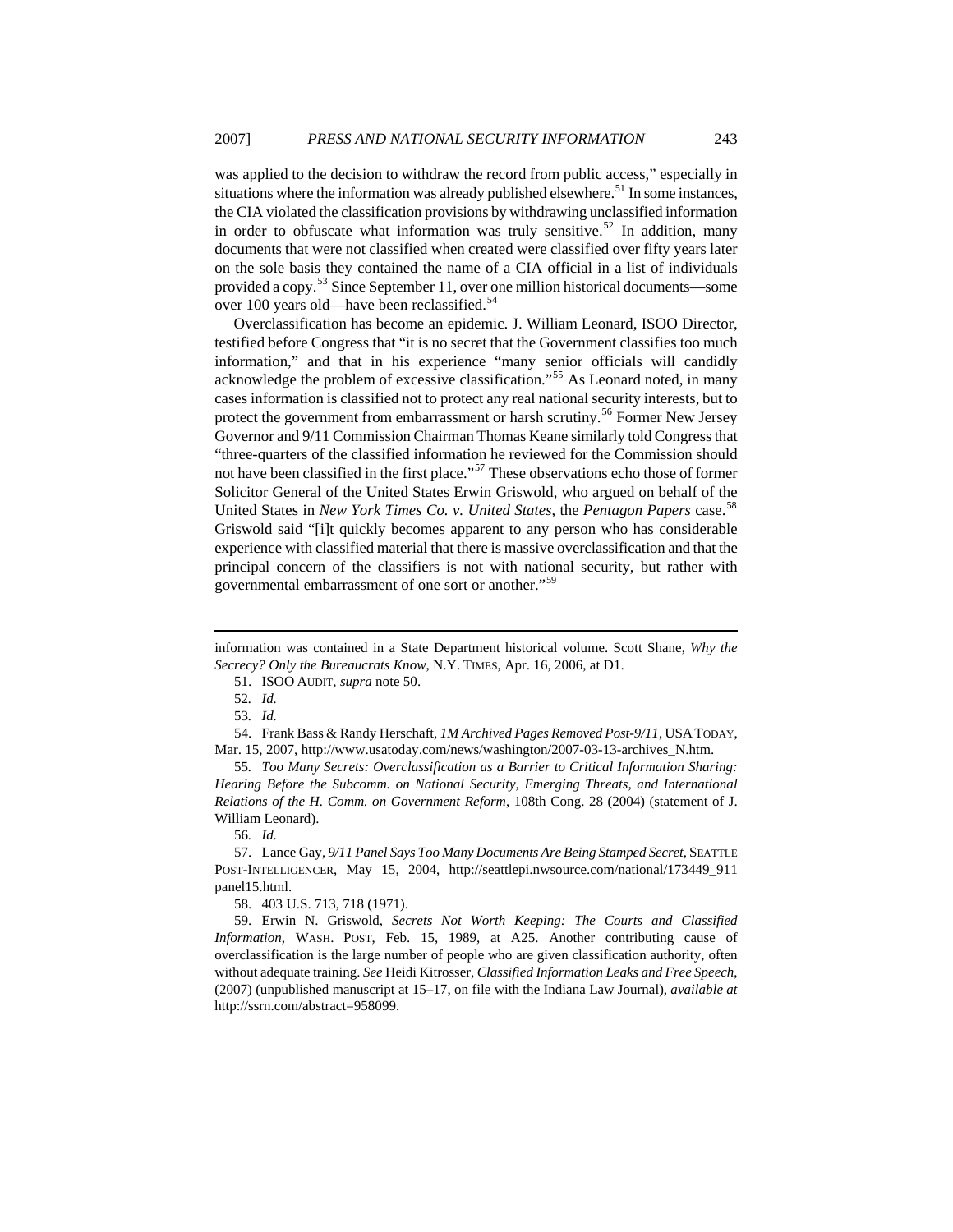The Freedom of Information Act  $(FOIA)^{60}$  $(FOIA)^{60}$  $(FOIA)^{60}$  and the federal whistleblower statutes<sup>[61](#page-12-1)</sup> are two means by which Congress has attempted to provide a check on the executive branch's natural tendency to be excessively secretive. Although both types of legislation have gone a long way toward promoting an open government, they do not offer a perfect counterbalance to the Executive's efforts to control the dissemination of information. Getting information through FOIA requests has become harder and more expensive. For example, when the People for the American Way asked the Justice Department for information concerning sealed prisoner cases, the organization was required to pay \$373,000 in search fees before the government would even begin to locate responsive documents.<sup>[62](#page-12-2)</sup> David Schultz, who assists the Associated Press with its FOIA requests, notes that under the Bush Administration, "[a]gencies seem to view their role as coming up with techniques to keep information secret rather than the other way around."<sup>[63](#page-12-3)</sup>

FOIA has proven particularly ineffective when it comes to alleged national security information. FOIA does not contain a broad "national security" exemption. Instead, the only portion of FOIA that directly addresses national security is Exemption 1, which exempts from disclosure documents that are "(A) specifically authorized under criteria established by an Executive order to be kept secret in the interest of national defense or foreign policy and (B) are in fact properly classified pursuant to such Executive order."[64](#page-12-4) In 1973, the Supreme Court held that when the government claimed Exemption 1 applied, it had to prove merely that the document had been classified; courts could not view the documents in camera or otherwise inquire whether the documents had been in fact properly classified.<sup>[65](#page-12-5)</sup> The following year, in reaction to the Court's decision, Congress voted to amend Exemption 1 to make clear that it did not intend the judiciary to simply rubber-stamp the Executive's classification decisions.<sup>[66](#page-12-6)</sup> Congress specifically designed the amendments to Exemption 1 to empower courts to

62. Alterman, *supra* note 6, at 14.

63*. Id.*

 $\overline{a}$ 

65. EPA v. Mink, 410 U.S. 73, 84 (1973).

<span id="page-12-6"></span><span id="page-12-5"></span>66. Freedom of Information Act, Pub. L. No. 93-502, 88 Stat. 1561, 1562 (1974); *see generally* Mary-Rose Papandrea, *Under Attack: The Public's Right to Know and the War on Terror*, 25 B.C. THIRD WORLD L. J. 35, 51 (2005).

<span id="page-12-0"></span><sup>60. 5</sup> U.S.C. § 552 (2000), *amended* by OPEN Government Act of 2007, Pub. L. No. 110- 175, 121 Stat. 2524.

<span id="page-12-1"></span><sup>61.</sup> Intelligence Community Whistleblower Protection Act of 1998, Pub. L. No. 105-272, 112 Stat. 2413 (codified as amended at 50 U.S.C. § 403(q) (2000 & Supp. IV 2004) (for CIA) and 5 U.S.C. app. 3 § 8H (2000 & Supp. IV 2004) (for other intelligence activities)); Whistleblower Protection Act of 1989, Pub. L. No. 101-12, 103 Stat. 16 (codified as amended at 5 U.S.C. § 2302 (2000 & Supp. IV 2004)) (covers most civil service employees); Military Whistleblower Protection Act of 1988, Pub. L. No. 100-456, 102 Stat. 2027 (codified as amended at 10 U.S.C. § 1034 (2000 & Supp. IV 2004)).

<span id="page-12-4"></span><span id="page-12-3"></span><span id="page-12-2"></span><sup>64. 5</sup> U.S.C. § 552(b)(1) (2000). Exemption 3 provides that FOIA does not apply to information that is exempted from disclosure under a separate statute. 5 U.S.C.  $\S 552(b)(3)$ (2000). These separate statutory exemptions often raise national security issues. In addition, FOIA specifically permits the Federal Bureau of Investigation to exercise its discretion in determining whether to disclose documents that "pertain[] to foreign intelligence or counterintelligence, or international terrorism," provided these documents constitute classified information as provided in subsection (b)(1). 5 U.S.C.  $\S$  552(c)(3) (2000).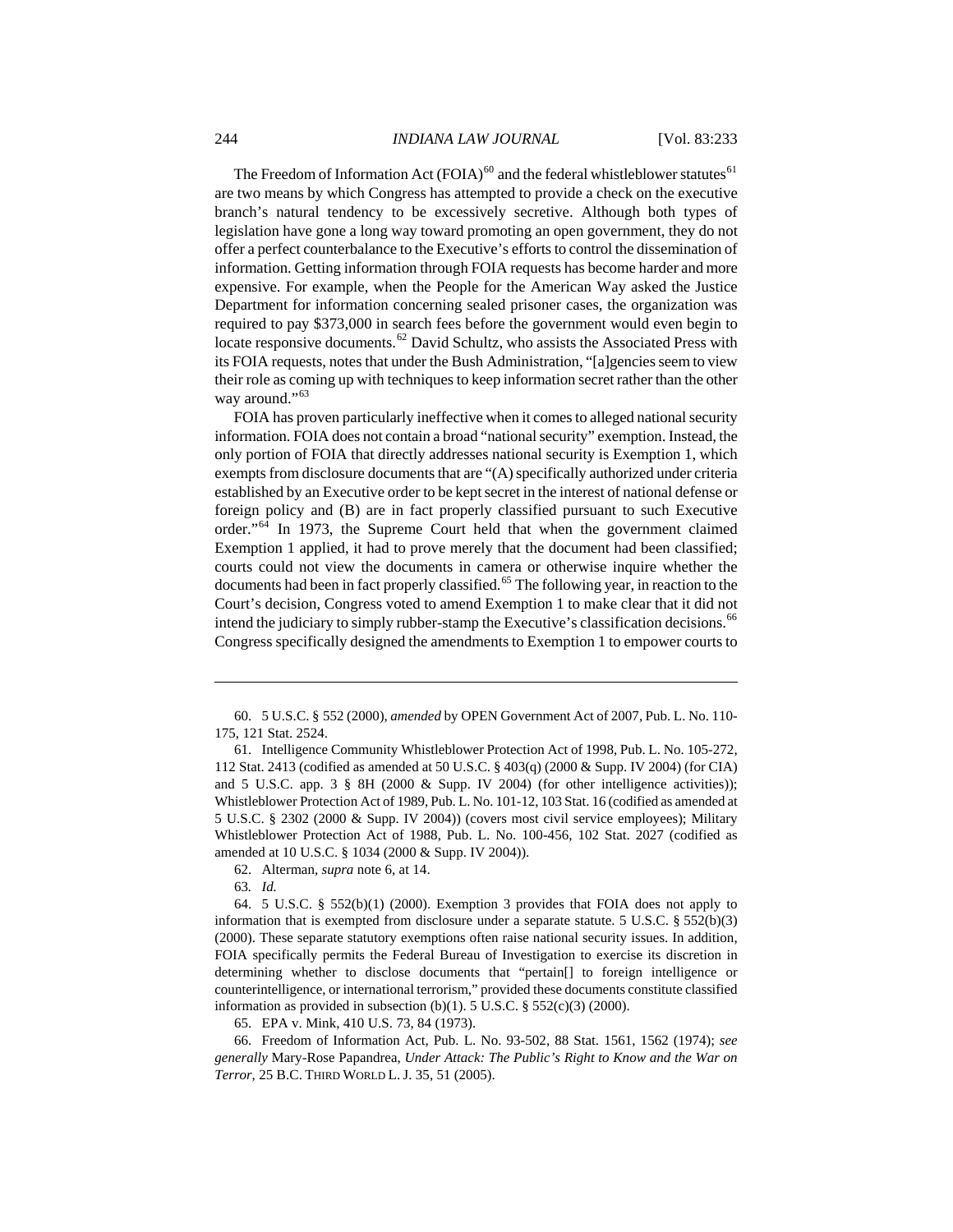exercise "effective judicial review of executive branch classification decisions"<sup>[67](#page-13-0)</sup> in order to rectify the "widespread overclassification abuses in the use of classification stamps."<sup>[68](#page-13-1)</sup> The 1974 amendments made clear that courts were authorized to review classified documents in camera for a de novo determination of their classification.<sup>[69](#page-13-2)</sup> Despite these amendments, courts have been extremely deferential to the government's classification determinations and have not engaged in a rigorous review of classified information.<sup>[70](#page-13-3)</sup>

In addition, after September 11, 2001, Attorney General John Ashcroft released a new policy essentially advising agencies to refrain from releasing information pursuant to a FOIA request whenever possible, a complete reversal from the operating presumption under Janet Reno that information should be withheld only when there was a foreseeable risk of harm.<sup>[71](#page-13-4)</sup> The Ashcroft announcement stated that "[a]ny discretionary decision by your agency to disclose information protected under the FOIA should be made only after full and deliberate consideration of the institutional, commercial, and personal privacy interests that could be implicated by disclosure of the information."<sup>[72](#page-13-5)</sup> Agencies were assured that the Department of Justice would defend their decisions to withhold information "unless they lack a sound legal basis or present an unwarranted risk of adverse impact on the ability of other agencies to protect other important records."<sup>[73](#page-13-6)</sup>

Existing protections for whistleblowers are also insufficient to check the use of the classification system to cover up illegal practices.<sup>[74](#page-13-7)</sup> In theory, federal employees are

<span id="page-13-0"></span> $\overline{a}$ 

<span id="page-13-3"></span><span id="page-13-2"></span><span id="page-13-1"></span>70*. See* Military Audit Project v. Casey, 656 F.2d 724, 752 (D.C. Cir. 1981) (concluding that, in the absence of evidence of agency bad faith, summary judgment is properly granted to an agency in Exemption 1 cases without an in camera inspection or discovery by the plaintiffs when the affidavits submitted by the agency describe the sensitive documents at issue with reasonably specific detail, present justifications for nondisclosure that are detailed and persuasive, and demonstrate that the information withheld logically falls within the claimed exemption); Hayden v. NSA, 608 F.2d 1381, 1386–87 (D.C. Cir. 1979) (stating that, before conducting in camera review of classified records, courts must first afford agencies the opportunity to prove the records are properly classified by submission of an affidavit or other evidence); People for the Am. Way Found. v. NSA, 462 F. Supp. 2d 21, 33–34 (D.D.C. 2006) (concluding that, in the absence of contrary evidence or evidence of agency bad faith, an agency declaration is sufficient to demonstrate proper classification when the declaration indicates that the proper procedures were followed and that the information logically fits into Exemption 1); Patricia M. Wald, *Two Unsolved Constitutional Problems*, 49 U. PITT. L.REV. 753, 760 (1988) (noting that judicial review of classified information under FOIA "often seems to be done in a perfunctory way"). *But see* Fensterwald v. CIA, 443 F. Supp. 667, 669–70 (D.D.C. 1977) (initiating limited in camera review of a sampling of documents where agency offered only "skeletal" justifications to support broad claim of exemption and would risk compromising secrets if required to provide additional explanation).

<span id="page-13-5"></span><span id="page-13-4"></span>71. Memorandum from John Ashcroft, Attorney General, to the Heads of all Federal Departments and Agencies (Oct. 12, 2001), *available at* http://www.usdoj.gov/oip/011012.htm.

72*. Id.* 73*. Id.*

<span id="page-13-7"></span><span id="page-13-6"></span>74*. See National Security Whistleblowers in the Post-September 11th Era: Lost in a*  Labyrinth and Facing Subtle Retaliation: Hearing Before the Subcomm. on Nat'l Sec.,

<sup>67. 120</sup> CONG. REC. 17,015, at 17,020 (1974) (remarks of Sen. Kennedy).

<sup>68</sup>*. Id.* at 17,019.

<sup>69. 5</sup> U.S.C. § 552(a)(4)(B) (2000).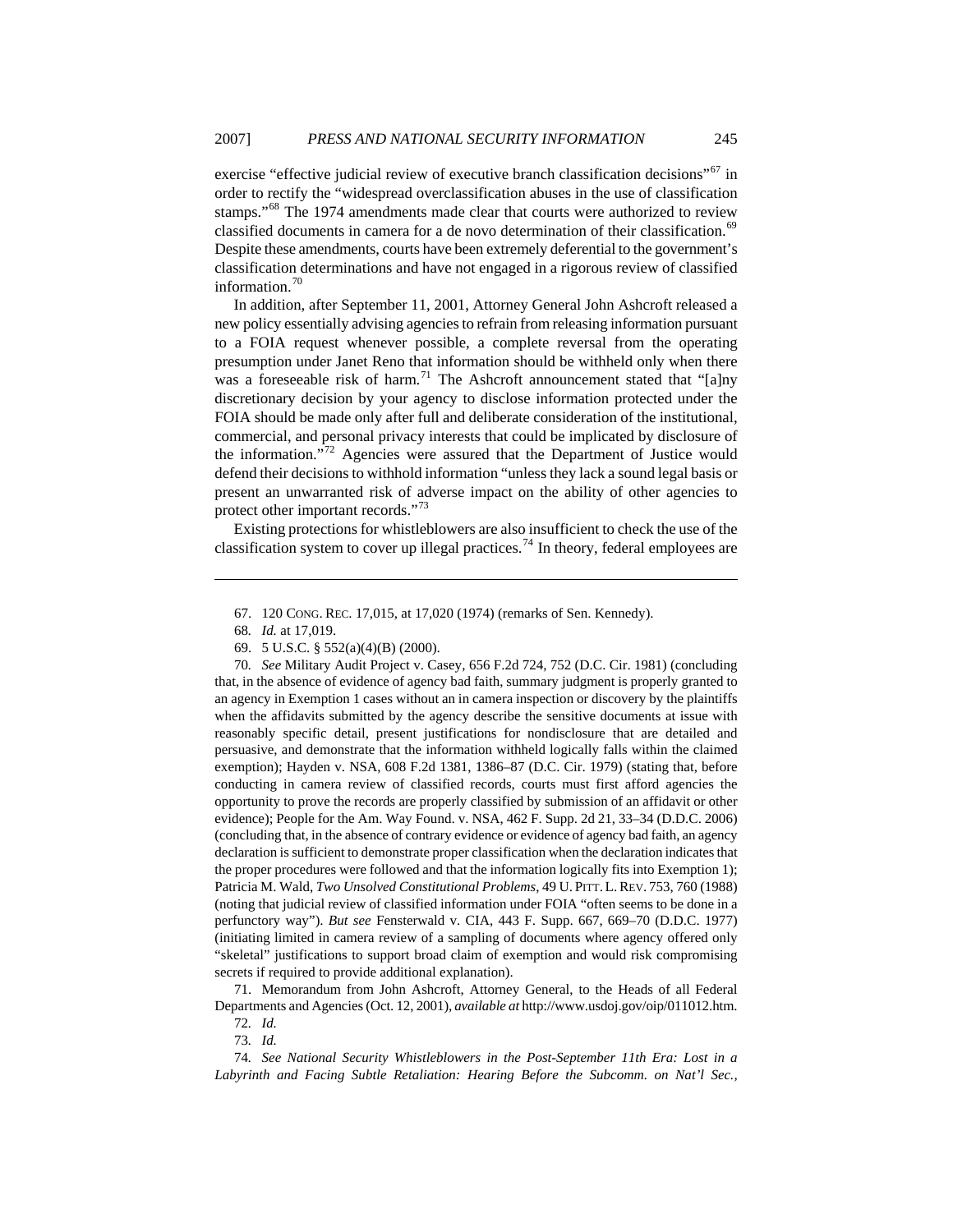encouraged to report their concerns to officials in their chain of command, the Inspector General's Office, or the relevant Congressional oversight committee. In practice, however, the current legal regime is confusing and has significant limitations.<sup>[75](#page-14-0)</sup>

First, employees seeking to disclose misconduct may be confused by the fact that federal whistleblower protection statutes do not provide uniform levels of protection, but rather differentiate between employees in the intelligence community,  $\frac{76}{6}$  $\frac{76}{6}$  $\frac{76}{6}$  those elsewhere in the civil service,<sup>[77](#page-14-2)</sup> and members of the military.<sup>[78](#page-14-3)</sup> This uncertainty is exacerbated by the fact that the President may, at his discretion, shift certain groups of employees from the civil service category to the intelligence community category without effective notice to the employees.<sup>[79](#page-14-4)</sup> For example, although the Whistleblower Protection Act of 1989, the general federal whistleblower law, explicitly excludes employees of the FBI, the CIA, the National Security Agency, the Defense Intelligence Agency, and the National Geospatial-Intelligence Agency, $80$  it also excludes, "as determined by the President, any Executive agency or unit thereof the principle function of which is the conduct of foreign intelligence or counterintelligence activities."[81](#page-14-6) In other words, employees of an agency involved in intelligence activities

*Emerging Threats, and Int'l Relations of the H. Comm. on Gov't Reform*, 109th Cong. 292, 293 (2006) (statement of Beth Daley, Senior Investigator, Project on Gov't Oversight).

<span id="page-14-0"></span>75*. See, e.g.*, H.R.REP. NO. 110-42, pt. 1, at 3–5 (2007) (detailing numerous loopholes and weaknesses in current federal whistleblower protections).

<span id="page-14-1"></span>76. Intelligence Community Whistleblower Protection Act of 1998, Pub. L. No. 105-272, § 702, 112 Stat. 2396, 2414-17 (codified as amended at 5 U.S.C. app. 3 § 8H (2000 and Supp. IV 2004) and 50 U.S.C. § 403q(d)(5) (2000 & Supp. IV 2004)). Employees of specified intelligence organizations are protected from retaliation if they intend to report to Congress "an urgent concern," a narrowly defined category of information that includes evidence of flagrant lawbreaking, lying to Congress, and reprisal against whistleblowers protected by the Act. 5 U.S.C. app. 3 § 8H(a)(1)(A)-(C), (g)(1)(A)-(C) (2000); 50 U.S.C. § 403q(d)(5)(A), (G)(i)(I)- (III) (2000). In addition, prior to passing information to one of the congressional intelligence committees, the employee making the disclosure must adhere to a detailed procedure, which includes reporting to the Inspector General, providing notice and a statement to the head of the organization, and receiving direction concerning the communication of the information in a manner consistent with appropriate security practices. 5 U.S.C. app. 3 § 8H(d)(1)-(2) (2000); 50 U.S.C. §  $403q(d)(5)(D)(i)-(ii)$  (2000).

77. 5 U.S.C. § 2302(a)(2) (2000 and Supp. IV 2004).

<span id="page-14-3"></span><span id="page-14-2"></span>78. 10 U.S.C. § 1034 (2000 and Supp. IV 2004). No person may restrict a member of the military from lawfully communicating with a member of Congress or an Inspector General. *Id.* at §  $1034(a)(1)-(2)$ . Service members are protected from retaliatory personnel actions in response to a lawful communication to Congress or an Inspector General or in response to any communication to Congress or various military officials that reasonably constitutes evidence of a violation of law or regulation or of gross mismanagement, a gross waste of funds, an abuse of authority, or a substantial danger to public health or safety. *Id.* at § 1034(b)(1)(A)-(B),  $(c)(2)(A)-(B).$ 

<span id="page-14-5"></span><span id="page-14-4"></span>79. 5 U.S.C. § 2302(a)(2)(C)(ii) (2000); 5 U.S.C. app. 3 § 8H(a)(1)(C) (2000); Czarkowski v. Merit Sys. Prot. Bd., 390 F.3d 1347, 1351 (Fed. Cir. 2004) (concluding that, when transferring a group of employees from the general whistleblower framework to the intelligence community framework, the President must make an express determination on the public record, but he is not required to provide actual notice to employees).

<span id="page-14-6"></span>80. 5 U.S.C. § 2302(2)(C)(ii) (2000).

81*. Id.*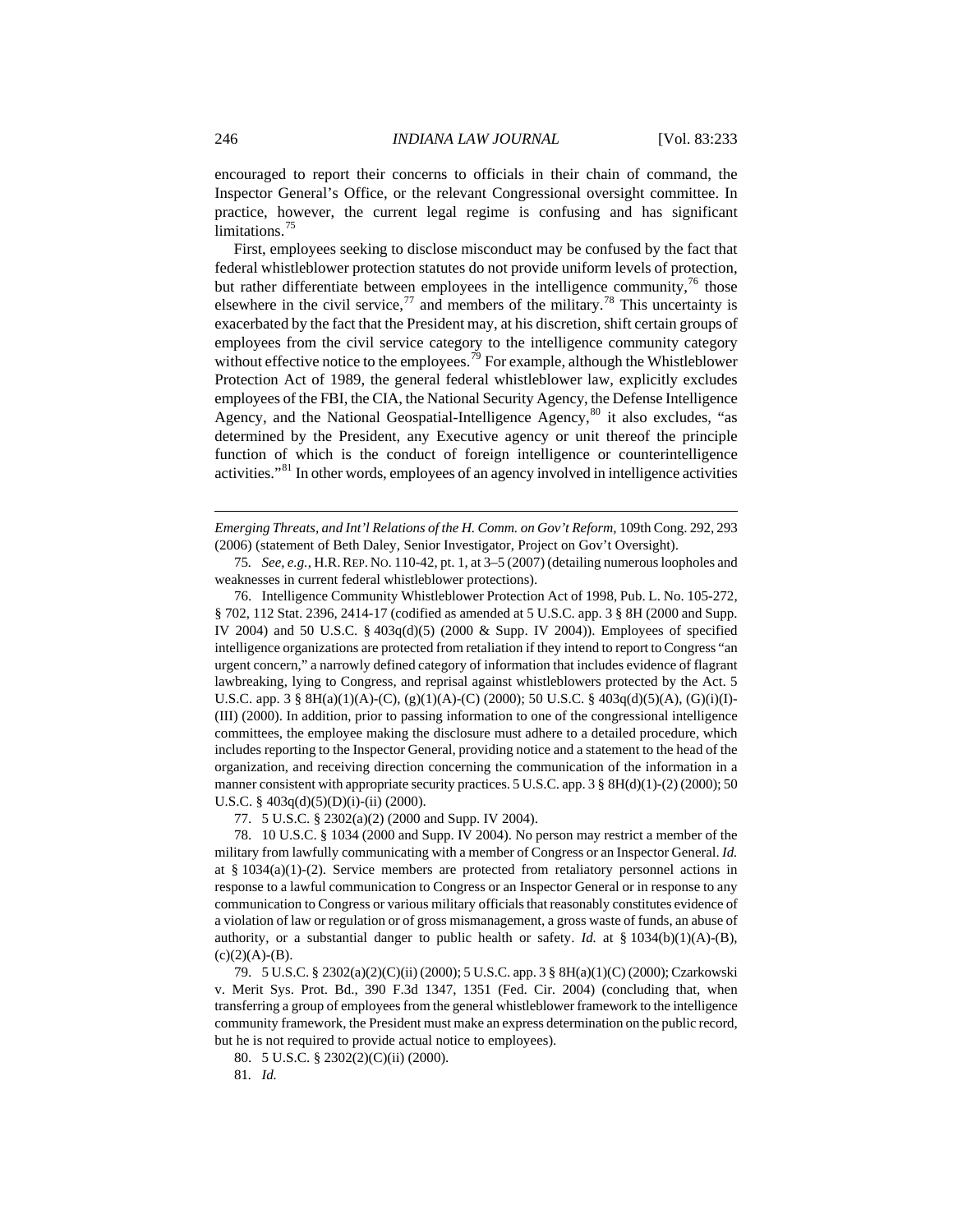could—without warning—suddenly find themselves excluded from the much broader protections of the general federal whistleblower law.<sup>[82](#page-15-0)</sup>

Even if government employees can figure out which federal whistleblower law applies to them, the protections these laws offer is minimal, particularly when the disclosure involves national security information. The general federal whistleblower law protects a government employee for any disclosure of information that he "reasonably believes" demonstrates either a violation of any law, rule, or regulation, or instance of gross mismanagement, a gross waste of funds, an abuse of authority, or a substantial and specific danger to public health or safety.<sup>[83](#page-15-1)</sup> A member of the intelligence community, however, is covered under the Intelligence Community Whistleblower Protection Act of 1998 (ICWPA), <sup>[84](#page-15-2)</sup> and is protected only if he discloses a matter of "urgent concern." Urgent concern is narrowly defined to include "a serious or flagrant" violation of law or executive order, a false statement to Congress (or willful withholding of information from Congress), or the reprisal against a person who reported a matter of urgent concern.<sup>[85](#page-15-3)</sup> Members of the armed forces are protected under the Military Whistleblower Protection Act of 1988 ("Act").<sup>[86](#page-15-4)</sup> The protected disclosures under this Act are similar to those covered under the general federal whistleblower law, but the Act excludes communications that are "unlawful."<sup>[87](#page-15-5)</sup> The Act does not define the term "unlawful," leaving open the possibility that any unauthorized disclosure of classified information would not be covered.

Furthermore, when disclosing wrongdoing involving classified information, most federal employees who bypass designated agency officials and instead report directly to Congress are not protected from retaliation.<sup>[88](#page-15-6)</sup> National security employees in particular must follow very specific procedures in order to receive any protection. Any disclosure must be made first to the appropriate Inspector General or a designee.<sup>[89](#page-15-7)</sup> The Inspector General then must assess the credibility of any report and forward any credible report to the head of the intelligence agency within fourteen days. $90$  The employee may report directly to the congressional intelligence committees only if all of the following conditions are met: (1) the Inspector General fails to accurately transmit the report within the 14 calendar day period; (2) the employee, before making such a

- 85. 50 U.S.C. § 403q(d)(5)(G)(i) (2000).
- 86. 10 U.S.C. § 1034 (2000).

<span id="page-15-0"></span><sup>82.</sup> Jamie Sasser, Comment, *Silenced Citizens: The Post-*Garcetti *Landscape for Public Sector Employees Working in National Security*, 41 U. RICH. L. REV. 759, 780–82 (2007) (giving the DHS example).

<sup>83. 5</sup> U.S.C. § 2302(b)(8)(A)-(B) (2000).

<span id="page-15-3"></span><span id="page-15-2"></span><span id="page-15-1"></span><sup>84.</sup> This Act was codified at 50 U.S.C. § 403(q) (2000) for the CIA; for all other intelligence activities, it was codified under 5 U.S.C. app. 3 § 8H.

<sup>87</sup>*. Id.* § 1034(a)(2).

<span id="page-15-6"></span><span id="page-15-5"></span><span id="page-15-4"></span><sup>88. 5</sup> U.S.C. § 2302(b)(8)(A) (2000) (providing that if an employee makes a disclosure to a person other than the Special Counsel or Inspector General of an agency (or a designee), the disclosure is protected only if it "is not specifically prohibited by law and if such information is not specifically required by Executive order to be kept secret in the interest of national defense or the conduct of foreign affairs"); 5 U.S.C. app. 3 § 8H(a)(1)(A)-(C) (2000 & Supp. IV 2004); 50 U.S.C. § 403q(d)(5)(A) (2000).

<sup>89</sup>*. See* 5 U.S.C. app. 3§ 8H(a)(1); 50 U.S.C. § 403q(d)(5)(A).

<span id="page-15-8"></span><span id="page-15-7"></span><sup>90. 5</sup> U.S.C. app. 3 § 8H(b) (2000 & Supp. IV 2004); 50 U.S.C. § 403q(d)(5)(B) (2000 & Supp. IV 2004).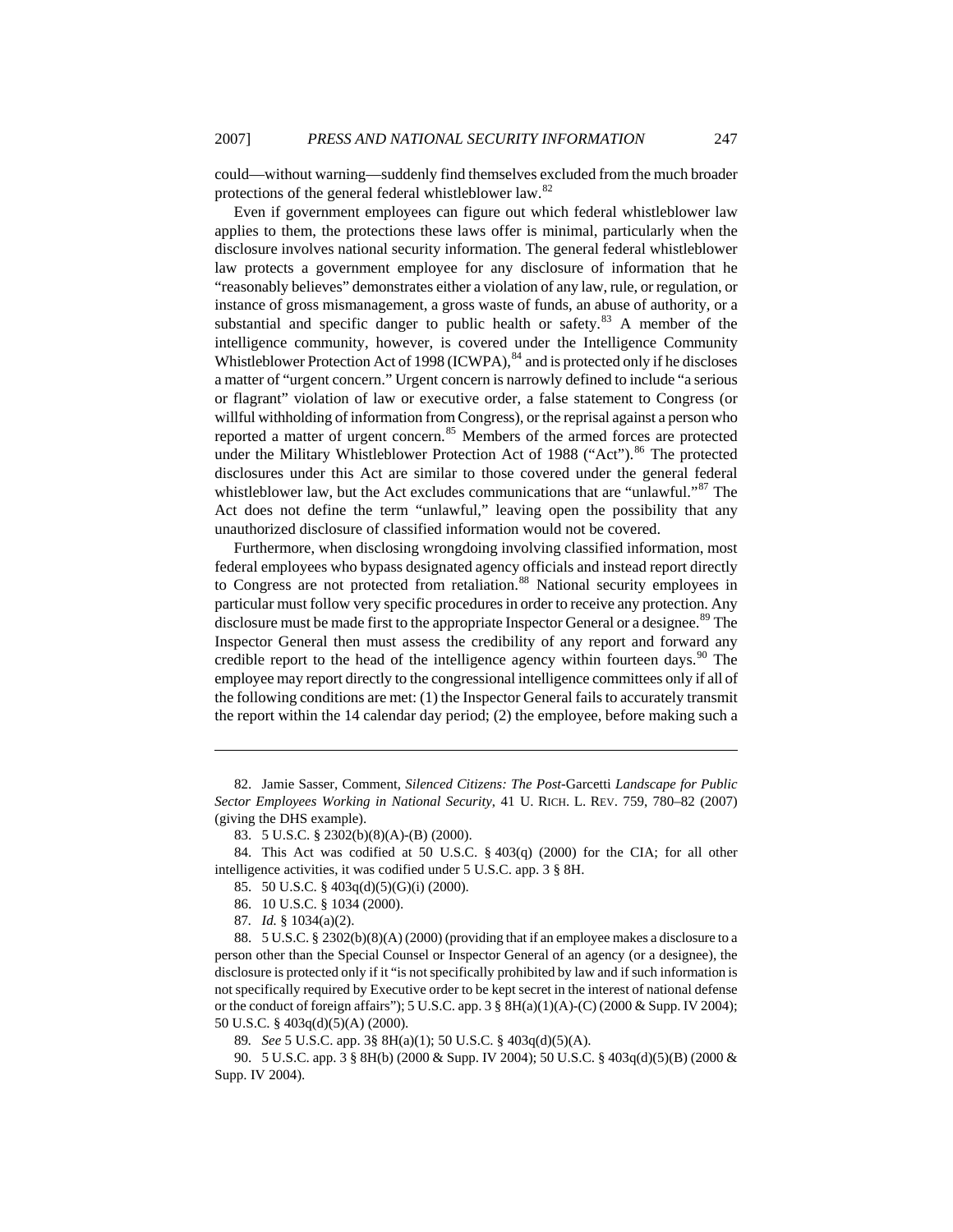<span id="page-16-0"></span>contact, furnishes the head of the activity, through the Inspector General, a statement of the employee's complaint and notice of the employee's intent to contact the intelligence committees directly; and (3) the employee obtains and follows from the head of the activity, through the Inspector General, direction on how to contact the intelligence committees in accordance with appropriate security practices.<sup>[91](#page-16-1)</sup>

Finally, and perhaps most significantly, the current whistleblower statutes do not prohibit federal agencies from retaliating against a whistleblower by revoking his security clearance, a decision that is generally not subject to independent judicial review<sup>[92](#page-16-2)</sup> and that can lead to the employee's indefinite suspension or termination.<sup>[93](#page-16-3)</sup> Given these substantial weaknesses, it is not surprising that the Congressional Research Service concluded in 2005 that one reason federal employees leak information to the press is that the government has failed to provide adequate protection for whistleblowers.<sup>[94](#page-16-4)</sup>

#### II. THE GAME OF LEAKS

Although the press is commonly regarded as the "watchdog" of the government, in reality the relationship between the press and the government is a much more complicated, symbiotic relationship.<sup>[95](#page-16-5)</sup> At various times through our nation's history,

<span id="page-16-3"></span>93. While it is not clear that the revocation of a security clearance would result in the termination of employment for members of the military (since separating a service member is generally more difficult than firing a civilian employee), such a revocation would clearly be a deterrent for potential whistleblowers in the armed services.

<span id="page-16-4"></span>94. LOUIS FISHER, CONG. RESEARCH SERV., NATIONAL SECURITY WHISTLEBLOWERS  $12-16$ (2005), [http://www.fas.org/sgp/crs/natsec/RL33215.pdf.](http://www.fas.org/sgp/crs/natsec/RL33215.pdf) In addition, even if the statutory regime were perfect, whistleblowers who suffer an illegal personnel action would have to deal with the inconvenience and uncertainty of bringing a legal challenge against that action because there is no guarantee that federal agencies will follow the protections of the whistleblower laws. *See, e.g.*, Petitioner's Opening Brief, MacLean v. Dep't of Homeland Sec., No. 06-75112 (9th Cir. Jan. 29, 2007) (arguing that the TSA retroactively labeled a communication as "Sensitive Security Information" in order to specifically target an employee for retribution in response to the employee's protected whistleblowing activity).

<span id="page-16-5"></span>95. Richard Halloran, *A Primer on the Fine Art of Leaking Information*, N.Y. TIMES, Jan.

<sup>91. 5</sup> U.S.C. app. 3 § 8H(d) (Supp. IV 2004); 50 U.S.C. § 403q(d)(5)(D) (Supp. IV 2004).

<span id="page-16-2"></span><span id="page-16-1"></span><sup>92.</sup> Dep't of Navy v. Egan, 484 U.S. 518, 529 (1988) (holding that the courts and the Merit Systems Protection Board do not have the authority to review security clearance revocations made by the executive branch); Cheney v. Dep't of Justice, 479 F.3d 1343, 1351–52 (Fed. Cir. 2007) (concluding that the court and the Merit Systems Protection Board may review whether revocation of a security clearance conformed to procedural requirements, but may not review the underlying merits of the decision to revoke the clearance without an explicit grant of statutory authority); Hesse v. Dep't of State, 217 F.3d 1372, 1380 (Fed. Cir. 2000) (concluding that the Merit Systems Protection Board lacks authority to review security clearance determinations in the context of the whistleblower actions without specific statutory authority); *see also National Security Whistleblowers in the Post-September 11thEra*, *supra* note 74, at 244 (statement of Mark S. Zaid, Managing Partner, Krieger & Zaid, PLLC) (explaining how whistleblowers risk losing security clearance without meaningful review). The House recently passed the Whistleblower Protection Enhancement Act, which adds the revocation of a security clearance to the list of prohibited adverse personnel actions. H.R. 985, 110th Cong. § 10 (2007). This bill is currently under review in a Senate committee. 153 CONG. REC. S3198 (2007).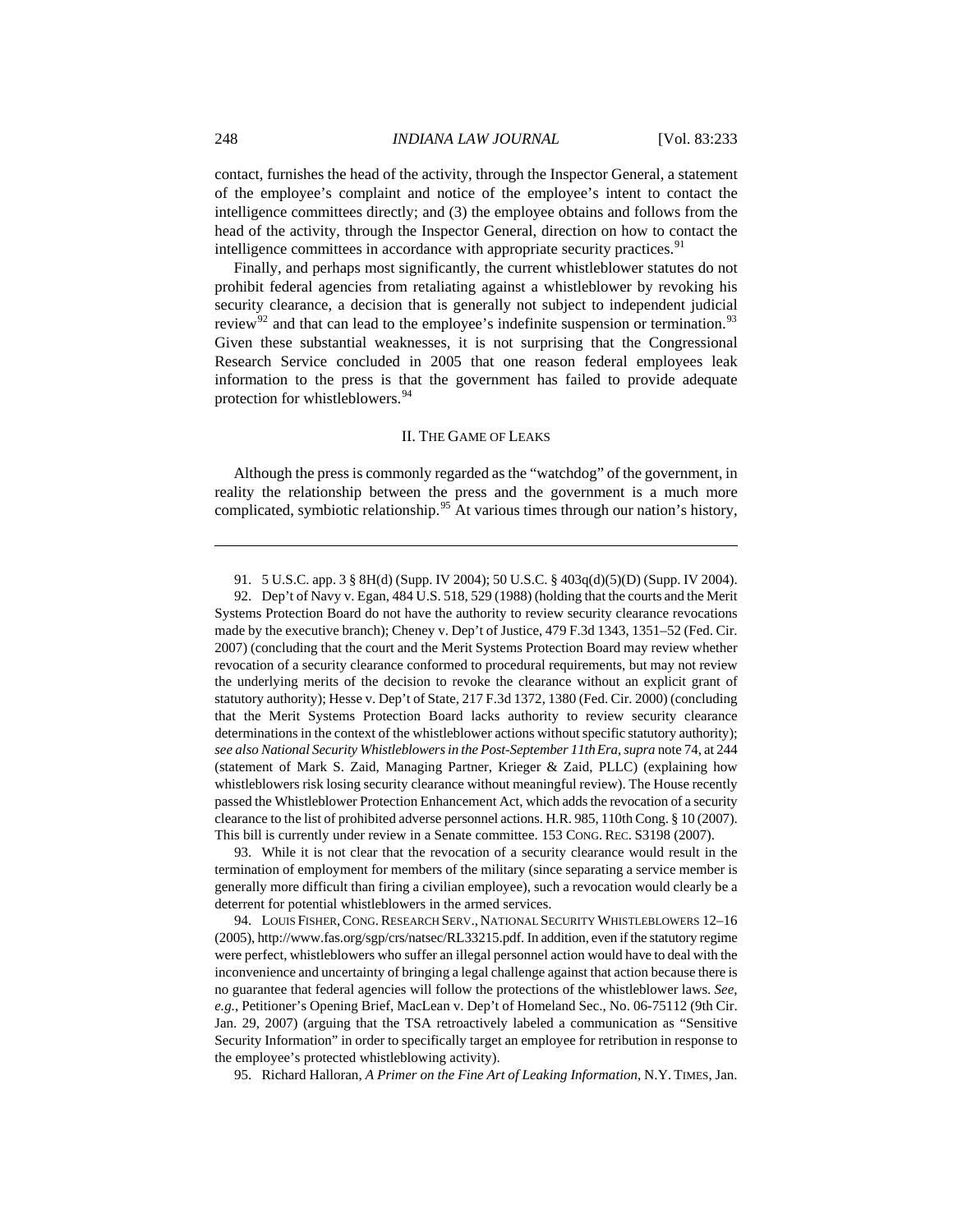<span id="page-17-0"></span>the press has just as frequently served as the lapdog of the executive branch as it has the watchdog for the American people. In some sense, this is not at all surprising. The press depends upon the government for news; in turn, the government depends upon the press to communicate with the public.<sup>[96](#page-17-1)</sup> Government officials feed information to the press to advance their public image, promote new policies, and communicate with their constituents. They are literally at the mercy of the press, who hold the power to emphasize a new policy or ignore it entirely.<sup>[97](#page-17-2)</sup> In turn, reporters who cover affairs in Washington enjoy a certain level of prestige and depend upon the federal government to supply them with the content for their publications.<sup>[98](#page-17-3)</sup> The relationship between the President and the press is not a perfect one, nor is it particularly well designed either to promote a President's agenda or to inform the public fully and completely about important issues.<sup>[99](#page-17-4)</sup> But it is essential to understand all the complexities of the current system before determining under what circumstances, if any, the government should be entitled to punish the collection and publication of national security information.

#### *A. History of Leaks*

Leaks have played an important role in the governance of the United States since its founding. One of the first major leaks in the United States occurred during George Washington's presidency when chief negotiator John Jay returned from Great Britain in 1795 with a treaty designed to end hostilities left over from the Revolution.<sup>[100](#page-17-5)</sup> Washington insisted that the Federalist Senate (with which he sided at that time) first review the treaty in secret in order to generate support for it before it was revealed to the public.[101](#page-17-6) It did not take long for an Anti-Federalist newspaper to publish the full text of the treaty.<sup>[102](#page-17-7)</sup> Although the source of many of the leaks of treaties and cabinet meetings was rumored to be Washington's Secretary of State Thomas Jefferson, Washington himself engaged in leaking when he gave an advance copy of his farewell address to a partisan newspaper.<sup>[103](#page-17-8)</sup>

Every president has relied on the press to inform the public about government policy.<sup>[104](#page-17-9)</sup> In The Federalist No. 84, Alexander Hamilton noted the important role of the

<sup>14, 1983,</sup> at A16 (noting the "symbiotic relationship between the Government and the press"); Cass Sunstein, *Government Control of Information*, 74 CAL.L.REV. 889, 902 (1986) (rejecting common assumption that the government and the press are "locked in combat").

<span id="page-17-1"></span><sup>96.</sup> Richard B. Kielbowicz, *The Role of News Leaks in Governance and the Law of Journalists' Confidentiality, 1795–2005*, 43 SAN DIEGO L. REV. 425, 430 (2006) (noting that "officials use the media to govern").

<span id="page-17-3"></span><span id="page-17-2"></span><sup>97.</sup> DEBORAH HOLMES, GOVERNING THE PRESS: MEDIA FREEDOM IN THE U.S. AND GREAT BRITAIN 13 (1986).

<sup>98.</sup> STEPHEN PONDER, MANAGING THE PRESS: ORIGINS OF THE MEDIA PRESIDENCY, 1897– 1933, at 164 (1999).

<span id="page-17-4"></span><sup>99</sup>*. See, e.g.*, JODY POWELL, THE OTHER SIDE OF THE STORY 35 (1984) (arguing that the relationship between the president and the press is "seriously flawed").

<span id="page-17-6"></span><span id="page-17-5"></span><sup>100.</sup> JOHN TEBBEL & SARAH MILES WATTS, THE PRESS AND THE PRESIDENCY: FROM GEORGE WASHINGTON TO RONALD REAGAN 15 (1985).

<sup>101</sup>*. Id.* at 14–15.

<sup>102</sup>*. Id.* at 15.

<span id="page-17-9"></span><span id="page-17-8"></span><span id="page-17-7"></span><sup>103.</sup> Mark Feldstein, *The Jailing of a Journalist: Prosecuting the Press for Receiving Stolen Documents*, 10 COMM. L. & POL'Y 137, 149 n.87 (2005).

<sup>104.</sup> PONDER, *supra* note 98, at xii.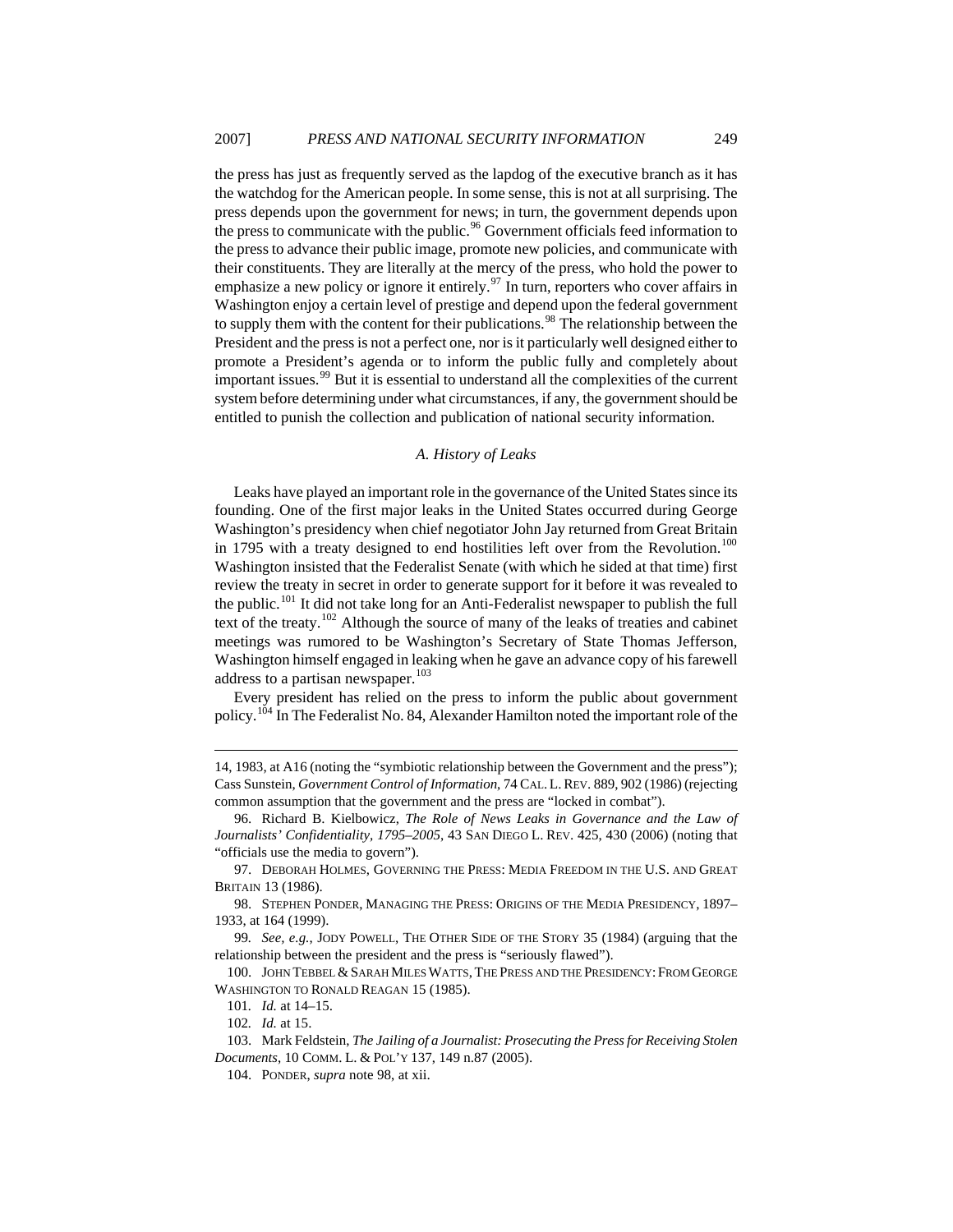press, stating that "[t]he public papers will be expeditious messengers of intelligence to the most remote inhabitants of the Union."[105](#page-18-0) From 1789 to the late nineteenth century, public officials frequently planted information in openly partisan news outlets in order to gain political leverage and to expose government corruption.<sup>[106](#page-18-1)</sup> During the 1800s, with the rise of the "penny press" and the advertising-supported daily paper, the media began to shift away from party-sponsored publications, and by the late nineteenth century, commercial, mass media had emerged.[107](#page-18-2) As the media changed and editors were no longer blindly loyal to political parties, public officials had to adapt in order to be able to continue to use the media for their own purposes.<sup>[108](#page-18-3)</sup> Presidents McKinley and Roosevelt began generating press releases, staging newsworthy events, holding press conferences, hiring press secretaries, and opening press offices.<sup>[109](#page-18-4)</sup> It did not take long for the executive branch to discover the value of a well-placed leak.

President Theodore Roosevelt was one of the first presidents to realize that to be a strong leader he needed to use the modern press to his advantage.<sup>[110](#page-18-5)</sup> This meant not only dominating the front page of the newspapers by making news, but also controlling the way in which news was disseminated to the press.<sup>[111](#page-18-6)</sup> By speaking off the record to reporters, he created a bond between himself and the press; and in turn, the press kept quiet news that might have otherwise come out from other sources.<sup>[112](#page-18-7)</sup> He frequently floated "trial balloons" of possible policies to test public reaction, to discredit congressional opposition to legislation he desired, to keep his opponents off the front page, and to release unfavorable information about political allies without them knowing he was the source.<sup>[113](#page-18-8)</sup> If the trial balloon proved unpopular, Roosevelt would denounce reporters as being liars and frauds.<sup>[114](#page-18-9)</sup>

By leaking information to trusted reporters himself, Roosevelt knew he could gain popular support for a program without alienating a group he relied on for political support.<sup>[115](#page-18-10)</sup> He knew that any leaked information would receive high-profile attention in the newspapers, who like to advertise their access to exclusive information.<sup>[116](#page-18-11)</sup> Whenever possible, he preferred to provide information to opposition news outlets as a

<span id="page-18-0"></span><sup>105</sup>*. Id.* (quoting THE FEDERALIST PAPERS NO. 84, at 517 (Alexander Hamilton) (Clinton Rossiter ed. 1961)).

<span id="page-18-2"></span><span id="page-18-1"></span><sup>106</sup>*. Id.* at xii–xiii; *see also* TEBBEL & WATTS, *supra* note 100, at 9–10; Kielbowicz, *supra*  note 96, 432–41 (detailing the history leaks during this time period).

<sup>107.</sup> PONDER, *supra* note 98, at xiii–xvi, 3.

<sup>108</sup>*. Id.* at xiii–xv.

<sup>109</sup>*. Id.* at xv–xvi.

<span id="page-18-6"></span><span id="page-18-5"></span><span id="page-18-4"></span><span id="page-18-3"></span><sup>110</sup>*. See* GEORGE JUERGENS, NEWS FROM THE WHITE HOUSE: THE PRESIDENTIAL-PRESS RELATIONSHIP IN THE PROGRESSIVE ERA 4 (1981).

<sup>111</sup>*. Id.* at 7–8.

<sup>112</sup>*. Id.* at 20.

<span id="page-18-9"></span><span id="page-18-8"></span><span id="page-18-7"></span><sup>113.</sup> *Id.* at 41–42 (discussing Roosevelt's use of trial balloons to test public reaction to proposed policies); PONDER, *supra* note 98, at 47 (noting how President Roosevelt used the press to appeal to the public for support, frequently over congressional opposition); TEBBEL, *supra* note 100, at 337–38; Kielbowicz, *supra* note 96, at 444.

<sup>114.</sup> JUERGENS, *supra* note 110, at 41–42.

<span id="page-18-10"></span><sup>115</sup>*. Id.* at 44.

<span id="page-18-11"></span><sup>116</sup>*. Id.*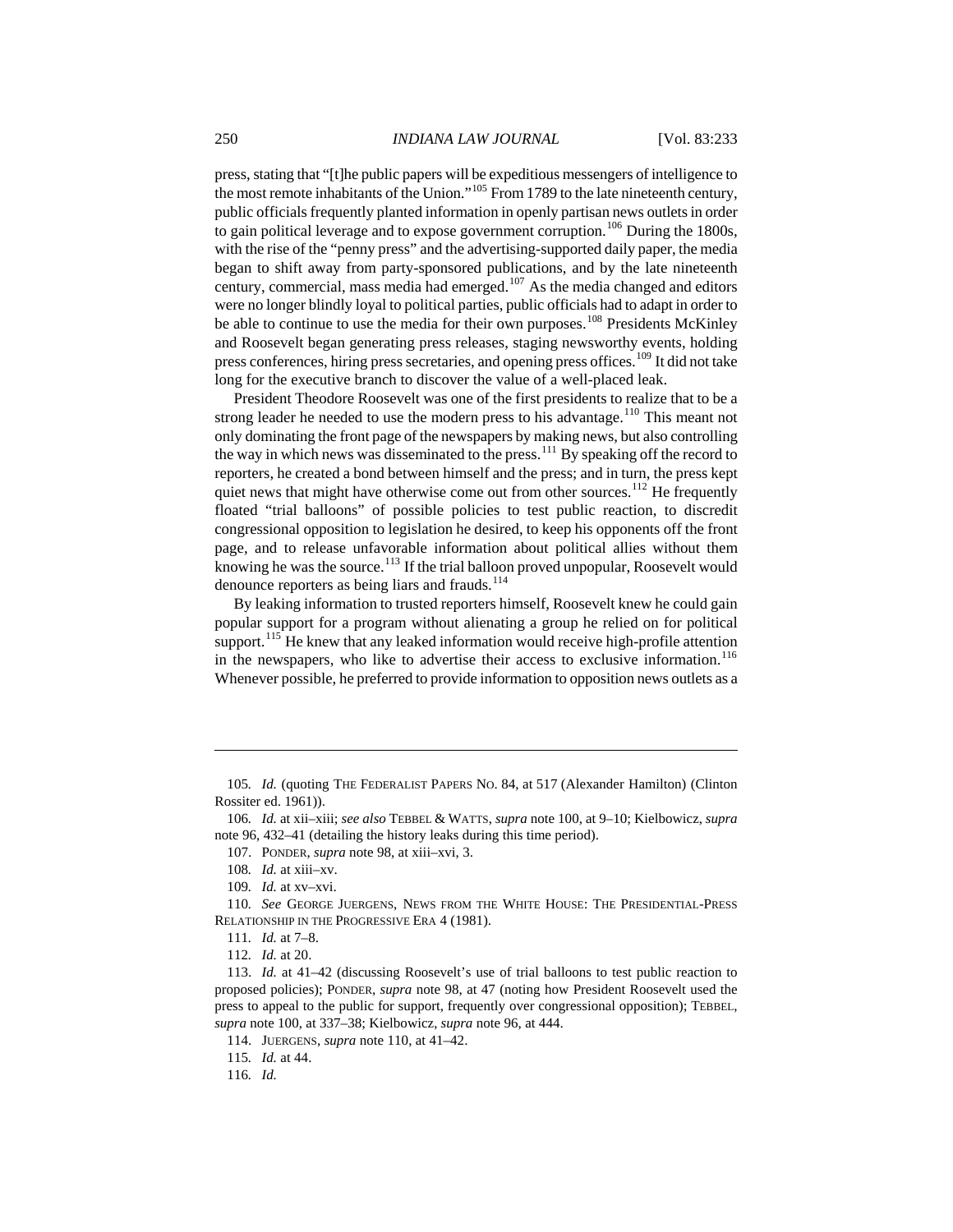means of covering his tracks and giving a sense of credibility to the leaked information. $117$ 

Executive agencies took note of all the "free" publicity Roosevelt was generating in the press, and sought to similarly expand their ability to communicate with a national audience, rather than simply disseminating information through congressionally supervised pamphlets published by the Government Printing Office.<sup>[118](#page-19-1)</sup> Not surprisingly, as the President and executive agencies began to have more direct contact with the press, the number of leaks increased dramatically.<sup>[119](#page-19-2)</sup> Public officials began selectively leaking information to reporters to cultivate relationships with them while simultaneously exercising some control over the news. Some of the agency leaks promoted positions that were contrary to President Roosevelt's views, and there began the constant presidential struggle to prevent and minimize leaks.<sup>[120](#page-19-3)</sup> Roosevelt read the papers looking for undesirable stories. According to his military aide Archie Butt, when Roosevelt spotted an unfavorable story, "he would at once begin an investigation as to how it got there, and if he could locate the author of the leak he would dismiss him or have him transferred to some other department."<sup>[121](#page-19-4)</sup> Very often, however, Roosevelt could not determine the source of the leak. He was particularly upset that his own cabinet secretaries were telling the press details of cabinet meetings, and in fact, called a specific cabinet meeting to discuss this very subject.<sup>[122](#page-19-5)</sup> After this meeting, Roosevelt's press secretary William Loeb optimistically told the press that no more leaks would be coming from the executive departments, but within a very short time, the departments were again leaking like "a worn-out hose."<sup>[123](#page-19-6)</sup>

Almost all presidents since Roosevelt have used leaks as part of their efforts to promote their agendas and persuade the public.<sup>[124](#page-19-7)</sup> President William Taft—one of the only modern presidents to spurn the press—made no effort to prevent leaks or to coordinate executive branch publicity, and he quickly discovered that the media instead wrote about rumors and information spread by those who did not agree with him.<sup>[125](#page-19-8)</sup> Not surprisingly, his popularity declined as he failed to use the press to influence public opinion.<sup>[126](#page-19-9)</sup>

Former executive branch officials have admitted that they selectively released sensitive information in a conscious effort to generate public support for its policies or to serve some other bureaucratic or personal agenda.<sup>[127](#page-19-10)</sup> For example, President

<sup>117</sup>*. Id.*

<sup>118.</sup> PONDER, *supra* note 98, at 35–36.

<sup>119</sup>*. Id.* at 48.

<sup>120.</sup> JUERGENS, *supra* note 110, at 51; PONDER, *supra* note 98, at 48.

<span id="page-19-5"></span><span id="page-19-4"></span><span id="page-19-3"></span><span id="page-19-2"></span><span id="page-19-1"></span><span id="page-19-0"></span><sup>121.</sup> PONDER, *supra* note 98, at 48 (quoting Letter from Archie Butt to Mrs. Lewis F.B. Butt (Mar. 28 1909), *in* THE LETTERS OF ARCHIE BUTT 1:28–32 (Lawrence F. Abbot ed., 1924)).

<sup>122.</sup> LOUIS KOENIG, THE INVISIBLE PRESIDENCY 177 (1960).

<sup>123</sup>*. Id.*

<span id="page-19-7"></span><span id="page-19-6"></span><sup>124</sup>*. See generally* Tom Wicker, *Leak On, O Ship of State!*, N.Y. TIMES, Jan. 26, 1982, at A15 (summarizing the different types of leaks from government officials and their motivations for leaking information).

<span id="page-19-8"></span><sup>125.</sup> JUERGENS, *supra* note 110, at 97–98; PONDER, *supra* note 98, at 51–61, 63–65; TEBBEL, *supra* note 100, at 353.

<span id="page-19-10"></span><span id="page-19-9"></span><sup>126.</sup> PONDER, *supra* note 98, at 59, 74–75; *see also* JUERGENS, *supra* note 110, at 112 (discussing Taft's failure to use the newspapers to influence public opinion).

<sup>127.</sup> MARTIN LINSKY, IMPACT:HOW THE PRESS AFFECTS FEDERAL POLICYMAKING 172 (1986)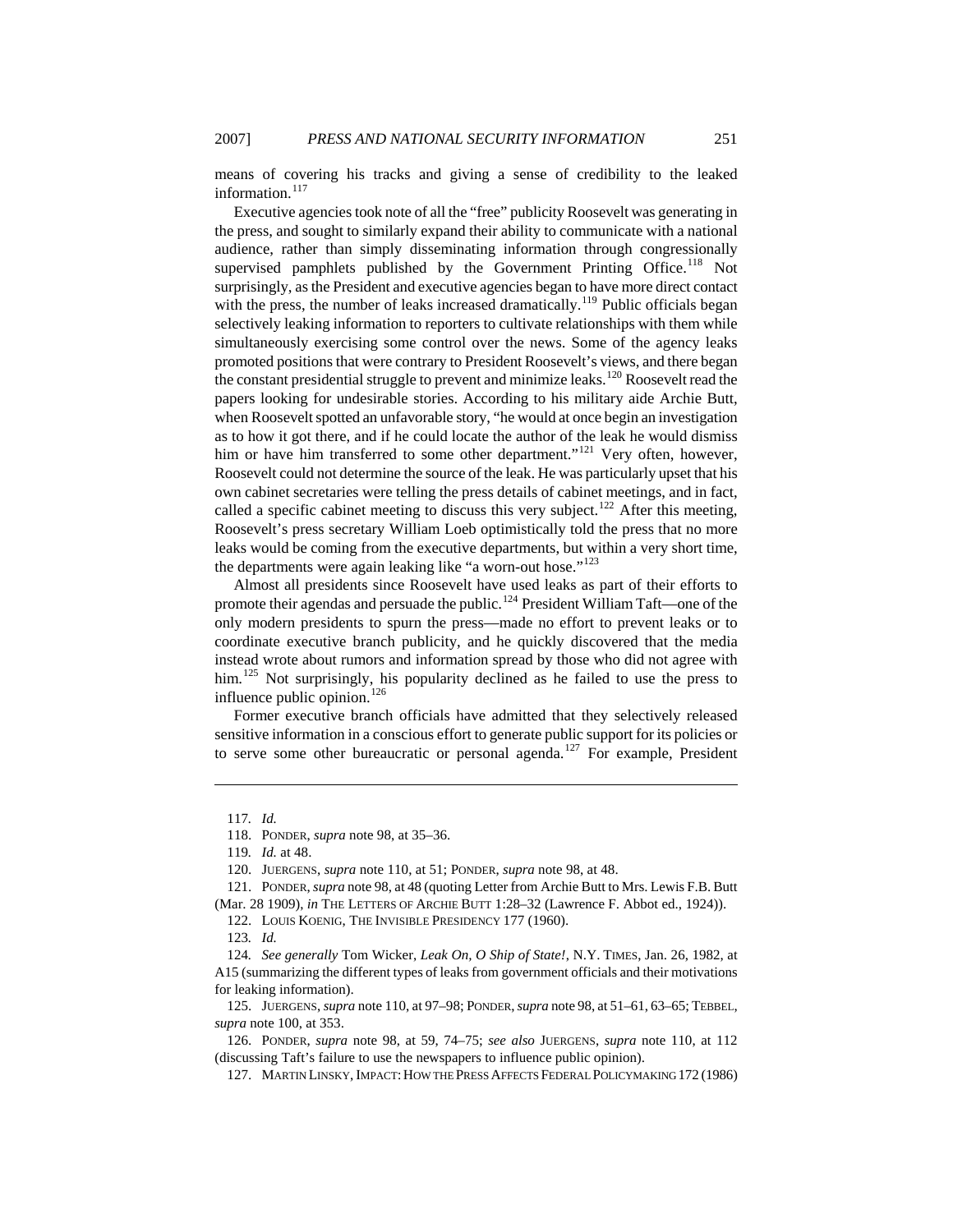Carter's former National Security Advisor Zbigniew Brzezinski admitted that he released otherwise sensitive information for "explicit administrative purposes."[128](#page-20-0) President Carter's former Assistant Secretary of Defense conceded that "he 'had the authority to declassify particular pieces of information when that seemed necessary.'"[129](#page-20-1) And a White House official under President Kennedy agreed that "high ranking administration officials knowingly and deliberately disseminated [classified information] from time to time in order to advance the interests of a particular person, [or] policy."<sup>[130](#page-20-2)</sup> As one commentator has noted, "the executive's power to classify and declassify information raises the specter of government misinformation, or its weaker and less noxious relative, 'spin control.'"<sup>[131](#page-20-3)</sup> The result is a distortion of the public debate on fundamental public issues.

President Reagan's Former Secretary of State Alexander Haig has said that even though leaks can be troublesome, "in the end I concluded that they were a way of governing. Leaks constituted policy; they were the authentic voice of the government."[132](#page-20-4) The government and its employees and officials selectively release classified or otherwise secret information in a conscious effort to test or generate public support for certain policies or to serve some other bureaucratic or personal agenda.<sup>[133](#page-20-5)</sup> Very often, government officials leak information to the press as a way of communicating with other parts of the government.<sup>[134](#page-20-6)</sup> The government also uses selective leaks to the press to communicate with foreign governments—or, just as

 $\overline{a}$ 

<span id="page-20-6"></span>134. HOLMES, *supra* note 97, at 12 (describing the press as a form of "in-house mail system" for government officials); SIGAL, *supra* note 133, at 143; Halloran, *supra* note 95, at A16 (explaining that "'leaking' is not solely nor even largely the province of the dissident. Rather, it is a political instrument wielded almost daily by senior officials within the Administration to influence a decision, to promote policy, to persuade Congress and to signal foreign governments."); *see also Frontline: News Wars: Secrets, Sources, & Spin (Part I)* (PBS television broadcast Feb. 13, 2007) (explaining that the government uses the elite press, for example *The New York Times*, the *Los Angeles Times*, and *The Washington Post*, to communicate with government bureaucrats and elected officials).

<sup>(</sup>explaining that one study reported that 42% of federal officials admitted to leaking information to the press, and that in reality, the number is probably even higher); Note, *Keeping Secrets: Congress, the Courts, and National Security Information*, 103 HARV. L. REV. 906, 911 (1990).

<sup>128.</sup> ELIE ABEL, LEAKING: WHO DOES IT? WHO BENEFITS? AT WHAT COST? 36 (1987).

<sup>129</sup>*. Id.*

<span id="page-20-2"></span><span id="page-20-1"></span><span id="page-20-0"></span><sup>130.</sup> James A. Goldston, Jennifer M. Granholm & Robert J. Roberson, Comment, *A Nation Less Secure: Diminished Public Access to Information*, 21 HARV.C.R.-C.L.L.REV. 409, 412–13 n.16 (1986) (quoting affidavit of Theodore C. Sorenson).

<sup>131.</sup> Note, *supra* note 127, at 913.

<sup>132.</sup> ALEXANDER M. HAIG, JR., CAVEAT: REALISM, REAGAN, AND FOREIGN POLICY 17 (1984).

<span id="page-20-5"></span><span id="page-20-4"></span><span id="page-20-3"></span><sup>133</sup>*. See, e.g.*, PONDER, *supra* note 98, at 121 (discussing how President Coolidge would frequently make newsworthy comments during press briefings "off the record," requiring the press to identify the source as a source "close to the President" or as the "White House spokesman," so that if the comments proved erroneous or controversial he could deny them); LEON V. SIGAL, REPORTERS AND OFFICIALS:THE ORGANIZATION AND POLITICS OF NEWSMAKING 140–42 (1973); Robert Pear, *Health Aides See a Tax on Benefits Beyond Basic Plan*, N.Y. TIMES, Sept. 5, 1993, at A1 (noting that the Clinton administration openly used leaks to float "trial balloons" concerning proposed health care reforms; a White House spokesman admitted that "[w]e want to explain and communicate our policies to the American people, and we think background discussions are a good way of doing it").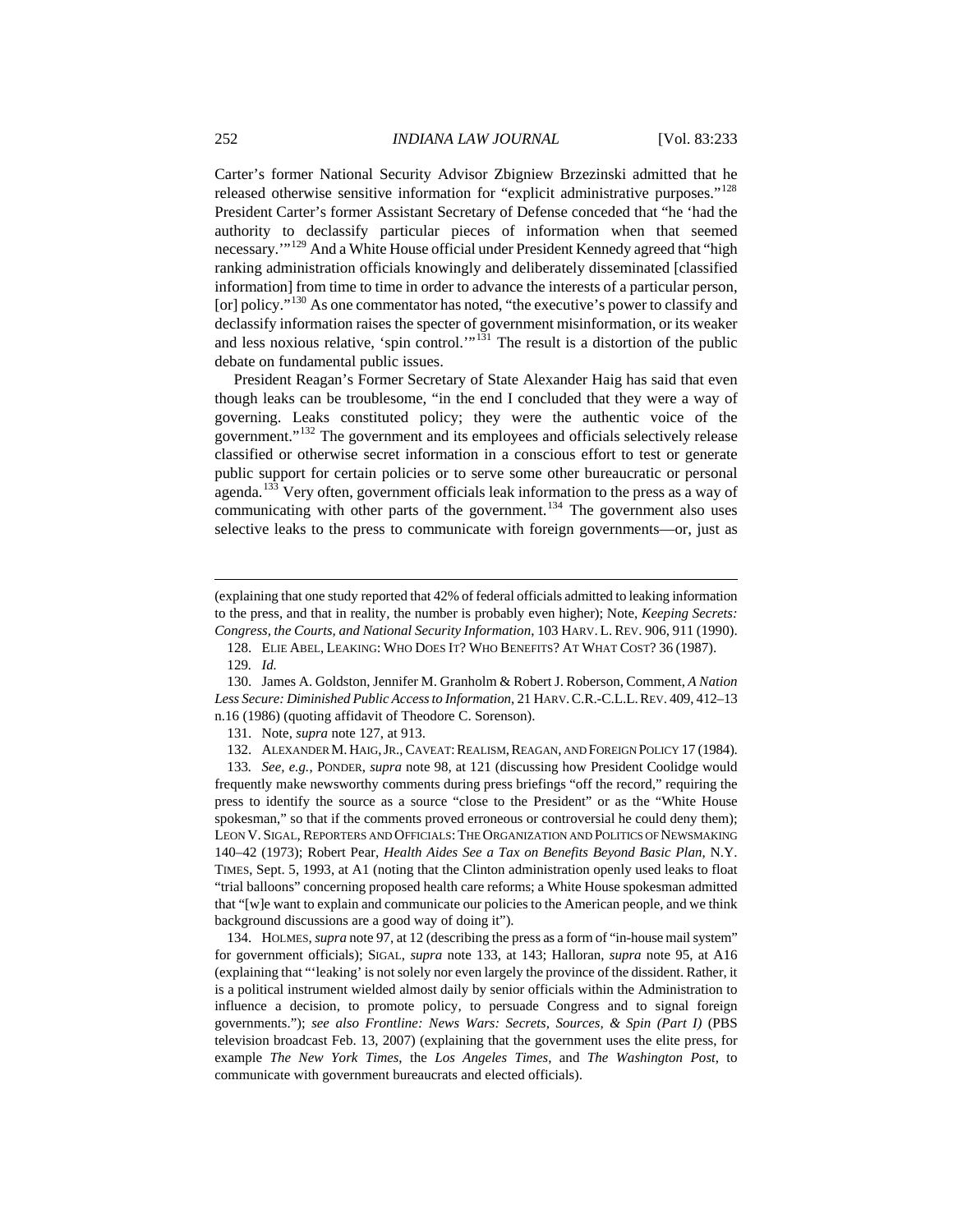often, to disseminate "disinformation" and propaganda.[135](#page-21-0) Given that the government routinely leaks information for its own purposes, it is not surprising that a presidential aide once noted that "the people at 1600 Pennsylvania Avenue are not really worried about all leaks—only those that originate outside the White House."<sup>[136](#page-21-1)</sup>

Leaks from the executive branch have frequently concerned the military, national security, and foreign affairs. For example, when the United States' involvement in World War I was becoming increasingly imminent, President Woodrow Wilson and Secretary of State Robert Lansing leaked to the Associated Press the infamous Zimmerman telegram, sent from the former Secretary of the German Empire to Germany's ambassador in Mexico instructing the ambassador to approach Mexico about forming an alliance against the United States.[137](#page-21-2) During the Eisenhower administration, an Army program director critical of a proposed program to transfer a team of rocket experts from the Army to NASA chose to leak information about the proposal to a Baltimore Sun reporter instead of appealing to his immediate supervisors in order to "make sure that the President knew that this was a highly controversial matter."<sup>[138](#page-21-3)</sup> And during the Reagan administration, it was Attorney General Edwin Meese who first revealed that the United States had sold arms to Iran.<sup>[139](#page-21-4)</sup>

During the Scooter Libby criminal prosecution, the public gained insight into the various ways in which the Bush Administration has attempted to manipulate the press. President Bush was criticized for selectively declassifying portions of the National Intelligence Estimate on Iraq to provide support for going to war against Iraq in 2003.[140](#page-21-5) When former ambassador Joseph Wilson wrote an editorial in the *New York Times* calling into question Bush's claim that Iraq was developing nuclear weapons, the White House authorized aide Lewis "Scooter" Libby to leak selective sensitive national security information—including the identity of Wilson's wife, then-CIA operative Valerie Plame—to discredit Wilson's claims.[141](#page-21-6) Although the President argued that he merely selectively declassified bits of information, $142$  the line between leaking and selectively declassifying information is hazy at best, and illustrates the vast control the executive branch has over the dissemination of national security information to the public.

Given this history, it should be no surprise that most leaks do not come from disgruntled employees or whistleblowers, but rather from high-level officials.<sup>[143](#page-21-8)</sup>

<sup>135.</sup> SIGAL, *supra* note 133, at 151.

<span id="page-21-2"></span><span id="page-21-1"></span><span id="page-21-0"></span><sup>136.</sup> *Id.* at 145 (quoting aide to President Johnson); *see also* Wicker, *supra* note 124, at A15 (explaining that President Reagan "can't stop leaks; no President can and no President really wants to. They only want to stop the leaks they don't like.").

<sup>137.</sup> PONDER, *supra* note 98, at 89.

<sup>138.</sup> SIGAL, *supra* note 133, at 140–41.

<sup>139.</sup> ABEL, *supra* note 128, at 2.

<span id="page-21-5"></span><span id="page-21-4"></span><span id="page-21-3"></span><sup>140.</sup> Editorial, *A Bad Leak*, N.Y.TIMES, Apr. 16, 2006, § 4, at 11 (criticizing President Bush for permitting Scooter Libby to leak "cherry-picked portions of the report").

<span id="page-21-6"></span><sup>141.</sup> E.J. Dionne, Jr., Editorial, *All the President's Leaks*, WASH. POST, Apr. 11, 2006, at A21; David Johnston & David E. Sanger, *In Court Filings, Cheney Aide Says Bush Approved Leak*, N.Y. TIMES, April 6, 2006, at A1.

<span id="page-21-8"></span><span id="page-21-7"></span><sup>142.</sup> Tom Hamburger, *Bush Speaks on Disclosure*, L.A. TIMES, Apr. 11, 2006, at A4 (reporting on speech in which Bush claimed he did not authorize a "leak" of information from the National Intelligence Estimate in 2003 but rather "declassified" information).

<sup>143.</sup> ABEL, *supra* note 128, at 4, 17, 35; MICHAEL BARUCH GROSSMAN & MARTHA JOYNT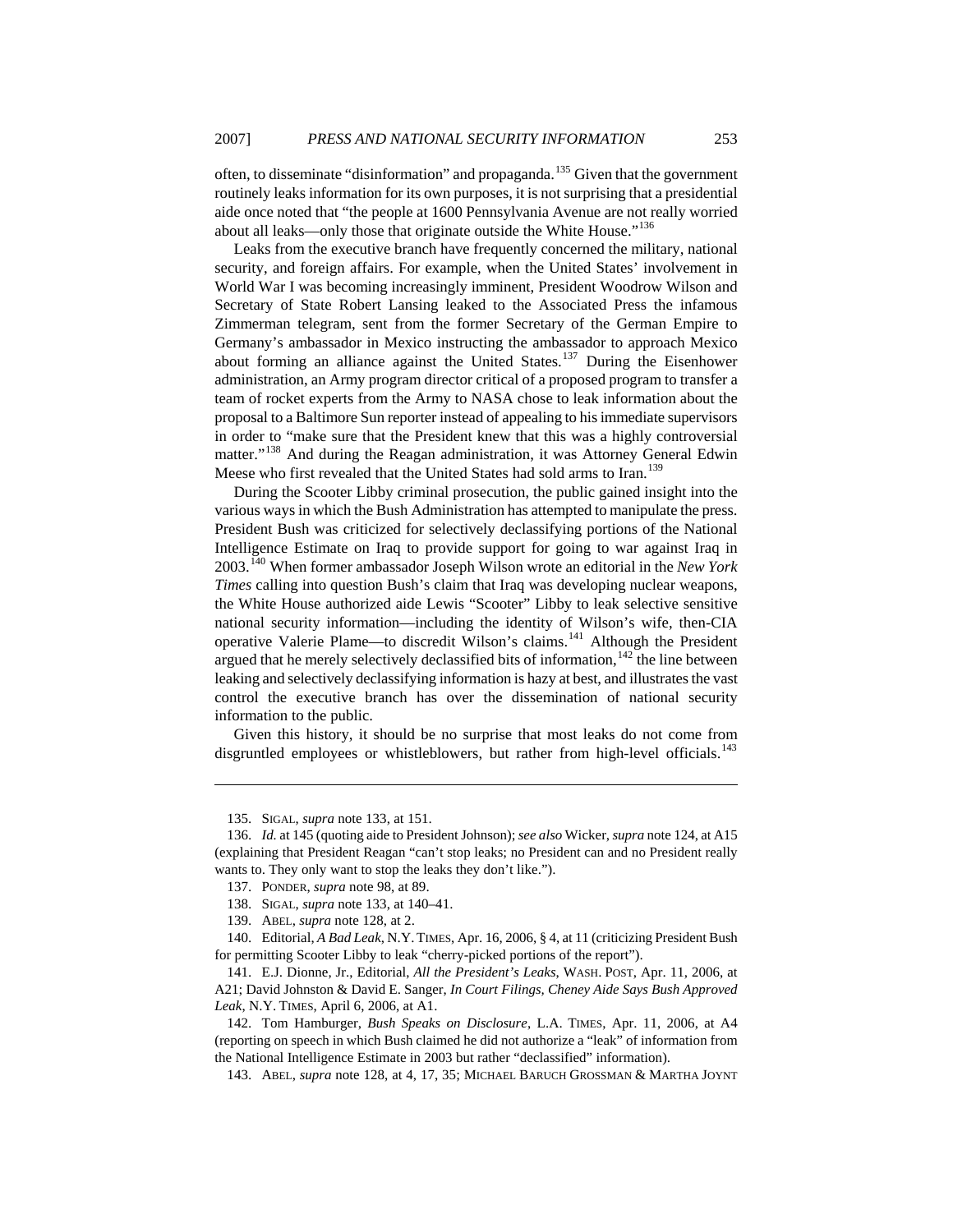Everyone from the President on down, as well as Congress and their staffers, leak information from time to time to gain an advantage or protect their reputations. Max Frankel, the former Executive Editor of the *New York Times*, noted that "[h]igh officials of the government reveal secrets in the search for support of their policies, or to help sabotage the plans and policies of rival departments." $144$  Frankel explained that "[l]earning always to trust each other to some extent, and never to trust each other fully—for their purposes are often contradictory and downright antagonistic—the reporter and the official trespass regularly, customarily, easily and un-self-consciously (even unconsciously) through what they both know to be official 'secrets.'"[145](#page-22-1) He added that

everything that our Government does, plans, thinks, hears, and contemplates in the realms of foreign policy is stamped and treated as secret—and then unraveled by that same government, by the Congress, and by the press in one continuing round of professional and social contacts and cooperative and competitive exchanges of information.<sup>[146](#page-22-2)</sup>

As one author studying the game of leaks has noted, the government would like to be able "to disclose the information they want, when they want, and in the way that they want."[147](#page-22-3) Of course at times there are leaks that the government does not authorize—from disgruntled current or former employees, to self-styled "patriots" trying to do what they see as a public service, to politicians. Regardless of their motivation, leaks too are an important part of the "game" and often contribute in important ways to the public debate. This game of having secrets, keeping secrets, revealing secrets, learning secrets, and publishing secrets is a game the press and the government play on a regular basis. In this game, all the players have their wins and losses.<sup>[148](#page-22-4)</sup> The game is far from perfect; Louis Henkin aptly noted that the "trial by battle and cleverness" between the three branches and the press "hardly seems the way best to further the various aims of a democratic society" because it does not guarantee that information that is improperly classified will be revealed, or that genuinely sensitive information will remain secret.<sup>[149](#page-22-5)</sup>

As long as the executive branch controls the flow of government information, leaks play an undeniably important role not only in informing the American public, but also in checking the executive branch. Leaks of classified information have played an important role in informing the public throughout our country's history. For example, through leaks, the public also has learned the details of the Iran-Contra Affair;<sup>[150](#page-22-6)</sup> the

KUMAR, PORTRAYING THE PRESIDENT: THE WHITE HOUSE AND THE NEWS MEDIA 159 (1981); STEPHEN HESS, THE GOVERNMENT/PRESS CONNECTION: PRESS OFFICERS AND THEIR OFFICES 76 (1984).

<span id="page-22-2"></span><span id="page-22-1"></span><span id="page-22-0"></span><sup>144.</sup> Max Frankel, *The Washington Back Channel*, N.Y. TIMES, Mar. 25, 2007, § 6 (Magazine), at 40.

<sup>145</sup>*. Id.*

<sup>146</sup>*. Id.*

<sup>147.</sup> SIGAL, *supra* note 133, at 143.

<sup>148.</sup> Frankel, *supra* note 144.

<span id="page-22-5"></span><span id="page-22-4"></span><span id="page-22-3"></span><sup>149.</sup> Louis Henkin, *The Right to Know and the Duty to Withhold: The Case of the Pentagon Papers*, 120 U. PA. L. REV. 271, 278 (1971).

<span id="page-22-6"></span><sup>150</sup>*. See The White House Crisis; Excerpts from the Tower Commission's Report Part IV: What Was Wrong*, N.Y. TIMES, Feb. 27, 1987, at A17.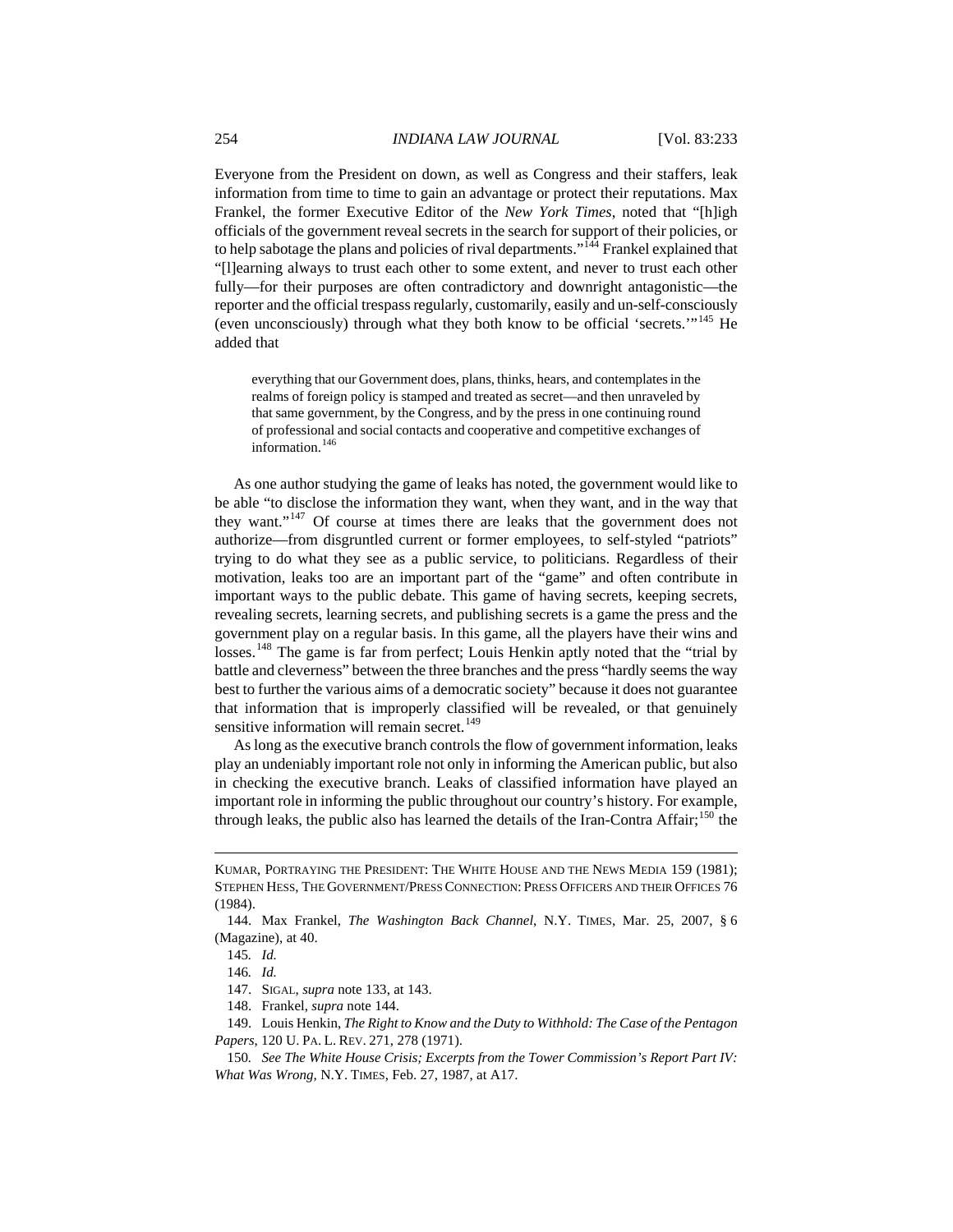<span id="page-23-0"></span>government's radiation and biological weapon experiments on unwitting Americans;<sup>[151](#page-23-1)</sup> the effectiveness of weapons systems;[152](#page-23-2) human rights abuses in Latin America, Asia, and Africa;<sup>[153](#page-23-3)</sup> and many other illegally or morally reprehensive government practices. More recently, leaks of secret or classified information have led to the public discovery of several questionable—if not illegal—practices, including the treatment of prisoners in Abu Ghraib<sup>[154](#page-23-4)</sup> and Guantanamo Bay,  $155$  wiretapping outside of the provisions of FISA,<sup>[156](#page-23-6)</sup> and extraordinary rendition.<sup>[157](#page-23-7)</sup>

#### *B. Controlling Leaks*

Threatening reporters with criminal prosecution for publishing classified national security information is just one of many ways the executive branch attempts to stem the tide of leaks of which it does not approve.

First and foremost, presidents have attempted to limit leaks by surrounding themselves with loyalists and by excluding dissidents. Although President Bush is notorious for this practice, he is by no means the first president to use this method. President Wilson was so disturbed by leaks coming from the publicity offices of his Cabinet that he held Cabinet meetings less frequently and limited the scope of discussion, choosing instead to communicate with Cabinet members individually.<sup>[158](#page-23-8)</sup> Similarly, to reduce leaks, President Kennedy excluded staff subordinates from sensitive meetings concerning the Cuban missile crisis; President Johnson limited his weekly luncheons discussing Vietnam War policy to a small group of senior officials; and President Nixon demanded that those working under him pledge to him personally that they would not leak any information to the press.<sup>[159](#page-23-9)</sup> President Reagan issued an order forbidding all but a handful of executive branch officials from speaking on

<span id="page-23-3"></span>153. Raymond Bonner, *News Organizations Ask White House to Veto Secrecy Measure*, N.Y.TIMES, Nov. 1, 2000, at A32; Steven Lee Meyers, *Be All That You Can Be: Your Future as an Extortionist*, N.Y. TIMES, Oct. 6, 1996, § 4, at 7.

<span id="page-23-4"></span>154. James Risen, *G.I.'s Are Accused of Abusing Iraqi Captives*, N.Y.TIMES, Apr. 29, 2004, at A15 (discussing details of the Abu Ghraib prisoner abuse scandal that was discovered through leaked photographs); *60 Minutes II: Abuse of Iraqi POWs by GIs Probed* (CBS television broadcast Apr. 28, 2004) *available at* <http://www.cbsnews.com/stories/2004/04/27/60II/> main614063.shtml (breaking story that prisoners at Abu Ghraid were abused).

<span id="page-23-5"></span>155. Dana Priest & Joe Stephens, *Pentagon Approved Tougher Interrogations*, WASH.POST, May 9, 2004, at A1 (breaking story of abuse of prisoners at Guantanamo Bay; sources were military personnel who did not want their identities disclosed).

<span id="page-23-6"></span>156. Josh Meyer, *U.S. to Hunt Source of Wiretap Leak*, CHI. TRIB., Dec. 30, 2005, at C1 (discussing leak of sensitive information concerning wiretapping); Risen & Lichtblau, *supra*  note 1, at A1 (breaking NSA warrantless wiretapping story).

<span id="page-23-7"></span>157. Jane Mayer, *Outsourcing Torture: The Secret History of America's "Extraordinary Rendition" Program*, THE NEW YORKER, Feb. 14, 2005, *available at* <http://www.newyorker.com/archive/>2005/02/14/050214fa\_fact6.

<span id="page-23-9"></span><span id="page-23-8"></span>158. PONDER, *supra* note 98, at 87. Wilson's plan to limit Cabinet meetings was, somewhat ironically, itself leaked to the press. *Id.*

159. SIGAL, *supra* note 133, at 147.

<span id="page-23-1"></span><sup>151</sup>*. U.S. Promises to Release Data on Plutonium Test*, N.Y. TIMES, Nov. 21, 1993, § 1, at 30.

<span id="page-23-2"></span><sup>152.</sup> Eric Schmitt, *Israel Plays Down Effectiveness of Patriot Missile*, N.Y. TIMES, Oct. 31, 1991, at A8.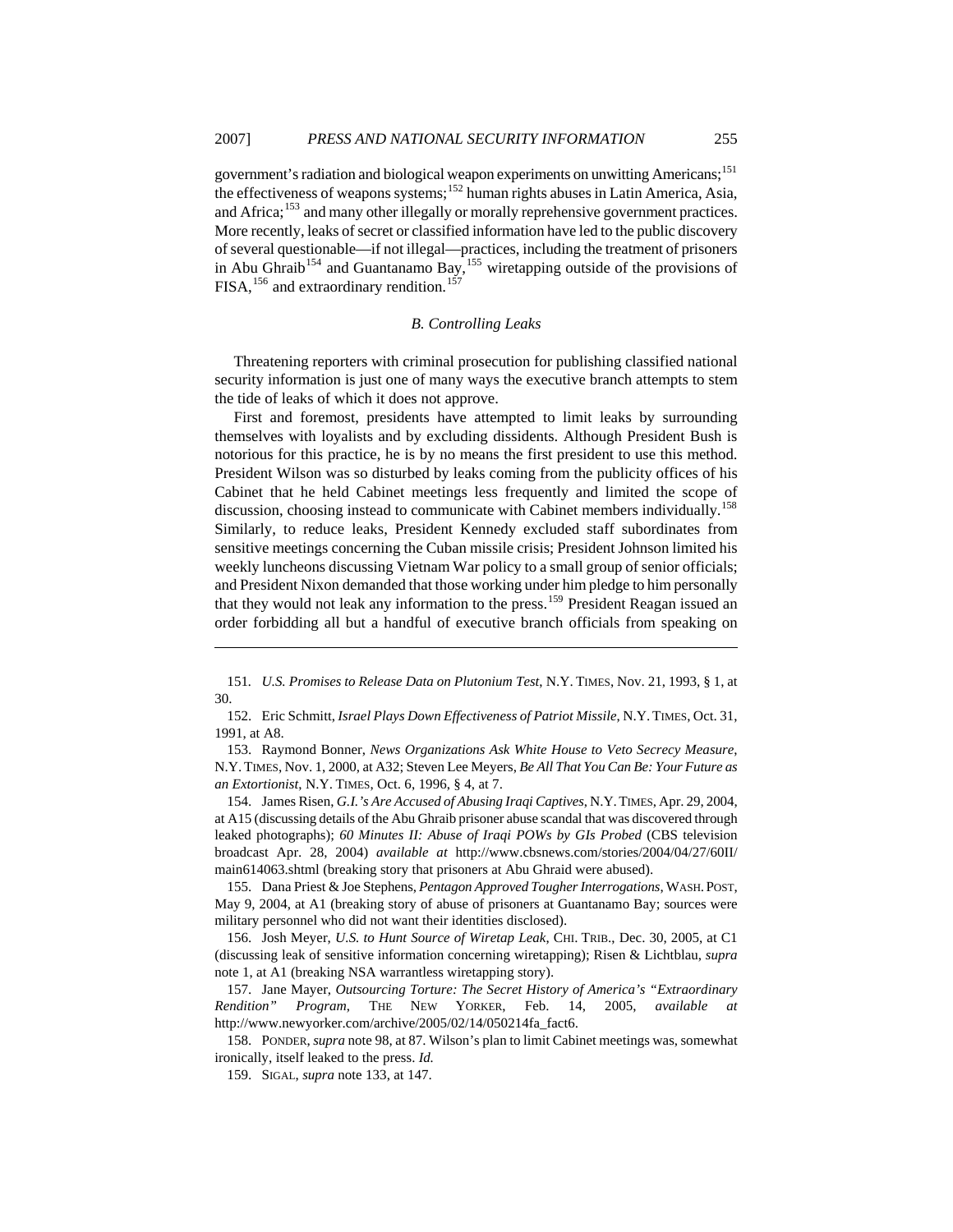background to the press.<sup>[160](#page-24-0)</sup> He was also the first president to issue an executive order requiring all federal workers to sign contracts agreeing to the censorship of any publications they might write for the rest of their lives.<sup>[161](#page-24-1)</sup>

In addition, the executive branch has required government employees either to obtain permission before speaking to the press or to report to a supervisor the substance of any conversations they have with a member of the media. In searching for the identity of a leaker, the government may force employees to take a lie detector test, $162$  or to sign a statement waiving any confidentiality agreement they might have had with a member of the press.<sup>[163](#page-24-3)</sup> Recently, the government has begun passing out different versions of official documents to each individual with slight grammatical differences, such as an extra or missing comma; if a document is leaked, these small differences can help the government identify the individual who leaked it.<sup>[164](#page-24-4)</sup> In cases where the identity of an unauthorized leaker becomes known, the employee is made an "object lesson" for other employees, whether by subjecting the employee to criminal prosecution, stripping the employee of his security clearance, or firing him from his job. $165$ 

The government also has methods of punishing the press for publishing leaks. Because the press and the government are in a symbiotic relationship—with the press depending on the government, and vice versa—government officials can temporarily stop returning the phone calls of disfavored journalists.<sup>[166](#page-24-6)</sup> The press can be excluded from a press briefing, denied access to other proceedings, or even an invitation to the White House Christmas Party.<sup>[167](#page-24-7)</sup> President Theodore Roosevelt, one of the first

<sup>160.</sup> TEBBEL & WATTS, *supra* note 100, at 540.

<span id="page-24-1"></span><span id="page-24-0"></span><sup>161</sup>*. Id.* at 546–47. The Supreme Court has held that the First Amendment does not invalidate these contracts. Snepp v. United States, 444 U.S. 507, 512 (1980) (per curiam) (upholding the right of the CIA to require its employees to sign nondisclosure agreements); United States v. Marchetti, 466 F.2d 1309, 1317 (4th Cir.), *cert. denied*, 409 U.S. 1063 (1972) (rejecting First Amendment challenge to nondisclosure agreement).

<span id="page-24-2"></span><sup>162</sup>*. See* Wicker, *supra* note 124, at A15 (noting how President Reagan, fed up with leaks, forced four-star generals and admirals to take lie-detector tests).

<span id="page-24-3"></span><sup>163.</sup> FBI agents conducting the Valerie Plame leak investigation sought such waivers from senior Bush Administration officials. Adam Liptak, *Reporters Face Scrutiny in C.I.A. Leak Inquiry*, N.Y. TIMES, Sept. 28, 2004, at A18.

<span id="page-24-4"></span><sup>164.</sup> David Barstow, Reporter, *The New York Times*, ABA Forum on Communications Law panel (Feb. 2007).

<span id="page-24-5"></span><sup>165.</sup> For example, a CIA officer named Mary McCarthy was fired in April 2006 for having unreported media contacts in violation of her security agreement. Although it was initially reported that she was fired because she leaked the black-site story to Dana Priest of *The Washington Post*, a senior intelligence official later denied that she was the source for that story. R. Jeffrey Smith & Dafna Linzer, *Dismissed CIA Officer Denies Leak Role*, WASH. POST, Apr. 25, 2006, at A1; *see also* James Kelly, *Shifting the Attack on Leaks*, TIME, May 19, 1986, at 91 (noting that Assistant Under Secretary for Defense Michael Pillsbury was fired for leaking details of an Administration plan to give Stinger missiles to anti-Communist rebels in Angola and Afghanistan).

<span id="page-24-6"></span><sup>166.</sup> HOLMES, *supra* note 97, at 6; *see also* Wicker, *supra* note 124, at A15 (noting that President Reagan, like other Presidents before him, reacted to unauthorized leaks by reducing communication with the press).

<span id="page-24-7"></span><sup>167.</sup> POWELL, *supra* note 99, at 310 (mentioning that one tactic for dealing with reporters is to intimidate them by threatening never to talk to them again, striking them from the White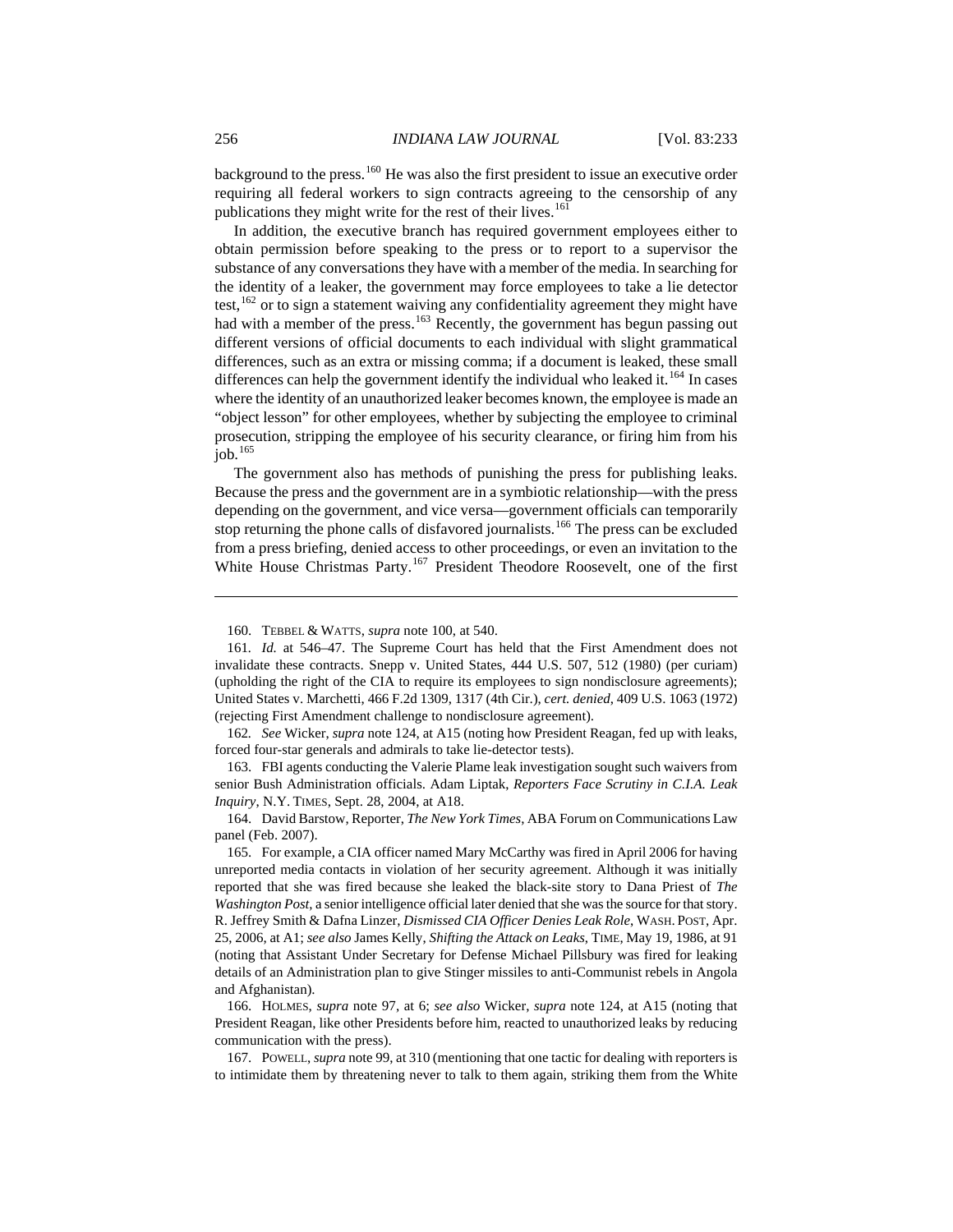<span id="page-25-0"></span>presidents to take advantage of the press for his own publicity, divided reporters by those he could trust and those he could not, and if a reporter violated his trust, he would cut off not only that reporter but also that reporter's newspaper from access to the news.[168](#page-25-1) Those who stayed in Roosevelt's good graces were treated to "almost astonishing frankness" about sensitive matters of state.<sup>[169](#page-25-2)</sup>

The Bush Administration has recently demonstrated a willingness to issue subpoenas to reporters and publishers when they publish a story that the government does not want disclosed. In the trial of Scooter Libby, 10 of the 19 witnesses called were journalists.<sup>[170](#page-25-3)</sup> After the *New York Times* revealed that the National Security Agency was monitoring telecommunications outside of the oversight of the FISA court,  $171$  the Department of Justice began a leak investigation.<sup>[172](#page-25-5)</sup>

#### *C. A Generally Responsible Press*

Some commentators charge journalists with ignoring the national security implications of publishing classified information, but this accusation has little foundation. Indeed, the press has exercised remarkable self-restraint by routinely considering the ramifications of its publications and frequently holding stories or limiting their scope in order to soften their impact. The government has often tried to convince the media to exercise publishing restraint. Although the government and the press are natural adversaries, this mediation approach has largely worked. History demonstrates that, if anything, the press has often been too willing to engage in selfcensorship in times of war.

The press has played an important role in wartime since the nation's founding. During the American Revolution, the anti-British press helped stir up sentiment against the British and contributed to the unification of the thirteen colonies into a nation.<sup>[173](#page-25-6)</sup> Francis Hopkinson, who signed the Declaration of Independence, noted the essential role the press played in the colonies' victory because "by influencing the minds of the multitude, [it] can perhaps do more towards gaining a point than the best rifle gun or sharpest bayonet."<sup>[174](#page-25-7)</sup> These early newspapers lacked reporters; instead, they gathered their news from official pronouncements, letters, and other publications, including those supporting the British.<sup>[175](#page-25-8)</sup> Although from time to time the colonial newspapers

House Christmas list, or revealing the reporter's affair to his spouse).

<span id="page-25-1"></span><sup>168.</sup> JUERGENS, *supra* note 110, at 17; KOENIG, *supra* note 122, at 172 (noting that President Theodore Roosevelt banished journalists who displeased him to the "Ananias Club," a journalistic doghouse).

<sup>169.</sup> JUERGENS, *supra* note 110, at 19 (quoting veteran journalist Isaac Marcosson).

<span id="page-25-3"></span><span id="page-25-2"></span><sup>170.</sup> Adam Liptak, *After Libby Trial, New Era for Government and Press*, N.Y.TIMES, Mar. 8, 2007, at A18. Criminal investigations continue to rely on the extraction of source identities from reporters. Philip Shenon, *Times Reporter Subpoenaed over Source for Book*, N.Y. TIMES, Feb. 1, 2008, at A17.

<sup>171.</sup> Risen & Lichtblau, *supra* note 1.

<span id="page-25-5"></span><span id="page-25-4"></span><sup>172.</sup> Scott Shane, *Criminal Inquiry Opens into Leak in Eavesdropping*, N.Y.TIMES, Dec. 31, 2005, at A1.

<span id="page-25-8"></span><span id="page-25-7"></span><span id="page-25-6"></span><sup>173.</sup> MICHAEL S. SWEENEY, THE MILITARY AND THE PRESS: AN UNEASY TRUCE 8–9 (2006) (alteration in original).

<sup>174</sup>*. Id.* at 9.

<sup>175</sup>*. Id.*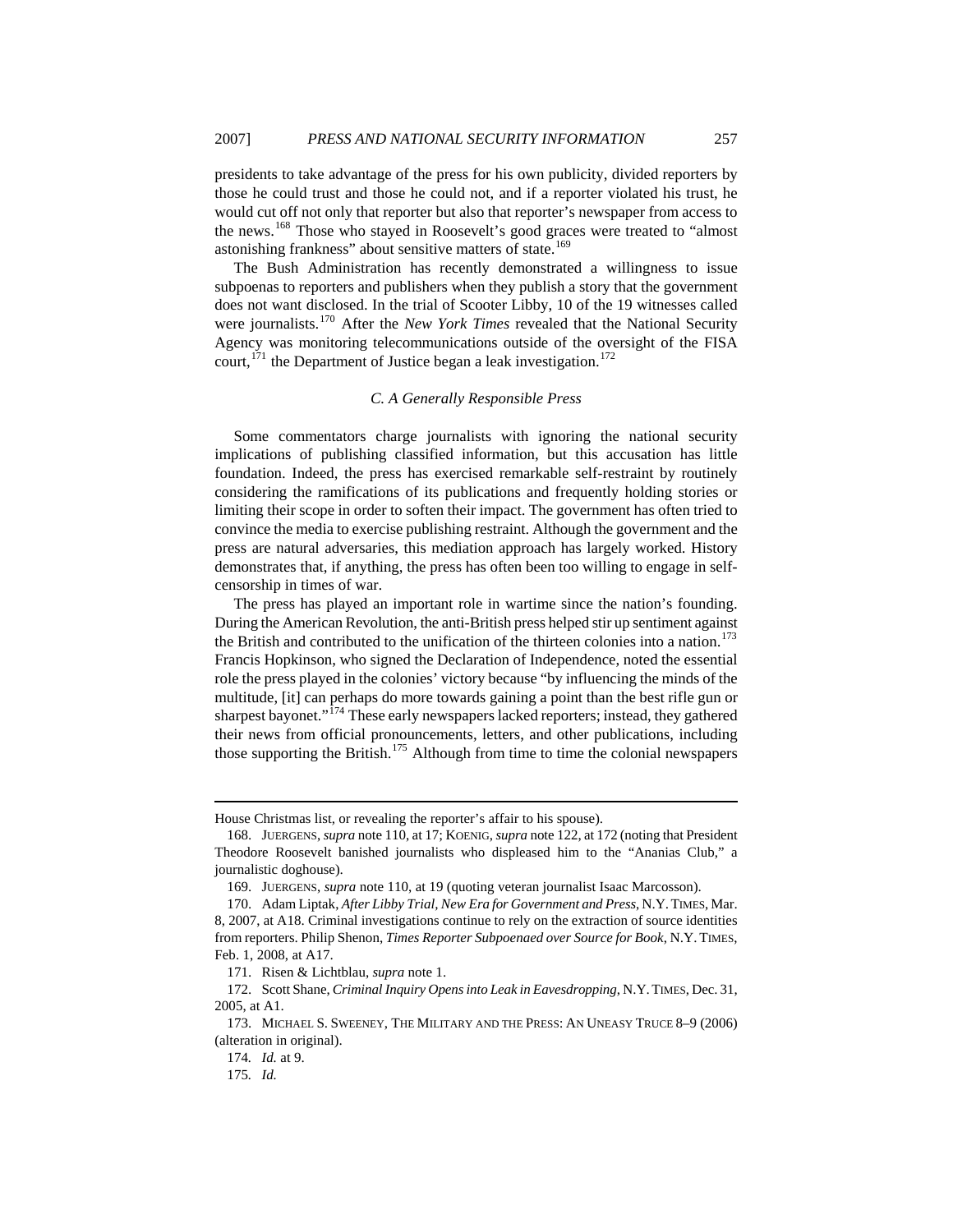published troop movements, there is little evidence that the disclosure of such information undermined the nascent country's struggle for independence.<sup>[176](#page-26-0)</sup>

In World War I, the United States fought a "total war," harnessing every possible resource it could to secure victory. One resource it did not have to harness, however, was the press; as one commentator has described it, "the press enlisted to fight World War I."<sup>[177](#page-26-1)</sup> Once the United States entered the war, President Wilson established, with an executive order, a new office called the Committee on Public Information (CPI), which provided the news media with press releases suitable for immediate publication and provided guidelines for the publication of any other information.<sup>[178](#page-26-2)</sup> In addition, the media agreed to abide by vast censorship provisions and to publish the propaganda the government provided.<sup>[179](#page-26-3)</sup> The press occasionally violated the CPI guidelines, but they generally honored them and may have been more circumspect than the guidelines required.<sup>[180](#page-26-4)</sup>

In addition, the government engaged in activity that certainly would be considered unconstitutional today. Under the Espionage Act of 1917, Congress had authorized criminal penalties for anyone who willfully made or conveyed "false reports or statements with intent to interfere with the operation or success of the military or naval forces of the United States," willfully causing, or attempting to cause, "insubordination, disloyalty, mutiny, or refusal of duty" in the Army or Navy, or willfully obstructing recruitment and enlistment.<sup>[181](#page-26-5)</sup> Any publications deemed to violate these provisions were considered "unmailable." The postmaster general, whose decisions were not subject to judicial review, used this authority to threaten the second-class mailing permits of seventy-five newspapers.<sup>[182](#page-26-6)</sup> On the battlefield, journalists agreed to follow a voluntary code of self-censorship.<sup>[183](#page-26-7)</sup> They were required to sign a statement swearing to report the truth and not to report any information that could assist the enemy.<sup>[184](#page-26-8)</sup>

During World War II, the Office of Censorship was created to identify information that the press should refrain from publishing.<sup>[185](#page-26-9)</sup> American broadcasters and newspapers were asked not to publish information about weather reports, troop movements, naval and merchant ships, military plans, selective service enrollment, fortifications, war material experiments, casualty lists, and the location of national treasures unless the appropriate authority released the information or gave specific permission for publication.<sup>[186](#page-26-10)</sup> In addition, the Office of Censorship requested that

<span id="page-26-0"></span><sup>176</sup>*. Id.*

<sup>177</sup>*. Id.* at 36.

<sup>178</sup>*. Id.* at 45; PONDER, *supra* note 98, at 93–96.

<sup>179</sup>*. Id.* at 36; PONDER, *supra* note 98, at 96.

<sup>180.</sup> JUERGENS, *supra* note 110, at 189.

<span id="page-26-6"></span><span id="page-26-5"></span><span id="page-26-4"></span><span id="page-26-3"></span><span id="page-26-2"></span><span id="page-26-1"></span><sup>181.</sup> MICHAEL S. SWEENEY, SECRETS OF VICTORY: THE OFFICE OF CENSORSHIP AND THE AMERICAN PRESS AND RADIO IN WORLD WAR II 17 (2001).

<sup>182</sup>*. Id.*

<sup>183</sup>*. Id.* at 54.

<sup>184</sup>*. Id.* at 52.

<span id="page-26-9"></span><span id="page-26-8"></span><span id="page-26-7"></span><sup>185.</sup> Christina E. Wells, *Information Control in Times of Crisis: The Tools of Repression*, 30 OHIO N.U. L. REV. 451, 455 (2004).

<span id="page-26-10"></span><sup>186.</sup> U.S. GOVERNMENT OFFICE OF CENSORSHIP, CODE OF WARTIME PRACTICES FOR AMERICAN BROADCASTERS, at 1–4 (1942) [hereinafter AMERICAN BROADCASTERS]; U.S. GOVERNMENT OFFICE OF CENSORSHIP,CODE OF WARTIME PRACTICES FOR THE AMERICAN PRESS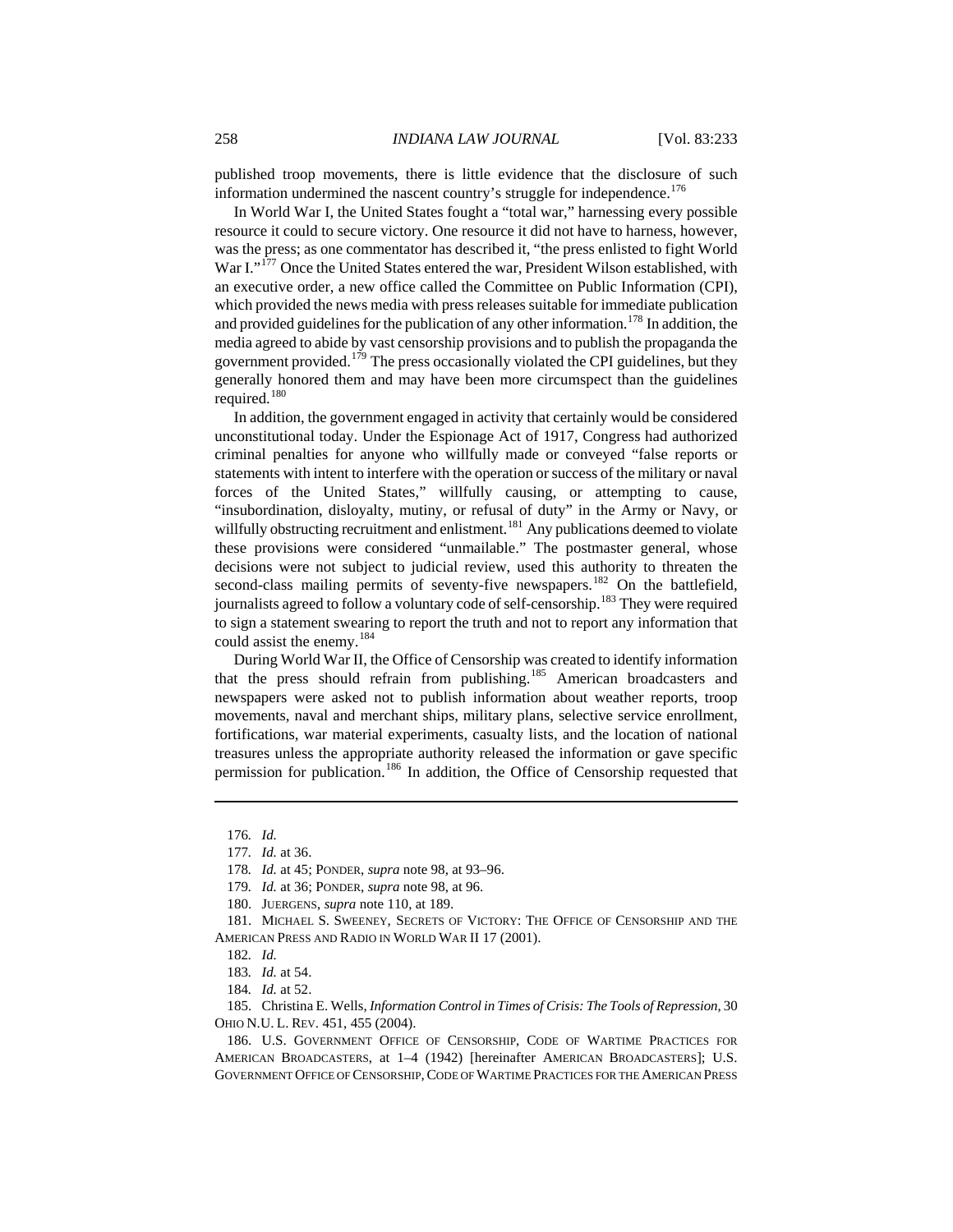broadcasters take precautions with respect to request programs, quiz programs, interviews, commentaries, and foreign language programming to guard against "enemy exploitation."<sup>[187](#page-27-0)</sup> The government asked the media to use "good common sense"<sup>188</sup> and to ask themselves before publication, "'Is this information I would like to have if I were the enemy?"<sup>[189](#page-27-2)</sup> In addition, the media was advised that if they "desire[d] clarification or advice as to what disclosures might or might not aid the enemy, the Office of Censorship [would] cooperate gladly."[190](#page-27-3)

Compliance with the censorship codes was voluntary, but no print journalist and only one radio journalist knowingly violated them.<sup>[191](#page-27-4)</sup> For example, "liberal crusading journalist" Drew Pearson and *New York Times* reporter William Lawrence knew about the development of the atomic bomb long before it was dropped on Japan, but they did not publish that information until after the war was over.<sup>[192](#page-27-5)</sup> Commentators have noted that the reason the press largely complied with the codes was probably because the Office of Censorship limited itself to matters involving a definite military risk.<sup>[193](#page-27-6)</sup> The Roosevelt administration contemplated prosecuting a member of the press only once during World War II.<sup>[194](#page-27-7)</sup> In 1942, the *Chicago Tribune* published accounts of the Battle of Midway that revealed that the United States had broken the Japanese code. [195](#page-27-8) The government ultimately decided not to prosecute the newspaper because it subsequently became clear that the Japanese had not noticed the story, and administration officials were concerned that a prosecution would bring attention to the matter. <sup>[196](#page-27-9)</sup>

In 1961, during the Cold War, President Kennedy addressed the American Newspapers Publishers Association and asked that the press exercise extra caution before publishing information that might bear on national security. Emphasizing that he would never tolerate censorship, Kennedy offered to open the communication channels between his administration and the press in order to promote more thoughtful and informed publication decisions.<sup>[197](#page-27-10)</sup> Eighteen months later, Kennedy's promise of open communication was put to the test. The *New York Times* had received information that the Soviet Union had stationed nuclear weapons in Cuba, but it delayed publishing this information after President Kennedy explained to the newspaper's editors that he would be addressing the nation the following day and

 $\overline{a}$ 

195*. Id.*

<span id="page-27-9"></span><span id="page-27-8"></span>196. SANFORD J. UNGAR, THE PAPERS & THE PAPERS: AN ACCOUNT OF THE LEGAL AND POLITICAL BATTLE OVER THE PENTAGON PAPERS 111–12 (1972).

<span id="page-27-2"></span><span id="page-27-1"></span><span id="page-27-0"></span><sup>1–4 (1942) [</sup>hereinafter AMERICAN PRESS].

<sup>187.</sup> AMERICAN BROADCASTERS, *supra* note 186, at 6–8.

<sup>188</sup>*. Id.* at 6.

<sup>189.</sup> AMERICAN PRESS, *supra* note 186, at 1.

<sup>190</sup>*. Id.* at 5.

<sup>191.</sup> SWEENEY, *supra* note 181, at 3.

<sup>192</sup>*. Id.* at 3–4.

<span id="page-27-7"></span><span id="page-27-6"></span><span id="page-27-5"></span><span id="page-27-4"></span><span id="page-27-3"></span><sup>193</sup>*. Developments in the Law, supra* note 25, at 1194; s*ee* JAMES RUSSELL WIGGINS, FREEDOM OR SECRECY 95–99 (1956).

<sup>194.</sup> SWEENEY, *supra* note 173, at 5.

<span id="page-27-10"></span><sup>197.</sup> John F. Kennedy, U.S. President, The President and the Press: Address before the American Newspaper Publishers Association (Apr. 27, 1961), (transcript available at http://www.jfklibrary.org/historical+resources/archives/reference+desk/speeches/jfk/003POF03 Newspaperpublishers04271961.htm).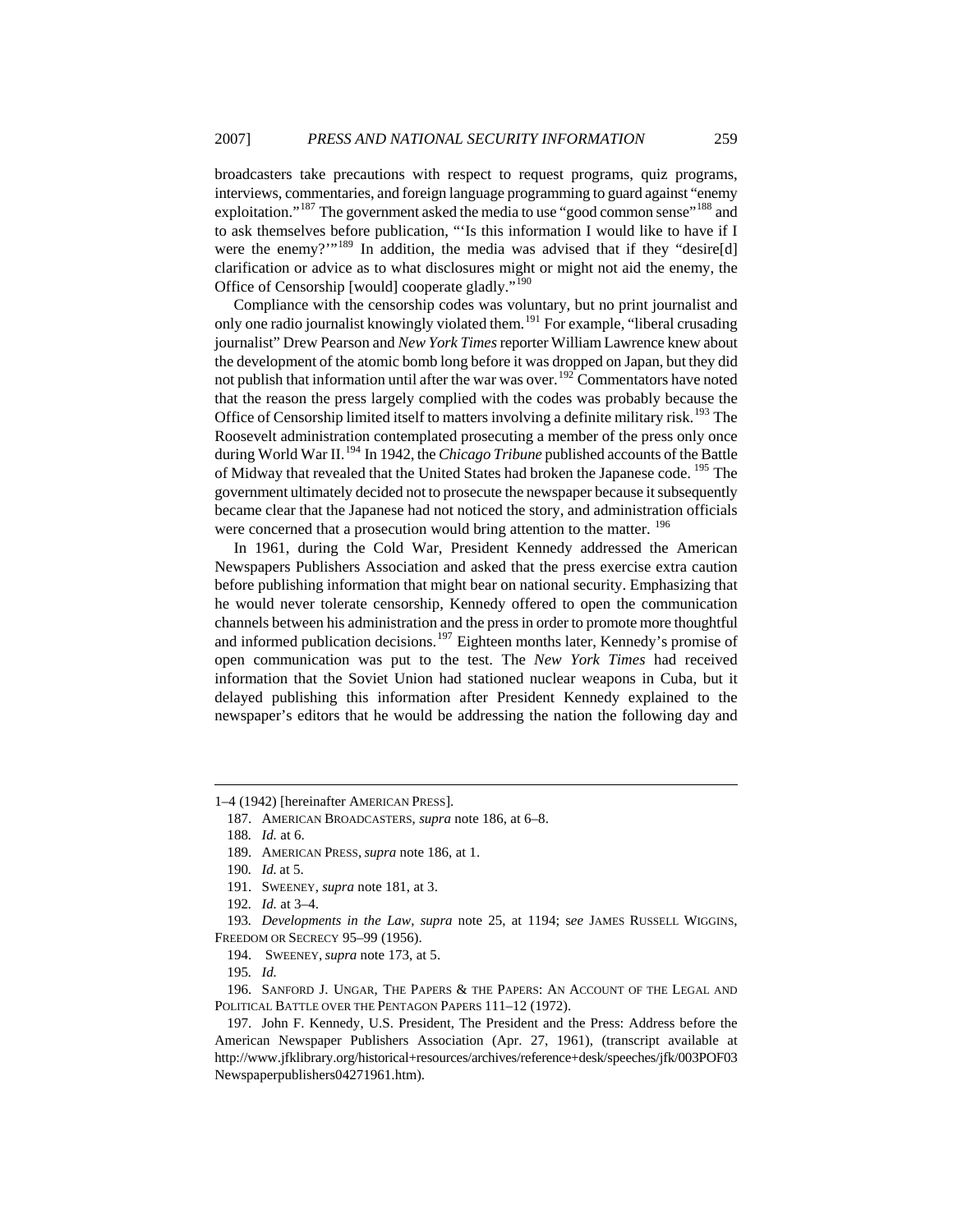needed time to solidify diplomatic and military contingencies in case his public announcement enflamed the situation with the Soviets.<sup>[198](#page-28-0)</sup>

During the Iran hostage crisis during President Jimmy Carter's administration, the press held many stories that might have caused harm to the hostages.<sup>[199](#page-28-1)</sup> For example, most reporters covering Iran knew of embassy officials who had escaped during the takeover and were hiding somewhere in the city of Tehran, but not a single story concerning these officials—who ultimately escaped disguised as Canadian businessmen—appeared in the media.[200](#page-28-2) Katharine Graham ordered the *Washington Post* and *Newsweek* to comply with a request from the President's office not to disclose the secret negotiations between the United States and Iranian lawyers.<sup>[201](#page-28-3)</sup> The media's willingness to cooperate with the President's request for secrecy is yet another example of its respect for legitimate national security concerns. This cooperation did not immunize the press from criticism, however; *The Nation* magazine criticized the press for abdicating its role as a watchdog, stating in an editorial that "the media appear to have abandoned all critical scrutiny of the Administration's decision-making process."[202](#page-28-4)

In 1986, President Reagan personally asked Katherine Graham of the *Washington Post* to refrain from publishing information concerning a spy project called "Ivy Bells," in which the United States was conducting underwater eavesdropping in Russian harbors.<sup>[203](#page-28-5)</sup> Reagan told Graham that the continued secrecy of the spy program was extremely important for national security, and that if her newspaper revealed its existence, he would support its prosecution.<sup>[204](#page-28-6)</sup> Acceding to the President's request because it "was unable fully to judge the validity of the national security objections of the senior officials and because of its lawyers' concerns," the *Washington Post* removed all mention of Ivy Bells from its report and instead published a relatively innocuous story about the interactions of accused spy Ronald Penton with Soviet agents.[205](#page-28-7) Much to the paper's surprise, NBC revealed the exact same story on the *Today* show.<sup>206</sup> When threatened with prosecution, NBC News President Lawrence Grossman said NBC was surprised because the network had published the exact same information a year earlier when Pelton was arrested; in addition, Pelton's attorney had identified the spy program in open court during a pretrial proceeding, and the *Washington Post* and the *New York Times* had revealed the existence of a similar program a decade earlier.<sup>[207](#page-28-9)</sup>

The press has continued to be mindful that its responsibility to the nation is not to pass along every bit of classified information it receives, but to weigh carefully the public's right to know what its government is doing against the national security harms that might result from publication. Indeed, Benjamin Bradlee noted in his memoir *A* 

<span id="page-28-3"></span><span id="page-28-2"></span><span id="page-28-1"></span><span id="page-28-0"></span><sup>198.</sup> MAX FRANKEL, HIGH NOON IN THE COLD WAR: KENNEDY, KHRUSHCHEV, AND THE CUBAN MISSILE CRISIS 108–110 (2004).

<sup>199.</sup> HOLMES, *supra* note 97, at 61.

<sup>200</sup>*. Id.*

<sup>201</sup>*. Id.* at 62.

<span id="page-28-4"></span><sup>202.</sup> Editorial, *Lost Chance?*, THE NATION, January 26, 1980, at 67.

<span id="page-28-5"></span><sup>203.</sup> Richard Zoglin, *Questions of National Security*, TIME, June 2, 1986, at 67.

<span id="page-28-6"></span><sup>204</sup>*. Id.* 

<span id="page-28-7"></span><sup>205</sup>*. Id.*

<span id="page-28-8"></span><sup>206</sup>*. See id.*

<span id="page-28-9"></span><sup>207</sup>*. Id.*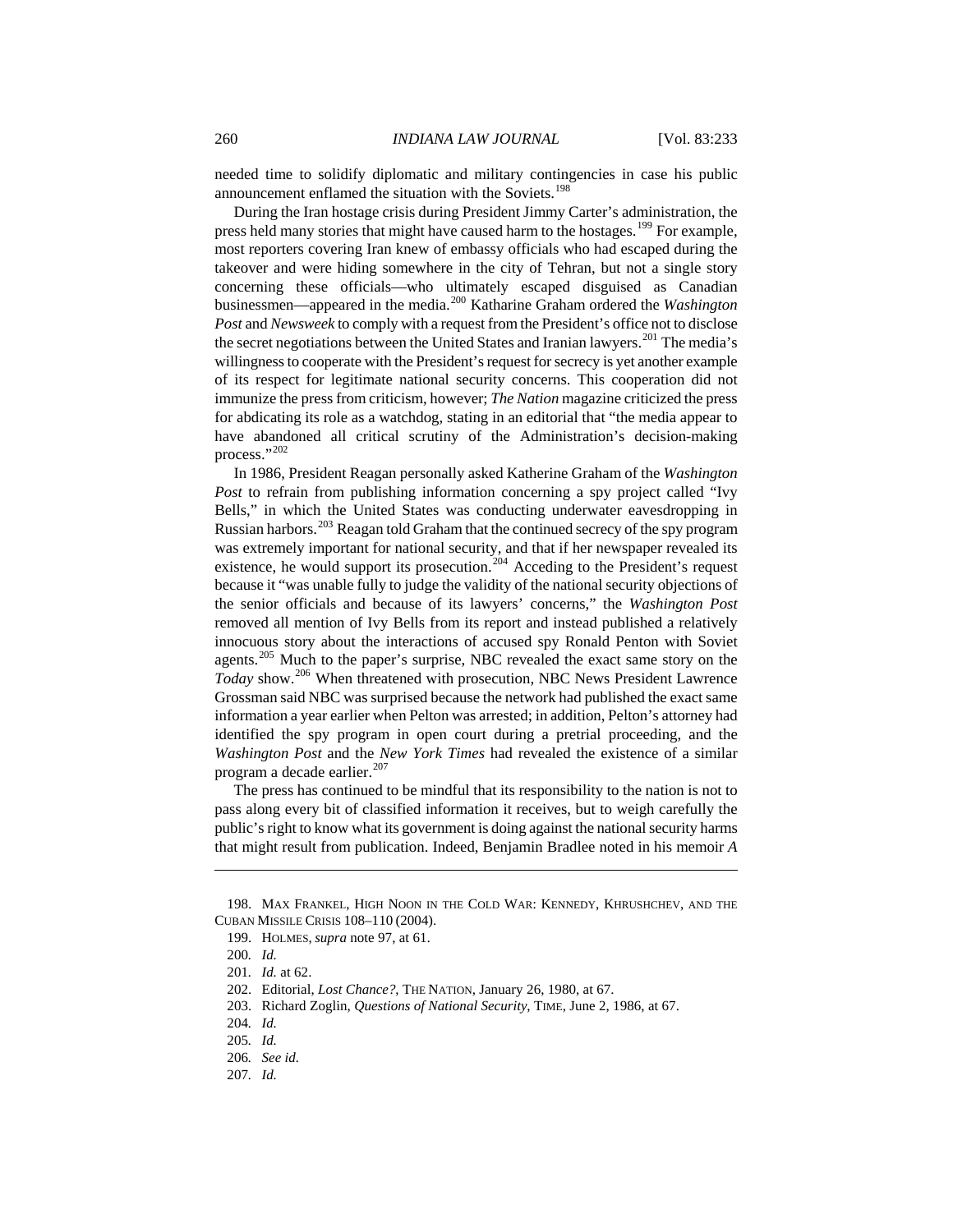*Good Life* that while he was editor at the *Washington Post*, he "kept many stories out of the paper because [he] felt—without any government pressure—that the national security would be harmed by their publication."<sup>[208](#page-29-0)</sup> Kenneth Wainstein, Assistant Attorney General for National Security in the Bush Administration, recently confirmed this view of the press as largely responsible, noting that he has found the press reasonable and cooperative in not publishing sensitive information.<sup>[209](#page-29-1)</sup>

Some of the most recent stories revealing questionable, if not illegal, government activities were published only after the most thorough consideration of the national security implications, often in consultation with government officials. For example, the *New York Times* held its story about the National Security Agency's warrantless surveillance program for over a year based on arguments from officials in the Bush Administration that publishing the article would cause grave harm to national security efforts. It was only after extensive additional reporting that the newspaper realized that publishing the story would not provide useful information to terrorists who were the targets of the program. To date there has been no credible explanation of how the *New York Times*' decision to publish this story harmed the government's counterterrorism efforts. $210$ 

Similarly, the *Washington Post* published an article revealing the existence of "black sites" where terrorism suspects were secretly detained and interrogated, but at the insistence of Bush Administration officials, the paper did not identify the names of the Eastern European countries that were participating in the program.<sup>[211](#page-29-3)</sup> The *Washington Post* explained that it had accepted the government's argument that revealing those countries' identities "might disrupt counterterrorism efforts in those countries and elsewhere and could make them targets of possible terrorist retaliation."[212](#page-29-4) Like the publication of the NSA wiretapping story, the *Washington Post*'s black site revelations may have caused the United States some embarrassment in international circles, but there is no reason to believe that it has undermined its counterterrorism efforts.

There may be many reasons why the press is as cooperative as it is with the government. The press may be concerned that if it publishes stories that truly threaten national security, the government will have public support to go after the journalists themselves, particularly by subpoenaing them to reveal the identities of their sources. Some critics have suggested that reporters like to withhold national security secrets so that they can maintain status as "ultimate insiders" in the world of power.<sup>[213](#page-29-5)</sup> In addition, the press may act responsibly out of their own economic self-interest; they do not want their consumers to perceive them as disloyal.

<sup>208.</sup> BEN BRADLEE, A GOOD LIFE: NEWSPAPERING AND OTHER ADVENTURES 474 (1995).

<span id="page-29-1"></span><span id="page-29-0"></span><sup>209.</sup> Association of American Law Schools, National Security Section Session (Jan. 5, 2007).

<span id="page-29-2"></span><sup>210.</sup> Instead, as James Risen said, "the real secret here was a political secret and a legal secret . . . not a national security secret." James Risen, *Reporting National Security Under Threat of Indictment*, 2006 Annual Dinner of Media Law Resource Center, at 12 (transcript on file with the Indiana Law Journal).

<span id="page-29-5"></span><span id="page-29-4"></span><span id="page-29-3"></span><sup>211.</sup> Dana Priest, *CIA Holds Terror Suspects in Secret Prisons*, WASH. POST, Nov. 2, 2005, at A1.

<sup>212.</sup> *Id.*

<sup>213.</sup> TOM WICKER, ON PRESS 2 (1978).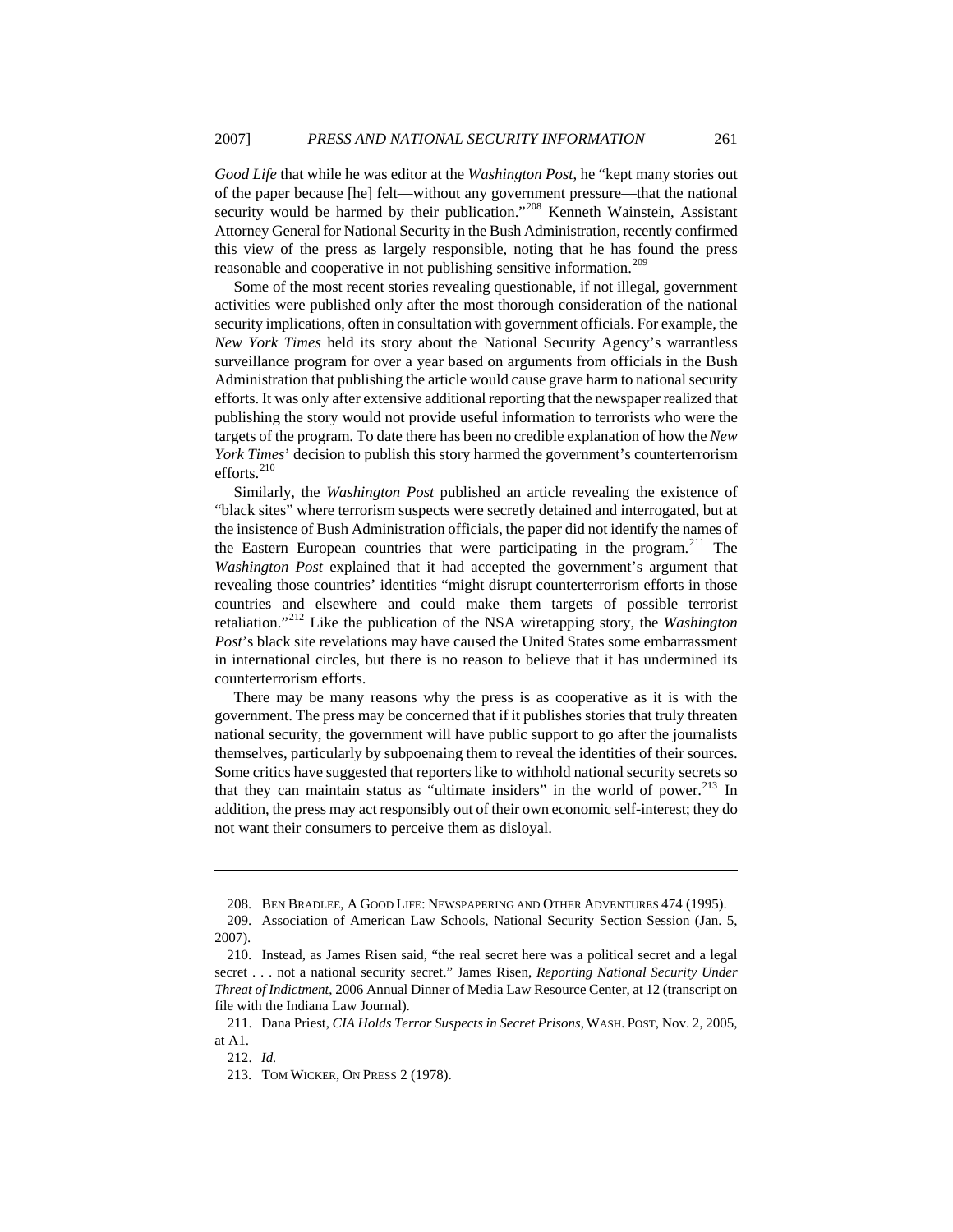So far, the government has never brought a prosecution against the press; instead, the Justice Department has focused on the leakers themselves. It is not clear whether the government would ever actually try to prosecute the press; it might be sufficient to have the threat of prosecution hanging over the heads of reporters and editors. As a CIA spokesman once said, "We don't want to police the press . . . . We want the press to police itself."[214](#page-30-1) At a hearing before the Senate Judiciary Committee last May, Deputy U.S. Attorney Matthew W. Friedrich refused to rule out the possibility of prosecuting the press, but emphasized that the department's "primary focus is on the leakers of classified information, as opposed to the press."<sup>[215](#page-30-2)</sup> Although the press can take some comfort in the government's obvious reluctance to indict it for publishing sensitive national security information, the threat of prosecution remains very real. In addition, given that the internet permits individuals with no journalistic training to publish information to the world at large,  $^{216}$  $^{216}$  $^{216}$  it is quite likely that the government will want to prosecute an individual publisher who has not been as responsible as the mainstream media has generally proven to be. The government's willingness to prosecute the AIPAC lobbyists indicates that prosecutions against non-government actors may not be too far behind.

#### III. THE CURRENT STATUTORY REGIME

A review of the applicable statutes reveals that any of a number of provisions could be used against non-government actors. The United States lacks an equivalent to the United Kingdom's Official Secrets Act, but it does have several statutes that criminalize the dissemination of particular types of information. Most of these provisions are contained in the Espionage Act. In addition, Congress has enacted several other laws that protect specific information or protect the government's proprietary rights.

#### *A. No Official Secrets Act*

The United States does not have an act like the United Kingdom's Official Secrets Act that punishes all unauthorized disclosures of classified information. In 2000, Congress passed legislation that would have criminalized the disclosure of classified information by U.S. officers or officials or any others with authorized access to such

http://www.wikileaks.org/wiki/Camp\_Delta\_Standard\_Operating\_Procedure.

<span id="page-30-0"></span>

<span id="page-30-1"></span><sup>214.</sup> Richard Zoglin, *Questions of National Security: The CIA tangles with the Washington Post and NBC*, TIME, June 2, 1986, at 67; *see also* James Kelly, *Shifting the Attack on Leaks: The CIA director hints at prosecutions of news organizations*, TIME, May 19, 1986, at 91 (quoting a Justice Department official as reporting that "we're not hot to trot on [prosecuting the press]").

<span id="page-30-2"></span><sup>215.</sup> Walter Pincus, *Silence Angers Judiciary Panel: Justice Official Mum on Possible Prosecution of Journalists*, WASH. POST., June 7, 2006, at A05.

<span id="page-30-3"></span><sup>216.</sup> Mary-Rose Papandrea, *Citizen Journalism and the Reporter's Privilege*, 91 MINN. L. REV. 515, 521–32 (2007). For example, the website Wikileaks has published a variety of sensitive documents, including the Rules of Engagement for U.S. military forces in Iraq and operating prodecures for Guantanamo Bay prison. *See* U.S. Rules of Engagement for Iraq, [http://www.wikileaks.org/wiki/US\\_Rules\\_of\\_Engagement\\_for\\_Iraq](http://www.wikileaks.org/wiki/US_Rules_of_Engagement_for_Iraq); Camp Delta Standard Operating Procedure Procedure (2004),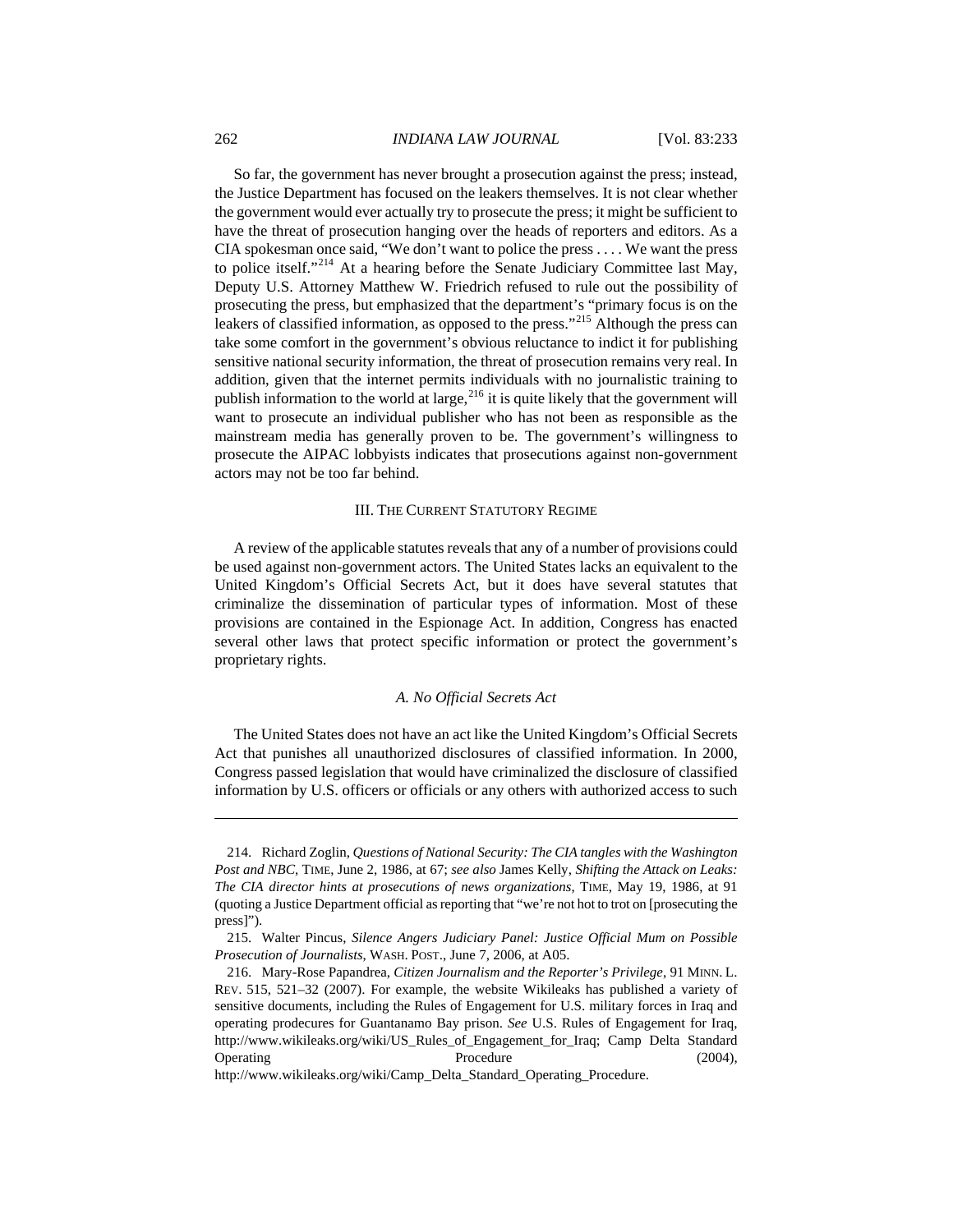<span id="page-31-0"></span>information, but it was vetoed by President Clinton. In his veto memo, Clinton explained that while he agreed that unauthorized disclosures of classified information are too frequent and can be "extraordinarily harmful" to the national security, the proposed legislation struck a poor balance between the two equally compelling needs to protect national security secrets and to promote the free flow of information that is essential to democracy.<sup>[217](#page-31-1)</sup> In particular, Clinton expressed concern that the law would have a chilling effect on perfectly legitimate activities by serving to discourage government officials from appropriate discussions of public issues in press briefings or other legitimate activities, and by deterring former government officials from contributing to the public debate through teaching, writing, and public speaking.<sup>[218](#page-31-2)</sup> In 2006, Senator Bond (R-MO) proposed very similar legislation to the bill Clinton vetoed.<sup>[219](#page-31-3)</sup>

#### *B. The Espionage Act*

While the proposed official secrets legislation applies only to those individuals who have authorized access to classified information, many provisions of the Espionage Act are potentially applicable to those who do not occupy a position of "trust" with the government, including the media.

In their famous *Columbia Law Review* article published shortly after the *Pentagon Papers* case, Benno Schmidt and Harold Edgar exhaustively detailed the history of this Act and examined its often vague and confusing language.<sup>[220](#page-31-4)</sup> The first iteration of the Espionage Act came in 1917 and was amended several times; the most recent amendments were made in 1950. As many commentators and judges have noted, the Espionage Act is one of the most confusing and ambiguous federal criminal statutes.<sup>[221](#page-31-5)</sup>

The foundation for the current Espionage Act lies in the Defense of Secrets Act of  $1911$ ,<sup>[222](#page-31-6)</sup> which represented Congress's first attempt to draft legislation specifically intended to protect the confidentiality of national defense information.<sup>[223](#page-31-7)</sup> Prior to this time, the government depended on generally applicable statutes barring treason,

 $\overline{a}$ 

<span id="page-31-4"></span>220. Harold Edgar & Benno C. Schmidt, Jr., *The Espionage Statutes and Publication of Defense Information*, 73 COLUM. L. REV. 929 (1973).

<sup>217.</sup> H.R. DOC. NO. 106-309, at 3–4 (2000).

<sup>218</sup>*. Id.* at 4.

<span id="page-31-3"></span><span id="page-31-2"></span><span id="page-31-1"></span><sup>219.</sup> S. 3774, 109th Cong. (2006). The bill proposed in 2006 differed from the 2000 legislation in two ways. First, it limited its application to information or material "properly" classified pursuant to the applicable statute or Executive Order. Second, the proposed legislation exempted the disclosure of classified information to an Article III judge, any member of Congress or committee or subcommittee of Congress, and agents of a foreign power when such disclosure has been authorized. *Id.*

<span id="page-31-5"></span><sup>221</sup>*. See, e.g.*, *id.* at 934 ("[T]he legislation is in many respects incomprehensible"); Anthony Lewis, *National Security: Muting the "Vital Criticism*,*"* 34 UCLA L. REV. 1687, 1698 (1987) ("The espionage sections of the Federal Criminal Code are a singularly impenetrable warren of provisions originally passed by Congress under the stresses of World War I"); Stephen L. Vladeck, *Inchoate Liability and the Espionage Act: The Statutory Framework and the Freedom of the Press*, 1 HARV. L. & POL'Y REV. 219, 222 (2007) (noting that the Espionage Act contains "a number of seemingly overlapping and often ambiguous provisions").

<span id="page-31-6"></span><sup>222.</sup> Act of Mar. 3, 1911, ch. 226, Pub. L. No. 470, 36 Stat. 1804-05 (1911).

<span id="page-31-7"></span><sup>223.</sup> Edgar & Schmidt, *supra* note 220, at 939–40.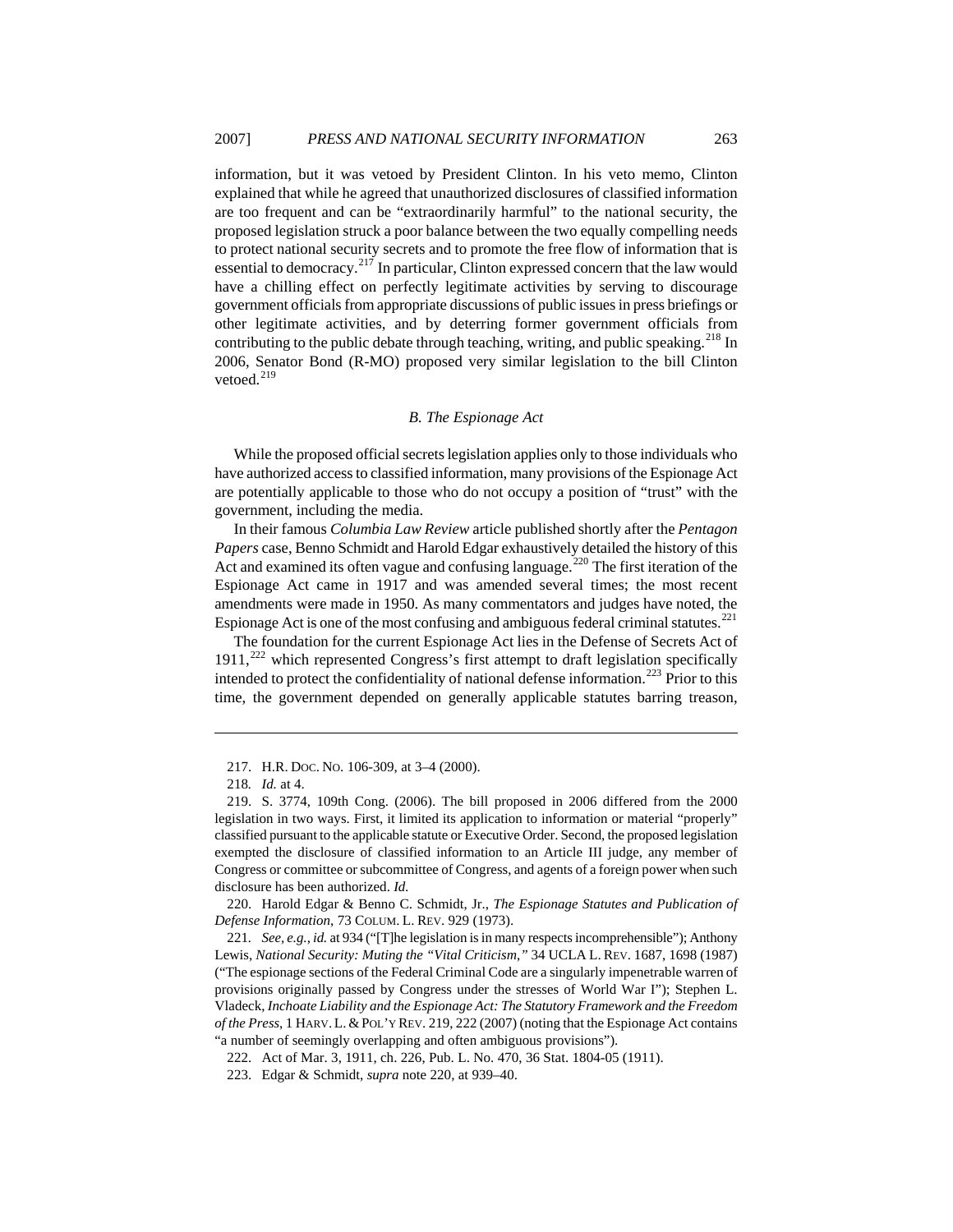unlawful entry onto military bases, and theft of government property.<sup>[224](#page-32-0)</sup> The Defense of Secrets Act prohibited the willful communication of knowledge concerning "anything connected with the national defense" to someone "not entitled to receive it."<sup>[225](#page-32-1)</sup> The provisions of the Defense of Secrets Act were largely retained in the Espionage Act. $^{226}$  $^{226}$  $^{226}$ 

The potential breadth and scope of the various provisions of the current Espionage Act are staggering. Many of its sections could, on their faces, apply to a media entity or reporter who obtains, retains, or publishes national defense information. Although it is not always clear whether this was Congress's intent, the press plainly is vulnerable to indictment under these provisions.

#### 1. Section 793

Section 793 restricts the gathering, retention, and dissemination of national security defense information. Subsection 793(a) criminalizes the entry onto any military installation "for the purpose of obtaining information respecting the national defense with intent or reason to believe that the information is to be used to the injury of the United States, or to the advantage of any foreign nation." Subsections 793(b) and (c) similarly punish anyone who copies or attempts to copy, or receives or obtains, or attempts to receive or obtain, "anything connected with the national defense," provided that the offender has "the purpose of obtaining the information . . . with intent or reason to believe that the information is to be used to the injury of the United States, or to the advantage of any foreign nation." Although these provisions do not apply to the act of publication, they do relate to pre-publication activities, namely, the investigation and acquisition of national defense information.<sup>[227](#page-32-3)</sup>

Subsections 793(d) and (f), which impose penalties for the dissemination of national security information on those in "lawful" possession of it, would generally not apply to the media, but subsection 793(e), which prohibits the dissemination or retention of such information by those in "unauthorized possession" of it, easily could be. This provision is particularly dangerous for the press with respect to tangible national security materials because the statute requires only that the offender disseminate or retain such materials "willfully." With respect to "information pertaining to the national defense," the government must also prove that the offender has "reason to believe [the information] could be used to the injury of the United States or advantage of a foreign nation." Although this provision would provide some measure of protection for the press, it is unclear exactly how much.

Federal courts have imposed a number of limitations on the scope of "information relating to the national defense" to save it from being unconstitutionally vague and overbroad. Although the Espionage Act does not contain a definition of what constitutes "information relating to the national defense," in *Gorin v. United States*, the Supreme Court held that the term "national defense" contained in a predecessor provision was a "generic concept of broad connotations, referring to the military and

<sup>224</sup>*. Id.* at 940.

<sup>225</sup>*. Id.*

<span id="page-32-3"></span><span id="page-32-2"></span><span id="page-32-1"></span><span id="page-32-0"></span><sup>226.</sup> The basic provisions of the Defense of Secrets Act were codified at 18 U.S.C. § 793(a)- (b) with some important modifications. *See* 18 U.S.C. § 793 (a)-(b) (2000).

<sup>227.</sup> Edgar & Schmidt, *supra* note 220, at 967–69.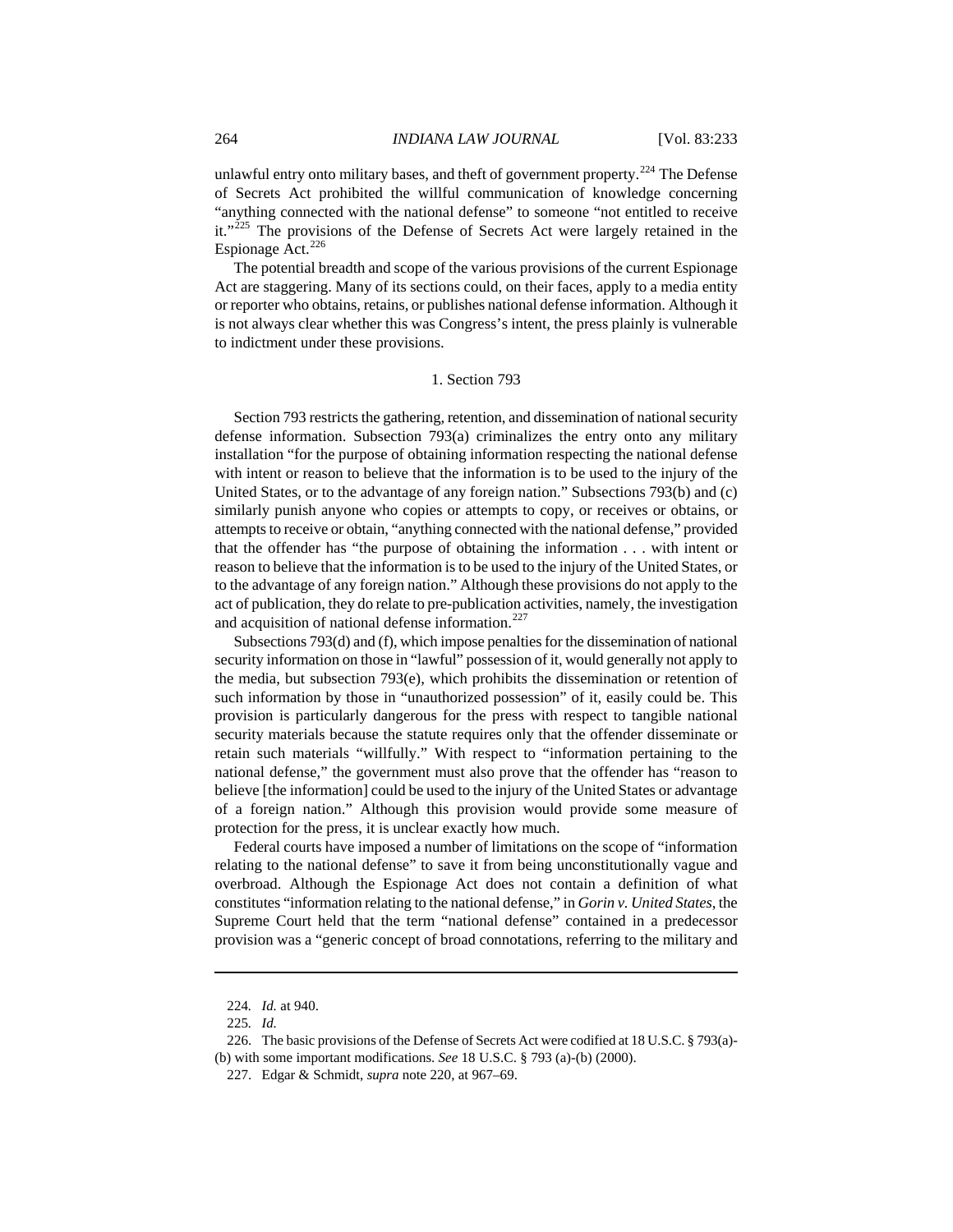naval establishments and the related activities of national preparedness."<sup>[228](#page-33-0)</sup> In interpreting the predecessor provision, the Supreme Court held that the government does not have to provide any proof of injury or even potential injury to the United States; that the information could be advantageous to a foreign country is sufficient.<sup>[229](#page-33-1)</sup> The Court held that it was sufficient if the disclosed information be used "to the advantage of a foreign nation," regardless of whether the nation is friend or foe.<sup>[230](#page-33-2)</sup> Furthermore, the Espionage Act is not clear whether the government must show *actual* injury to the national security of the United States (or actual advantage to a foreign power). Later courts have noted that the classification of the information is probative, although not conclusive, evidence that it is information relating to the national defense;[231](#page-33-3) the classification scheme did not exist when *Gorin* was decided in 1941. To be constitutional, the courts have first required that the information at issue could not be publicly available, $^{232}$  $^{232}$  $^{232}$  and the information, if disclosed, must be "potentially damaging to the United States or useful to an enemy of the United States."<sup>[233](#page-33-5)</sup> As one judge has noted, a "potentially damaging" standard has incredibly broad sweep because "[o]ne may wonder whether any information shown to be related somehow to national defense could fail to have at least some such 'potential.'"<sup>[234](#page-33-6)</sup>

<span id="page-33-0"></span>228. Gorin v. United States, 312 U.S. 19, 28 (1941). Although this definition of national defense information is potentially limited to military information and tactical plans, lower courts have rejected such a limited construction. *See, e.g.*, United States v. Truong Dihn Hung, 629 F.2d 908, 918 (4th Cir. 1980) (rejecting the defendants' attempt to limit "national defense" information to information concerning military matters); United States v. Boyce, 594 F.2d 1246 (9th Cir. 1979).

 $\overline{a}$ 

<span id="page-33-2"></span><span id="page-33-1"></span>230*. Id.* at 29–30. In *Gorin*, the defendant had disclosed to Russia information concerning the comings and goings of Japanese military and civilian officials on the West Coast. *Id.* at 23. Soon after *Gorin* was decided, the United States Attorney General issued an opinion stating that *Gorin* does not apply in cases where national defense information is provided to an allied nation with permission from the government. *See* 40 Op. Att'y Gen. 247 (1942). The Attorney General was responding to an inquiry from a factory desiring to communicate with allied nations about manufacturing methods and products. *Id.*

231. United States v. Rosen, 445 F. Supp. 2d 602, 623–24 (2006).

<span id="page-33-4"></span><span id="page-33-3"></span>232*. Gorin*, 312 U.S. at 28 (explaining that if the information is not in fact secret, "there can, of course, in all likelihood be no reasonable intent to give an advantage to a foreign government"). *See, e.g.*, United States v. Heine, 151 F.2d 813, 816 (2d Cir. 1945) (holding that compiling and disseminating to Germany publicly available information concerning the production of airplanes in the United States did not constitute a violation of the Espionage Act because none of the transmitted information was secret). The lower courts have interpreted the *Gorin* exception for national security information that is not in fact secret relatively narrowly. For example, the Fourth Circuit has held that the fact that some of the information at issue is publicly available is irrelevant if that information was not made publicly available by the government in an official document. United States v. Squillacote, 221 F.3d 542, 577–80 (4th Cir. 2000); *see also* United States v. Marchetti, 466 F.2d 1309, 1318 (4th Cir. 1972) ("Rumor and speculation are not the equivalent of prior disclosure, however, and the presence of that kind of surmise should be no reason for avoidance of restraints upon confirmation from one in a position to know officially.").

<span id="page-33-6"></span><span id="page-33-5"></span>233*.* United States v. Morison, 844 F.2d 1057, 1081 (4th Cir. 1988); *Rosen*, 445 F. Supp. 2d at 621–22.

234*. Id.* at 1086 (Phillips, J., concurring).

<sup>229</sup>*. Gorin*, 312 U.S. at 29.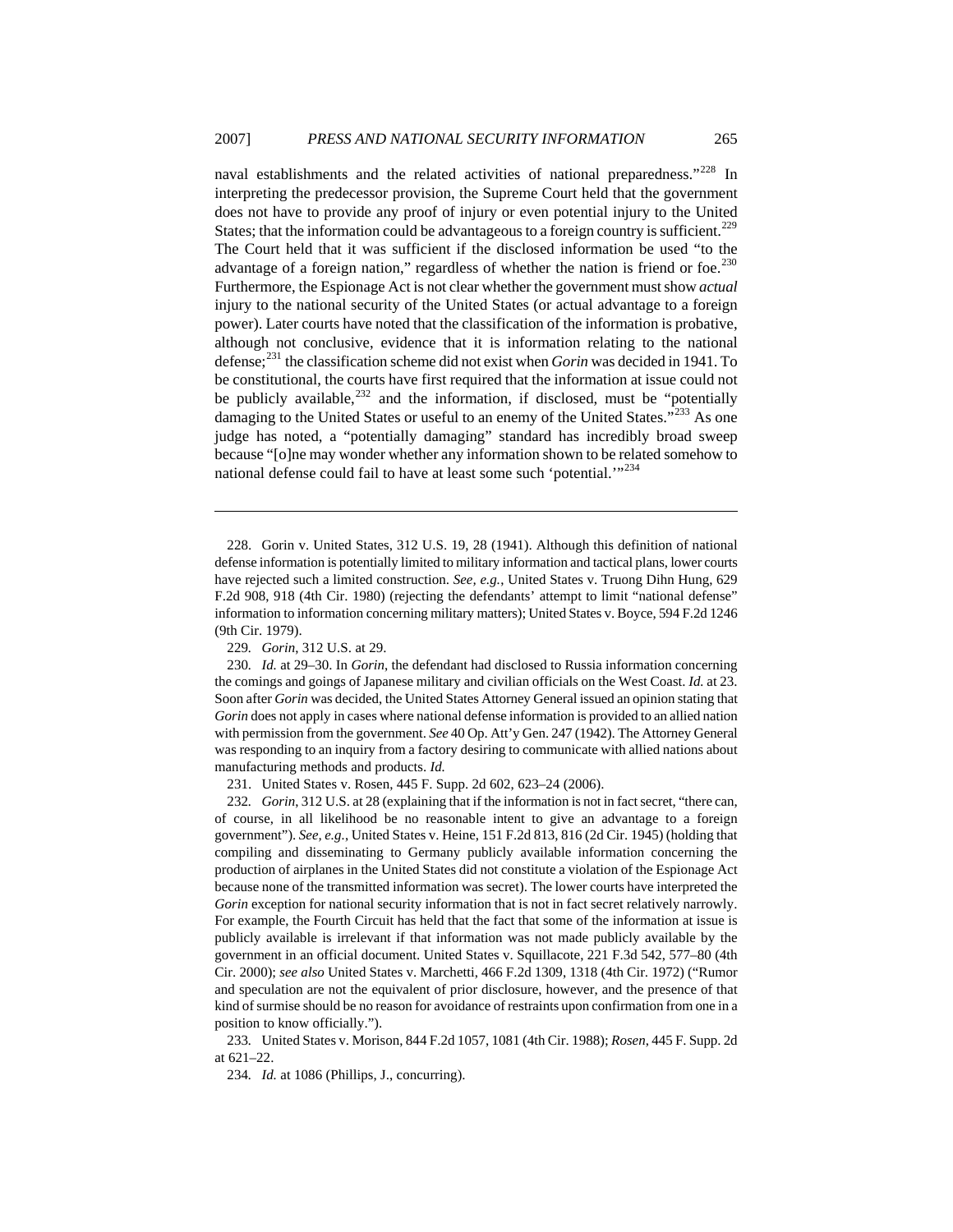Most importantly, the Supreme Court held that the phrase "information relating to national security" was constitutional because it was limited by a scienter requirement that the offender had "reason to believe [that the information] could be used to the injury of the United States or to the advantage of any foreign nation."<sup>[235](#page-34-0)</sup>By adding this requirement Congress hoped to provide some measure of protection to free debate on national security issues. $^{236}$  $^{236}$  $^{236}$  The Congressional record contains little indication, however, of whether Congress meant by this "intent or reason to believe" requirement that the offender had to intend to harm the United States or benefit a foreign power, or whether it "is to be inferred from action when occurrence of the result is a virtual certainty."[237](#page-34-2) Some lower courts have embraced a reading of *Gorin* suggesting this intent requirement required a showing of "bad faith."<sup>[238](#page-34-3)</sup> In the AIPAC case, for example, Judge Ellis held that the government would have to prove not only that the defendants knew that the national defense information at issue could harm the United States, but also that they had a "bad faith purpose to either harm the United States or to aid a foreign government."[239](#page-34-4) In other words, Judge Ellis explained, even if the defendants knew the disclosure of the information could harm the United States or help its enemies, they could not be convicted under the statute if they disclosed the information for "some salutary motive" or "as an act of patriotism."<sup>[240](#page-34-5)</sup> The disclosure of the information must be *objectively* harmful to the United States, and the defendant must be *subjectively* intending to cause that harm.<sup>[241](#page-34-6)</sup> If Judge Ellis's interpretation of the "reason to believe" requirement stands, it would be very hard to satisfy this "bad faith" requirement in prosecutions against the press for the disclosure of "information relating to national security."

Although it appears from the legislative history that Congress did not intend 18 U.S.C. § 793(e) to apply to the media, the plain language of the statute is by no means clear on that point. A media outlet, having "unauthorized possession" of any of the national security materials or information listed in the statute, from a leak, frequently "communicates" this information to "any person not entitled to receive it"–its readers. Such action would violate the plain language of § 793(e). Nothing in the statute carves out the press or publications to the public at large; instead, it simply applies to anyone who "communicates, delivers, or transmits" information to "others not entitled to

<span id="page-34-0"></span><sup>235.</sup> This scienter requirement applies only to the disclosure of "information relating to the national defense" and not to any of the other tangible materials listed in the statute. This premise is clear not only from the plain language of the statute, but also from the legislative history, where the report from the Senate Judiciary Committee, which added the scienter language to the statute, specifically stated that the phrase "which information the possessor has reason to believe could be used to the injury of the United States or to the advantage of any foreign nation" modified only "information relating to the national defense." S. REP. NO. 81-2369, pt. 1, at 9 (1950).

<sup>236.</sup> Edgar & Schmidt, *supra* note 220, at 941.

<sup>237</sup>*. Id.* at 942.

<span id="page-34-4"></span><span id="page-34-3"></span><span id="page-34-2"></span><span id="page-34-1"></span><sup>238</sup>*. Gorin*, 312 U.S. at 27–28; *see also* United States v. Troung Dihn Hung, 629 U.S. 908, 919 (1980) (approving a jury instruction that defined "bad faith" as "a design to mislead or deceive another. That is, not prompted by an honest mistake as to one's duties, but prompted by some personal or underhanded motive").

<sup>239.</sup> *Rosen*, 445 F. Supp. 2d at 626.

<span id="page-34-5"></span><sup>240</sup>*. Id.*

<span id="page-34-6"></span><sup>241</sup>*. Id.* at 640–41, 641 nn.55, 56.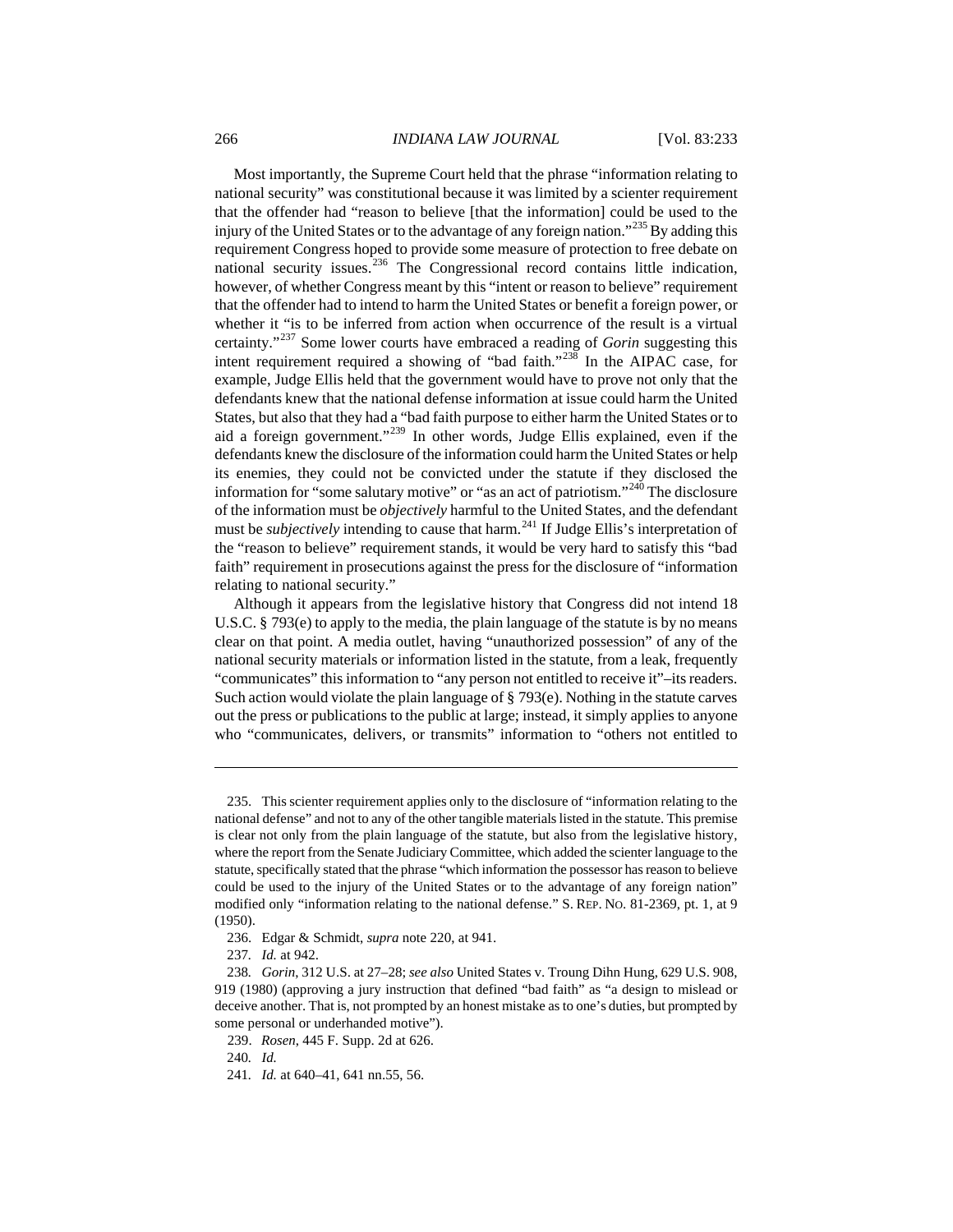receive it." Although there is some evidence that Congress intentionally did not use the word "publish" in order to keep the press out of its scope, under the law, "publishing" information is a form of "communicating" it. In addition, as a realistic matter, publishing information necessarily involves some communication, typically between sources such as editors, copy editors, etc.<sup>[242](#page-35-0)</sup>

Although the Supreme Court has not addressed the issue, lower courts have been unwilling to read these statutes as applying only to the classic espionage setting. The leading case on this issue is *Morison v. United States*, where the Fourth Circuit rejected the argument that 18 U.S.C. § 793(d) and 18 U.S.C. § 793(e) apply only to "classic spying and espionage activity by persons who, in the course of that activity, had transmitted national security secrets to agents of foreign governments with intent to injure the United States," and not to the transmittal of information to a nationally recognized news organization.<sup>[243](#page-35-1)</sup> In that case, the defendant, Samuel Loring Morison, a military intelligence employee, had been doing some off-duty work for *Jane's Defence Weekly*, a London-based publication that provided information on international naval operations. During his work there, Morison provided the publication with classified satellite photographs Navy intelligence had taken of a Soviet aircraft carrier in a Black Sea naval shipyard.<sup>[244](#page-35-2)</sup> His defense was not based on the actual words of the Espionage Act, but rather on the legislative intent of Congress.<sup>[245](#page-35-3)</sup> The Fourth Circuit also rejected Morison's argument:<sup>[246](#page-35-4)</sup>

Both statutes plainly apply to "whoever" having access to national defense information has under [section 793\(d\)](http://web2.westlaw.com/find/default.wl?rp=%2ffind%2fdefault.wl&vc=0&DB=1000546&DocName=18USCAS793&FindType=L&AP=&fn=_top&rs=WLW7.01&mt=LawSchoolPractitioner&vr=2.0&sv=Split) "willfully communicate[d], deliver[ed] or transmit[ted] . . . to a person not entitled to receive it," or has retained it in violation of [section 793\(e\).](http://web2.westlaw.com/find/default.wl?rp=%2ffind%2fdefault.wl&vc=0&DB=1000546&DocName=18USCAS793&FindType=L&AP=&fn=_top&rs=WLW7.01&mt=LawSchoolPractitioner&vr=2.0&sv=Split) The language of the two statutes includes no limitation to spies or to "an agent of a foreign government," either as to the transmitter or the transmittee of the information, and they declare no exemption in favor of one who leaks to the press. It covers "anyone." It is difficult to conceive of any language more definite and clear.<sup>[247](#page-35-5)</sup>

The more recent AIPAC case has extended the reach of subsections 793(d) and (e) to individuals who, unlike Morison, are not in a position of trust in the government.

#### 2. Section 794

Section 794 also concerns the transfer of national defense information, but rather than prohibiting the disclosure of information to "one not entitled to receive it," it

<span id="page-35-0"></span><sup>242</sup>*. See* Edgar & Schmidt, *supra* note 220, at 1036. Edgar and Schmidt suggest that there is a way to interpret the word "publish" to require making information generally known to the public, whereas "communicating" information requires a more intimate transaction. *Id.* at 943– 44. This approach would ignore the well-established principle of media law that one "publishes" information even when communicating that information to just one other person.

<span id="page-35-4"></span><span id="page-35-3"></span><span id="page-35-2"></span><span id="page-35-1"></span><sup>243.</sup> United States v. Morison, 844 F.2d 1057, 1063–64 (4th Cir. 1988) (internal quotations omitted).

<sup>244</sup>*. Id.* at 1061.

<sup>245</sup>*. Id.* at 1063–64.

<sup>246</sup>*. Id.* at 1064.

<span id="page-35-5"></span><sup>247</sup>*. Id.* at 1063.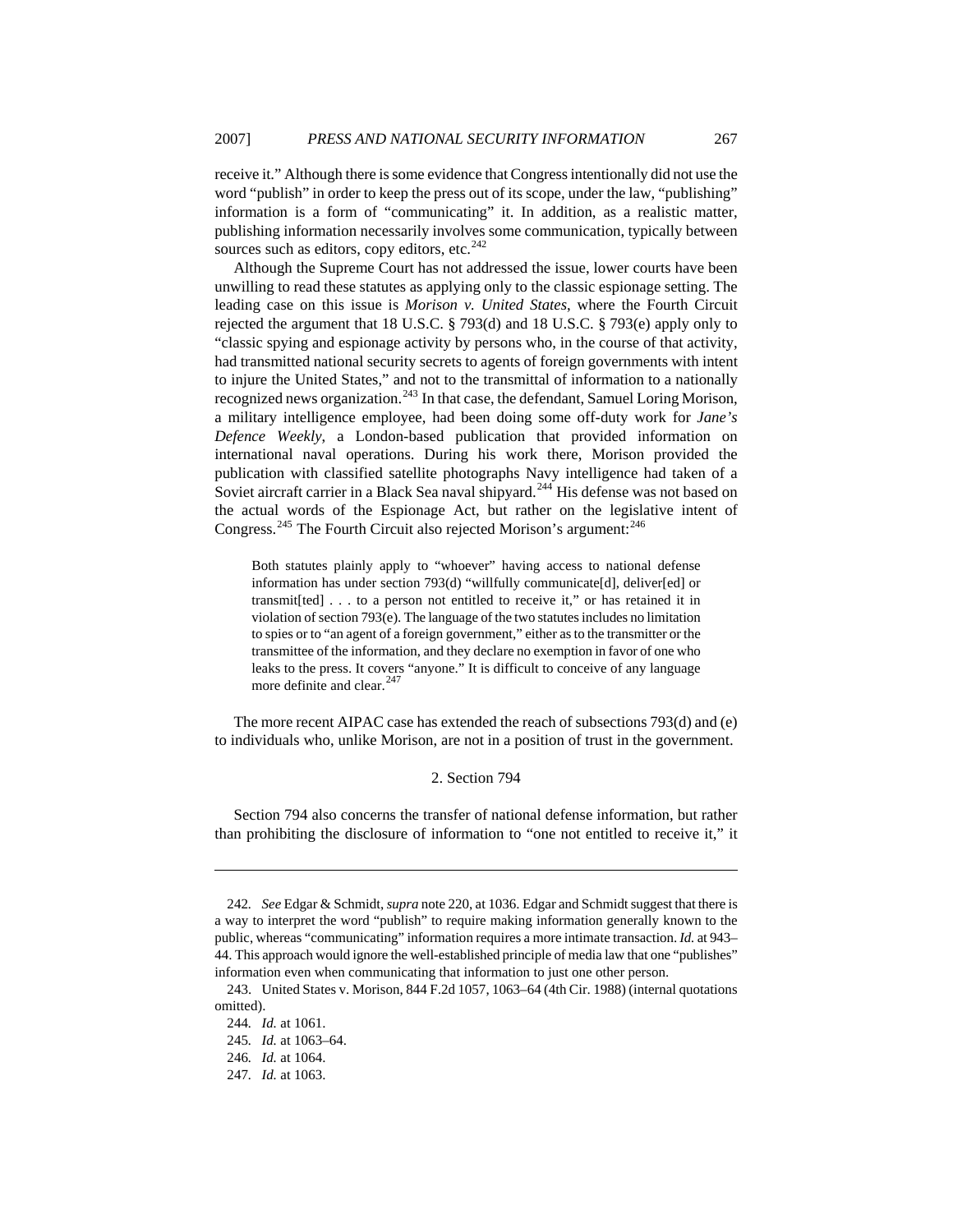instead prohibits disclosure to an "agent . . . [of a] foreign government," without regard to whether the foreign power is friend or foe.<sup>[248](#page-36-0)</sup> As with  $\S$  793, it is quite possible to construe certain provisions of this statute to apply to the media, although it is not at all clear that was Congress's intent.

Subsection 794(a) sweeps broadly to impose criminal penalties on anyone who "communicates, delivers, or transmits, or attempts to communicate, deliver, or transmit," to any foreign government or agent "either directly or indirectly" any "document, writing, code book, signal book, sketch, photograph, photographic negative, blueprint, plan, map, model, note, instrument, appliance, or information relating to the national defense," provided that the person has the "intent or reason to believe that it is to be used to the injury of the United States or to the advantage of a foreign nation." Although the subsection does not define "information relating to the national defense," it permits the imposition of the death penalty only if the offense resulted in a foreign power uncovering the identity of a United States secret agent, or if the information details major weapons systems, communications intelligence or crypotographic information, or any major element of defense strategy.<sup>[249](#page-36-1)</sup>

It is possible to read this subsection as subjecting the press to punishment if it "indirectly" delivers national security information to foreign powers by publishing a newspaper, broadcasting on television or radio, or posting on an Internet site where agents of a foreign power might discover it. Edgar and Schmidt argue that the "direct or indirect" language is "better read as directed at communication between citizens when the transmitter realizes that his contact is but a link in the intended chain to a foreign recipient."[250](#page-36-2) In addition, they point out that the drafters specifically avoided using the word "publish" in this provision, even though they used that word in  $\S 794(b)$ .<sup>[251](#page-36-3)</sup> This is all well and good, but it is a slender defense for any media who are prosecuted under this provision. Publication is a form of communication, and publishing any information in the United States–particularly in the age of the Internet– is equivalent to "indirectly" publishing it to foreign powers. If a court could get past the plain language of the statute, the legislative history is somewhat more helpful to the press. When subsections 794(a) and (b) were passed in 1917, Congress rejected proposed legislation that would have authorized the President to issue regulations to prohibit the publication of specific national security information.<sup>[252](#page-36-4)</sup> Those who argued against giving the President this power argued that 794(b) was sufficient; neither side mentioned subsection 794(a) as having any relevance to this issue.<sup>[253](#page-36-5)</sup>

Subsection 794(b) is applicable only "in time of war." It punishes anyone who "collects, records, publishes, or communicates, or attempts to elicit any information" concerning military matters "with the intent that the same shall be communicated to the enemy." Unlike subsection 794(a), subsection 794(b) does not require that an offender have "intent or reason to believe" that the disclosed national defense information will be "used to the injury of the United States or to the advantage of a foreign nation";

<span id="page-36-5"></span>253*. Id.* 

<span id="page-36-3"></span><span id="page-36-2"></span><span id="page-36-1"></span><span id="page-36-0"></span><sup>248</sup>*. Id.* at 1064–65 (discussing differences between 18 U.S.C. § 793 (1988) and 18 U.S.C. § 794 (1988)).

<sup>249. 18</sup> U.S.C. § 794(a) (2000).

<sup>250.</sup> Edgar & Schmidt, *supra* note 220, at 943.

<sup>251</sup>*. Id.* at 943–44.

<span id="page-36-4"></span><sup>252</sup>*. Id.* at 944.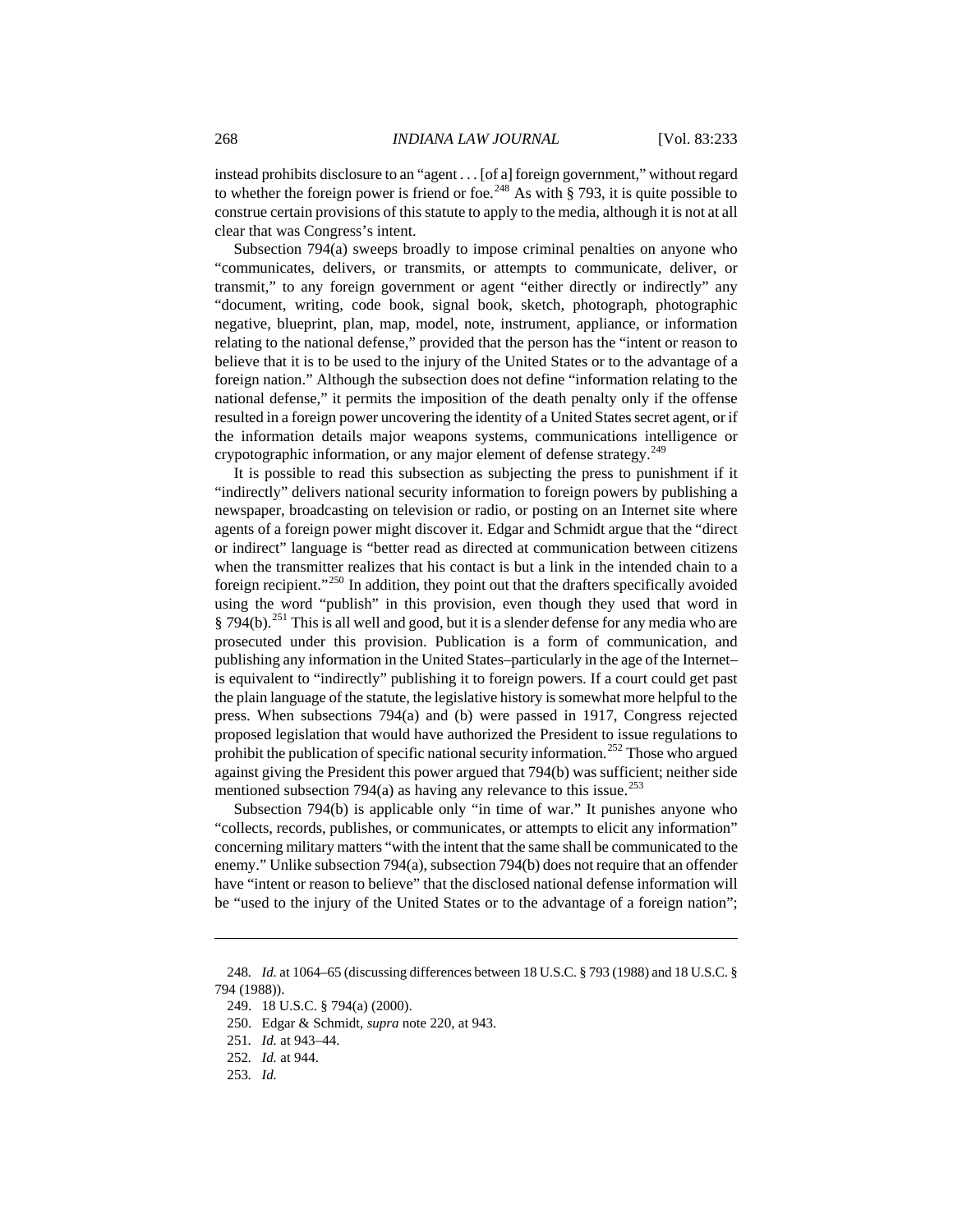instead, it is sufficient that the offender have the intent that the information "shall be communicated to the enemy," and it is sufficient if the information "might be useful to the enemy." The Espionage Act fails to define who constitutes an "enemy," and in the "war on terror," this is an endlessly elastic concept.<sup>[254](#page-37-0)</sup>

Significantly, subsection 794(b) punishes anyone who "publishes" military information. It is unclear from the plain language of the statute whether this provision was meant to apply to the press. The use of the word "publish" is an indication that it was intended to apply to the press; on the other hand, if that were Congress's intent, it is odd that Congress would saddle the Department of Justice with the requirement that it prove the press specifically "intended" to communicate with the enemy, rather than with the general public.<sup>[255](#page-37-1)</sup> Trying to communicate with its readership and to make money would not be a sufficient basis for a prosecution against the press based on this provision.<sup>[256](#page-37-2)</sup> That said, § 793(b) could apply to "disloyal" papers—especially foreign-language papers that are suspected of having allegiance to the enemy.<sup>[257](#page-37-3)</sup> Indeed, the Trading with the Enemy Act of 1917, which required foreign language newspapers to submit translations before publication, indicates that Congress was indeed concerned with treasonous newspapers.<sup>[258](#page-37-4)</sup>

## 3. Section 798

Section 798 specifically bans the dissemination of "classified information . . . concerning the communications intelligence activities of the United States." Section 798 explicitly applies to anyone who "publishes" this specific category of national defense information.

The scope of this statute is staggering. Unlike many other Espionage Act provisions, this subsection does not require an offender to have "intent or reason to believe" that the publication would harm the United States or provide an advantage to a foreign power. The only intent requirement is that the publication be "knowingly and willfully," which is easily satisfied in cases involving the media. In addition, section 798 does not require a showing that the information was properly classified, $^{259}$  $^{259}$  $^{259}$ or that even if at one time it was properly classified, that classification is still appropriate. For example, the statute does not distinguish between communications intelligence information that was classified last year, and similar information that was classified during World War II. In addition, the statute's definition of classified, which includes information or material "that the person knows or has reason to believe has been properly classified by appropriate authorities," could sweep in information that

<span id="page-37-0"></span><sup>254</sup>*. Id.* at 944–45.

<sup>255</sup>*. Id.* at 946.

<sup>256</sup>*. Id.* at 965.

<sup>257</sup>*. Id.* at 965–66.

<sup>258</sup>*. Id.*

<span id="page-37-5"></span><span id="page-37-4"></span><span id="page-37-3"></span><span id="page-37-2"></span><span id="page-37-1"></span><sup>259.</sup> United States v. Boyce, 594 F.2d 1246, 1251 (9th Cir. 1979) ("Under section 798, the propriety of the classification is irrelevant. The fact of classification of a document or documents is enough to satisfy the classification element of the offense."). Section 797, which prohibits the publication of photographs or any representation of a military installation or equipment that the President has declared "as requiring protection against the general dissemination of information relative thereto," also lacks an intent requirement. 18 U.S.C. § 797 (2000).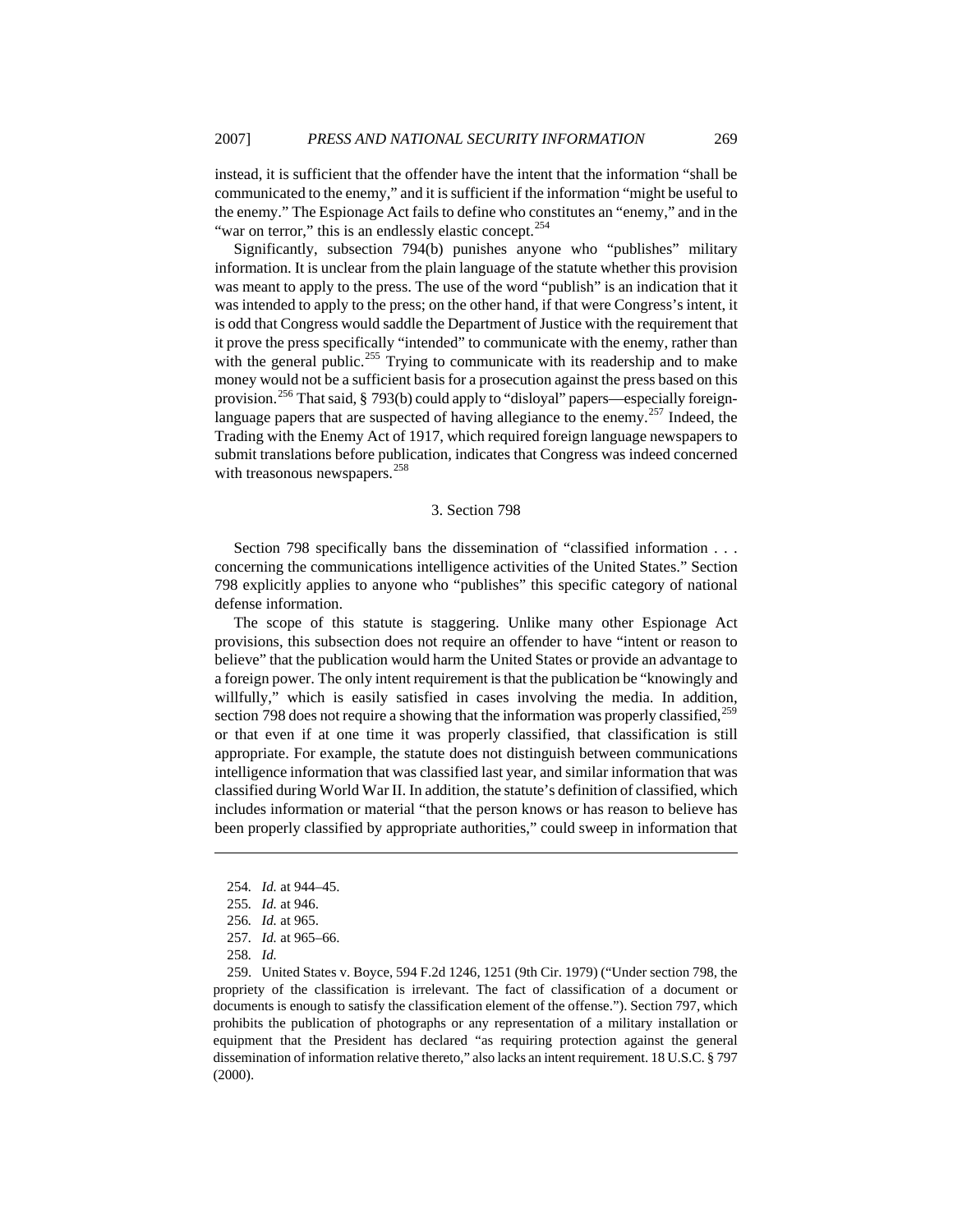has not actually been classified. Finally, the statute does not require any showing that the disclosure of the information would pose any harm whatsoever to the United States' national security interests. Although by referring to "classified" information the statute arguably incorporates any potential harm standard into the Executive's classification scheme, this scheme is constantly subject to change.

Gabriel Schoenfeld has argued that section 798 could be used to prosecute the *New York Times* reporters who revealed that the National Security Agency was conducting wiretapping outside the constraints of the Federal Intelligence Security Act.<sup>[260](#page-38-0)</sup> If section 798 can be reasonably interpreted to cover the NSA wiretapping program which certainly seems plausible—the *New York Times* would face potential liability under this section unless it could show that the statute was otherwise unconstitutional.

# *C. Atomic Energy Act*

The Atomic Energy Act of 1954 protects the secrecy of information relating to nuclear energy and weapons.<sup>[261](#page-38-1)</sup> Because the secrecy provisions of this Act are identical to those contained in the Atomic Energy Act of 1946, it is essential to look at the legislative history of the 1946 Act for guidance.

Before August 5, 1944, when the atomic bomb was dropped on Hiroshima, neither Congress nor the general public was aware that atomic energy or atomic weapons were possible.<sup>[262](#page-38-2)</sup> The atomic bomb had been developed in secret by scientists working under military supervision as part of the Manhattan Project.<sup>[263](#page-38-3)</sup> Although the bulk of the legislation passed to deal with the new problem of atomic energy and weapons concerned whether the administration and control of such technology should be in military or civilian hands,  $264$  there was much debate over the provisions governing the dissemination of atomic weapons information. Indeed, one of the primary battlegrounds between scientists and government officials was whether scientific information concerning nuclear science would be openly available or tightly controlled by the Pentagon.<sup>[265](#page-38-5)</sup> Although few scientists argued for the complete declassification of atomic weapons information, many argued that scientists were in a much better position than government officials to tell what was truly a "secret," and that too much secrecy could undermine their ability to conduct research.<sup>[266](#page-38-6)</sup> Others argued that only

<span id="page-38-0"></span><sup>260.</sup> Gabriel Schoenfeld, *Has the "New York Times" Violated the Espionage Act?*, COMMENTARY, March 2006, at 26.

<sup>261</sup>*. See* 42 U.S.C. §§ 2011-2297h (2000).

<span id="page-38-3"></span><span id="page-38-2"></span><span id="page-38-1"></span><sup>262.</sup> Byron S. Miller, *A Law is Passed: The Atomic Energy Act of 1946*, 15 U. CHI. L. REV. 799, 801 (1948).

<sup>263</sup>*. Id.*

<sup>264</sup>*. Id.* at 817–19.

<sup>265.</sup> Howard Morland, *Born Secret*, 26 CARDOZO L. REV. 1401, 1402 (2005).

<span id="page-38-6"></span><span id="page-38-5"></span><span id="page-38-4"></span><sup>266</sup>*. See, e.g.*, *Atomic Energy: Hearing on H.R. 4280 Before the H. Comm. On Military Affairs*, 79th Cong. 98 (1945) [hereinafter *Statement of Harold Anderson*] (Statement of Harold Anderson, Ph.D., of the University of Chicago, Santa Fe, N.M.) ("The greatest progress in understanding comes from research coupled with the fullest and most free discussion and dissemination of its results and the related ideas."); *see also* Miller, *supra*, note 262, at 810–13. Miller mentions that during the Manhattan Project an entire laboratory might have exploded had one group of scientists not illicitly leaked information to another. *Id.* at 811. Harold Anderson also argued that excessive secrecy could actually harm our national security interests by causing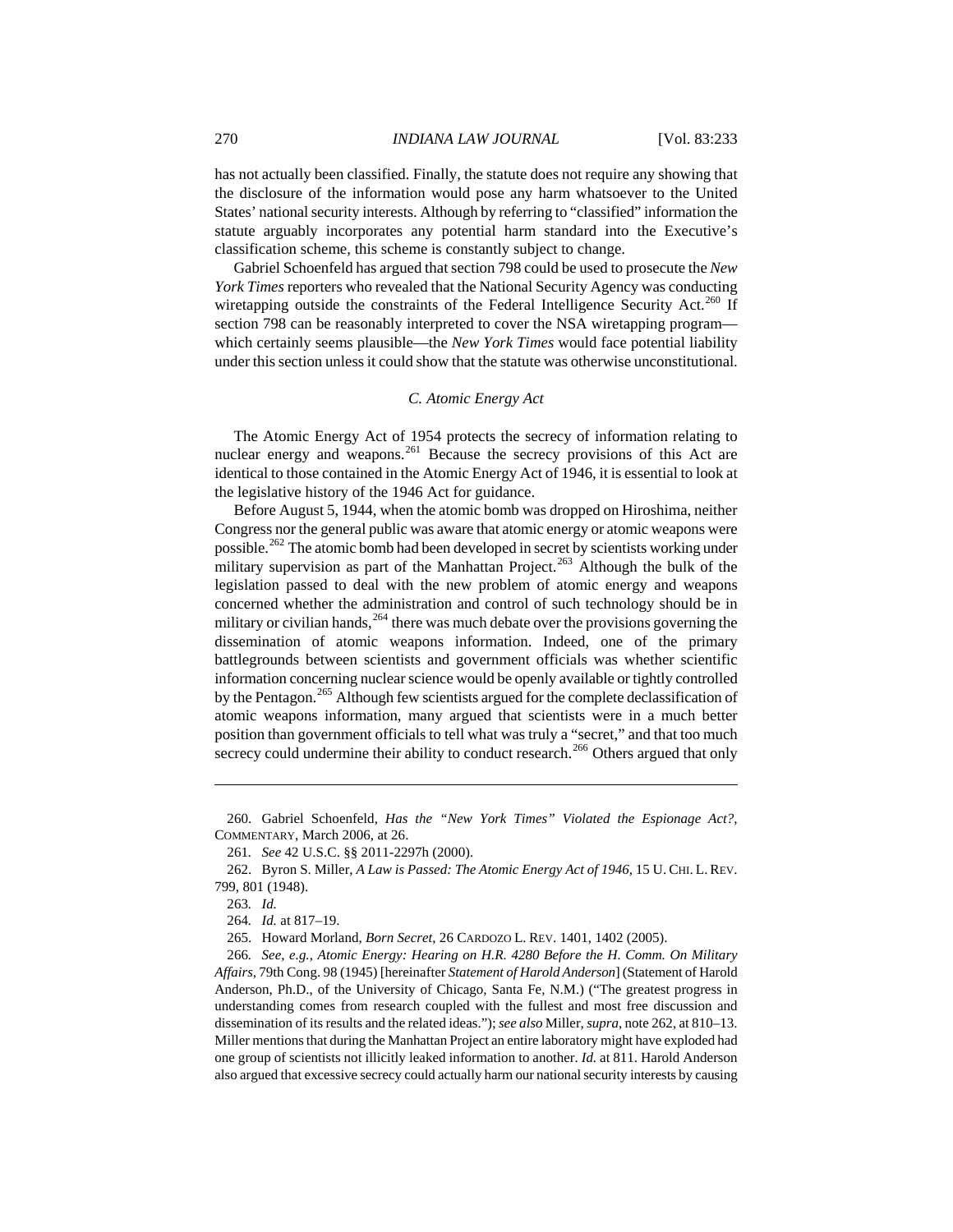government control could adequately protect our national security interests, suggesting that some atomic energy information had already been leaked from Oak Ridge National Laboratory.<sup>[267](#page-39-0)</sup> Secretary of Defense Patterson argued before Congress that atomic weapons information was more sensitive than any other kind of information, including information pertaining to bacteriological warfare.<sup>[268](#page-39-1)</sup> From the beginning of this debate, the American public was quick to accept the notion that keeping this information secret was essential to protect against nuclear warfare.<sup>[269](#page-39-2)</sup> A commentator, writing shortly after the Atomic Energy Act of 1946 was passed, noted that "an early propaganda coup was scored when the words 'security' and 'secrecy' became interchangeable in this field."<sup>[270](#page-39-3)</sup>

Because government and military officials convinced Congress that the Espionage Act offered an inadequate safeguard of atomic energy information and that the difficulties of amending the Espionage Act to cover all national security information appeared insurmountable without interfering with the First Amendment, $^{271}$  specific provisions prohibiting the communication and dissemination of such information were included in the Atomic Energy Act. The policy provisions of the Act governing the control of atomic information recognized the tension between "control[ling] the dissemination of restricted data in such a manner as to assure the common defense and security" and permitting the dissemination of atomic energy information "to provide that free interchange of ideas and criticisms  $\dots$  essential to scientific progress."<sup>[272](#page-39-5)</sup> The first draft of the Senate bill divided nuclear information into two categories: basic scientific information that was to remain in the public domain and technical data concerning the design and manufacture of bombs.<sup>[273](#page-39-6)</sup> The Senate ultimately rejected

 $\overline{a}$ 

<span id="page-39-1"></span><span id="page-39-0"></span>268*. Atomic Energy Act of 1946: Hearings on S. 1717 Before the S. Spec. Comm. on Atomic Energy*, 79th Cong. 406 (1946) [hereinafter *Atomic Hearings*] (testimony of Secretary of War Robert Patterson) ("I don't regard anything as important under present conditions as the atomic bomb.").

269. Miller, *supra* note 262, at 810.

<span id="page-39-3"></span><span id="page-39-2"></span>270*. Id.* This continues to be the modern public understanding. When the Court of Appeals for the Second Circuit asked Alexander Bickel—who was representing the *New York Times* in the *Pentagon Papers* case—to give an example of information that could be subjected to a prior restraint, he suggested a scenario in which "the hydrogen bomb turns up." Transcript of Oral Argument at 44–45, United States v. New York Times, 444 F.2d 544 (2d Cir. 1971) (No. 71- 1617), *reprinted in* 2 THE NEW YORK TIMES COMPANY V. UNITED STATES, A DOCUMENTARY HISTORY, at 929–30 (James C. Goodale ed., Arno Press 1971).

<span id="page-39-4"></span>271*. See Atomic Hearings*, *supra* note 268, at 86–87 (testimony of Secretary of the Navy James Forrestal); 92 CONG.REC. 6096 (1946) (testimony of Secretary of War Robert Patterson) (expressing concern that the Espionage Act did not permit prosecution of government employees who disseminated national security information, rather than documents, without a specific level of intent). Specifically, some were concerned that the Espionage Act required employees disseminating "information" to do so with a specific level of intent. *Id.*

272. Atomic Energy Act, Pub. L. No. 79-585, § 10(a), 60 Stat. 755, 766 (1946).

<span id="page-39-6"></span><span id="page-39-5"></span>273. Atomic Energy Act, S. 1717, 79th Cong. § 10(b) (1946). Congress also considered empowering the Atomic Energy Commission to issue regulations declaring what information

foreign governments to become suspicious. *Statement of Harold Anderson*, *supra*, at 99 ("In the eyes of a foreign government, the enactment of legislation which shields possible military activities of a government behind a cloak of secrecy is itself an act of aggression" and is "fraught with just the dangers of mutual suspicion which we must endeavor from the beginning to wipe out").

<sup>267.</sup> Miller, *supra* note 262, at 814–15.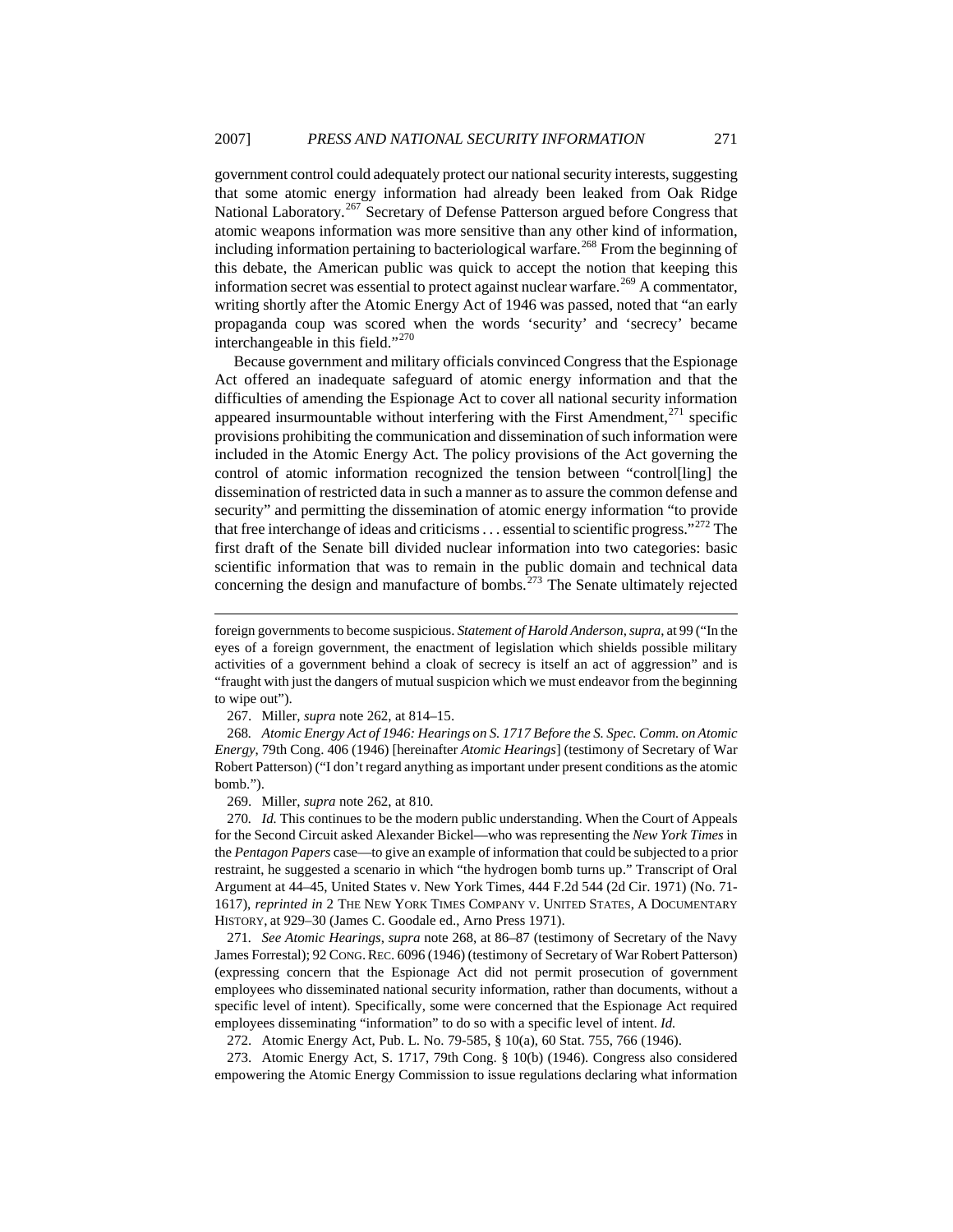this distinction and instead created a special category of sensitive information called "Restricted Data," which is defined as "all data concerning (1) design, manufacture, or utilization of atomic weapons; (2) the production of special nuclear material; or (3) the use of special nuclear material in the production of energy."<sup>[274](#page-40-0)</sup> This definition does not distinguish between information generated by the government and information generated by private scientists, or between information that is obtained from publicly available sources and that obtained from classified sources, $^{275}$  $^{275}$  $^{275}$  leading some to note that information concerning a nuclear bomb can be "born classified."<sup>[276](#page-40-2)</sup>

The Act subjects to criminal penalties anyone who "communicates, transmits, or discloses" documents or information "involving or incorporating restricted data" with the "intent to injure the United States" or advantage a foreign nation, $277$  or who has "reason to believe such data" would have that effect.<sup>[278](#page-40-4)</sup> Those who act with "intent" to advantage a foreign nation or harm the United States face possible life imprisonment and a \$100,000 fine, while those who act with merely "reason to believe" that the information could advantage a foreign nation face a maximum of ten years in jail and a \$50,000 fine; the legislative history does not indicate why Congress made this distinction. This section applies regardless of whether the offender obtained the documents or information at issue "lawfully or unlawfully."<sup>[279](#page-40-5)</sup> Those who receive, attempt to receive, or conspire to receive documents or information "involving or incorporating Restricted Data" can also be prosecuted under another provision provided they act "with intent to injure the United States or with intent to secure an advantage to any foreign nation."<sup>[280](#page-40-6)</sup> Government employees, contractors, and military officials can be punished for "knowingly" communicating Restricted Data to any person not authorized to receive it as long as the offender did so "knowing or having reason to believe that such data is Restricted Data."[281](#page-40-7) In such a case, it is not necessary that a person communicate Restricted Data with the intent to harm the United States or advantage a foreign nation, or with reason to believe the communication would have such effect. The Act also specifically authorizes the government to obtain injunctive relief to prevent any violations of its provisions.<sup>[282](#page-40-8)</sup>

In *United States v. Progressive, Inc.*, a federal district court relied on the Atomic Energy Act to grant a preliminary injunction to prevent the publication of a magazine article describing a method of manufacturing and assembling a hydrogen bomb.[283](#page-40-9) *The* 

277. 42 U.S.C. § 2274 (2000).

could and could not be disseminated, but there were concerns that such an approach might threaten freedom of speech and press by permitting the Commission to act arbitrarily and requiring people to be aware of the constantly changing regulations. 92 CONG. REC. 6096 (1946).

<sup>274. 42</sup> U.S.C. § 2014(y) (2000).

<span id="page-40-4"></span><span id="page-40-3"></span><span id="page-40-2"></span><span id="page-40-1"></span><span id="page-40-0"></span><sup>275.</sup> Roger Funk, *National Security Controls on the Dissemination of Privately Generated Scientific Information*, 30 UCLA L. REV. 405, 420–21, 434 (1982).

<sup>276.</sup> L.A. Powe, Jr., *The H-Bomb Injunction*, 61 U. COLO. L. REV. 55, 56 (1990).

<sup>278</sup>*. Id.* § 2274(b).

<span id="page-40-5"></span><sup>279</sup>*. Id.* § 2274.

<sup>280</sup>*. Id.* § 2275.

<sup>281</sup>*. Id.* § 2277.

<sup>282</sup>*. Id.* § 2280.

<span id="page-40-9"></span><span id="page-40-8"></span><span id="page-40-7"></span><span id="page-40-6"></span><sup>283. 467</sup> F. Supp. 990 (W.D. Wis. 1979). Unlike the Espionage Act, the Atomic Energy Act specifically authorizes the Attorney General to seek injunctive relief against someone who "has engaged or is about to engage" in any violation of its provisions. 42 U.S.C. § 2280. The district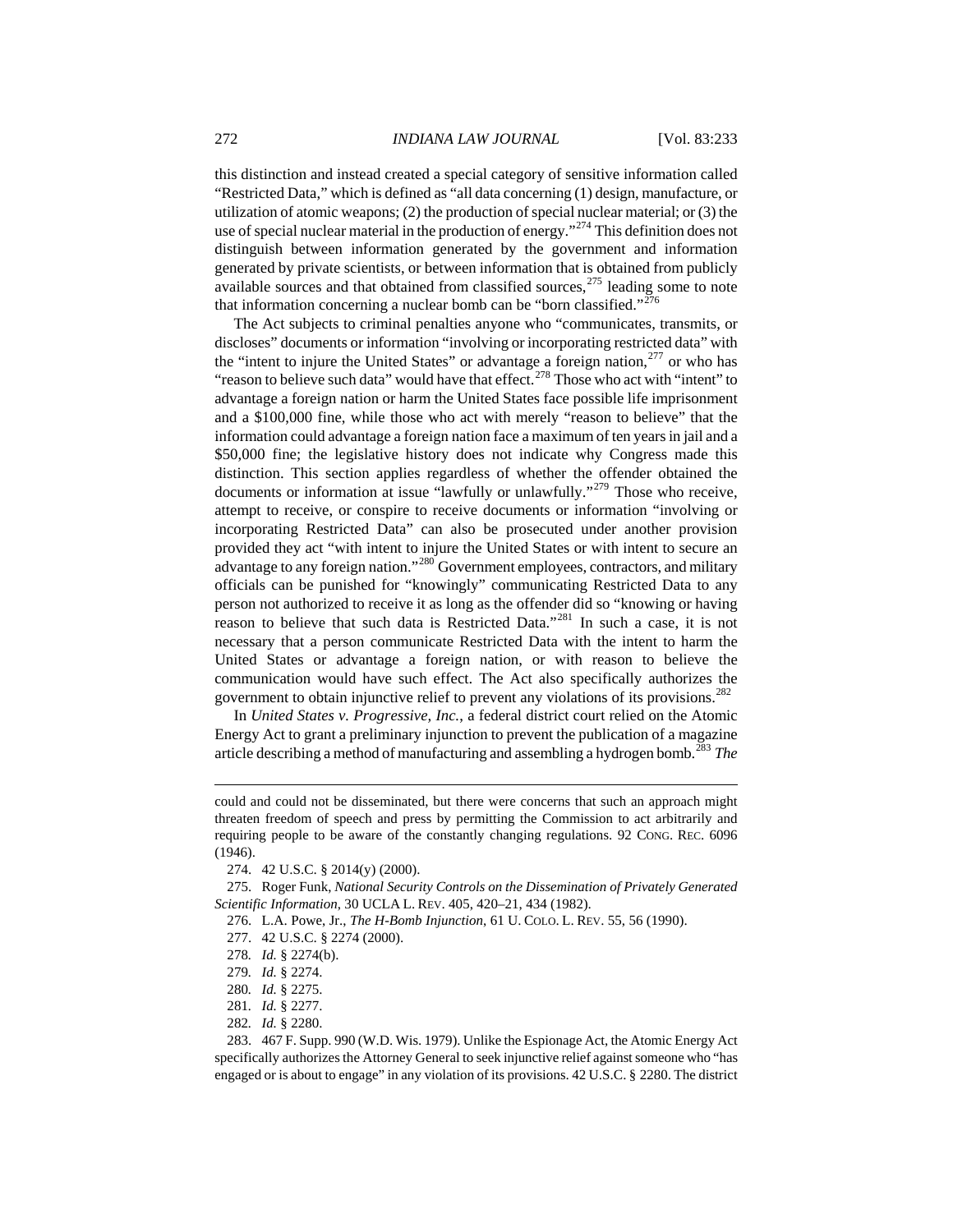*Progressive* was an anti-war and anti-militarism publication that had wanted to demonstrate two things: (1) the production of a hydrogen bomb was so complex and expansive that only large governments could afford to produce them; and (2) the basics of nuclear fission and the configuration of a hydrogen bomb were not, in fact, secret.<sup>[284](#page-41-0)</sup> The editors of *The Progressive* had commissioned Howard Morland to write an article about the hydrogen bomb, and when they received it, they decided to clear the article with the Department of Energy (DOE) before publishing it.<sup>[285](#page-41-1)</sup> The DOE claimed that Morland's article contained Restricted Data, as defined in the Atomic Energy Act, even though Morland had no access to classified information and instead had cobbled together publicly available information.[286](#page-41-2) *The Progressive* informed the DOE that it would publish the full article unless the DOE got an injunction.<sup>[287](#page-41-3)</sup> The DOE decided to do just that, and successfully convinced a federal district court to enter an injunction restraining the article's publication.<sup>[288](#page-41-4)</sup>

In reaching its holding, the court concluded that the "communicates, transmits, or discloses" language of the statute encompasses publication in a magazine,<sup>[289](#page-41-5)</sup> and that the magazine had "reason to believe" that the publication could harm the United States or give an advantage to a foreign nation.<sup>[290](#page-41-6)</sup> In considering the damage to First Amendment rights, the district court concluded that there was "no plausible reason why the public needs to know the technical details about hydrogen bomb construction to carry on an informed debate on this issue."<sup>[291](#page-41-7)</sup> The court accepted the government's argument that even though at least some of the information in the article had been declassified or was in the public domain, the article provided "vital information on key concepts involved in the construction of a practical thermonuclear weapon" that would enable other nations to develop a hydrogen bomb more quickly and thereby cause "direct, immediate and irreparable damage to the United States."<sup>[292](#page-41-8)</sup>

 $\overline{a}$ The government ultimately abandoned its case against *The Progressive* because other publications revealed the same information while appellate review was pending.[293](#page-41-9) *The Progressive* eventually published its article, and none of the dire consequences the government had predicted occurred.<sup>[294](#page-41-10)</sup> Some commentators have

court held that it would have granted prior restraint even in the absence of an authorizing statute because of the likelihood of "grave, direct, immediate and irreparable harm to the United States." *Progressive*, 467 F. Supp. at 996.

<span id="page-41-0"></span><sup>284.</sup> Erwin Knoll, *The H-Bomb and the First Amendment*, 3 WM.& MARY BILL RTS.J. 705, 705–07 (1994). Erwin Knoll, the editor of THE PROGRESSIVE, said that the article was intended to counteract the popular belief "that there is an 'H-Bomb secret' that can be written down on the back of an envelope (or in a magazine article)," and that "[i]f that 'secret' were to fall into the wrong hands . . . we'd all be in a heap of trouble." *Id.* at 706.

<sup>285.</sup> HOWARD MORLAND, THE SECRET THAT EXPLODED 145 (1981).

<sup>286.</sup> Powe, *supra* note 276, at 56.

<sup>287</sup>*. Id.*

<sup>288</sup>*. Id.*

<span id="page-41-6"></span><span id="page-41-5"></span><span id="page-41-4"></span><span id="page-41-3"></span><span id="page-41-2"></span><span id="page-41-1"></span><sup>289</sup>*. United States v. Progressive, Inc.*, 467 F. Supp. 990, 994 (W.D. Wis. 1979) (quoting 42 U.S.C. § 2274 (1969) (amended 2000)).

<sup>290</sup>*. Id.* at 999.

<sup>291</sup>*. Id.* at 994.

<sup>292</sup>*. Id.* at 996.

<span id="page-41-9"></span><span id="page-41-8"></span><span id="page-41-7"></span><sup>293.</sup> Ian M. Dumain, *No Secret, No Defense:* United States v. Progressive, 26 CARDOZO L. REV. 1323, 1332 (2005).

<span id="page-41-10"></span><sup>294.</sup> Gregg Easterbrook, *The Atomic Club: If the Bomb Is So Easy to Make, Why Don't More Nations Have It?*, N.Y. TIMES, Jan. 4, 2004, at WK1.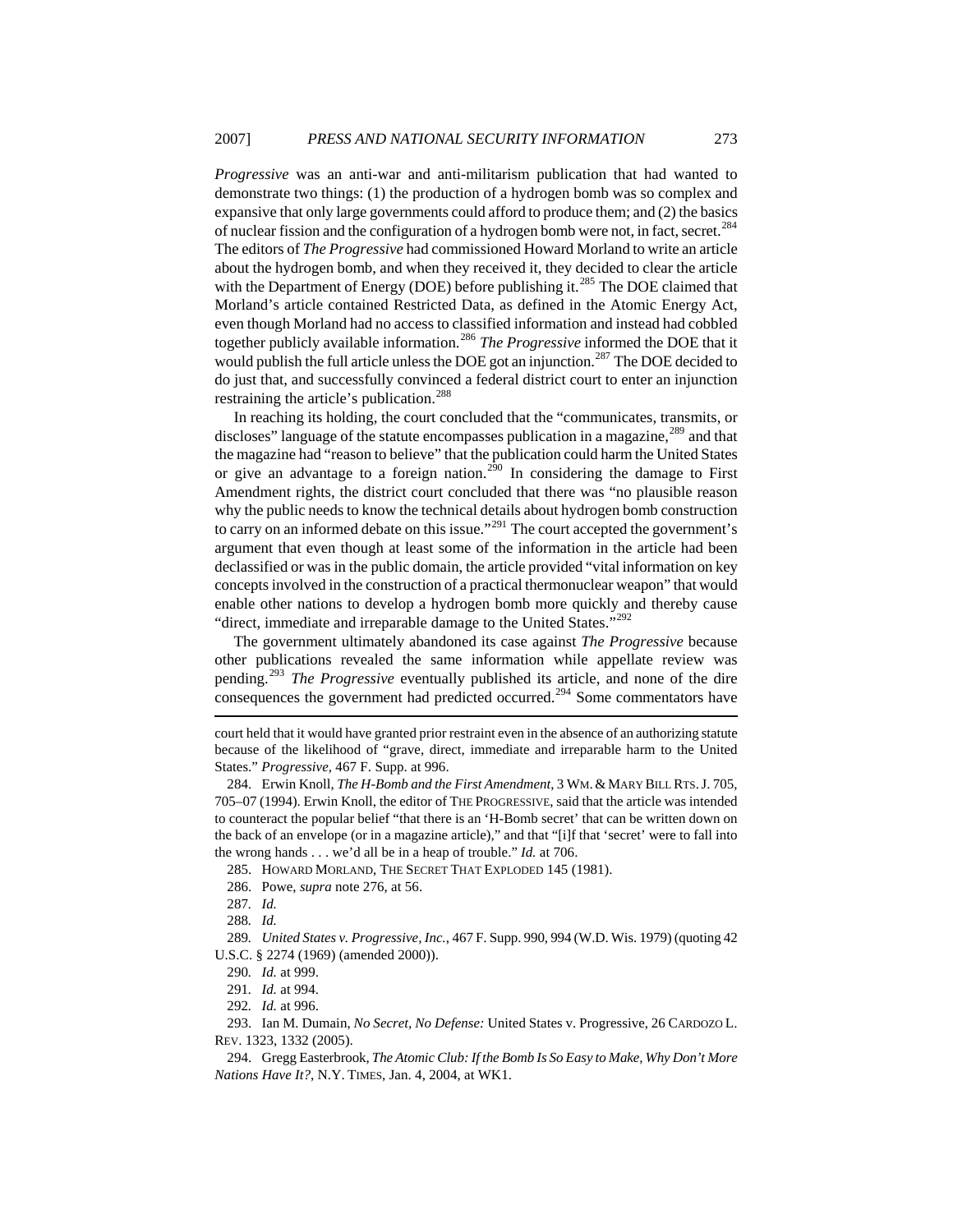pointed out that this is because the real obstacle to creating nuclear weapons is not the lack of knowledge of how to do it, but having access to the necessary materials.<sup>[295](#page-42-0)</sup> The *Progressive* case reveals that it is not always so clear that information concerning atomic weapons is as secret—nor as categorically deserving of secrecy—as the general public appears to assume.

### *D. Intelligence Identities Protection Act*

The Intelligence Identities Protection Act of 1982 (IIPA) prohibits the identification of covert agents.[296](#page-42-1) This legislation was enacted after mounting concerns about the publication of the names of American agents in books and magazines designed to disrupt intelligence activities in foreign countries.[297](#page-42-2) For example, the *Covert Action Information Bulletin* had been publishing lists of names of covert agents.<sup>[298](#page-42-3)</sup> At the same time, revelations concerning the CIA's involvement in conducting drug experiments on unsuspecting people, intercepting American communications overseas, and spying on American citizens, as well as the FBI's counterintelligence covert action program directed against Americans (COINTELPRO), made the debate over criminalizing the unmasking of covert CIA agents more complex than it might have appeared at first blush. In addition, the identity of CIA agents is often easily discoverable from publicly available documents.<sup>[299](#page-42-4)</sup>

Although in the government's view the Espionage Act already governed such activities, the Department of Justice wanted a statute that eliminated some of the intent requirements of that legislation, as section 798 of the Espionage Act did with respect to communications and cryptographic information, and that explicitly applied to publication in a newspaper, magazine, or book.<sup>[300](#page-42-5)</sup>

The first two provisions of the IIPA are directed at past or present government employees, contractors, or military officials. They prohibit anyone with authorized access to classified information that identifies a covert agent from disclosing that

 $\overline{a}$ 

<span id="page-42-3"></span>298*. Proposals to Criminalize the Unauthorized Disclosure of the Identities of Undercover United States Intelligence Officers and Agents: Hearings Before the Subcomm. on Legis. of the H. Permanent Select Comm. on Intelligence*, 96th Cong. 54 (1980) [hereinafter *Proposals to Criminalize*] (questioning by Rep. Wyche Fowler) ("[A]nybody and everybody can call himself a journalist and publish anything they want to . . . ."); *see also* Mohr, *supra* note 297 (commenting on the disclosure of eight senior CIA officials in the Covert Action Information Bulletin).

<span id="page-42-4"></span>299. John Crewdson, *Internet Blows CIA Cover*, CHI.TRIB., Mar. 12, 2006, at C1 (explaining how easy it is to discover the identity of CIA agents through the internet); Mohr, *supra* note 297 (noting that former CIA agent John Stockwell claimed that the agency was "flagrantly careless" about protecting the cover of its agents and protecting their security).

<span id="page-42-5"></span>300*. Intelligence Identities Protection Legislation: Hearings on S. 2216, et al., Before the S. Select Comm. on Intelligence*, 96th Cong. 18–19 (1980) [hereinafter *S. 2216 Intelligence Hearings*] (testimony of Associate Deputy Attorney General Robert L. Keuch).

<span id="page-42-0"></span><sup>295</sup>*. E.g.*, Anthony R. Klein, *National Security Information: Its Proper Role and Scope in a Representative Democracy*, 42 FED. COMM. L.J. 433, 449 (1989).

<sup>296. 50</sup> U.S.C. §§ 421-26 (2000).

<span id="page-42-2"></span><span id="page-42-1"></span><sup>297.</sup> Charles Mohr, *Issue and Debate: Disclosing Intelligence Agents' Names*, N.Y.TIMES, Feb. 6, 1981, at A10 (noting that Congress began to consider the IIPA soon after an agent in Athens was killed and another in Jamaica was attacked following the disclosure of their identities).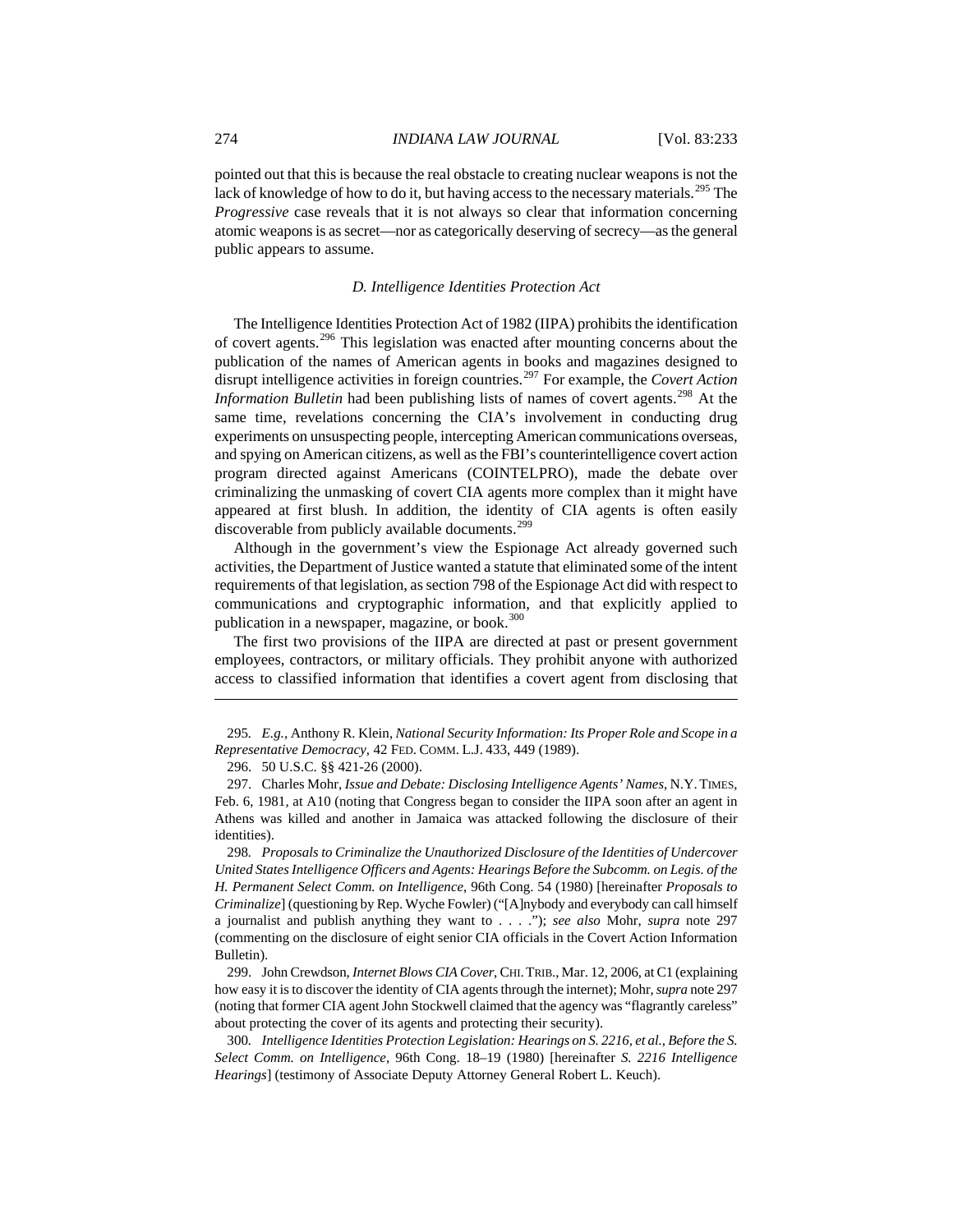information to any individual not entitled to receive it. The discloser of information must have knowledge that the information identifies the agent and that the United States is taking affirmative steps to conceal the identity of that agent. $301$  Individuals subject to this provision are likely to be government employees.

The third provision of the IIPA, § 421(c), prohibits anyone outside the government, "in the course of a pattern of activities intended to identify and expose covert agents and with reason to believe that such activities would impair or impede the foreign intelligence activities of the United States," from disclosing information identifying a covert agent to anyone not entitled to receive classified information.<sup>[302](#page-43-1)</sup> This portion of the statute is not limited to the disclosure of classified information. As the committee report explained, a person could be prosecuted under this statute for publishing information obtained, for example, through a "comprehensive counterintelligence effort of engaging in physical surveillance, electronic surveillance abroad, and other techniques of espionage directed at covert agents."<sup>[303](#page-43-2)</sup>

During the debates surrounding this legislation, Congress repeatedly expressed its concern that any statute it passed regarding the identification of covert agents not cover any constitutionally protected speech, such as academic studies or reports in the media of intelligence failures.<sup>[304](#page-43-3)</sup> Earlier proposed versions required the government to prove that the disclosure of the identity of a covert agent was made "with intent to impair or impede foreign intelligence activities."<sup>[305](#page-43-4)</sup> The government complained that such a standard would lead to several problems. On one hand, an intent requirement posed a possible conflict with the First Amendment because a "mainstream journalist"<sup>[306](#page-43-5)</sup> might fear that other stories he has written that are critical of the United States could be used as evidence of a bad intent.<sup>[307](#page-43-6)</sup> At the same time, the government argued, this intent standard could make it unduly difficult to prove beyond a reasonable doubt that a defendant intended to impede foreign intelligence activities, and it might facilitate defendants' attempts to engage in "graymail" in trying to prove that the disclosure was made with an intent to reform the government rather than to impede it.<sup>[308](#page-43-7)</sup>

 $\overline{a}$ 

<span id="page-43-4"></span><span id="page-43-3"></span>305*. Proposals to Criminalize*, *supra* note 298, at 156, 158; *see also* H.R.REP.NO. 96-1219, pt. 1, at 2, 6–7 (1980).

<span id="page-43-5"></span>306. Floyd Abrams criticized the government for assuming that only "mainstream" journalists would be entitled to First Amendment protection. *Intelligence Identities Protection Act, S. 2216: Hearing Before the S. Comm. on the Judiciary*, 96th Cong. 117 (1980) [hereinafter *S. 2216 Judiciary Hearing*] (statement of Floyd Abrams).

<span id="page-43-6"></span>307*. S. 2216 Intelligence Hearings*, *supra* note 300, at 22 (testimony of Associate Deputy Attorney General Robert L. Keuch); *see also Intelligence Identities Protection Act: Hearings on H.R. 5615 Before the Subcomm. on Civil and Constitutional Rights of the H. Comm. on the Judiciary*, 96th Cong. 98 (1980) (written statement of Associate Professor Ford Rowan, Northwestern University) (noting that sometimes the media *wants* to "impair and impede" an intelligence activity that undermines the moral stature of the United States) (emphasis in original).

<span id="page-43-7"></span>308. Berman & Halperin, *supra* note 303, at 43. Prosecutors who are "graymailed" may instead choose not to pursue a case. Floyd Abrams, a prominent First Amendment lawyer,

<sup>301. 50</sup> U.S.C. § 421(a)-(b) (2000).

<sup>302. 50</sup> U.S.C. § 421(c) (2000).

<span id="page-43-2"></span><span id="page-43-1"></span><span id="page-43-0"></span><sup>303.</sup> Jerry J. Berman & Morton H. Halperin, *The Agents Identities Protection Act: A Preliminary Analysis of the Legislative History*, FIRST AMENDMENT AND NATIONAL SECURITY, May 1984, at 41, 51–52 (1984).

<sup>304.</sup> *Id.* at 41–55.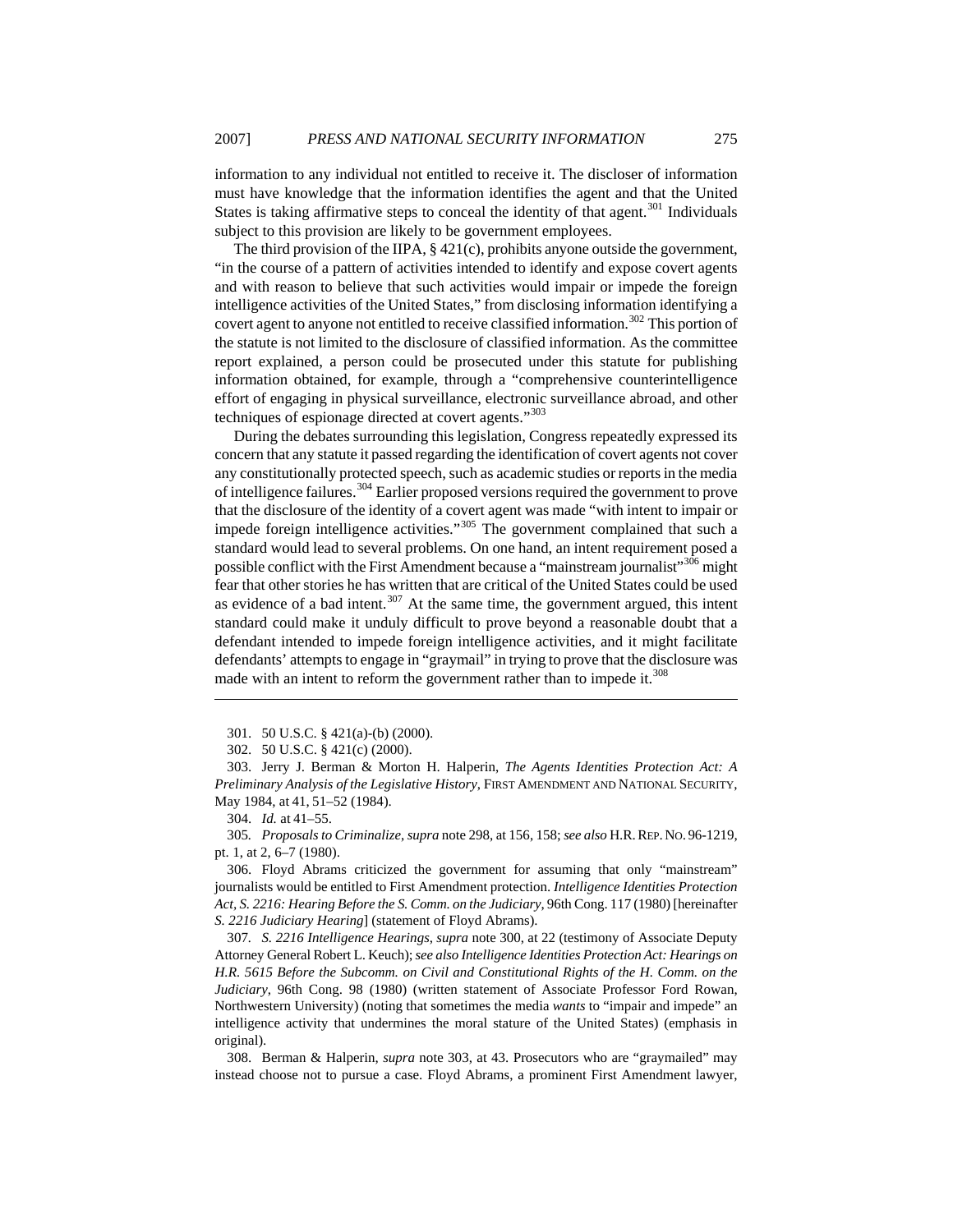In an effort to avoid these problems, the bill was amended to provide what was seen as a more objective "reason to believe" intent requirement.<sup>[309](#page-44-0)</sup> Floyd Abrams argued that this change did little to protect journalists.[310](#page-44-1) "Reason to believe" that the disclosure of a covert agent would "impair our intelligence efforts" could easily exist, Abrams argued, even when a reporter reveals agents who are spying on American citizens or committing assassinations in the United States.<sup>[311](#page-44-2)</sup> Perhaps in response to Abrams's concerns, the conference report specifically noted that "[a] government warning to a news reporter that a particular intended disclosure would impair or impede foreign intelligence activities" could be submitted to the jury as evidence to prove the requisite intent, but the government would still have to provide "objective facts about likely harm."[312](#page-44-3)

In addition, Congress required that individuals without a government affiliation would have to have exposed the identities of covert agents as part of a "pattern of activities" requirement—defined in the statute as "a series of acts with a common purpose or objective."[313](#page-44-4) Earlier versions of the IIPA provided simply that a defendant made such disclosures "in the course of an effort" to identify covert agents. $^{314}$  $^{314}$  $^{314}$  By changing the statute to require a "pattern of activities," Congress attempted to limit the applicability of the statute to those who "make it their business to ferret out and publish the identities of agents," without "affect[ing] the First Amendment rights of those who disclose the identities of agents as an integral part of another enterprise such as news media reporting of intelligence failures or abuses, academic studies of U.S. government policies and programs, or a private organization's enforcement of its internal rules."<sup>[315](#page-44-6)</sup> The committee report also indicated that a reporter would "rarely" have the requisite intent to "identify and expose covert agents," as the law requires.<sup>[316](#page-44-7)</sup> The government's proof that a reporter had that intent could be rebutted by evidence demonstrating an alternative, permissible intent, such as the intent to explain questionable government conduct.<sup>[317](#page-44-8)</sup>

The government has never prosecuted a member of the press under this statute. Recently Special Prosecutor Patrick Fitzgerald investigated a possible violation of this statute when Valerie Plame was identified as a CIA operative.<sup>[318](#page-44-9)</sup>

conceded that graymail was a possibility, but argued, "I think we are willing as a general matter to live with the proposition that guilty people might even get off because we think we are preserving some other very important rights." *S. 2216 Intelligence Hearings*, *supra* note 300, at 82 (testimony of Floyd Abrams).

<sup>309. 50</sup> U.S.C. § 421(c) (2000).

<sup>310</sup>*. S. 2216 Judiciary Hearing*, *supra* note 306, at 118 (statement of Floyd Abrams).

<sup>311</sup>*. Id.* at 117–18.

<span id="page-44-3"></span><span id="page-44-2"></span><span id="page-44-1"></span><span id="page-44-0"></span><sup>312.</sup> H.R. REP. NO. 97-580, at 10 (1982) (Conf. Rep.), *as reprinted in* 1982 U.S.C.C.A.N. 145, 175.

<sup>313. 50</sup> U.S.C. § 426(10) (2000).

<span id="page-44-6"></span><span id="page-44-5"></span><span id="page-44-4"></span><sup>314</sup>*. The Intelligence Identities Protection Act: Hearing on H.R. 4, Before the Subcomm. on Legis. of the H. Permanent Select Comm. on Intelligence*, 97th Cong. 140 (1981).

<sup>315.</sup> Berman & Halperin, *supra* note 303, at 50–51.

<sup>316</sup>*. Id.* at 52.

<sup>317</sup>*. Id.* at 53.

<span id="page-44-9"></span><span id="page-44-8"></span><span id="page-44-7"></span><sup>318.</sup> In the course of this investigation, Fitzgerald successfully subpoenaed the testimony and notes of several reporters, including Judith Miller and Matthew Cooper. Miller served 85 days in jail before she revealed the identity of her source. David Johnston & Douglas Jehl, *Times Reporter Freed from Jail, She Will Testify*, N.Y. TIMES, Sept. 30, 2005, at A1.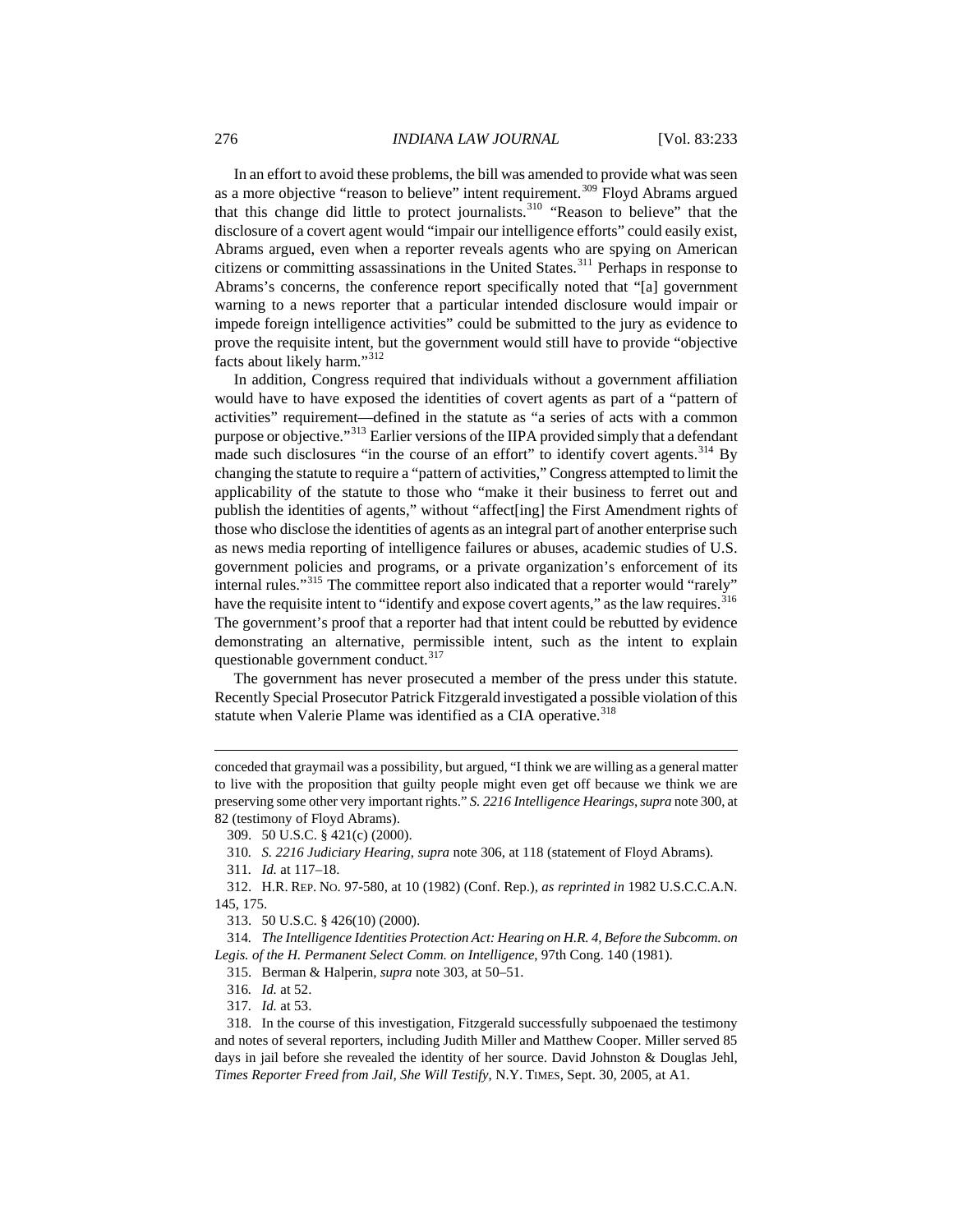#### *E. Federal Larceny Statute*

The federal larceny statute, [18 U.S.C. § 649,](http://web2.westlaw.com/find/default.wl?rp=%2ffind%2fdefault.wl&vc=0&DB=1000546&DocName=18USCAS641&FindType=L&AP=&fn=_top&rs=WLW7.01&mt=LawSchoolPractitioner&vr=2.0&sv=Split) imposes criminal penalties not only on anyone who "embezzles, steals, purloins, or knowingly converts to his use or the use of another, or without authority, sells, conveys or disposes of any record, voucher, money, or thing of value of the United States or of any department or agency thereof," but also on anyone who "receives, conceals, or retains the same with intent to convert it to his use or gain, knowing it to have been embezzled, stolen, purloined or converted."[319](#page-45-0) Although the statute, passed in 1875, does not explicitly mention classified information, and nothing in its legislative history indicates that Congress intended the statute to apply to government information,  $320$  some lower courts have read the statute to apply to both tangible and intangible government information.<sup>[321](#page-45-2)</sup> Whether the government has a legitimate, protectable property interest in its documents—or the information contained in its documents—is not an easy question.<sup>[322](#page-45-3)</sup>

#### *F. Inchoate Liability Provisions*

The AIPAC case has reminded the press that it is not only vulnerable to prosecution under the Espionage Act, but it is also susceptible to "aiding and abetting" and conspiracy charges whenever it obtains information from a source who violates federal law by disclosing the information to the press.<sup>[323](#page-45-4)</sup> Under [18 U.S.C. § 2](https://web2.westlaw.com/find/default.wl?rp=%2ffind%2fdefault.wl&vc=0&DB=1000546&DocName=18USCAS2&FindType=L&AP=&fn=_top&rs=WLW7.02&mt=Westlaw&vr=2.0&sv=Split), "[w]hoever commits an offense against the United States or aids, abets, counsels, commands, induces or procures its commission, is punishable as a principal." In addition, §§ 793(g) and 794(c) of the Espionage Act authorize prosecutions for conspiracies to violate the provisions in those subsections.

Notably, the IIPA specifically prohibits aiding and abetting or conspiracy charges in connection with a violation of the Act except when, "in the case of a person who acted in the course of a pattern of activities," intended to expose covert agents with reason to believe the disclosure would impair or impede U.S. foreign intelligence activities.<sup>[324](#page-45-5)</sup>

 $\overline{a}$ 

<span id="page-45-3"></span>322*. See* Tigar, *supra* note 320, at 1466–68 (discussing the difficulties inherent in declaring a government property right in information).

<sup>319. 18</sup> U.S.C. § 649 (2000).

<span id="page-45-0"></span><sup>320.</sup> Michael E. Tigar, *The Right of Property and The Law of Theft*, 62 TEX. L. REV. 1443, 1463 (1984).

<span id="page-45-2"></span><span id="page-45-1"></span><sup>321</sup>*. See, e.g.*, United States v. Fowler, 932 F.2d 306, 310 (4th Cir. 1991) (recognizing that because "information is a species of property and a thing of value," and that "conversion and conveyance of governmental information can violate § 641"); United States v. Morison, 844 F.2d 1057, 1077 (4th Cir. 1988) (holding that § 641 applies to maps and photographs); United States v. Girard, 601 F.2d 69, 70–71 (2d Cir. 1979). Some courts have dodged the issue by holding that the use of government computers and copy machines to make copies constituted a violation of the statute, regardless of what information was contained in the documents. United States v. DiGilio, 538 F.2d 972 (3d Cir. 1976).

<span id="page-45-5"></span><span id="page-45-4"></span><sup>323.</sup> Subsection  $793(g)$  specifically criminalizes the conspiracy to commit any of the offenses listed in § 793. 18 U.S.C. § 793 (2000).

<sup>324. 50</sup> U.S.C. § 422(b) (2000).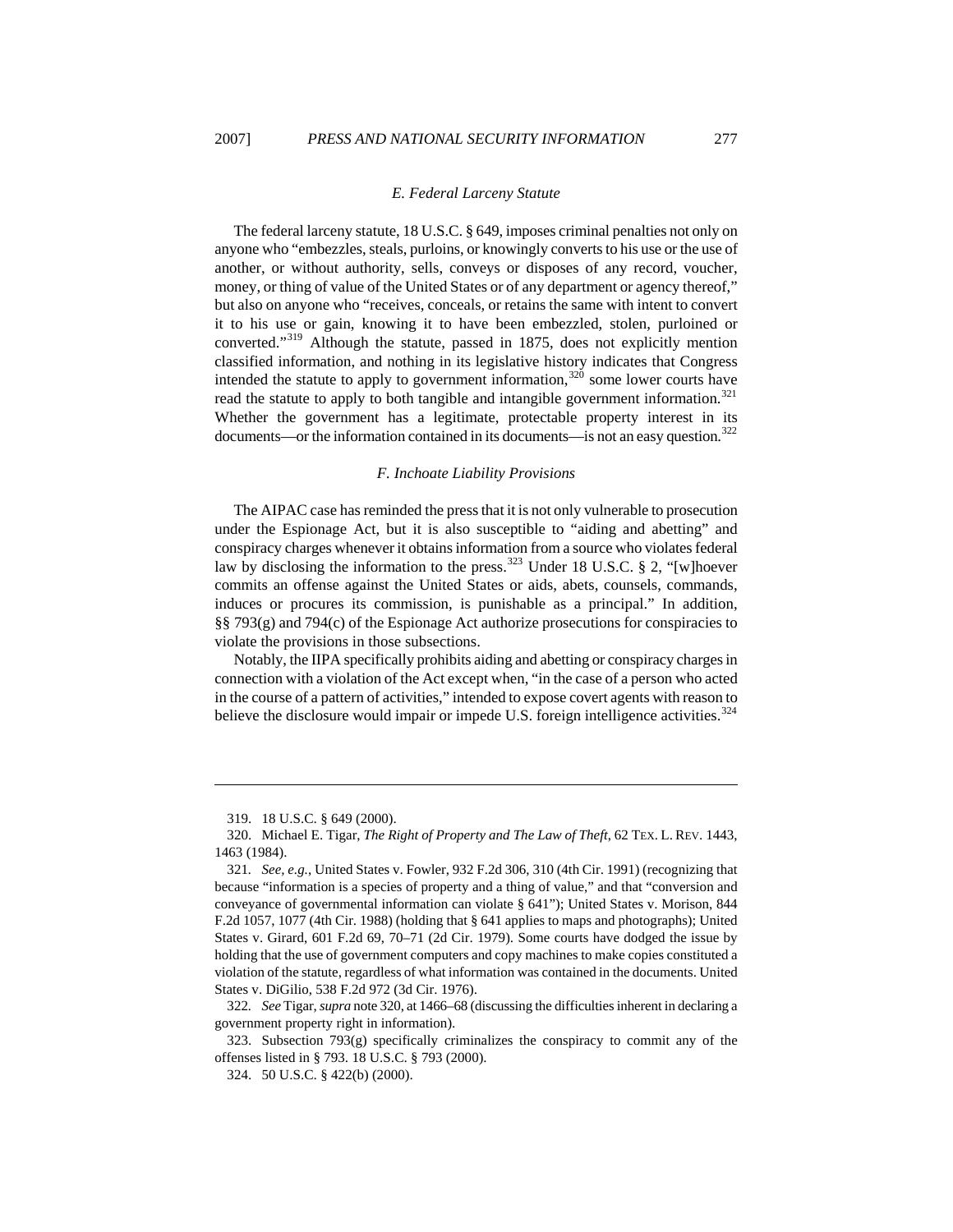### 278 *INDIANA LAW JOURNAL* [Vol. 83:233

### IV. CURRENT FIRST AMENDMENT DOCTRINE

Although the courts have not expressly addressed the constitutionality of prosecuting the press for publishing classified national security information or for aiding and abetting in the violation of any of the statutes mentioned above, current First Amendment jurisprudence suggests some constitutional limitations on the government's prosecutorial powers. The scope of these limitations is unclear, however, and the Court has indicated that no defense can be particular to the "press" as an institution.

## *A. Speech Concerning National Security Information is Protected Speech*

In its brief in opposition to the defendants' motion to dismiss the indictment in the AIPAC case, the government argued that the disclosure of classified national security information fell completely outside the protection of the First Amendment.<sup>[325](#page-46-0)</sup> The district court correctly rejected this contention out of hand, emphasizing that the right to gather and disseminate information concerning United States foreign policy is a core value of the First Amendment.<sup>[326](#page-46-1)</sup> Judge Ellis noted that representative government requires open and well-informed discussions, particularly in the area of foreign policy, where often the only check on executive power is an informed citizenry.<sup>[327](#page-46-2)</sup> Simply invoking the need for secrecy to protect national security interests does not eliminate the need for constitutional scrutiny,  $328$  Judge Ellis explained, especially given the government's tendency to over-classify and to withhold information it does not want the public to hear.  $329$ 

Judge Ellis's analysis is undeniably correct. The government's asserted interest in protecting the national security of the country does not render the First Amendment inapplicable. National security information generally can be extremely high value speech, and its disclosure to the public often promotes a deliberative democracy. Furthermore, to permit the government to restrict any speech that involves national security would give the government too much power to hide its actions from public scrutiny. As the Fourth Circuit has said, "[h]istory teaches us how easily the spectre of a threat to 'national security' may be used to justify a wide variety of repressive government actions."[330](#page-46-5)

<span id="page-46-1"></span><span id="page-46-0"></span><sup>325.</sup> Government's Supplemental Response to Defendants' Motion to Dismiss the Superseding Indictment at 22–30, United States v. Rosen, 445 F. Supp. 2d 602 (E.D. Va. 2006) (No. 1:05cr225).

<sup>326.</sup> United States v. Rosen, 445 F. Supp. 2d 602, 630 (E.D. Va. 2006).

<sup>327</sup>*. Id.* at 633.

<sup>328</sup>*. Id.* at 630–34.

<sup>329</sup>*. Id.* at 633.

<span id="page-46-5"></span><span id="page-46-4"></span><span id="page-46-3"></span><span id="page-46-2"></span><sup>330</sup>*. In re* Washington Post Co., 807 F.2d 383, 391 (4th Cir. 1986); *see also* Louis Henkin, *Foreign Affairs*, *in* 2 ENCYCLOPEDIA OF THE AMERICAN CONSTITUTION, 747, 754 (Leonard W. Levy, Kenneth L. Karst & Dennis J. Mahoney eds., 1987) ("Nothing in the Constitution suggests that the rights of individuals in respect of foreign affairs are different from what they are in relation to other exercises of government power.").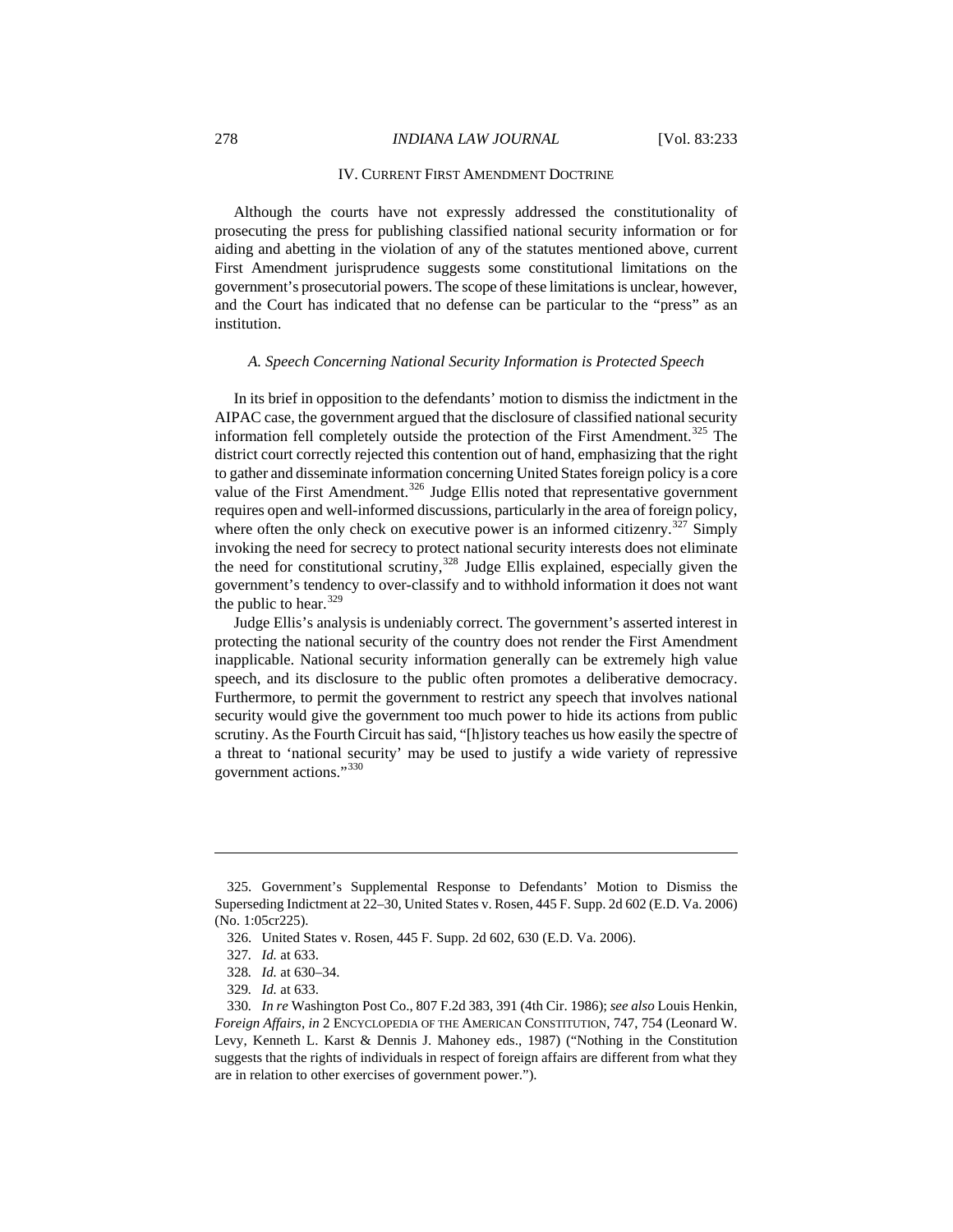#### *B. The* Pentagon Papers *Case*

The Supreme Court has explicitly addressed the intersection of the First Amendment rights of the press and the need to protect national security in only one case, *New York Times Co. v. United States*. In this case, the Court rejected the government's request for a prior restraint enjoining the publication of the Pentagon Papers, which consisted of volumes of documents detailing the history of the involvement of the United States in Vietnam.[331](#page-47-0) Perhaps due to the speed with which the case was submitted to the Court, argued, and decided, a majority of Justices agreed on only one thing: that the government could obtain a prior restraint in only the most compelling circumstances. The Court held in a brief *per curiam* opinion that the government must bear the "heavy burden of showing justification" when seeking to enforce a prior restraint against the publication of classified national security information, and that the government had not met its burden in that case.<sup>[332](#page-47-1)</sup>

In the nine separate opinions that followed the *per curiam* decision, many important issues concerning the scope of the First Amendment's protection for the publication of national security information were left unresolved. Most significantly, the Court did not reach the issue of whether the defendants could be punished after the fact for publishing the contents of the Pentagon Papers. Only Justices Black and Douglas would protect the press from criminal laws punishing the publication of classified information as well as prior restraints.<sup>[333](#page-47-2)</sup> They argued that the very purpose of the First Amendment was to protect the ability of the press to "bare the secrets of government and inform the people,"[334](#page-47-3) and that "[s]ecrecy in government is fundamentally antidemocratic, perpetuating bureaucratic errors."[335](#page-47-4) Justice Brennan, in contrast, rested his decision specifically on the disfavored status of prior restraints (as opposed to criminal prosecutions after the fact of publication). He stated he would permit a prior restraint on proof that publication would "inevitably, directly, and immediately cause the occurrence of an event kindred to imperiling the safety of a transport already at sea."[336](#page-47-5) Brennan drew this standard from dicta in the Court's prior opinion in *Near v. Minnesota*, in which the Court states that prior restraints are permissible in cases involving "actual obstruction to [the government's] recruiting service or the publication of the sailing dates of transports or the number and location of troops."<sup>[337](#page-47-6)</sup>

Although Justice Brennan did not indicate what the government's burden would be for a criminal prosecution, the three remaining concurring Justices—Justices Stewart, White, and Blackmun—specifically noted that the government would not necessarily have to meet the same burden of proof to obtain a criminal conviction as it would to obtain a prior restraint.<sup>[338](#page-47-7)</sup> These votes, combined with the votes of the three dissenting

- 335*. Id.* at 724 (Douglas, J., concurring).
- 336*. Id.* at 726–27 (Brennan, J., concurring).
- 337. 283 U.S. 697, 716 (1931).

<sup>331. 403</sup> U.S. 713 (1971) (per curiam).

<sup>332</sup>*. Id.* at 714 (quoting Org. for a Better Austin v. Keefe, 402 U.S. 415, 419 (1971)).

<span id="page-47-3"></span><span id="page-47-2"></span><span id="page-47-1"></span><span id="page-47-0"></span><sup>333</sup>*. Cf. id.* at 719 (Black, J., concurring) (agreeing with the Court's prior decision not to allow criminal punishment of a man who attended a Communist meeting).

<sup>334</sup>*. Id.* at 717 (Black, J., concurring).

<span id="page-47-7"></span><span id="page-47-6"></span><span id="page-47-5"></span><span id="page-47-4"></span><sup>338</sup>*. See New York Times*, 403 U.S. at 737–40 (White J., concurring) (noting that the procedures governing a criminal trial render criminal prosecution preferable to prior restraints); *id.* at 759 (Blackmun, J., dissenting) (agreeing with White's statement discouraging prior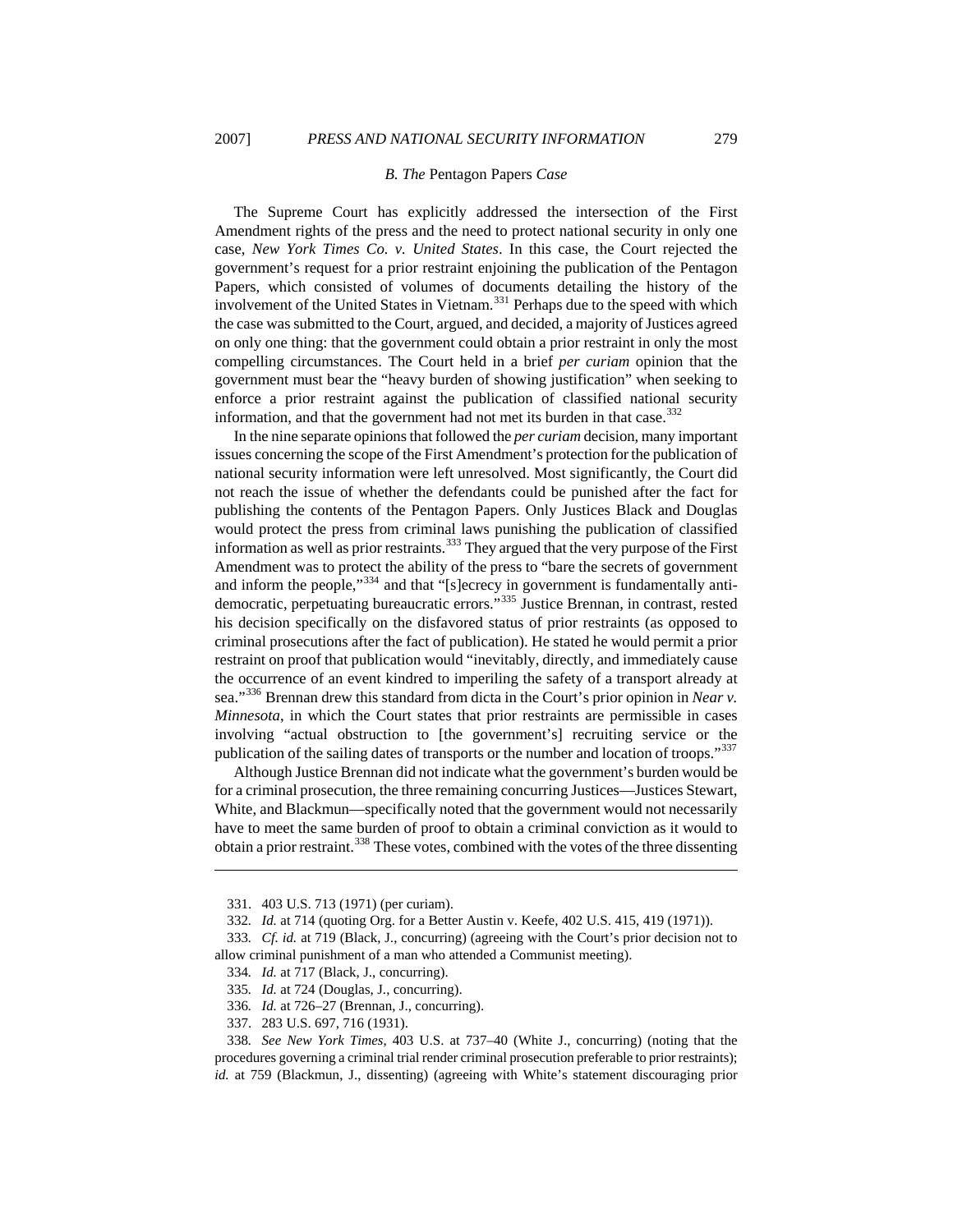Justices who would have allowed the prior restraint, have led some courts and commentators to conclude that the First Amendment is no obstacle to a subsequent criminal prosecution against the press.

The Court also left unclear whether it was at all relevant *how* the newspapers obtained the Pentagon Papers. The origin of these documents is left unstated, aside from a brief reference in Justice Harlan's dissenting opinion.<sup>[339](#page-48-0)</sup> The failure to address the origin of the materials is curious, especially given that Solicitor General Griswold emphasized their tainted origin throughout his oral argument before the Court.

 $\overline{a}$ Given all of this uncertainty, it is obvious that the press cannot be confident that the Supreme Court would hold that a criminal prosecution of the press for the publication of national security information is unconstitutional. But there is a possible reading of the Pentagon Papers case that would protect the press from most criminal prosecutions. Primarily, if in fact there is no good constitutional reason to distinguish between prior restraints and subsequent prosecution, the very high standard the Court set for prior restraints<sup>[340](#page-48-1)</sup> should apply equally to criminal prosecutions. Although the Supreme Court has continued to maintain that there is a meaningful distinction between prior restraints and subsequent punishments,<sup>[341](#page-48-2)</sup> it is by no means clear how meaningful the distinction is or how much weight should be given to it.<sup>[342](#page-48-3)</sup> Indeed, several Justices

restraints). Their statements appeared to warn the *New York Times* and *Washington Post* that the First Amendment would serve as no bar to criminal prosecutions against them after publication. *Id.* at 733 (White, J., concurring) ("That the Government mistakenly chose to proceed by injunction does not mean that it could not successfully proceed in another way."). Although the source of the Pentagon Papers, Daniel Ellsberg, was ultimately prosecuted (the prosecution was dismissed based on government misconduct), the government never attempted to indict the newspapers.

<span id="page-48-0"></span>339*. Id.* at 754 (Harlan, J., dissenting) (mentioning that the documents at issue "were purloined from the Government's possession and that the newspapers received them with knowledge that they had been feloniously acquired"); Louis Henkin, *The Right to Know and the Duty to Withhold: The Case of the Pentagon Papers*, 120 U. PA. L. REV. 271, 277 (1971) ("We are not told whether and how much it would matter were it determined that [the Pentagon Papers] were obtained without the Government's consent, that they were taken or copied in violation of such governmental 'title' or right.").

340*. See* ALEXANDER M. BICKEL, THE MORALITY OF CONSENT 61 (1975).

<span id="page-48-2"></span><span id="page-48-1"></span>341. Alexander v. United States, 509 U.S. 544, 553–54 (1993) ("[O]ur decisions have steadfastly preserved the distinction between prior restraints and subsequent punishments. Though petitioner tries to dismiss this distinction as 'neither meaningful nor useful,' . . . we think it is critical to our First Amendment jurisprudence."). In at least one prior opinion, the Court had indicated that the government had to meet the same high burden to restrict speech whether it attempted to do so through a prior restraint or through penal sanctions. *See, e.g.*, Smith v. Daily Mail, 443 U.S. 97, 101–02 (1979) (holding that even when a speech restriction is properly categorized as a penal sanction rather than a prior restraint, the government must still demonstrate "the highest form of state interest to sustain its validity").

<span id="page-48-3"></span>342. Many commentators have questioned whether there is a meaningful distinction between prior restraints and subsequent criminal punishment. *See, e.g.*, John Calvin Jeffries, Jr., *Rethinking Prior Restraint*, FIRST AMENDMENT AND NATIONAL SECURITY,May 1984, at 15, 26– 27 (arguing that a directed injunction may in fact deter only the speech that is the subject of the injunction, while the threat of subsequent criminal prosecution might deter even more speech); Frederick Schauer, *Fear, Risk and the First Amendment: Unraveling the "Chilling Effect"*, 58 B.U. L. REV. 685, 727 (1978) (noting that "[u]nchecked discretion, vague standards and incompetent administration, while frequently associated with the system of prior restraint, can just as easily exist in a system of subsequent punishment"); *but see* Vincent Blasi, *Toward a*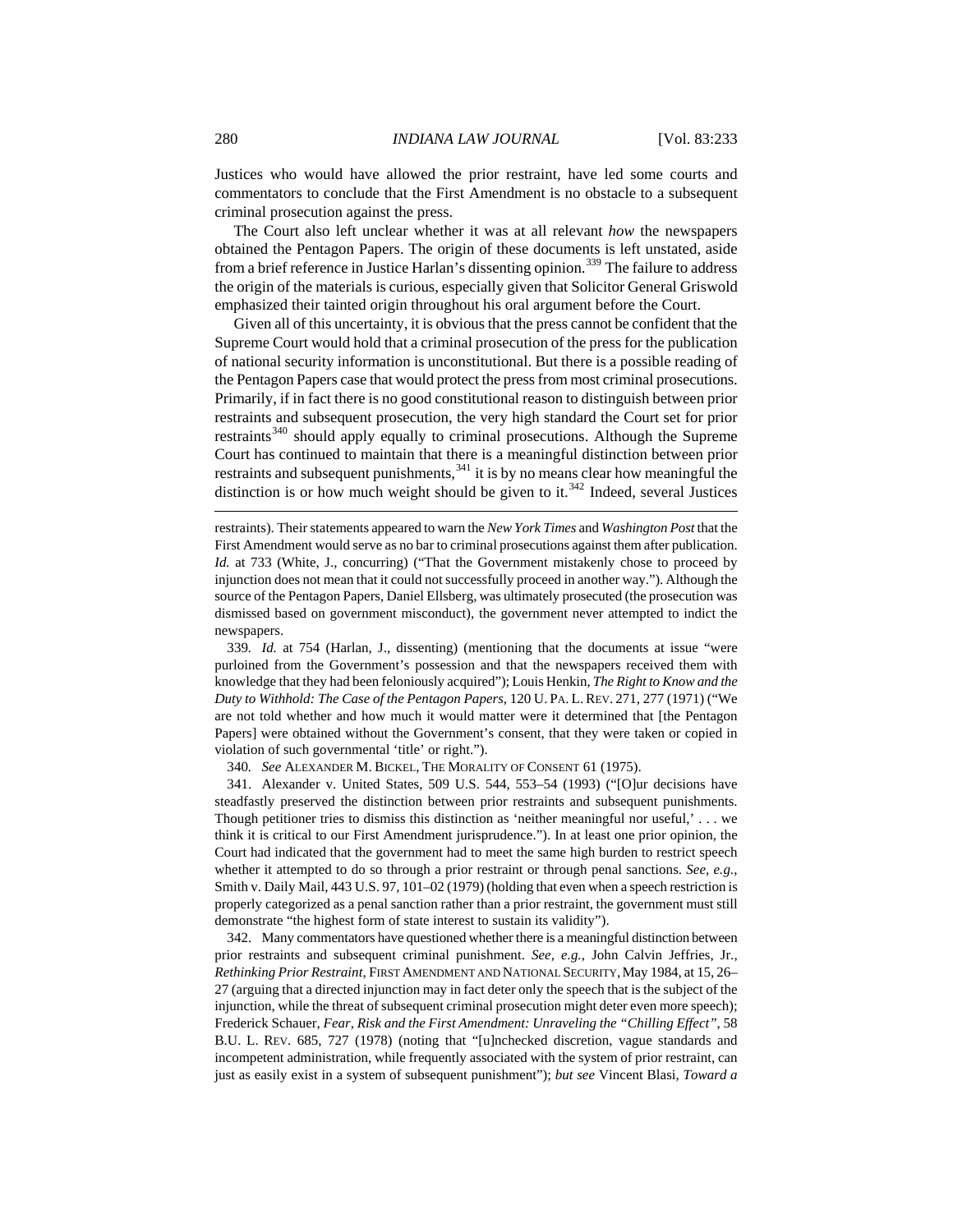have rejected a "formalistic" distinction between prior restraints and subsequent criminal punishment because they both can raise exactly the same concerns: "the evils of state censorship and the unacceptable chilling of protected speech."<sup>[343](#page-49-0)</sup>

The biggest difference between a prior restraint and a subsequent prosecution is arguably the "collateral bar rule," which prevents those held in contempt for violating an injunction from challenging its validity.<sup>[344](#page-49-1)</sup> But heavy criminal penalties for publishing national security information certainly could have a significant chilling effect. Although the government has rarely prosecuted the press for publishing classified information, the constitutionality of government action should not depend upon the judicious exercise of prosecutorial discretion. Indeed, it is by no means clear why the *New York Times* and the *Washington Post* were presumably willing to risk a criminal prosecution when they would not have been willing to violate an injunction.[345](#page-49-2) As Louis Henkin argued, "The distinction between prior injunction and subsequent publication is hallowed by history, but its application . . . would seem less than persuasive: while a criminal penalty more readily permits 'civil disobedience,' or reliance on the jury to acquit, stiff penalties will deter—and deny the right to know almost as effectively as any injunction."[346](#page-49-3)

Given the slender difference between prior restraints and subsequent criminal punishment, particularly when it comes to information about our government that is at the heart of the First Amendment, the government should be required to carry the same "heavy burden" if it attempts to prosecute someone for publishing national security information as it would if it attempted to obtain a prior restraint against the publication of that same information. In other words, the government must show that the harm that the publication is likely to cause is grave, direct, and unavoidable.  $347$ 

## *C. First Amendment Rights of Government Employees*

Current First Amendment doctrine draws a sharp distinction between the First Amendment rights of those who have received access to classified information as a result of having a position of trust with the government—such as government employees and contractors—and everyone else. In a series of cases, the Supreme Court has endorsed the federal government's authority to restrict the speech of its past and current employees, even when the employee reveals unclassified information or information that poses no actual harm to national security interests. At the same time, by emphasizing the trust relationship between the federal government and its

346. Henkin, *supra* note 339, at 278.

*Theory of Prior Restraint: The Central Linkage*, 66 MINN.L.REV. 11 (1981) (arguing that prior restraints are akin to licensing systems); Thomas I. Emerson, *The Doctrine of Prior Restraint*, 20 LAW & CONTEMP. PROBS. 648 (1955).

<sup>343</sup>*. Alexander*, 509 U.S. at 571–72 (Kennedy, J., dissenting).

<span id="page-49-1"></span><span id="page-49-0"></span><sup>344</sup>*. See* Stephen R. Barnett, *The Puzzle of Prior Restraint*, 29 STAN. L. REV. 539, 551–53 (1977) (explaining that those against whom an injunction is entered can challenge its validity only on direct appeal).

<span id="page-49-2"></span><sup>345.</sup> OWEN M. FISS, THE CIVIL RIGHTS INJUNCTION 71 (1978) (arguing that one could not generally expect ordinary citizens to be as willing to risk criminal prosecution).

<span id="page-49-4"></span><span id="page-49-3"></span><sup>347</sup>*. See* Geoffrey R. Stone, *Government Secrecy vs. Freedom of the Press*, 1 HARV. L. & POL. REV. 185, 202 (2007) (arguing that the difference between prior restraints and criminal prosecutions in the context of national security information has "less bite" than in cases involving obscenity and libel).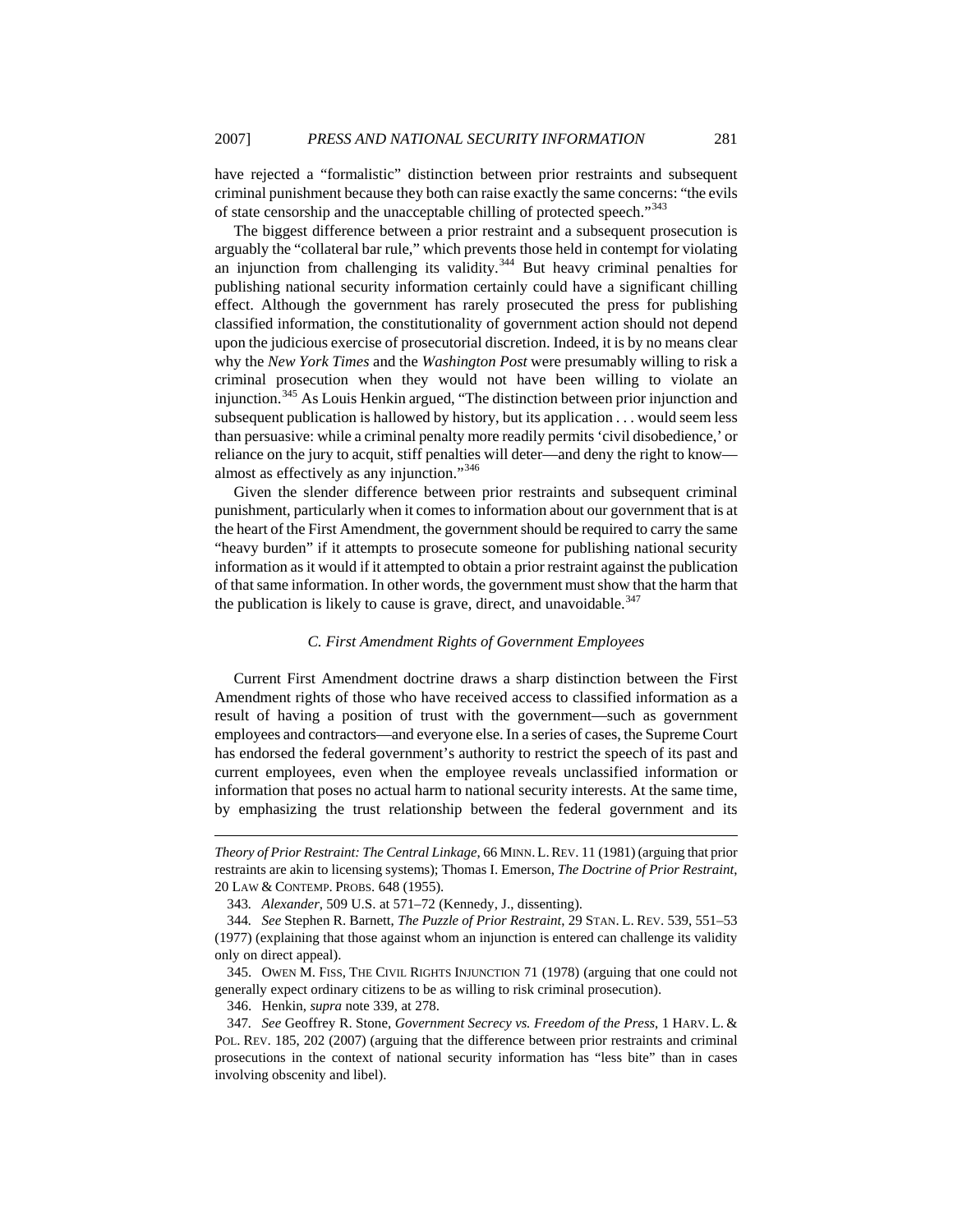employees, the Court has indicated that a very different standard would apply to third parties who disclose classified information.

In *Snepp v. United States*, the Supreme Court held that the First Amendment does not invalidate non-disclosure agreements signed by a federal employee that require the employee to submit any manuscript to the government for pre-publication review to determine whether it contains any classified information.<sup>[348](#page-50-0)</sup> Frank Snepp was a former CIA employee who signed an agreement when he left the Agency agreeing that he would not publish any information relating to the Agency without obtaining prior approval.<sup>[349](#page-50-1)</sup> The CIA brought a lawsuit to enforce this contract when Snepp published a book about CIA activities in South Vietnam without first obtaining Agency approval, even though the Agency conceded for purposes of the litigation that the book did not in fact contain any classified information.<sup>[350](#page-50-2)</sup>

The Court rejected Snepp's argument that the agreement amounted to an unconstitutional prior restraint, reasoning that through his employment Snepp had entered into a "trust relationship" with the government.<sup>[351](#page-50-3)</sup> The Court held that even though the government could not constitutionally prohibit Snepp from publishing classified information, due to this trust relationship, the government had a right to review anything Snepp planned to publish about the CIA to make sure that nothing he said compromised national security information or sources.<sup>[352](#page-50-4)</sup> The Court held that the agreement was a "reasonable means" of protecting the government's compelling interest in protecting national security information and the appearance of confidentiality essential for collecting foreign intelligence.<sup>[353](#page-50-5)</sup>

Although *Snepp* made clear that the government would ultimately not be permitted to enjoin the publication of non-classified information, the Court has not made clear what standard the government must meet to enjoin the publication of classified information. Some lower court cases have suggested that the government must prove at a minimum that "the information was not already in the public domain and that the disclosure is potentially damaging to the national security."<sup>[354](#page-50-6)</sup> The "potentially damaging" standard is not a particularly onerous standard; it certainly does not rise to the level of the "imminent and grave threat to national security" standard that the Court set forth in the *Pentagon Papers* case.

Even outside of the national security context, the Supreme Court has accepted the government's argument that the ordinary rules of the First Amendment do not apply to its employees. In *Pickering v. Board of Education*, the Court held that the government

has interests as an employer in regulating the speech of its employees that differ significantly from those it possesses in connection with regulation of the speech of

<span id="page-50-2"></span><span id="page-50-1"></span>349*. Snepp*, 444 U.S. at 508.

<span id="page-50-0"></span><sup>348. 444</sup> U.S. 507 (1980); *see also* Haig v. CIA, 453 U.S. 280 (1981) (holding that the Secretary of State can withhold the passport of a former CIA employee who revealed the identity of other CIA operatives); United States v. Marchetti, 466 F.2d 1309 (4th Cir. 1972) (upholding the constitutionality of secrecy agreement signed by former CIA employee requiring prior approval from the Agency for any publications).

<sup>350</sup>*. Id.* at 510.

<span id="page-50-3"></span><sup>351</sup>*. Id.* at 510–11.

<span id="page-50-4"></span><sup>352</sup>*. Id.* at 511.

<span id="page-50-6"></span><span id="page-50-5"></span><sup>353</sup>*. Id.* at 510 n.3.

<sup>354.</sup> Stone, *supra* note 347, at 194.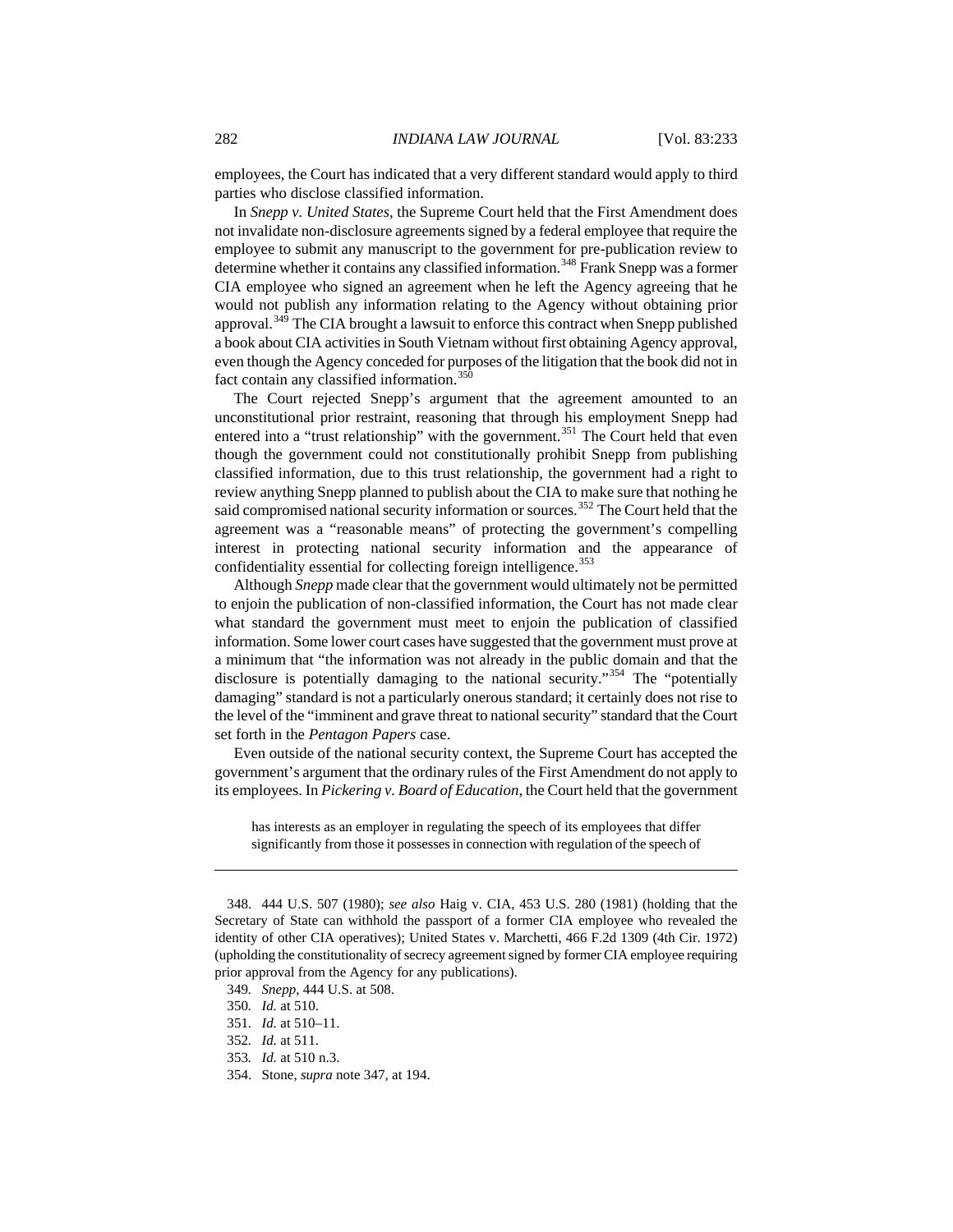the citizenry in general. The problem in any case is to arrive at a balance between the interests of the [public employee], as a citizen, in commenting upon matters of public concern and the interest of the [government], as an employer, in promoting the efficiency of the public services it performs through its employees.<sup>[355](#page-51-0)</sup>

It is unclear what other limits there might be on the government's ability to restrict the speech of its employees. It is quite possible that a government employee has no duty to keep illegal activity confidential. Under the *Restatement of Agency*, "[a]n agent's duty of confidentiality is not absolute. . . . [A]n agent may reveal to law enforcement authorities that the principal is committing or is about to commit a crime."[356](#page-51-1) As Geoffrey Stone has pointed out, whether such a privilege exists in the context of government employment "is unexplored terrain."<sup>[357](#page-51-2)</sup> As a matter of constitutional interest balancing, when the program is in fact unlawful, the public's need to know outweighs the government's interest in secrecy. In addition, the classification scheme specifically prohibits the classification of illegal government practices.<sup>[358](#page-51-3)</sup> But even if a federal employee enjoys a privilege to reveal unlawful information, Stone argues, her whistle-blowing is not protected by the First Amendment if the employee is wrong and the government's conduct turns out to be  $legal.<sup>359</sup>$  $legal.<sup>359</sup>$  $legal.<sup>359</sup>$ 

Whatever the scope of the government's power to restrict the First Amendment rights of its employees, the Court has been very explicit that a different First Amendment analysis applies to persons who have not voluntarily accepted a position of trust and a duty of confidentiality.<sup>[360](#page-51-5)</sup> Any prosecution against someone without a trust relationship with the government, therefore, must satisfy rigorous First Amendment standards.

### *D. Newsgathering Rights*

The Court has never given a clear indication whether the First Amendment protects the right to gather information. In various cases the Court has defined the First Amendment as including the right to receive information,  $361$  but it has given very

<span id="page-51-0"></span> $\overline{a}$ 

359. Stone, *supra* note 347, at 196.

<span id="page-51-5"></span><span id="page-51-4"></span>360*. See* United States v. Aguilar, 515 U.S. 593, 606 (1995) ("As to one who voluntarily assumed a duty of confidentiality, governmental restrictions on disclosure are not subject to the same stringent standards that would apply to efforts to impose restrictions on unwilling members of the public."); Stone, *supra* note 347, at 191 ("Unlike public employees, who have agreed to abide by constitutionally permissible restrictions of their speech, journalists and publishers have *not* agreed to waive their rights." (emphasis in original)).

<span id="page-51-6"></span>361*. See, e.g.*, Virginia Bd. of Pharmacy v. Virginia Citizens Consumer Council, 425 U.S. 748 (1976) (recognizing that the First Amendment protects both the right to impart as well as the right to receive a communication); Stanley v. Georgia, 394 U.S. 557, 564 (1969) (noting that "[i]t is now well established that the Constitution protects the right to receive information and ideas"); Martin v. Struthers, 319 U.S. 141, 143 (1943) (explaining the freedom of speech press

<sup>355. 391</sup> U.S. 563, 568 (1968).

<sup>356.</sup> RESTATEMENT (THIRD) OF AGENCY § 8.05 cmt. c (2006).

<sup>357.</sup> Stone, *supra* note 347, at 196.

<span id="page-51-3"></span><span id="page-51-2"></span><span id="page-51-1"></span><sup>358</sup>*. See* Exec. Order No. 13,292, § 1.7(a)(1), 68 Fed. Reg. 15,318 (Mar. 25, 2003) (forbidding classification for the purpose of concealing "violations of law, inefficiency, or administrative error").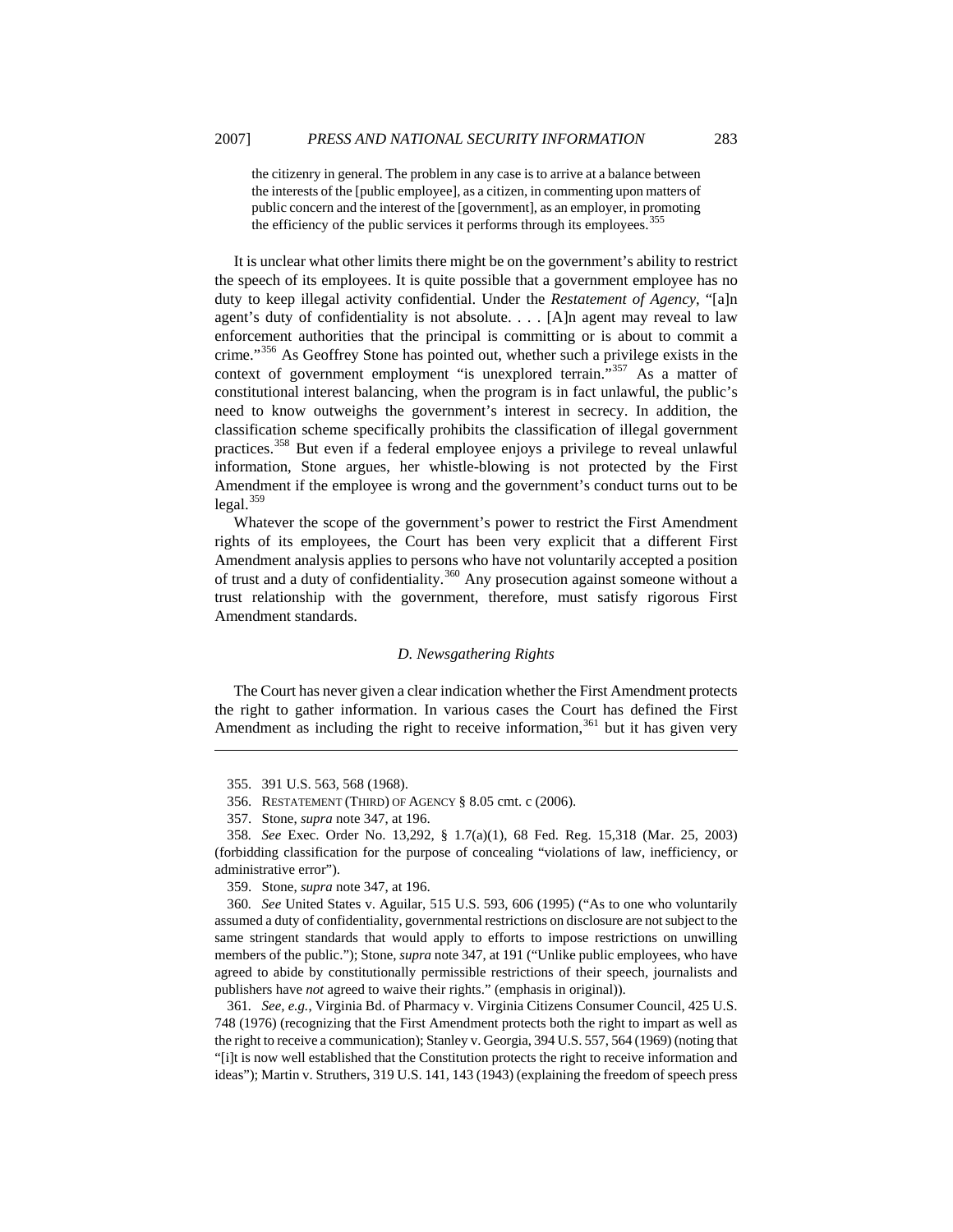mixed messages about whether the First Amendment protects the right to gather that information, $362$  outside the context of certain criminal proceedings.  $363$  Whatever the First Amendment right to gather information is, the Court has made one thing clear: the right belongs to the press and public equally.<sup>[364](#page-52-2)</sup>

Some early First Amendment cases recognized the right of private entities to impart—and of the public to receive—information. For example, in *Grosjean v. American Press Co.*, the Court declared unconstitutional a state tax on the advertising revenues of newspapers.[365](#page-52-3) In reaching its holding, the Court explained that "informed public opinion is the most potent of all restraints upon misgovernment," and that the tax, which was designed "to limit the circulation of information" to the public,  $366$  went "to the heart of the natural right of the members of an organized society, united for their common good, to impart and acquire information about their common interests."[367](#page-52-5) In other cases, the Court rejected a prohibition on door-to-door distribution of literature<sup>[368](#page-52-6)</sup> and the Postmaster's detention of Communist propaganda.<sup>[369](#page-52-7)</sup> These cases recognized that the government cannot interfere with an individual's constitutional right to receive information from a willing speaker. Although these cases emphasized the importance of an informed public in a democracy, none of them addressed whether the First Amendment gave the public the right to force the government to disclose information.

In other cases, the Court has indicated that the First Amendment does not invalidate generally applicable laws that interfere with newsgathering. In one of the first cases to address the First Amendment right to gather information, *Zemel v. Rusk*, the Court held that government restrictions on the right to travel to Cuba did not implicate any First Amendment right to gather information.<sup>[370](#page-52-8)</sup> Louis Zemel argued that he wanted to travel to Cuba to "satisfy [his] curiosity about the state of affairs in Cuba and to make [him] a better informed citizen."<sup>[371](#page-52-9)</sup> The Court rejected Zemel's contention that the restrictions violated his First Amendment rights, reasoning that "to the extent that the Secretary's refusal to validate passports for Cuba acts as an inhibition . . . it is an inhibition of action."[372](#page-52-10) The Court seemed particularly concerned about the ramifications of a contrary holding:

There are few restrictions on action which could not be clothed by ingenious argument in the garb of decreased data flow. For example, the prohibition of

<sup>&</sup>quot;necessarily protects the right to receive [literature]").

<span id="page-52-0"></span><sup>362</sup>*. See* Zemel v. Rusk, 381 U.S. 1, 17 (1965) (holding that government restrictions on travel to Cuba did not infringe the First Amendment rights of an educational tour group seeking information relevant to the debate on the Cuban embargo).

<span id="page-52-3"></span><span id="page-52-2"></span><span id="page-52-1"></span><sup>363</sup>*. See, e.g.*, Press-Enterprise Co. v. Superior Court, 478 U.S. 1 (1986); Press-Enterprise Co. v. Superior Court, 464 U.S. 501 (1984); Richmond Newspapers, Inc. v. Virginia, 448 U.S. 555, 581 (1980).

<sup>364</sup>*. See* Papandrea, *supra* note 216; Papandrea, *supra* note 66.

<sup>365. 297</sup> U.S. 233 (1936).

<span id="page-52-4"></span><sup>366</sup>*. Id.* at 250.

<span id="page-52-5"></span><sup>367</sup>*. Id.* at 243.

<span id="page-52-6"></span><sup>368.</sup> Martin v. Struthers, 319 U.S. 141 (1943).

<span id="page-52-7"></span><sup>369.</sup> Lamont v. Postmaster General, 381 U.S. 301 (1965).

<sup>370. 381</sup> U.S. 1 (1965).

<span id="page-52-9"></span><span id="page-52-8"></span><sup>371</sup>*. Id.* at 4.

<span id="page-52-10"></span><sup>372</sup>*. Id.* at 16.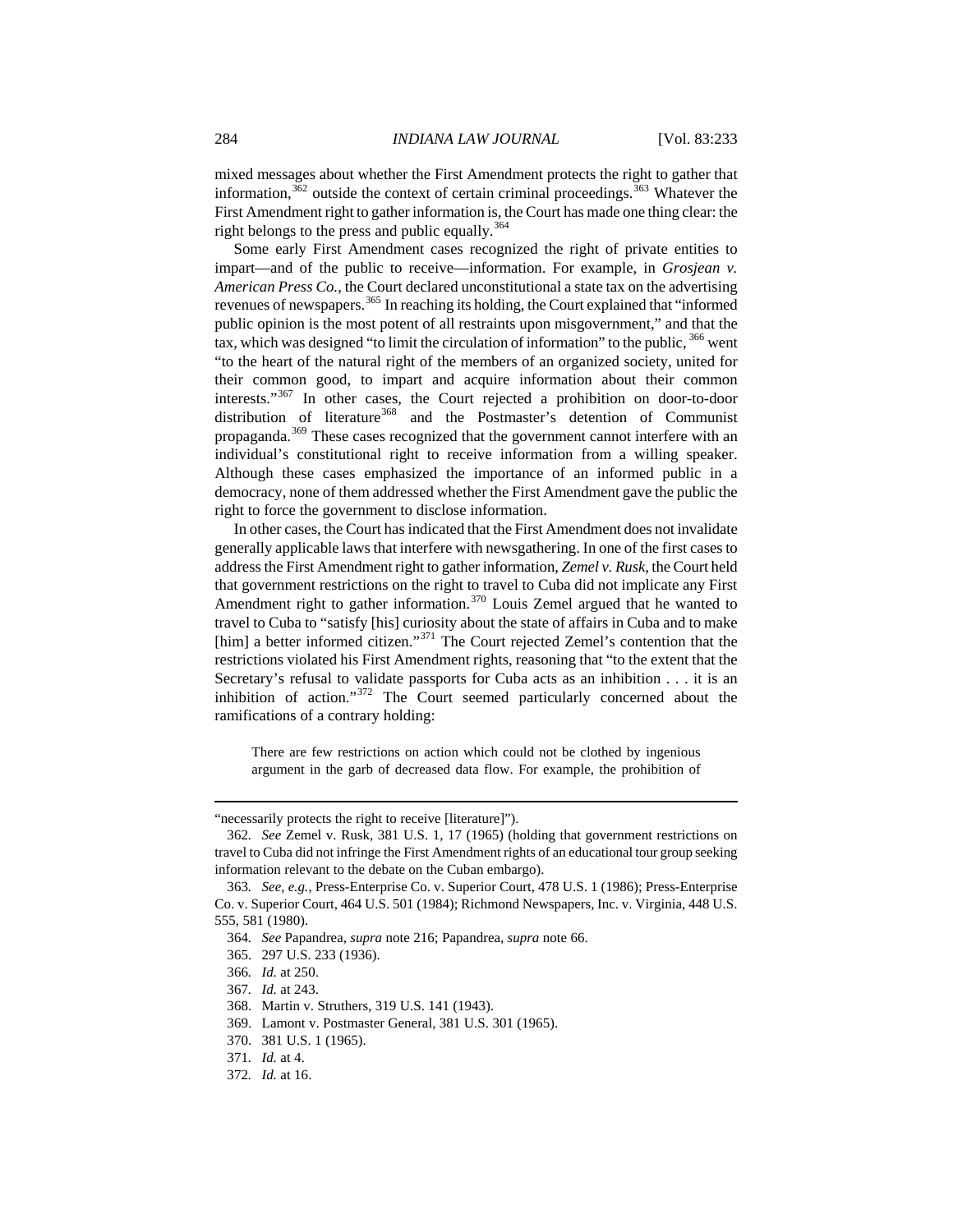In *Branzburg v. Hayes*, journalists argued that they had a First Amendment privilege to refuse to reveal the identity of their confidential sources to a grand jury because compelling such testimony would deter future confidential sources from coming forward with information, "all to the detriment of the free flow of information protected by the First Amendment."<sup>[374](#page-53-1)</sup> The Court rejected the reporters' argument, at least in the context of grand jury proceedings, noting that the press "'has no special immunity from the application of general laws.'"[375](#page-53-2) To confuse matters, the Court also noted that "without some [constitutional] protection for seeking out the news, freedom of the press could be eviscerated"<sup>[376](#page-53-3)</sup> and that "news gathering is not without its First Amendment protections."<sup>[377](#page-53-4)</sup>

right. The right to speak and publish does not carry with it the unrestrained right to

Justice Powell, who provided the crucial fifth vote for the majority, drafted a concurring opinion in which he appeared to endorse a case-by-case balancing test based on the First Amendment that would protect journalists from subpoenas at least in some instances. The dissenters expressly embraced the notion that the First Amendment provided the press with a right to gather information:

A corollary of the right to publish must be the right to gather news. The full flow of information to the public protected by the free-press guarantee would be severely curtailed if no protection whatever were afforded to the process by which news is assembled and disseminated. . . . [W]ithout freedom to acquire information the right to publish would be impermissibly compromised.<sup>[378](#page-53-5)</sup>

Because four dissenting Justices would have recognized a privilege, some lower courts have read Powell's opinion as controlling and have at a minimum required "heightened scrutiny" of any subpoena to the press.<sup>[379](#page-53-6)</sup> Furthermore, almost every court has recognized that even if the privilege does not attach in grand jury proceedings, the constitutional balance tips in favor of recognizing the privilege in civil and administrative cases, where a defendant's countervailing Sixth Amendment rights are not at issue.[380](#page-53-7)

In *Cohen v. Cowles Media Co.*, the Court again retreated from any notion that the press had any sort of First Amendment immunity from generally applicable laws.<sup>381</sup> In that case, Dan Cohen, a consultant to a political candidate, provided information concerning the criminal record of the opponent to two newspapers on the express

<span id="page-53-1"></span><span id="page-53-0"></span> $\overline{a}$ 

<span id="page-53-3"></span><span id="page-53-2"></span>375*. Id.* at 683 (quoting Associated Press v. NLRB, 301 U.S. 103, 132 (1937)).

- 379*. See* Papandrea, *supra* note 216, at 553.
- <span id="page-53-7"></span>380*. Id.* at 556–58.
- <span id="page-53-8"></span>381. 501 U.S. 663, 670 (1991).

gather information.<sup> $3/3$ </sup>

<sup>373</sup>*. Id.* at 16–17.

<sup>374. 408</sup> U.S. 665, 681 (1972).

<sup>376</sup>*. Id.* at 681.

<span id="page-53-4"></span><sup>377</sup>*. Id.* at 707.

<span id="page-53-6"></span><span id="page-53-5"></span><sup>378</sup>*. Id.* at 727–28 (Stewart, J., dissenting).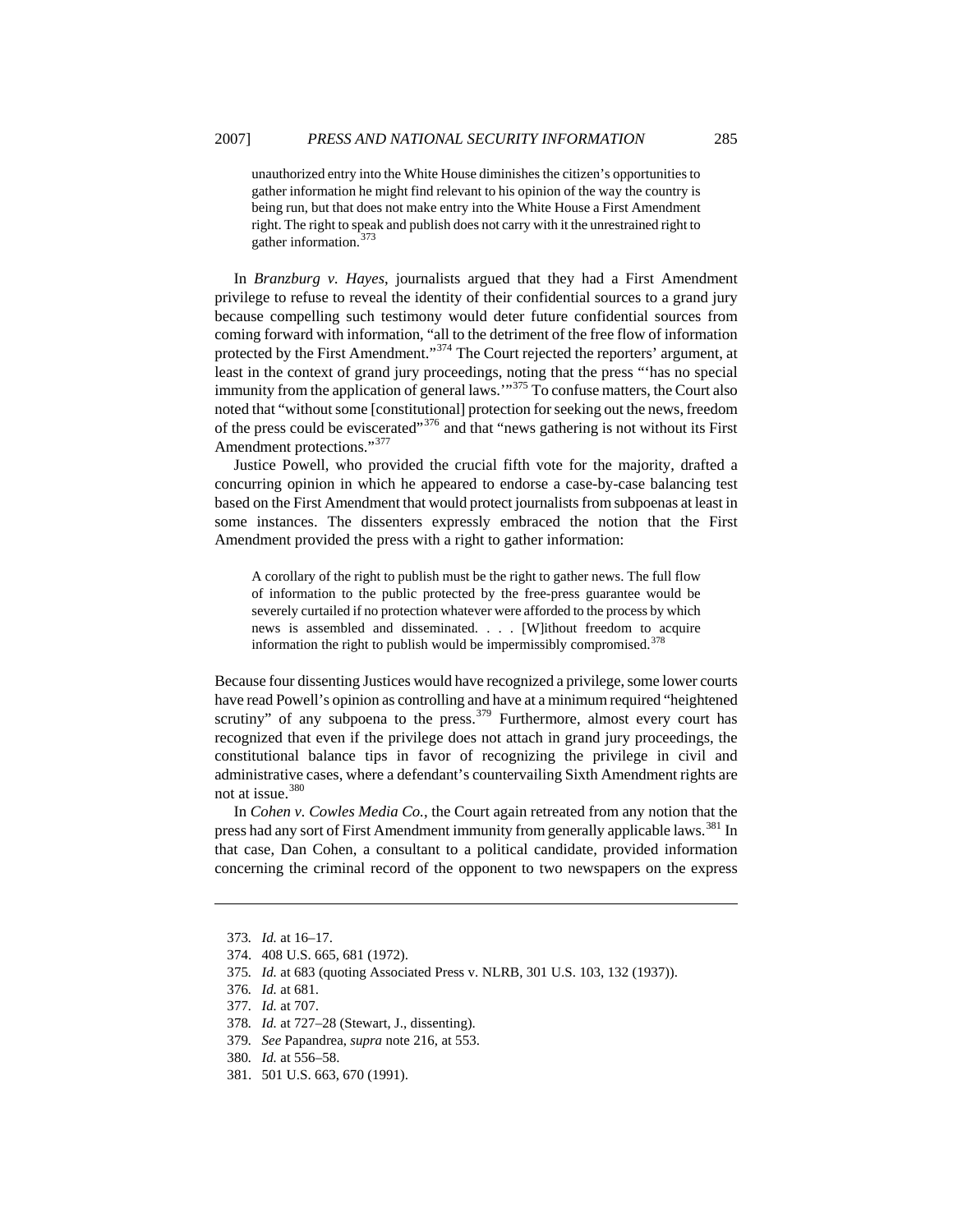condition that his identity remain confidential. $382$  The two newspapers independently decided to include Cohen's identity in their story.<sup>[383](#page-54-1)</sup> Justice White, writing for a closely divided Court, held that the newspapers had no First Amendment immunity from Cohen's promissory estoppel claim. The Court rejected the media's contention that this case was governed by the *Daily Mail* line of cases (discussed below), which privileges the publication of truthful information when lawfully acquired. Instead, it held that this case was governed by "the equally well-established line of decisions holding that generally applicable laws do not offend the First Amendment simply because their enforcement against the press has incidental effects on its ability to gather and report the news."[384](#page-54-2) Justice White emphasized that this case did not involve a government restriction on what the press could publish but rather a contractual promise that the newspapers brought upon themselves.<sup>[385](#page-54-3)</sup> In addition, Justice White continued, "it is not at all clear that respondents obtained Cohen's name 'lawfully' in this case, at least for purposes of publishing it. Unlike the situation in *Florida Star*, where the rape victim's name was obtained through lawful access to a police report, respondents obtained Cohen's name only by making a promise that they did not honor."<sup>[386](#page-54-4)</sup> The Court concluded by noting that any restriction on the press's ability to publish newsworthy information was "no more than the incidental, and constitutionally insignificant, consequence of applying to the press a generally applicable law that requires those who make certain kinds of promises to keep them."<sup>[387](#page-54-5)</sup>

Relying on cases like *Cohen*, the lower courts appear to be in general agreement that those in "the media have no general immunity from tort or contract liability."<sup>388</sup> In reaching this conclusion, however, courts have emphasized that applying "run-of-themill" tort law to the press will have no more than an "incidental" effect on their newsgathering.<sup>[389](#page-54-7)</sup> Criminal prosecutions of the publication of national security information would have more than a mere "incidental" effect on newsgathering.

### *E. Protection for the Publication of "Lawfully Acquired" Information*

In a series of cases, the Supreme Court has indicated that "state action to punish the publication of truthful information seldom can satisfy constitutional standards."[390](#page-54-8) Indeed, truthful speech on core matters of public concern is at the height of the hierarchy of speech the First Amendment protects.<sup>[391](#page-54-9)</sup> The Court has carefully refrained from holding, however, that the First Amendment *always* protects the publication of

<span id="page-54-1"></span><span id="page-54-0"></span> $\overline{a}$ 

389. Food Lion, Inc. v. Capital Cities/ABC, Inc., 194 F.3d 505, 521 (4th Cir. 1999).

390. Smith v. Daily Mail Publ'g Co., 443 U.S. 97, 102 (1979).

<span id="page-54-9"></span><span id="page-54-8"></span><span id="page-54-7"></span><span id="page-54-6"></span><span id="page-54-5"></span>391*. See* Va. State Bd. of Pharmacy v. Va. Citizens Consumer Council, Inc., 425 U.S. 748, 773 (1976) ("[A] State may [not] completely suppress the dissemination of concededly truthful information about entirely lawful activity, fearful of that information's effect upon its disseminators and its recipients."); New York Times Co. v. Sullivan, 376 U.S. 254, 271–73 (1964) (holding that even false speech must be accorded some constitutional protection).

<sup>382</sup>*. Id.* at 665.

<span id="page-54-2"></span><sup>383</sup>*. Id.* at 666.

<sup>384</sup>*. Id.* at 669.

<sup>385</sup>*. Id.* at 670–71.

<span id="page-54-4"></span><span id="page-54-3"></span><sup>386</sup>*. Id.* at 671.

<sup>387</sup>*. Id.* at 672.

<sup>388</sup>*.* Desnick v. Am. Broad. Cos.*,* [44 F.3d 1345, 1355 \(7th Cir. 1995\)](http://web2.westlaw.com/Find/Default.wl?DB=506&SerialNum=1995027011&FindType=Y&ReferencePositionType=S&ReferencePosition=1351&AP=&RS=WLW2.87&VR=2.0&SV=Split&MT=LawSchool&FN=_top).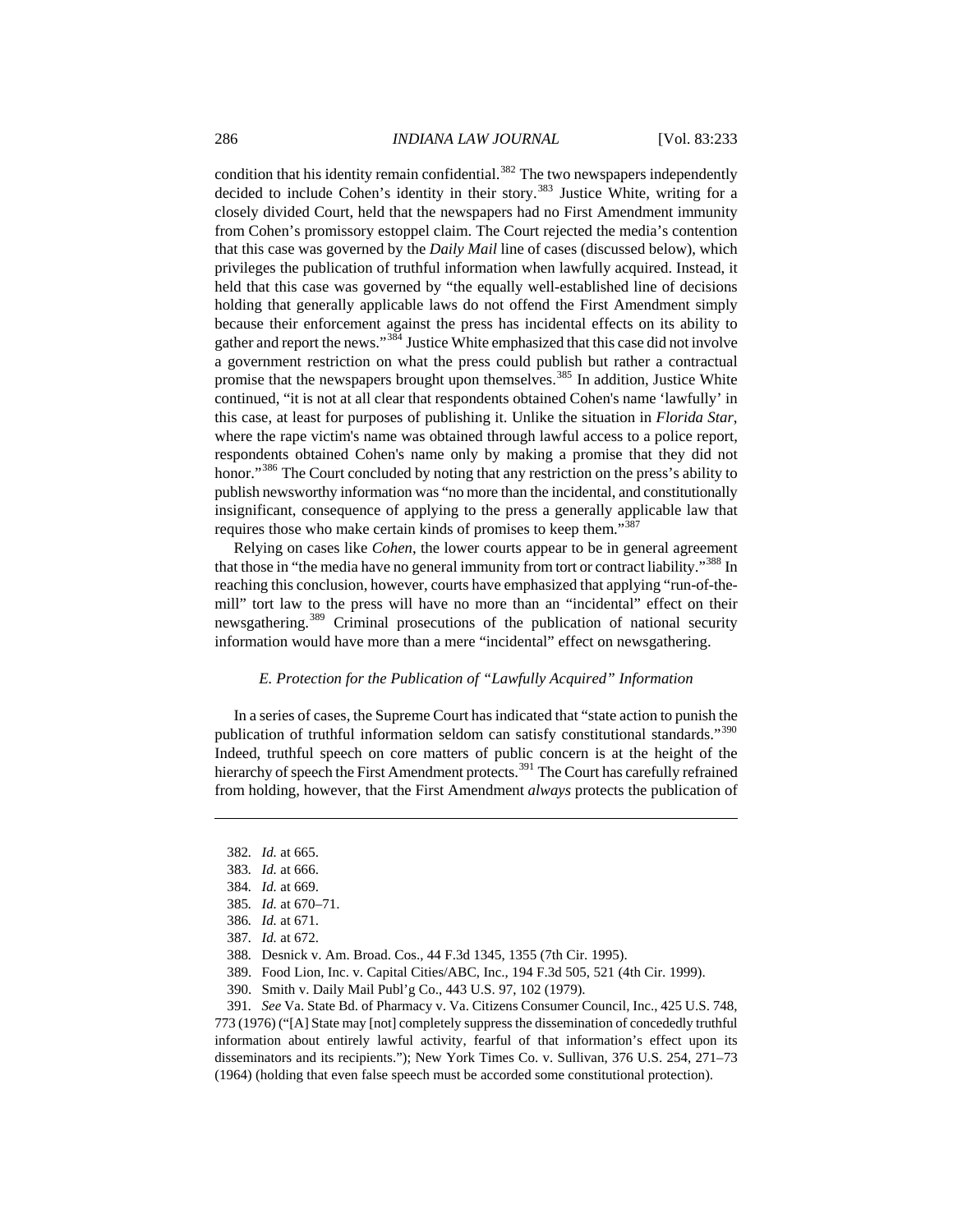truthful information.<sup>[392](#page-55-0)</sup> These cases therefore leave open the question whether a law prohibiting the publication of information relating to national defense can ever satisfy the high standards of the First Amendment.

The first of these cases was *Landmark Communications, Inc. v. Virginia*, which held that a state could not punish a third party who revealed information about confidential judicial misconduct proceedings.<sup>[393](#page-55-1)</sup> Under Virginia law, all proceedings of the state's judicial review commission were confidential, and anyone who divulged any such information was subject to criminal sanctions.<sup>[394](#page-55-2)</sup> The defendant newspaper had published the identity of a judge whose conduct was under investigation.<sup>39</sup>

The Court did not question the ability of Virginia to declare its judicial review proceedings confidential or to punish third parties who obtain information about the proceedings through illegal means or participants in the proceedings who leak information.<sup>[396](#page-55-4)</sup> Virginia claimed that its law had several purposes: (1) to encourage the filing of complaints and participation of witnesses who might otherwise fear recrimination or reprisal, (2) to protect the reputation of judges in cases involving complaints ultimately deemed frivolous or unfounded, and (3) to promote confidence in the judicial system by avoiding premature public disclosure of unexamined complaints.[397](#page-55-5) The Supreme Court also noted that the confidentiality provision reduces the workload of judicial review commissions by encouraging judges justifiably facing misconduct or disability allegations to resign or retire without the embarrassment of formal proceedings.<sup>[398](#page-55-6)</sup>

Although the defendant asked the Court to hold that the First Amendment always prohibits the imposition of criminal sanctions for the truthful reporting about public officials, the Court held that it was "unnecessary" to make such a broad holding. Instead, it simply held that "the publication Virginia seeks to punish under its statute lies near the core of the First Amendment, and the Commonwealth's interests advanced by the imposition of criminal sanctions are insufficient to justify the actual and potential encroachments on freedom of speech and of the press which follow therefrom." [399](#page-55-7) The Court rejected Virginia's argument that it was necessary to restrict the speech of nonparticipants, in part because "much of the risk can be eliminated through careful internal procedures to protect the confidentiality of Commission proceedings.",[400](#page-55-8)

<span id="page-55-2"></span><span id="page-55-1"></span><span id="page-55-0"></span><sup>392</sup>*. E.g.*, Landmark Commc'ns, Inc. v. Virginia, 435 U.S. 829, 840 (1978) (refusing to determine whether the First Amendment protects the publication of all truthful information and focusing instead on the particular circumstances of the case).

<sup>393. 435</sup> U.S. 829 (1978).

<sup>394</sup>*. Id.* at 830–31.

<span id="page-55-3"></span><sup>395</sup>*. Id.* at 831.

<span id="page-55-4"></span><sup>396</sup>*. Id.* at 837.

<sup>397</sup>*. Id.* at 835.

<sup>398</sup>*. Id.* at 835–36.

<sup>399</sup>*. Id.* at 838.

<span id="page-55-8"></span><span id="page-55-7"></span><span id="page-55-6"></span><span id="page-55-5"></span><sup>400</sup>*. Id.* at 845. In a concurring opinion, Justice Stewart disagreed that it was unconstitutional for Virginia to punish third parties for divulging confidential information regarding the commission, but that the law was unconstitutional because Virginia had attempted to apply the law to a newspaper. *Id.* at 848–49. Justice White argued instead that even though the government may control access to information and punish the criminal acquisition of such information, the "government may not prohibit or punish the publication of that information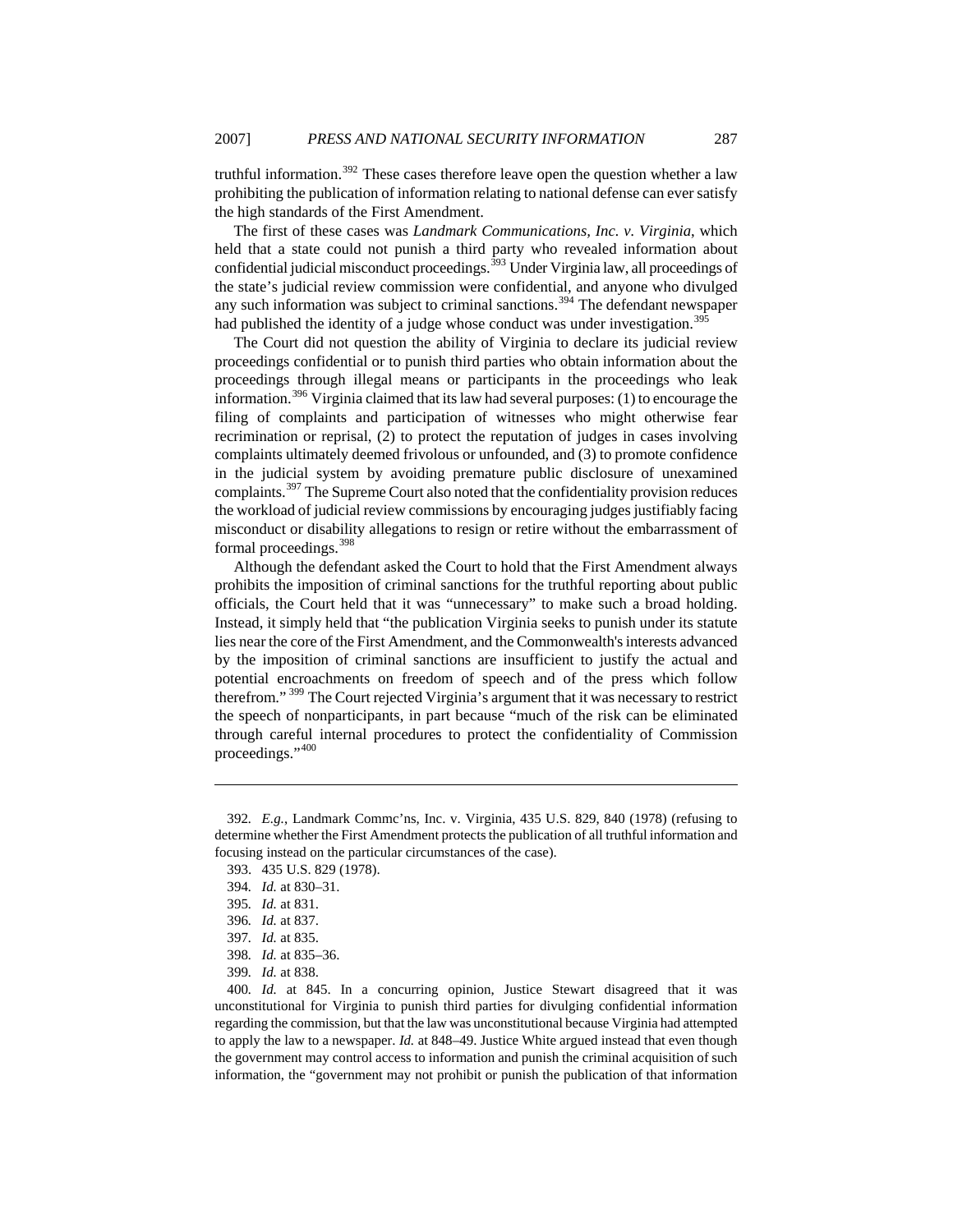In *Cox Broadcasting Corp. v. Cohn*, the Court struck down a Georgia law that permitted a civil cause of action for invasion of privacy based on the publication of the identity of a rape victim. $401$  A television reporter had learned the identity of the rape victim when the clerk of the court in the courtroom during the trial of the six defendants accused of the crime acquiesced to the reporter's request to see the indictments.<sup>[402](#page-56-1)</sup> The reporter testified that neither the clerk nor anyone else made any attempt to conceal the name of the victim as revealed in the indictments.<sup>[403](#page-56-2)</sup> The press defendants urged the Court to reach a broad holding that the press could not be held criminally or civilly liable for publishing truthful information,  $404$  but, as it did in *Landmark*, the Court rejected the invitation. Instead, the Court consciously chose to take a narrower approach and focus solely on the facts of the case. $405$  The Court concluded that "[o]nce true information is disclosed in public court documents open to public inspection, the press cannot be sanctioned for publishing it," and we must rely "upon the judgment of those who decide what to publish or broadcast."<sup>[406](#page-56-5)</sup>

In *Smith v. Daily Mail Publishing Co.*, the Supreme Court struck down a West Virginia statute that made it a crime for any newspaper to publish the name of a juvenile offender without court permission. $407$  In this case, the defendant newspapers learned the name of a student who had allegedly shot and killed his classmate through interviews with the police, a prosecutor, and several witnesses.<sup>[408](#page-56-7)</sup> The State argued that protecting the identity of a juvenile offender helps serve its interests in promoting the rehabilitation of the juvenile, who might otherwise lose employment opportunities and be encouraged to engage in additional antisocial conduct.<sup> $4\hat{0}9$ </sup> The Court once again reiterated that "if a newspaper lawfully obtains truthful information about a matter of public significance then state officials may not constitutionally punish publication of the information, absent a need to further a state interest of the highest order."<sup>[410](#page-56-9)</sup> The Court emphasized that the First Amendment protects the press when it relies "upon routine newspaper reporting techniques" because "[a] free press cannot be made to rely solely upon the sufferance of government to supply it with information.<sup> $11$ </sup> In addition, the Court attacked the statute for restricting only "newspapers" but not electronic media or other forms of publication, leaving many press outlets to publish with impunity.<sup>[412](#page-56-11)</sup> The Court noted that West Virginia was one of the only states to penalize the press for publishing the names of juvenile offenders.

<span id="page-56-2"></span>403*. Id.* at 472 n.3.

<span id="page-56-0"></span>once it falls into the hands of the press, unless the need for secrecy is manifestly overwhelming," as might exist in cases involving national defense information. *Id.* at 849. Justice Stewart's concurrence underscores that the Court did not rest its decision solely on the ground that Virginia was attempting to restrict the press.

<sup>401. 420</sup> U.S. 469 (1975).

<span id="page-56-1"></span><sup>402</sup>*. Id.* at 472 & n.3.

<span id="page-56-3"></span><sup>404</sup>*. Id.* at 489.

<span id="page-56-4"></span><sup>405</sup>*. Id.* at 491.

<span id="page-56-5"></span><sup>406</sup>*. Id.* at 496 (citing Miami Herald Publ'g Co. v. Tornillo, 418 U.S. 241, 258 (1974)).

<span id="page-56-6"></span><sup>407. 443</sup> U.S. 97 (1979).

<span id="page-56-7"></span><sup>408</sup>*. Id.* at 99.

<span id="page-56-8"></span><sup>409</sup>*. Id.* at 104.

<span id="page-56-9"></span><sup>410</sup>*. Id.* at 103.

<span id="page-56-10"></span><sup>411</sup>*. Id.* at 103–04.

<span id="page-56-11"></span><sup>412</sup>*. Id.* at 104–05.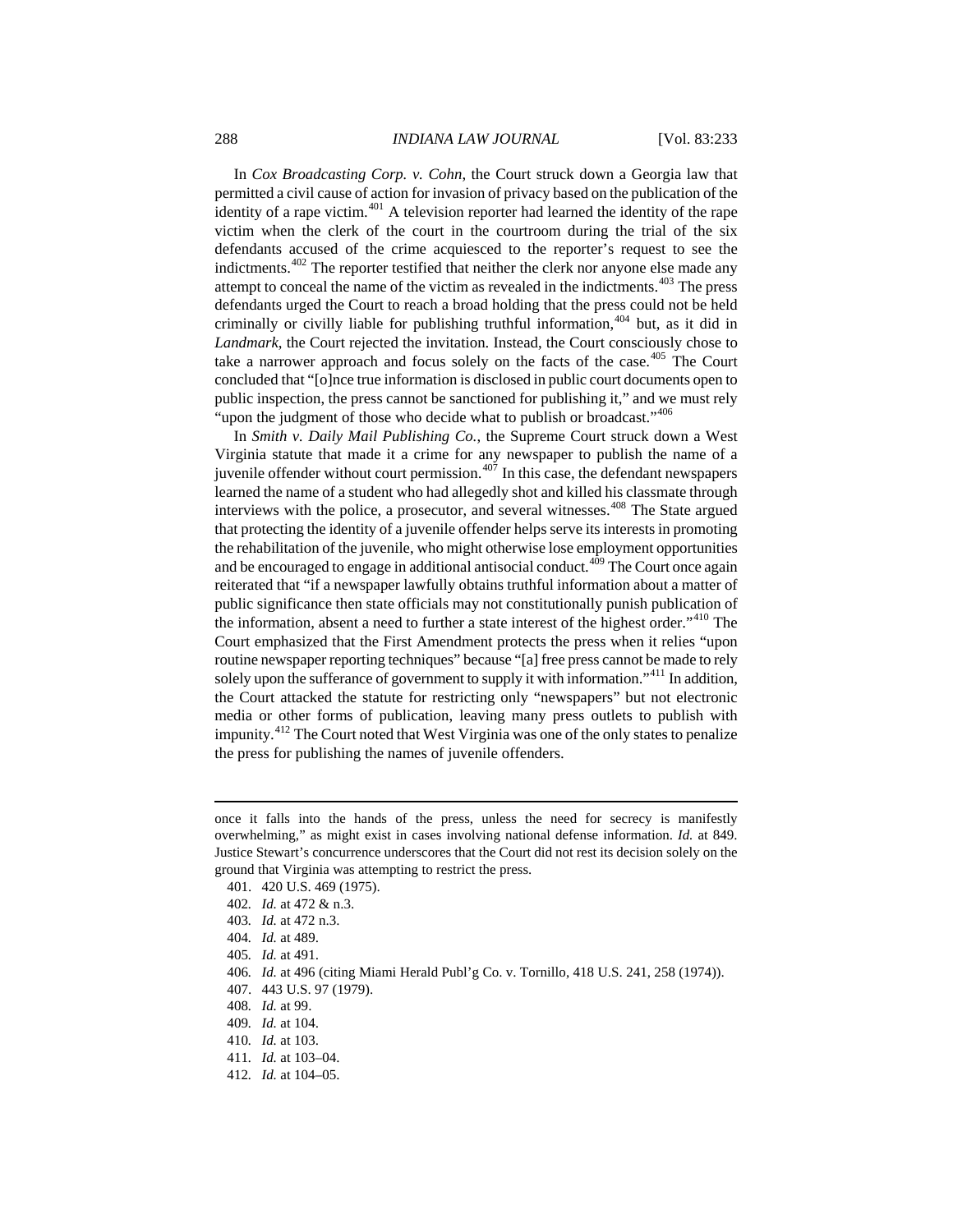*Florida Star v. B.J.F.* struck down a judgment against the media for publishing the name of a rape victim, inadvertently disclosed by the police themselves, in violation of state law.<sup>[413](#page-57-0)</sup> In this case, a sheriff's department had placed in its pressroom a copy of a police report detailing B.J.F.'s allegations that she had been robbed and sexually assaulted. This pressroom was open to the public; a *Florida Star* reporter-trainee viewed the report and copied down the information it contained verbatim, including the victim's name,  $4^{14}$  even though signs posted in the press room stated that names of rape victims were not to be published. The *Florida Star* later prepared a small article for its newspaper concerning the alleged crime. B.J.F. brought a civil lawsuit against the *Florida Star* based on a state law that made it unlawful to "print, publish, or broadcast . . . in any instrument of mass communication" the name of the victim of a sexual offense.[415](#page-57-2) B.J.F. claimed that the publication of her name caused her to suffer emotional stress because, not only did her co-workers and acquaintances learn of the crime, but she had received threats from a man claiming that he would rape her again. $416$ 

The Court once again refused to make a sweeping holding that the First Amendment prohibits any civil or criminal sanctions for the publishing of truthful information, this time noting explicitly that it was "mindful that the future may bring scenarios which prudence counsels our not resolving anticipatorily"<sup>[417](#page-57-4)</sup> and citing, among other cases, *Near v. Minnesota*, which suggested that "publication of the sailing dates of transports or the number and location of troops" could be constitutionally subject to a prior restraint.[418](#page-57-5) That said, the Court concluded that in *Florida Star*, the government had the ability to engage in other measures to protect privacy interests of victims of sex crimes; the Court noted the government "may classify certain information, establish and enforce procedures ensuring its redacted release, and extend a damages remedy against the government or its officials where the government's mishandling of sensitive information leads to its dissemination."<sup>[419](#page-57-6)</sup> Furthermore, the Court was concerned that punishing the press for the publication of truthful information would lead to "timidity and self-censorship." [420](#page-57-7) To permit sanctions against *Florida Star* "would force upon the media the onerous obligation of sifting through government press releases, reports, and pronouncements to prune out material arguably unlawful for publication," even when the media simply wants to reproduce the government's own documents verbatim.<sup>[421](#page-57-8)</sup>

In *Florida Star*, the Court made clear that the decision in that case, as well as the other cases in the *Daily Mail* line, has application only in circumstances where the

<span id="page-57-0"></span><sup>413. 491</sup> U.S. 524 (1989).

<sup>414</sup>*. Id.* at 527.

<sup>415</sup>*. Id.* at 526 (alteration in original) (quoting FLA. STAT. § 794.03 (1987).

<sup>416</sup>*. Id.* at 528.

<span id="page-57-5"></span><span id="page-57-4"></span><span id="page-57-3"></span><span id="page-57-2"></span><span id="page-57-1"></span><sup>417</sup>*. Id.* at 532; *see also id.* at 533 ("We continue to believe that the sensitivity and significance of the interests presented in clashes between First Amendment and privacy rights counsel relying on limited principles that sweep no more broadly than the appropriate context of the instant case.").

<sup>418. 283</sup> U.S. 697, 716 (1931).

<span id="page-57-6"></span><sup>419</sup>*. Florida Star*, 491 U.S. at 534.

<span id="page-57-7"></span><sup>420</sup>*. Id.* at 535–36.

<span id="page-57-8"></span><sup>421</sup>*. Id.* at 536.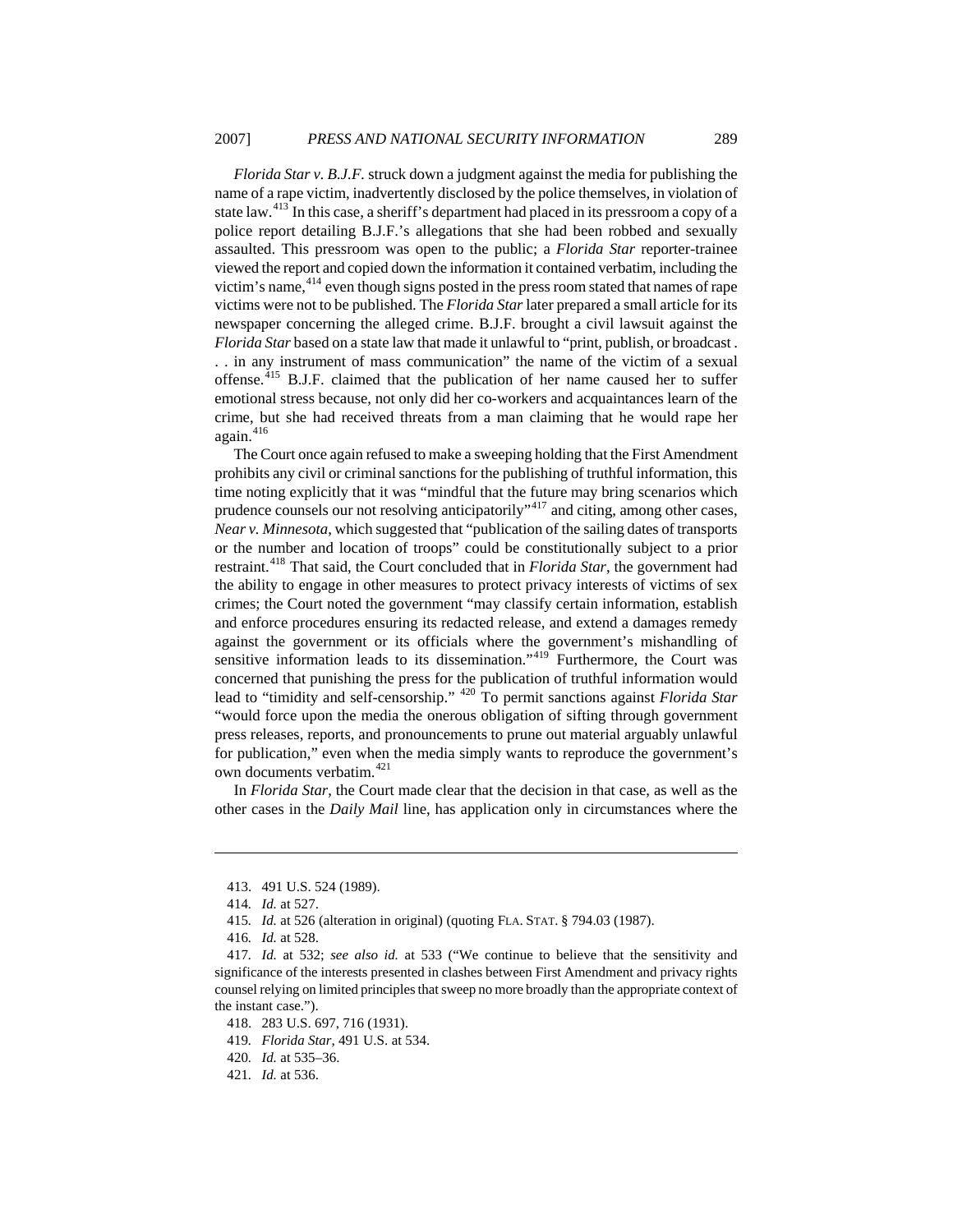press has "lawfully obtained" the sensitive information.<sup>[422](#page-58-0)</sup> The Court stated: "The *Daily Mail* principle does not settle the issue whether, in cases where information has been acquired *unlawfully* by a newspaper or by a source, government may ever punish not only the unlawful acquisition, but the ensuing publication as well. . . . We have no occasion to address it here."[423](#page-58-1) In addition, the Court somewhat cryptically stated that "[e]ven assuming the Constitution permitted a State to proscribe *receipt* of information, Florida has not taken this step."[424](#page-58-2)

Another significant aspect of the *Florida Star* opinion was the Court's conclusion that the confidentiality provision was "facial[ly] underinclusive[ ]" because it restricted the publication of a victim's identity only in an "instrument of mass communication," but seemingly would not apply to those who spread the identities of sex-crime victims in other ways, such as through "backyard gossip" to fifty neighbors. As the Court explained, "[a]n individual who maliciously spreads word of the identity of a rape victim is thus not covered, despite the fact that the communication of such information to persons who live near, or work with, the victim may have consequences as devastating as the exposure of her name to large numbers of strangers." [425](#page-58-3)

The most recent Supreme Court case addressing the constitutionality of laws prohibiting the publication of truthful information is *Bartnicki v. Vopper*. [426](#page-58-4) The question that *Bartnicki* resolved was a "narrower version" of the question left open in the *Daily Mail* line of cases:<sup>[427](#page-58-5)</sup> "Where the punished publisher of information has obtained the information in question in a manner lawful in itself but from a source who has obtained it unlawfully, may the government punish the ensuing publication of that information based on the defect in a chain?" $428$  In a six-Justice majority opinion, Justice Stevens said that the answer was no; however, a concurring opinion by Justice Breyer and joined by Justice O'Connor, two of the Justices in the majority, potentially places some limitations on Justice Stevens' otherwise broad holding.

The facts of *Bartnicki* were as follows. A teachers' union was engaged in collective bargaining with a school board, and the wiretap at issue concerned a telephone conversation between Gloria Bartnicki, who was serving as the union's chief negotiator, and Anthony Kane, the union's president. During their conversation, Bartnicki and Kane discussed various issues relating to the negotiations, including a proposed strike, the effects of public comment on negotiations, and how they could get the school board to respond to their demands. At one point, Kane said: "'If they're not gonna move for three percent, we're gonna have to go to their, their homes . . . . To blow off their front porches, we'll have to do some work on some of those guys.

<sup>422</sup>*. Id.* at 534, 541.

<span id="page-58-1"></span><span id="page-58-0"></span><sup>423</sup>*. Id.* at 535 n.8 (emphasis in original); *see also id.* at 541 ("We do not hold that truthful publication is automatically constitutionally protected . . . . We hold only that where a newspaper publishes truthful information which it has lawfully obtained, punishment may lawfully be imposed, if at all, only when narrowly tailored to a state interest of the highest order  $\ldots$ .").

<sup>424</sup>*. Id.* at 536 (emphasis in original).

<sup>425</sup>*. Id.* at 540.

<sup>426. 532</sup> U.S. 514 (2001).

<span id="page-58-5"></span><span id="page-58-4"></span><span id="page-58-3"></span><span id="page-58-2"></span><sup>427</sup>*. See, e.g.*, *Florida Star*, 491 U.S. at 535 n.8; Landmark Commc'ns, Inc. v. Virginia, 435 U.S. 829, 837 (1978).

<span id="page-58-6"></span><sup>428</sup>*. Bartnicki*, 532 U.S. at 528 (quoting Boehner v. McDermott, 191 F.3d 463, 484–85 (D.C. Cir. 1999) (Sentelle, J., dissenting)).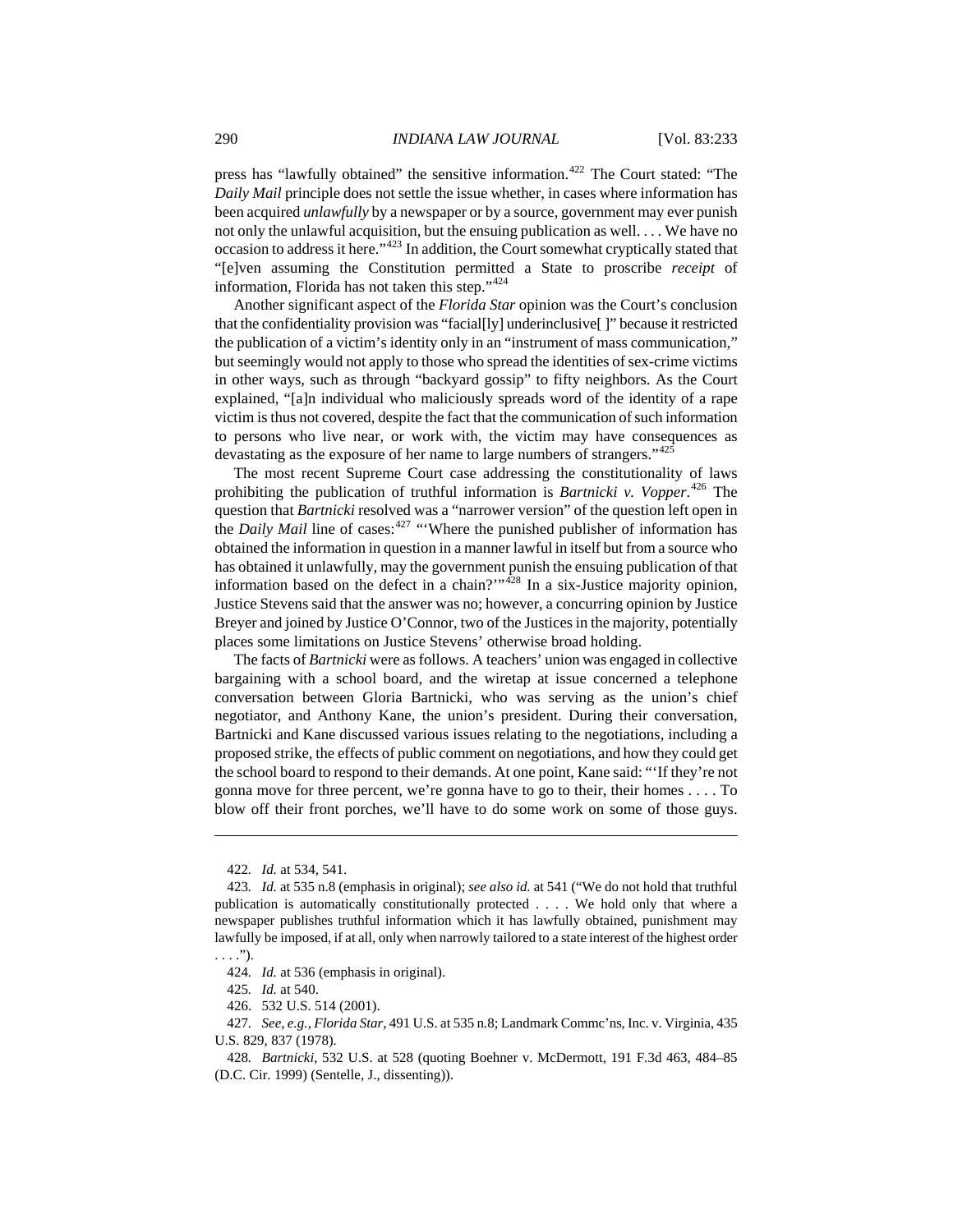Really, uh, really and truthfully because this is, you know, this is bad news."<sup>[429](#page-59-0)</sup> Defendant Jack Yocum, who was the head of a local organization opposed to the demands of the teacher's union, found a tape with this conversation in his mailbox. He played the tape for some members of the school board and gave it to defendant Frederick Vopper (aka Fred Williams), a radio commentator, who played the tape on his talk show during a discussion concerning the ultimate settlement of the conflict between the school board and the teacher's union.<sup>[430](#page-59-1)</sup> Bartnicki and Kane sued Yocum and Vopper under federal and state wiretapping laws, which prohibit the disclosure of any communications that the defendant knows or should know was obtained through an illegal wiretap.<sup>[431](#page-59-2)</sup> Because the defendants had plainly violated the federal and state statutes barring the disclosure of illegally intercepted communications, the only issue for the Court was whether applying the statutes to the circumstances of this case violated the First Amendment.<sup>[432](#page-59-3)</sup> At the outset, the Court expressly noted that it made no distinction between the media defendants and Yokum.<sup>[433](#page-59-4)</sup> Justice Stevens also accepted for sake of argument the plaintiffs' contentions that the defendants knew or should have known that the interception was unlawful.<sup>[434](#page-59-5)</sup>

The majority held that the Government proffered justifications for punishing the dissemination of illegally wiretapped information by third parties—to remove an incentive for wiretapping and to minimize the harm suffered by wiretapping victims were constitutionally insufficient. The majority was barely tolerant of the Government's first argument that the dissemination ban was necessary to "dry up the market" for illegally intercepted information. Justice Stevens said that the "normal method" of deterring illegal behavior would be to stiffen the penalty for engaging in such behavior, and that "[i]t would be quite remarkable to hold that speech by a lawabiding possessor of information can be suppressed in order to deter conduct by a non-law-abiding third party."<sup>[435](#page-59-6)</sup> He noted that although the Court had permitted the suppression of a person's speech to deter criminal conduct on "rare occasions," in such cases the speech at issue was of *de minimis* value, such as child pornography.<sup>[436](#page-59-7)</sup> In a footnote, Justice Stevens rejected the dissenters' analogy to laws that prohibit the receipt of stolen mail or property as inapposite on the ground that such laws did not involve speech and therefore were "not relevant to a First Amendment analysis."<sup>[437](#page-59-8)</sup> Justice Stevens noted that there was no empirical evidence demonstrating that the

<sup>429</sup>*. Id.* at 518–19 (omission in original).

<sup>430</sup>*. Id.* at 519.

<span id="page-59-2"></span><span id="page-59-1"></span><span id="page-59-0"></span><sup>431.</sup> Federal law provides that any person who "intentionally discloses, or endeavors to disclose, to any other person the contents of any wire, oral, or electronic communication, knowing or having reason to know that the information was obtained through the interception of a wire, oral, or electronic communication in violation of this subsection; . . . shall be punished . . . ." 18 U.S.C. § 2511(1) (2000).

<span id="page-59-3"></span><sup>432</sup>*. Bartnicki*, 532 U.S. at 525.

<sup>433</sup>*. Id.* at 525 n.8.

<sup>434</sup>*. Id.* at 525.

<sup>435</sup>*. Id.* at 529–30.

<span id="page-59-8"></span><span id="page-59-7"></span><span id="page-59-6"></span><span id="page-59-5"></span><span id="page-59-4"></span><sup>436</sup>*. Id.* at 530 & n.13. Stevens cited *Osborne v. Ohio*, 495 U.S. 103 (1990), and *New York v. Ferber*, 458 U.S. 747 (1982), which held that the First Amendment did not bar convictions for possession or distribution of child pornography. *Bartnicki*, 532 U.S. at 530 n.13.

<sup>437</sup>*. Bartnicki*, 532 U.S. at 530 n.13.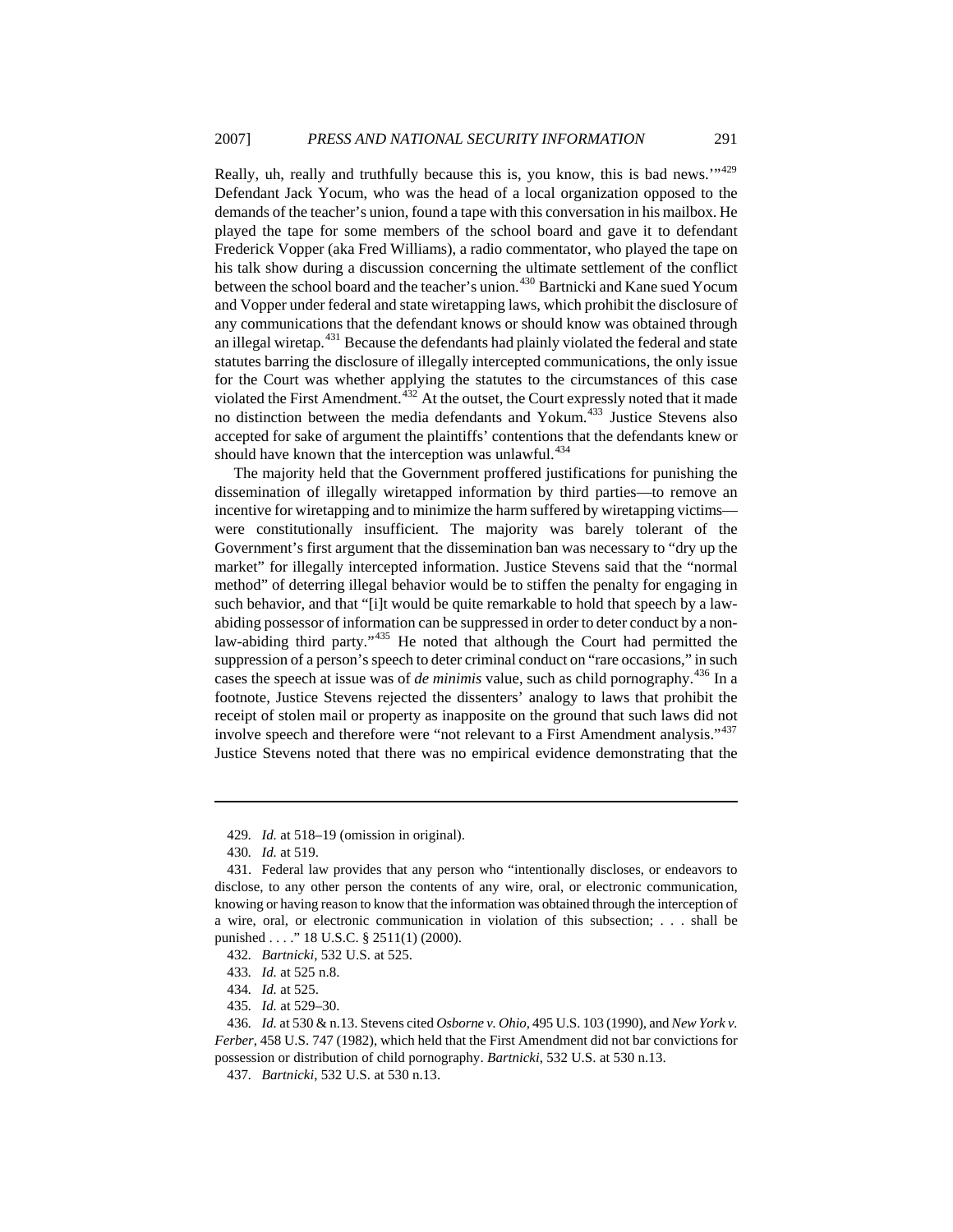prohibition against third-party disclosures deterred the illegal interceptions. In almost all reported cases, the intercepting party was known and could be punished directly.<sup>[438](#page-60-0)</sup>

The Court was slightly more sympathetic to the government's second argument that the dissemination ban was important to reduce the harm that wiretap victims suffer.<sup>[439](#page-60-1)</sup> Justice Stevens recognized that the right to privacy was an "important" interest, the ban on dissemination was a "valid" approach to protecting that right, and "the disclosure of the contents of a private conversation can be an even greater intrusion on privacy than the interception itself."[440](#page-60-2) Justice Stevens was willing to allow that in cases involving "disclosures of trade secrets or domestic gossip or other information of purely private concern,"[441](#page-60-3) the anti-dissemination law might very well withstand constitutional scrutiny; however, "privacy concerns give way when balanced against the interest in publishing matters of public importance."<sup>[442](#page-60-4)</sup>

Just as the Court had done before, the *Bartnicki* Court consciously limited its holding to the facts of the case before it, reiterating that it was "'mindful that the future may bring scenarios which prudence counsels our not resolving anticipatorily."<sup>[443](#page-60-5)</sup> In addition, the Court did not address whether it would be constitutional for a government to punish the knowing *receipt* of information that had been illegally obtained. There is currently no state or federal law under which Yokum or Vopper could have been charged for the mere receipt of illegally acquired information.<sup>[444](#page-60-6)</sup> In addition, according to the case record, the defendants passively received a tape of the intercepted conversation; there was no evidence that they solicited the tape in any way. In a footnote, the Court suggested that the First Amendment would not bar the punishment of any party who obtains the information unlawfully, such as through theft or illegal wiretapping.<sup>[445](#page-60-7)</sup>

Justice Breyer's concurring opinion, joined by Justice O'Connor, limits the *Bartnicki* holding in important ways. Because Justices Breyer and O'Connor were two of the six Justices who joined Justice Stevens's majority opinion, this concurring opinion must be read together with the majority opinion to clarify the holding of the Court. Justice Breyer emphasized that in this case, the defendants had "acted lawfully

 $\overline{a}$ 

[I]t is hard to see why this case should be decided differently if Congress had made the "receipt" of illegally intercepted information itself unlawful. Congress has made unlawful both the "interception" of certain electronic communications and the "disclosure" of that intercepted information. Why should the constitutionality of these provisions depend on whether an interim step between the unlawful interception and the unlawful disclosure is also explicitly made unlawful?

<span id="page-60-7"></span>Paul Gewirtz, *Privacy and Speech*, 2001 SUP. CT. REV. 139, 160 n.73 (2001).

<sup>438</sup>*. Id.* at 530–31.

<span id="page-60-3"></span><span id="page-60-2"></span><span id="page-60-1"></span><span id="page-60-0"></span><sup>439</sup>*. Id.* at 532 (stating that the Government's second argument was "considerably stronger").

<sup>440</sup>*. Id.* at 533.

<sup>441</sup>*. Id.*

<sup>442</sup>*. Id.* at 534.

<sup>443</sup>*. Id.* at 529 (quoting Florida Star v. B.J.F., 491 U.S. 524, 532 (1989)).

<span id="page-60-6"></span><span id="page-60-5"></span><span id="page-60-4"></span><sup>444.</sup> One commentator questioned why the failure of Congress to criminalize the receipt of illicit information had any bearing on the constitutionality of a law criminalizing the publication of that information:

<sup>445</sup>*. Bartnicki*, 532 U.S. at 532 n.19.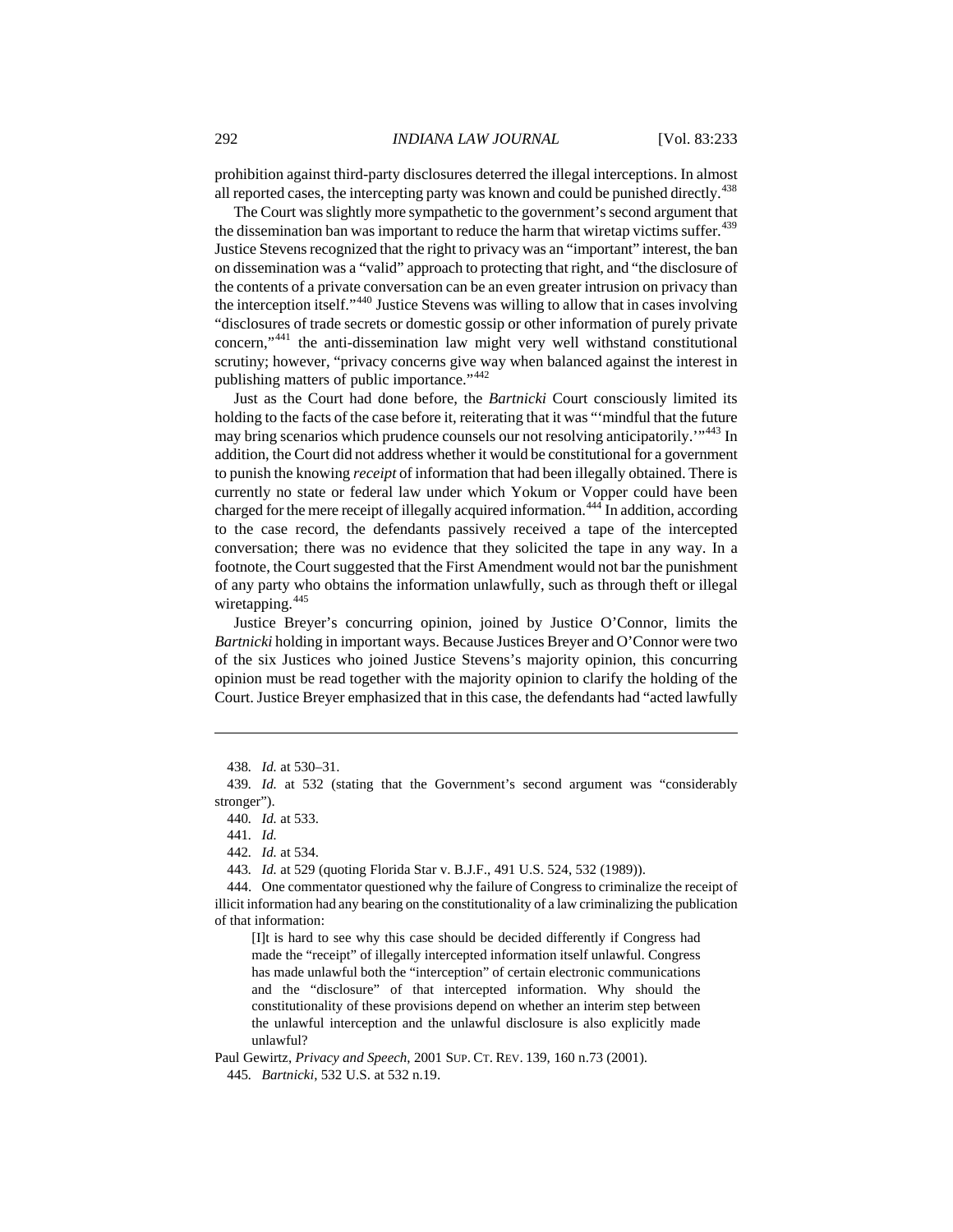(up to the time of final public disclosure)," and the information disclosed "involved a matter of unusual public concern, namely, a threat of potential physical harm to others."[446](#page-61-0) Justice Breyer noted that "[n]o one claims that they ordered, counseled, encouraged, or otherwise aided or abetted the interception, the later delivery of the tape by the interceptor to an intermediary, or the tape's still later delivery by the intermediary to the media," and there is no law forbidding the mere receipt of illegally wiretapped communications.<sup>[447](#page-61-1)</sup> In addition, Justice Breyer believed that the plaintiffs in this case "had little or no *legitimate* interest in maintaining the privacy of the particular conversation,"[448](#page-61-2) while the public had a particularly high level of interest in this conversation because it concerned a threat of violence.<sup>[449](#page-61-3)</sup> He concluded his concurrence by noting that the Court should refrain from setting strict constitutional rules in this area and that the Court's holding should be limited to the facts of the case. $450$ 

The three dissenting Justices argued that the Court should have applied intermediate scrutiny to uphold the statute. Chief Justice Rehnquist, joined by Justices Scalia and Thomas, distinguished the *Daily Mail* line of cases on the grounds that such cases were content-based;<sup>[451](#page-61-5)</sup> the information at issue in those cases, aside from *Daily Mail* itself, had been obtained from the government,<sup>[452](#page-61-6)</sup> which can be presumed to have concluded that disclosure served the public interest; $453$  the information was already "publicly available" such that restrictions on its dissemination would not serve to protect confidentiality; and there was a legitimate concern of self-censorship that is absent when the statute requires a "knowing" disclosure of confidential information.<sup>[454](#page-61-8)</sup>

The dissenters appear to have recognized that the *Daily Mail* case itself serves as the biggest obstacle to upholding the conviction in *Bartnicki*. In *Daily Mail*, the defendants received the information not through the government but through consensual interviews with third parties. At one point Justice Rehnquist says that the *Bartnicki* defendants cannot be compared to the *Daily Mail* reporters because the *Daily Mail* reporters "lawfully obtained their information through consensual interviews or public documents,"[455](#page-61-9) while the transmission of information from the unknown wiretapper to the defendants was illegal.<sup>[456](#page-61-10)</sup> This distinction does not hold water because the defendants in *Daily Mail* and *Bartnicki* are equally innocent, regardless of whether their sources violated any civil or criminal laws against the transmission of information. And in *Landmark Communications*, the source of the information concerning the judicial misconduct proceedings violated the confidentiality rules

<span id="page-61-0"></span><sup>446</sup>*. Id.* at 535–36 (Breyer, J., concurring).

<span id="page-61-1"></span><sup>447</sup>*. Id.* at 538.

<span id="page-61-2"></span><sup>448</sup>*. Id.* at 539 (emphasis in original).

<sup>449</sup>*. Id.* at 539–40.

<sup>450</sup>*. Id.* at 541.

<sup>451</sup>*. Id.* at 545 (Rehnquist, C.J., dissenting).

<span id="page-61-9"></span><span id="page-61-8"></span><span id="page-61-7"></span><span id="page-61-6"></span><span id="page-61-5"></span><span id="page-61-4"></span><span id="page-61-3"></span><sup>452</sup>*. Id.* at 546 & n.3. *Daily Mail* involved a law that contained a blanket prohibition on information, no matter how obtained. *Id.* at 546 n.3.

<sup>453</sup>*. Id.* at 546.

<sup>454</sup>*. Id.* at 546–47.

<span id="page-61-10"></span><sup>455</sup>*. Id.* at 548.

<sup>456</sup>*. Id.*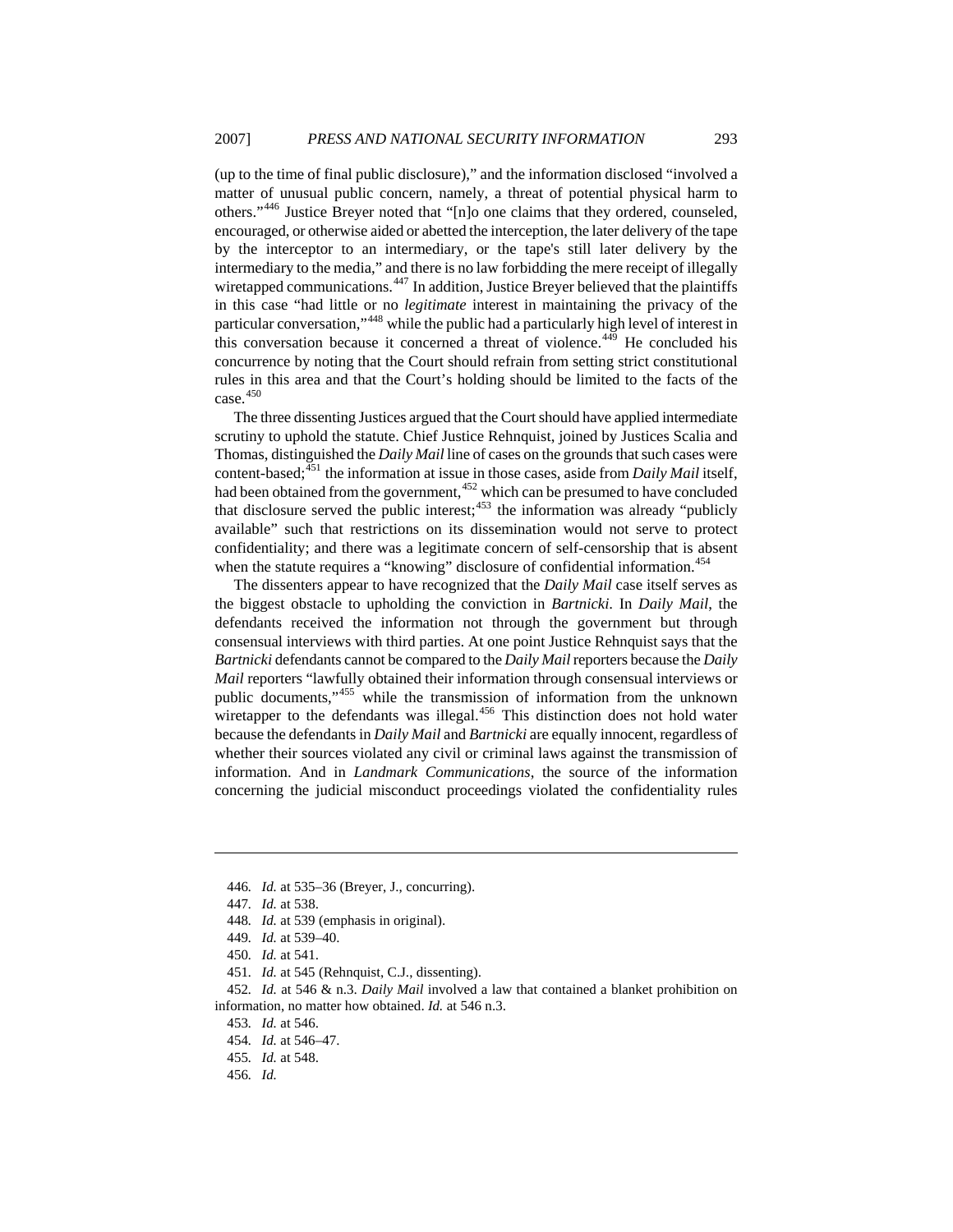governing such proceedings, and in *Florida Star*, the government itself violated the  $law.$   $457$ 

That said, the Court has been unclear on where it draws the line between "lawful" and "unlawful" acquisition of information.<sup>[458](#page-62-1)</sup> It cannot be enough that merely interviewing government employees is enough to constitute "solicitation." After all, the reporters involved in the *Daily Mail* case learned the identity of the juvenile offender not through a government document but through interviews with witnesses. Nevertheless, the Court leaves open the possibility that the First Amendment would offer no protection to someone who aided and abetted or otherwise more actively encouraged another to divulge information.<sup>[459](#page-62-2)</sup>

In some ways, the *Daily Mail* line of cases supports the argument that holding the press—or anyone else—liable for the disclosure of classified national security information would be unconstitutional. First, throughout these cases, the Court emphasizes that the government itself bears the burden of controlling the dissemination of sensitive information, and when it fails to guard that information, the public cannot be punished for repeating it. Thus, in *Cox*, the clerk of the court should not have given the press a copy of an unredacted indictment containing the name of the rape victim; in *Florida Star*, the sheriff's pressroom should not have made available a copy of the unredacted police report containing the name of the rape victim; and in *Landmark Communications*, the source of information concerning confidential judicial misconduct proceedings should not have leaked details of those proceedings to the press. Under this aspect of these cases, it would be inappropriate to punish the press for publishing the contents of these leaks, especially since the government has unquestioned authority to punish the leakers themselves.

Second, in several opinions, the Court expresses concern that holding the press liable for republishing information it had lawfully acquired would cause the press to censor itself out of fears of being held liable. The Court does not expect the press to sift through material—especially information it obtains from the government—to determine whether it is permissible to publish that information. This expectation is true even if the law is very specific about what information cannot be published or whether the press knows that its source illegally obtained the information. All of the cases

<span id="page-62-0"></span><sup>457.</sup> Professor Paul Gewirtz has argued that the difference between the *Daily Mail* cases and *Bartnicki* is that in the *Daily Mail* cases, the information at issue was "not unlawfully obtained by the media or by anyone else," as the wiretapped conversation in *Bartnicki* was. In cases such as *Bartnicki*, interests in preserving confidentiality and deterring illegal conduct warrant speech restrictions. Gewirtz, *supra* note 444, at 145–46. But in at least some of the prior cases, the source of the disputed information violated confidentiality rules (if not laws), and prohibiting third parties from publishing such material would reduce the damage such a breach can cause just as much as the federal wiretapping law barring disclosure of illegally intercepted communications.

<span id="page-62-1"></span><sup>458.</sup> William E. Lee, *The Unusual Suspects: Journalists as Thieves*, 8 WM. & MARY BILL RTS. J. 53, 56–57 (1999).

<span id="page-62-2"></span><sup>459.</sup> In *Boehner v. McDermott*, a minority of judges concluded that Representative McDermott crossed the magic line by disseminating a tape he had received from some constituents with the express knowledge that the tape had been illegally obtained. 484 F.3d 573, 577 n.1 (D.C. Cir. 2007). As Judge Sentelle persuasively explains in his dissenting opinion, however, "[t]here is no distinction of legal, let alone constitutional, significance between our facts and those before the Court in *Bartnicki*." *Id.* at 584 (Sentelle, J., dissenting).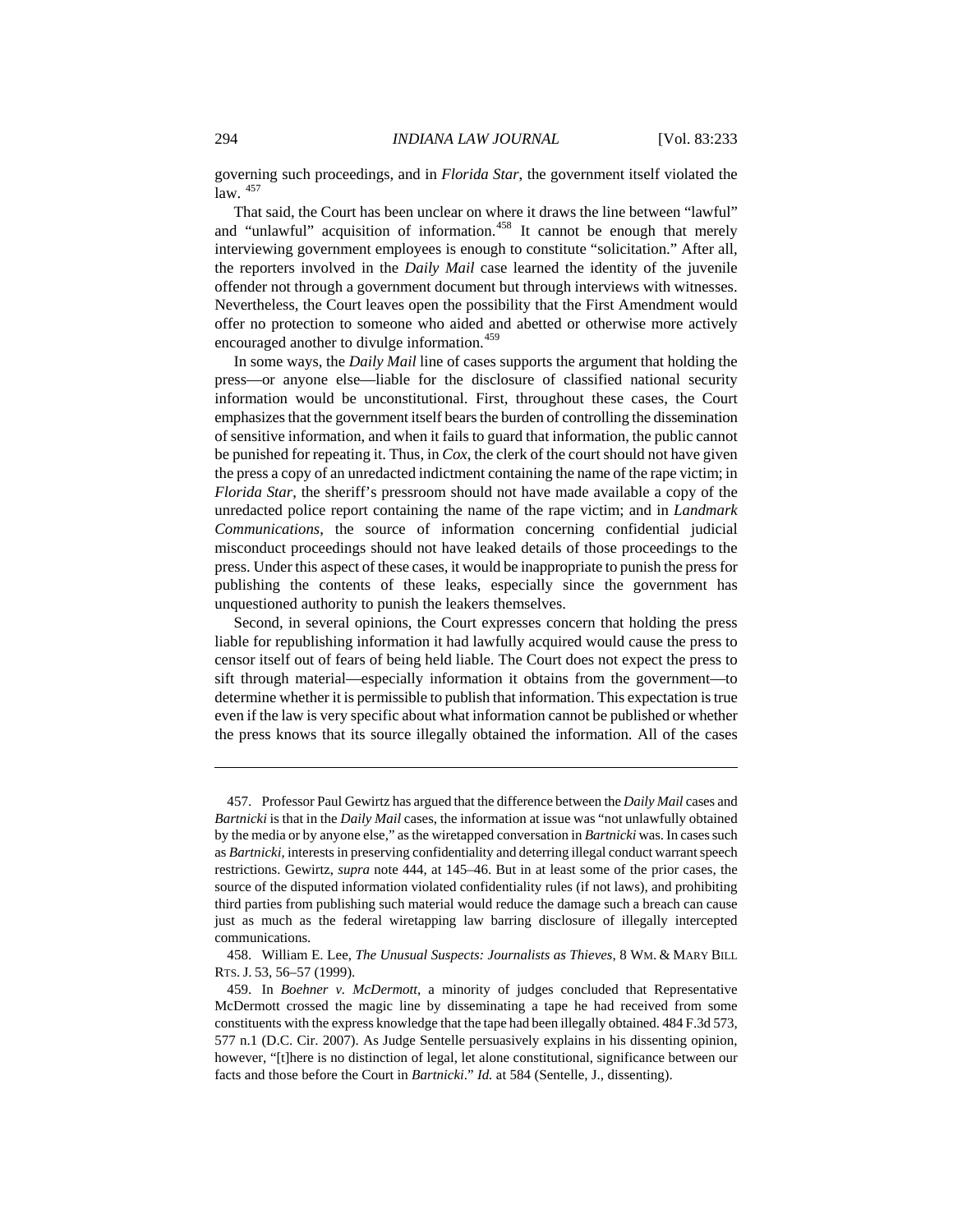except *Bartnicki* involved statutes that barred the publication of very specific information, whether the name of a rape victim (*Cox*, *Florida Star*) or juvenile defendants (*Daily Mail*) or the proceedings of a judicial misconduct commission (*Landmark*). *Bartnicki* assumed that the defendants in that case either knew or should have known that the contents of the tape were illegally intercepted, and in *Landmark*, the newspaper probably knew that its source was not supposed to be leaking information concerning the proceedings of the judicial misconduct commission. Accordingly, it is not enough that the defendant knew or should have known that the third-party source of information obtained the information illegally or violated civil or criminal laws when it provided the defendant with that information.

Third, the Court has not permitted special liability rules to apply to the press alone. In *Florida Star*, the Court held that a statute holding only those using "instruments of mass communication" liable for the disclosure of a rape victim's identity was unconstitutional because it was underinclusive. In *Bartnicki*, the Court explicitly stated that it would treat the media and non-media defendants exactly the same. The harm caused by a non-press defendant can be just as great, if not greater, than the harm caused by a traditional media entity, particularly in the age of blogs and the Internet.

Fourth, the *Daily Mail* line of cases emphasizes that the press cannot be held liable for disseminating information that is of public concern. The recent debate involving the publication of confidential information concerning black sites and wiretapping are certainly matters of public concern, especially since they involve potentially illegal activity. It may follow that the government could restrict the dissemination of national security information that does little to advance public debate but causes a lot of harm, but the other cases in the *Daily Mail* series undermine this argument. For example, it is by no means clear how the identity of a rape victim advances the public debate. The harm to the rape victim is tremendous—in *Florida Star*, the victim was receiving threats that she would be raped again—and the public interest in knowing her identity, at least under the circumstances of that case, were minimal. In contrast, government information at the very least can be termed "political" information, which lies at the heart of the First Amendment.

The *Daily Mail* line of cases does not definitively answer the question of whether it would be constitutional to prosecute the press for the publication of classified information. The biggest open issue is what it means to acquire information "unlawfully." Based on the Court's precedent, merely asking a potential source questions must not be enough to cross the line into "unlawfully acquired," while engaging in affirmatively illegal actions, such as stealing or wiretapping, does.<sup>[460](#page-63-0)</sup> Justice Breyer's concurring opinion in *Bartnicki* also leaves open the possibility that legislatures could pass laws punishing the knowing receipt of illegally acquired information.<sup>[461](#page-63-1)</sup> These cases do suggest, however, that a high level of protection for the publication of national security information is in order, especially given the tools the

<span id="page-63-0"></span><sup>460</sup>*. See* Rodney Smolla, *Information as Contraband: The First Amendment and Liability for Trafficking in Speech*, 96 NW. U. L. REV. 1099, 1128–29 (2002). In the AIPAC case, the defendants are accused of encouraging their source to reveal information by taking him to baseball games and nice dinners, which are not typically considered illegal acts. *See* United States v. Rosen, 445 F. Supp. 2d 602 (E.D. Va. 2006).

<span id="page-63-1"></span><sup>461</sup>*. See Bartnicki*, 532 U.S. at 538 (Breyer, J., concurring).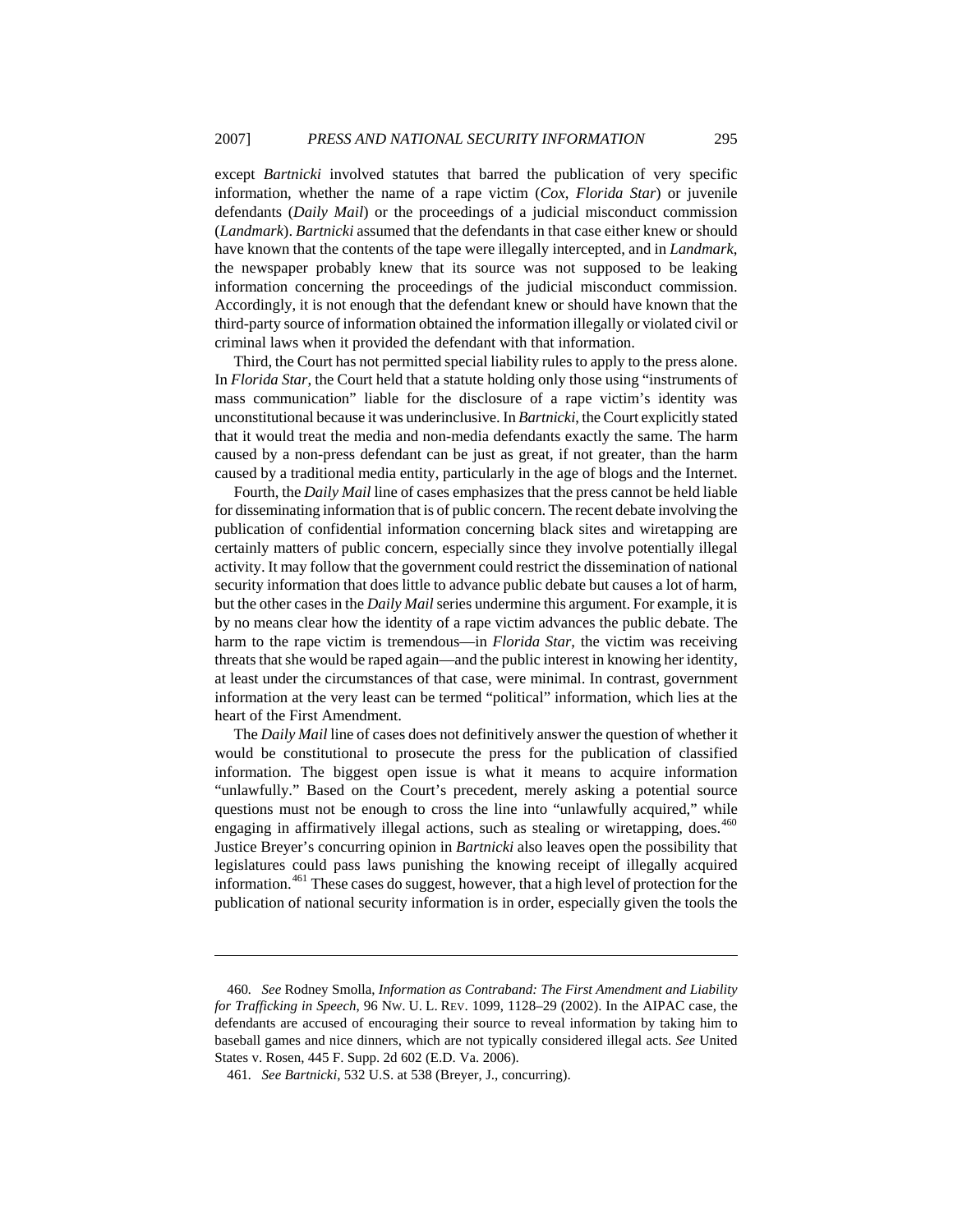### 296 *INDIANA LAW JOURNAL* [Vol. 83:233

government has at its disposal to prevent disclosure of such information in the first place.

## *F. Constitutional Analysis in* United States v. Morison *and* United States v. Rosen

Most Espionage Act prosecutions have involved classic spy situations. Only one case, *United States v. Morison*, involved the prosecution of a government employee for disclosing classified national security information to the press.<sup>[462](#page-64-0)</sup> *United States v. Rosen*, the recent AIPAC case, is the first case to apply the Espionage Act to individuals who are not in a position of trust with the government. $463$ 

#### 1. *United States v. Morison*

*United States v. Morison*, was the first case in which a government employee was indicted under the Espionage Act and related statutes for disclosing classified national security information to the press, rather than to a foreign power or its agents. The defendant argued that the prosecution violated the First Amendment. The Fourth Circuit rejected this argument, holding that "we do not perceive any First Amendment rights to be implicated here."[464](#page-64-2) The court first noted that the prosecution did not involve a prior restraint and therefore did not fall within the scope of the *Pentagon*  Papers case.<sup>[465](#page-64-3)</sup> In addition, the court held that under Supreme Court precedent such as *Branzburg*, it was plain that the press was not immune from generally applicable criminal laws, and in any event, this case implicated "the right of an informer, who had clearly violated a valid criminal law, and not a newsman in issue."[466](#page-64-4) Under *Marchetti* and *Snepp*, the court explained, a government employee has no First Amendment right to transmit information to anyone "not entitled to receive it," even if the recipient is the press.<sup>[467](#page-64-5)</sup>

The court upheld Morison's conviction under § 641 for similar reasons, explaining that

The mere fact that one has stolen a document in order that he may deliver it to the press, whether for money or for other personal gain, will not immunize him from responsibility for his criminal act. To use the first amendment for such a purpose would be to convert the first amendment into a warrant for thievery.<sup>[468](#page-64-6)</sup>

The court also noted that in the circumstances of *Morison*, the defendant "was not fired by zeal for public debate into his acts of larceny of government property"; instead, he was acting out of self-interest as he attempted to "ingratiate" himself with a potential employer.<sup>[469](#page-64-7)</sup>

<span id="page-64-0"></span><sup>462. 844</sup> F.2d 1057 (4th Cir. 1988).

<span id="page-64-1"></span><sup>463. 445</sup> F. Supp. 2d 602 (E.D. Va. 2006).

<span id="page-64-2"></span><sup>464</sup>*. Morison*, 844 F.2d at 1068.

<span id="page-64-3"></span><sup>465</sup>*. Id.*

<span id="page-64-4"></span><sup>466</sup>*. Id.* at 1068–69 & n.18 (emphasis omitted).

<span id="page-64-5"></span><sup>467</sup>*. Id.* at 1069–70.

<span id="page-64-6"></span><sup>468</sup>*. Id.* at 1077.

<span id="page-64-7"></span><sup>469</sup>*. Id.*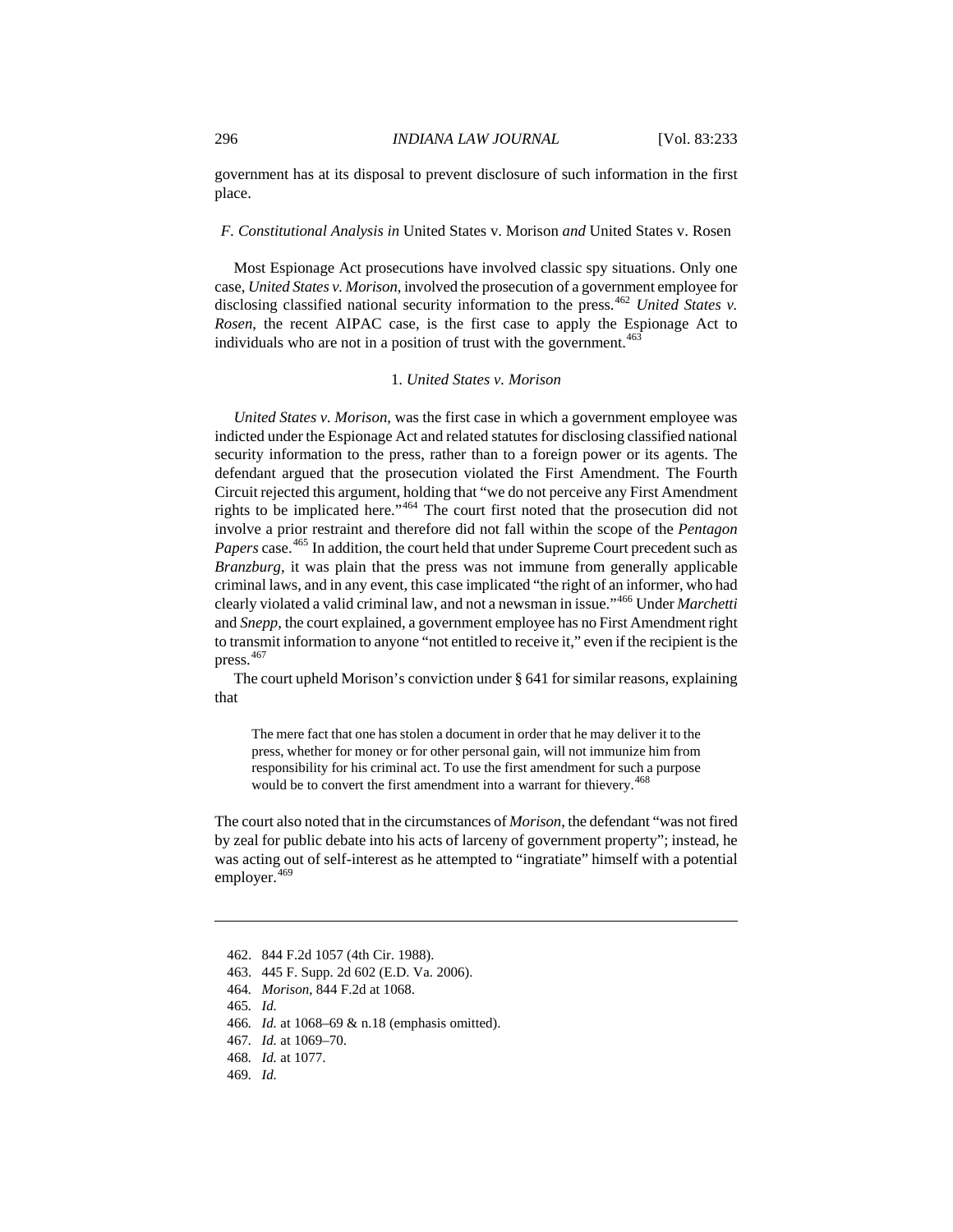In a concurring opinion, Judge Wilkinson emphasized the seriousness of the First Amendment rights implicated in the case. He expressed concern that prosecuting press sources "threaten[s] the ability of the press to scrutinize and report on government activity,"<sup>[470](#page-65-0)</sup> especially because the government has a tendency "to withhold reports of disquieting developments and to manage news in a fashion most favorable to itself."<sup>[471](#page-65-1)</sup> He noted that the First Amendment's interest in informed public debate "does not simply vanish at the invocation of the words 'national security."<sup>[472](#page-65-2)</sup> He explained that issues of peace and war are fundamental issues for any government, affect every member of a society, and frequently play a key role in elections.<sup> $473$ </sup> At the same time, Judge Wilkinson recognized the importance of secrecy for sensitive government operations.[474](#page-65-4) In the end, he concluded that when balancing the need for an informed democracy against the need for some national security secrets, the courts must defer to the executive and legislative branches' power and expertise in the conduct of foreign affairs.<sup>[475](#page-65-5)</sup>

In rejecting the defendant's overbreadth argument, Judge Wilkinson contended that the hypothetical applications of the statute to reports of "corruption, scandal, and incompetence" were not real enough to invalidate it. $476$  In addition, he suggested that in such circumstances it would be difficult to find a jury that would render a conviction, and "the political firestorm that would follow prosecution of one who exposed an administration's own ineptitude would make such prosecutions a rare and unrealistic prospect."<sup>[477](#page-65-7)</sup> Ultimately, Judge Wilkinson concluded that despite the constitutional issues the case raised, "it is important to emphasize what is *not* before us today. This prosecution was not an attempt to apply the espionage statute to the press for either the receipt or publication of classified materials. Neither does this case involve any prior restraint on publication."[478](#page-65-8)

#### 2. *United States v. Rosen*

In the AIPAC case, the district court explicitly rejected the defendants' argument that with respect to leaked national security information, the government has the power to punish only those in a position of trust with the government—typically government employees, military personnel, or contractors—but not those who receive the information from these individuals. The court notes that the authority addressing this issue "is sparse," but concludes that "both common sense and the relevant precedent point persuasively to the conclusion that the government can punish those outside of the government for the unauthorized receipt and deliberate retransmission of information relating to the national defense."<sup>[479](#page-65-9)</sup>

<span id="page-65-1"></span><span id="page-65-0"></span><sup>470</sup>*. Id.* at 1081 (Wilkinson, J., concurring).

<sup>471</sup>*. Id.*

<span id="page-65-2"></span><sup>472</sup>*. Id.*

<span id="page-65-3"></span><sup>473</sup>*. Id.*

<span id="page-65-4"></span><sup>474</sup>*. Id.*

<span id="page-65-5"></span><sup>475</sup>*. Id.* at 1082–83.

<span id="page-65-6"></span><sup>476</sup>*. Id.* at 1084.

<span id="page-65-7"></span><sup>477</sup>*. Id.*

<span id="page-65-8"></span><sup>478</sup>*. Id.* at 1085 (emphasis in original).

<span id="page-65-9"></span><sup>479</sup>*.* United States v. Rosen, 445 F. Supp. 2d 602, 637 (E.D. Va. 2006).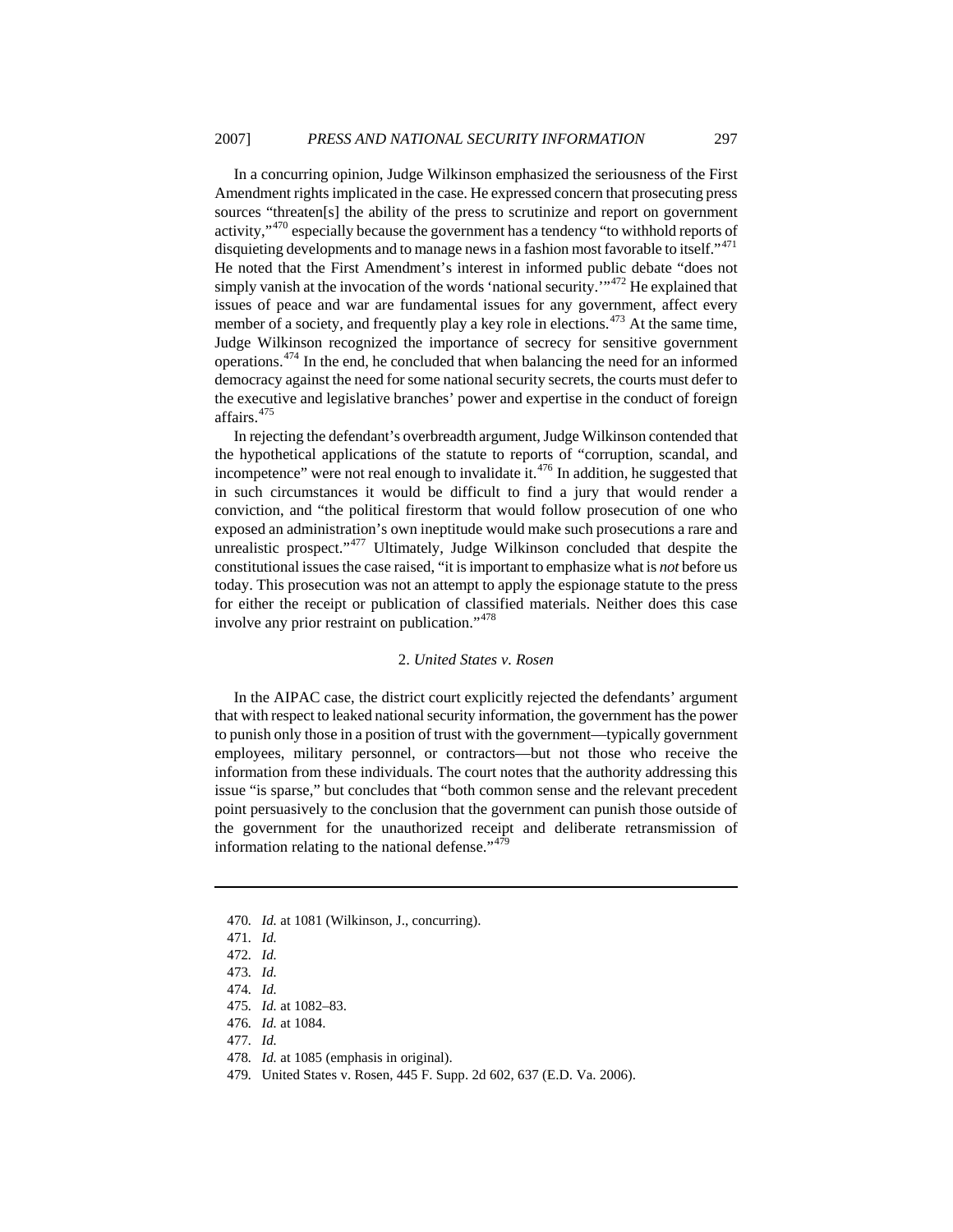298 *INDIANA LAW JOURNAL* [Vol. 83:233

Although Judge Ellis engages in a lengthy dissection of the *Pentagon Papers* case—concluding that the various opinions of the Court indicate that a majority of Justices would support a criminal prosecution under  $\S 793(e)^{480}$  $\S 793(e)^{480}$  $\S 793(e)^{480}$ —he never considers the relevance or applicability of the Court's *Daily Mail* line of cases. Although the defendants argued in their brief in support of their motion to dismiss the indictment that under *Bartnicki* this case could not constitutionally stand, the district court never mentions *Bartnicki* in its lengthy opinion.

Given that the prosecution in the AIPAC case implicated core values of the First Amendment, Judge Ellis applied strict scrutiny. He concluded that the government had a "compelling interest" in protecting the security of the country,<sup>[481](#page-66-1)</sup> and that § 793 was "narrowly drawn" because it applies only to information that is potentially harmful to the national security and that the defendants know is potentially harmful.<sup>[482](#page-66-2)</sup> One clear misstep Judge Ellis made in his application of the strict scrutiny standard is that he required the government to show merely that information is "potentially" harmful. Although this might be the appropriate standard in cases involving the disclosure of government information by government actors, who are obligated contractually and otherwise to maintain government secrets, it is not an appropriate standard to apply to third parties. The government does not have a compelling interest in silencing information that possesses only potential to harm the national security interests of the United States. Accordingly, the government should be required to prove at a minimum that any such threatened harm is serious, direct, and imminent.

### V. STRIKING THE BALANCE: REQUIRE INTENT AND ELIMINATE INCHOATE LIABILITY

In light of the complicated relationship between the press and the executive branch and the consummate control the executive branch exercises over national security information, courts should require the government to prove not only that the publication of the information at issue caused immediate, serious, and direct harm to the national defense, but also that the offender intended to harm the United States or to aid a foreign country, or acted with reckless indifference to the same. This requirement would help the First Amendment strike a proper balance between the public's right to know and the executive branch's need for secrecy in certain circumstances.

# *A. Requiring Intent to any Prosecution for the Disclosure of National Security Information*

As other commentators have noted, any prosecution for the publication of national security information must demonstrate that the disclosure posed an immediate, serious, and direct threat to national security.<sup> $483$ </sup> In addition, the government should be required

<sup>480</sup>*. Id.* at 637–39.

<sup>481</sup>*. Id.* at 633–34.

<sup>482</sup>*. Id.* at 634–41.

<span id="page-66-3"></span><span id="page-66-2"></span><span id="page-66-1"></span><span id="page-66-0"></span><sup>483</sup>*. E.g.*, Blasi, *supra* note 14, at 521 (arguing that criminal prosecutions should be possible only if there is proof that the disclosure "in fact caused serious harm to the government's ability to implement a legitimate and authorized policy"); Melville B. Nimmer, *National Security Secrets v. Free Speech: The Issues Left Undecided in the Ellsberg Case*, 26 STAN. L.REV. 311, 331–32 (1974) (arguing that no criminal prosecution could stand unless "'serious injury' to the state can be proven to be both likely and imminent as a result of [the] public disclosure").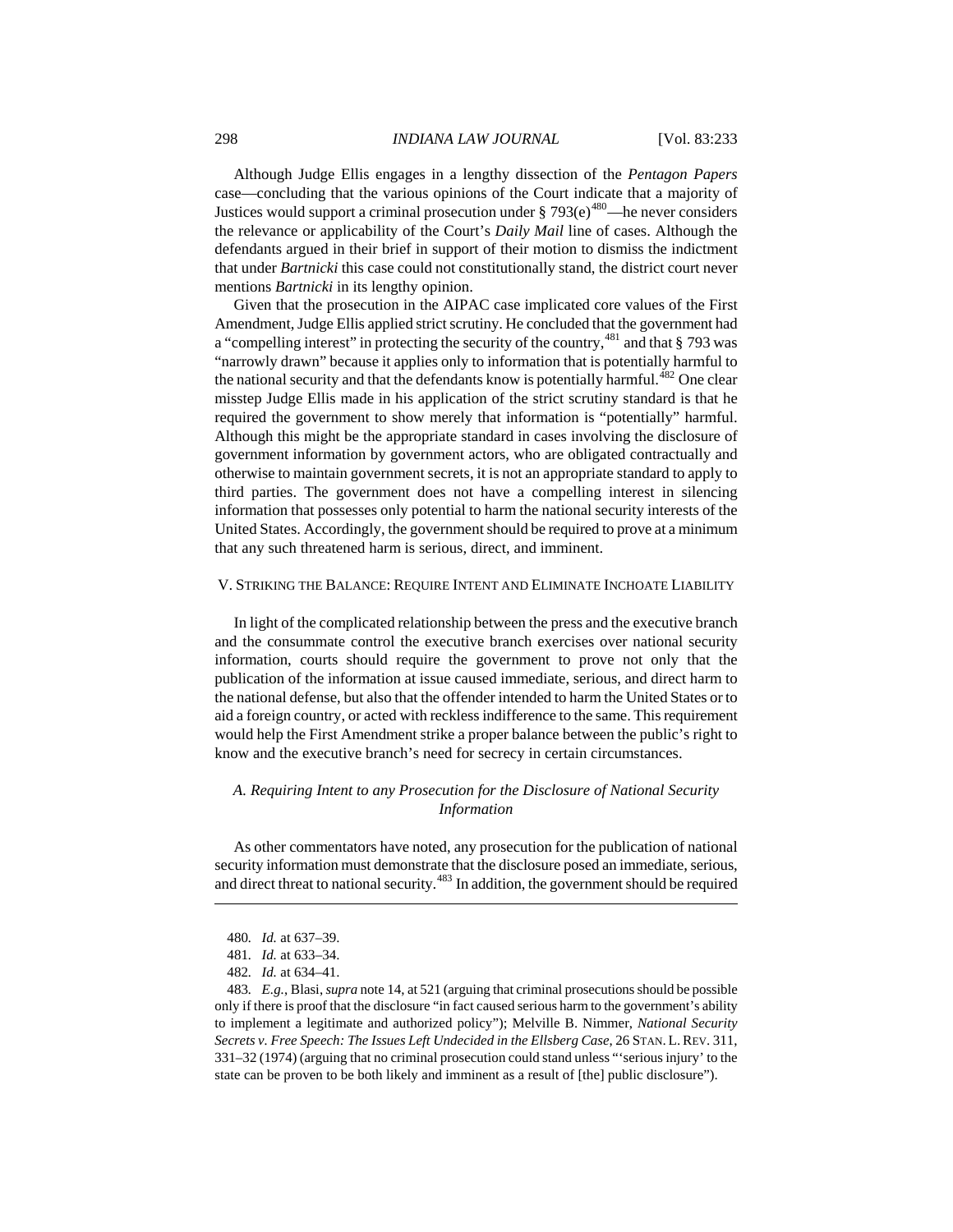to demonstrate that the offender acted with the intent to harm the United States or advantage a foreign power, or with reckless indifference to the harm his disclosure would cause.

This proposed intent requirement is similar to the "bad faith" intent requirement the Court required in *Gorin* to avoid a vagueness problem with a prohibition against the disclosure of "information relating to national security." This Article argues, however, that the intent requirement should apply in all cases involving the disclosure of national security material, including documents, maps, photographs, and the like. In addition, the standard proposed here would permit liability based on "reckless indifference" to the harm to the United States caused by the disclosure. This slightly broader intent requirement would allow the government to prosecute publications that may not have specifically formed an intent to harm the United States when the information published poses a clearly imminent and grave threat to the United States' national security interests.

The appeal of an intent requirement in any prosecution concerning the publication of national security information by non-government actors is that it permits the restriction of speech in some cases without unduly chilling legitimate speech. It would protect those who disseminate information based on a good-faith desire to foster public debate. In this way, adding an intent requirement would have somewhat of the same effect as Geoffrey Stone's suggestion that the government be required to demonstrate that the publication "would not meaningfully contribute to public debate."<sup>[484](#page-67-0)</sup> For example, a publisher would not have to correctly guess whether a government practice it reports is illegal to obtain the protection of this test; it would be sufficient that the publisher has a good-faith belief that public scrutiny of the government action would be beneficial.

In addition, this intent requirement would help encourage open and honest conversations between the government and those seeking to disclose classified information. As discussed in Part II, the press has routinely demonstrated a willingness to discuss its publication decisions with the Executive branch, and these efforts should be applauded and encouraged. In return, the burden falls on the government to explain to the press why it is necessary for the information to remain secret. When the government provides nothing more than vague and generalized reasons to justify continued secrecy, it cannot reasonably expect the press to withhold publication. In such cases, the press has every reason to suspect that publishing the information in question would not in fact harm national security and would instead serve the public interest. On the other hand, if the government has instead provided a defendant with a specific and concrete explanation of how the disclosure of classified information could cause imminent and grave danger to our nation's national security, the government would be permitted to introduce this fact into evidence to demonstrate the defendant's reckless indifference to harming the United States or aiding a foreign power.<sup>[485](#page-67-1)</sup> Of course such evidence would not be conclusive; a defendant could argue that he published the national security information despite the government's warnings because

<sup>484.</sup> Stone, *supra* note 347, at 204.

<span id="page-67-1"></span><span id="page-67-0"></span><sup>485.</sup> In some cases, defendants may not have even attempted to consult with government officials about the potential harm that the disclosure of national security information could cause. Such a failure would also be probative, although not conclusive, evidence of the requisite intent.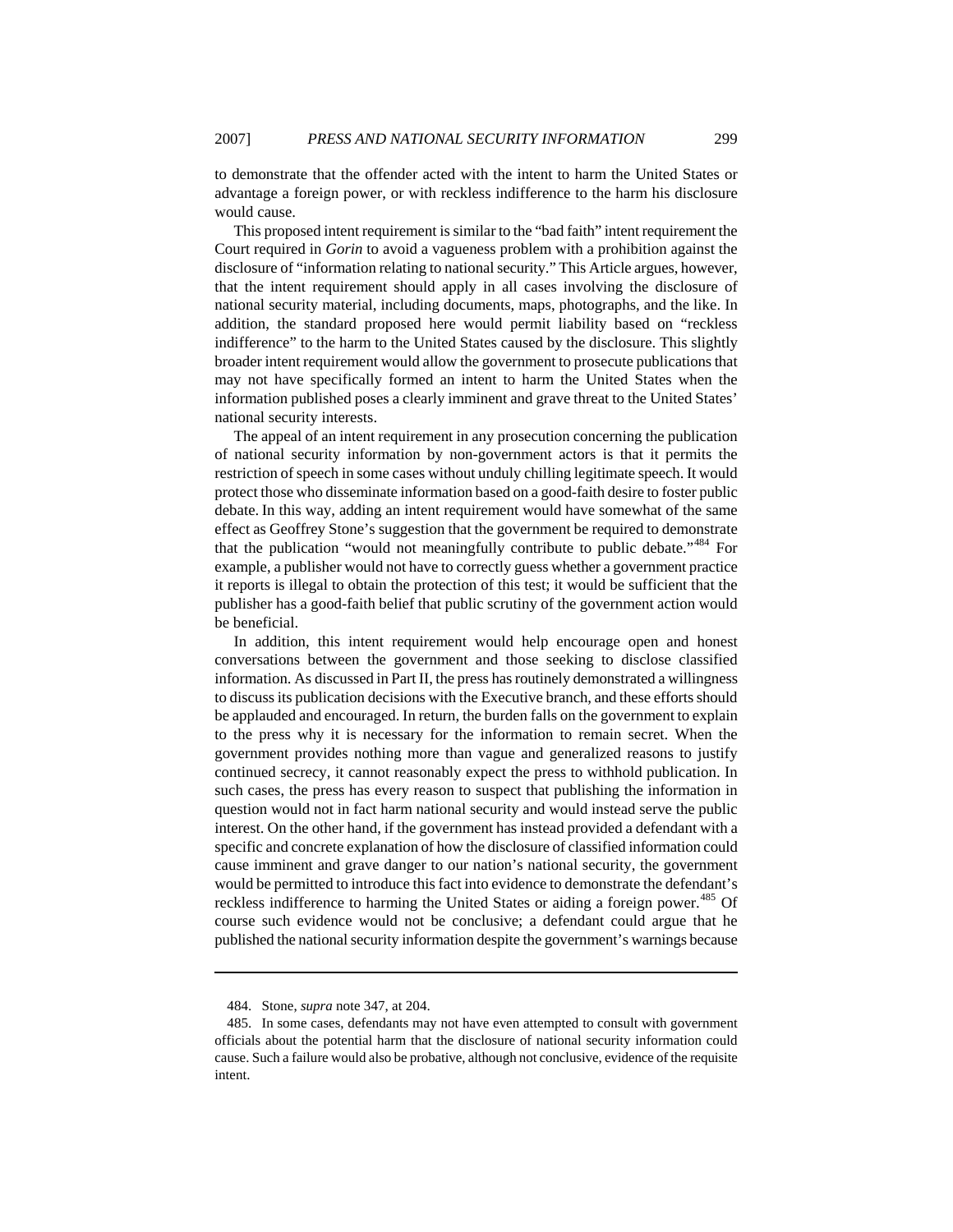he believed the value to the public debate outweighed any harm government officials had forecasted. The debates surrounding the Intelligence Identity Protection Act reveal the issues surrounding an intent requirement. Ultimately, Congress required the government to prove that the offender had "reason to believe" that "the pattern of activities in which he engaged would impair or impede the foreign intelligence service activities of the United States,"[486](#page-68-0) but a better approach would be to require actual subjective intent or recklessness to injure the national defense of the United States or to give advantage to a foreign nation.

Requiring the government to prove intent (or recklessness) is preferable to trying to define certain categories of information that the government should be automatically entitled to keep secret. As Congress understood when passing the Intelligence Identities Protection Act, there are times when it is entirely legitimate for the media, academics, or other speakers to reveal otherwise top-secret and sensitive information (in that case, the names of CIA operatives). $487$  In the same vein, although the Supreme Court in *Near v. Minnesota* suggested in dicta that there were other categories of military information that fall outside the sphere of First Amendment protection, such as the publication of "the sailing dates of transports or the number and location of troops,"[488](#page-68-2) it is by no means clear that this is—or should be—the case, absent an additional showing that the publication of such information causes harm. During the Iraq war, newspapers and television shows have been full of stories concerning the movements of troops and ships, and virtually none of them have undermined our national security interests. The same can be said for cryptographic information and atomic energy information, both of which are subjects of specific statutory provisions. The government lacks a compelling interest to maintain the secrecy of these broad categories of information absent an additional showing of harm and causation in a particular case. That said, when the government can demonstrate harm as well as intent to harm or reckless indifference to the harm, the intent standard this Article proposes would still permit prosecutions in the very worst and obvious cases.

 $\overline{a}$ Finally, an intent requirement would also help alleviate concerns about defining who and what constitutes the press. Although the First Amendment protects the rights "of speech, and of the press," the Court has never given the Press Clause any real meaning,[489](#page-68-3) and the creation of the Internet has brought into high profile the difficulties of defining the press in any meaningful way.<sup>[490](#page-68-4)</sup> Indeed, any approach that limited its protections to members of the press would be problematic. With an intent requirement, only those who intend to harm the United States or help a foreign power—or who recklessly disregard the dangers of disclosure—could be punished for communicating national security information. The government's ability to prove this element would not turn on the medium of publication. For example, a magazine publishing lists of CIA operatives in the hopes of disrupting intelligence activities—the very kind of publication that provided the impetus for the passage of the Intelligence

<sup>486</sup>*. See supra* Part III.D.

<sup>487</sup>*. Id.*

<sup>488. 283</sup> U.S. 697, 716 (1931).

<span id="page-68-4"></span><span id="page-68-3"></span><span id="page-68-2"></span><span id="page-68-1"></span><span id="page-68-0"></span><sup>489.</sup> It is worth noting that in *Bartnicki*, the Court did not distinguish between the individual who disclosed the tape he had received anonymously to radio stations and the radio stations who in turn disclosed the information to their listening public. *Bartnicki v. Vopper*, 532 U.S. 514, 525 n.8 (2001).

<sup>490</sup>*. See* Papandrea, *supra* note 216, at 523–32.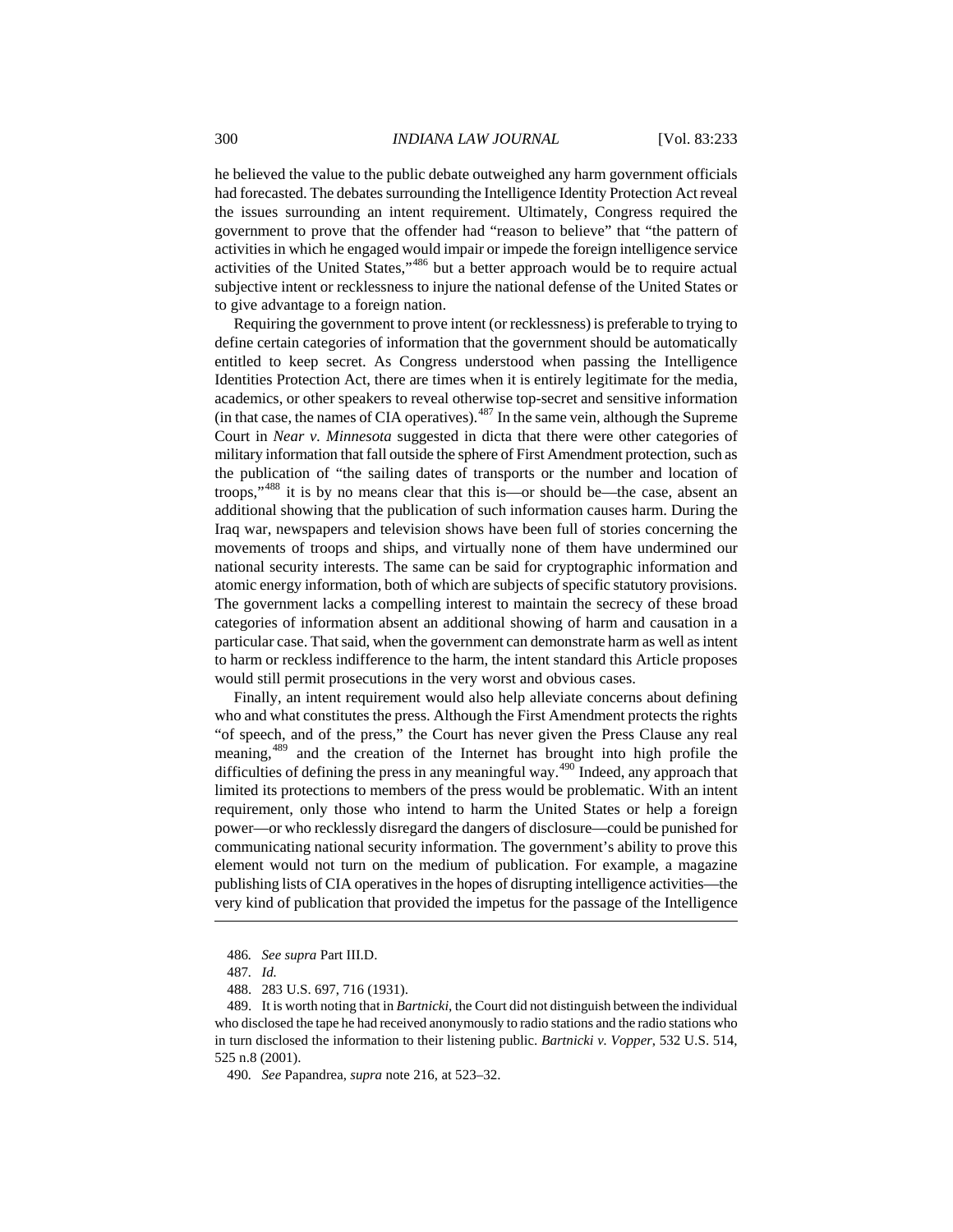Identities Protection Act of 1982—would be subject to prosecution. Although in some cases a publication's tradition for providing relevant information for public debate might make it more difficult for the government to prove the requisite level of intent, an intent requirement would not amount to a *per se* bar to prosecutions against the mainstream media and would not make the viability of a prosecution dependent upon the medium of communication.

Requiring a showing of intent is consistent with the Court's First Amendment jurisprudence.[491](#page-69-0) In *Brandenburg v. Ohio*, the Supreme Court set forth the test for incitement: "the constitutional guarantees of free speech and free press do not permit a State to forbid or proscribe advocacy of the use of force or of law violation except where such advocacy is directed to inciting or producing imminent lawless action and is likely to incite or produce such action."[492](#page-69-1) In order to constitute "incitement," the speaker must have intended to bring about the imminent lawless action.<sup>[493](#page-69-2)</sup> Similarly, "fighting words" is a category of unprotected speech consisting of words "which by their very utterance inflict injury or tend to incite an immediate breach of the peace."[494](#page-69-3) In *Cohen v. California*, the Court appeared to embrace an intent requirement in holding that the speech on defendant's jacket was not fighting words because there was "no showing of an intent to incite disobedience to or disruption of the draft."<sup>[495](#page-69-4)</sup> And most recently, in *Virginia v. Black*, the Court made clear that the First Amendment permits the banning of cross burnings as long as they are performed with the intent to intimidate.<sup>[496](#page-69-5)</sup>

The Court's clearest discussion on intent to cause harm can be found in *New York Times Co. v. Sullivan*, where it considered whether the First Amendment presented any bar to defamation claims brought by public officials.<sup>[497](#page-69-6)</sup> At common law, libel was considered below the plane of constitutional concern. Instead, disputes were over whether truth was a defense and whether the jury was limited to deciding the mere fact of publication.

In *Sullivan*, the Court emphasized that absolute liability for the publication of false, defamatory speech was inappropriate given "a profound national commitment to the

<span id="page-69-0"></span><sup>491.</sup> Some scholars have questioned whether the speaker's intent should be a relevant factor under the First Amendment. *See, e.g.*, Larry Alexander, *Free Speech and Speaker's Intent*, 12 CONST. COMMENT. 21 (1995); Frederick Schauer, *Intentions, Conventions, and the First Amendment: The Case of Cross-Burning*, 55 SUP. CT. REV. 197 (2004).

<sup>492. 395</sup> U.S. 444, 447 (1969).

<span id="page-69-2"></span><span id="page-69-1"></span><sup>493.</sup> Frederick Schauer, *Fear, Risk and the First Amendment: Unraveling the Chilling Effect*, 58 B.U.L.REV. 685, 724–25 (1978) (discussing intent requirement of *Brandenburg* test); *e.g.*, Cohen v. California, 403 U.S. 15, 18 (1971) (holding that Cohen's jacket stating "Fuck the Draft" could not constitute incitement because "there [was] no showing of an intent to incite disobedience to or disruption of the draft").

<span id="page-69-3"></span><sup>494.</sup> Chaplinsky v. New Hampshire, 315 U.S. 568, 572 (1942); *see also* Kent Greenawalt, *Insults and Epithets: Are They Protected Speech?*, 42 RUTGERS L. REV. 287, 298 (1990) (arguing that fighting words that are not intended to provoke an immediate breach of the peace should be protected speech).

<span id="page-69-4"></span><sup>495</sup>*. Cohen*, 403 U.S. at 18; *see also id.* at 20 (there was "no showing that anyone who saw Cohen was in fact violently aroused or that [Cohen] intended such a result").

<span id="page-69-6"></span><span id="page-69-5"></span><sup>496. 538</sup> U.S. 343, 362–63 (2003). The Court made clear, however, that it is not necessary to demonstrate that the speaker intends to carry out the threat. *Id.* at 359–60.

<sup>497. 376</sup> U.S. 254 (1964).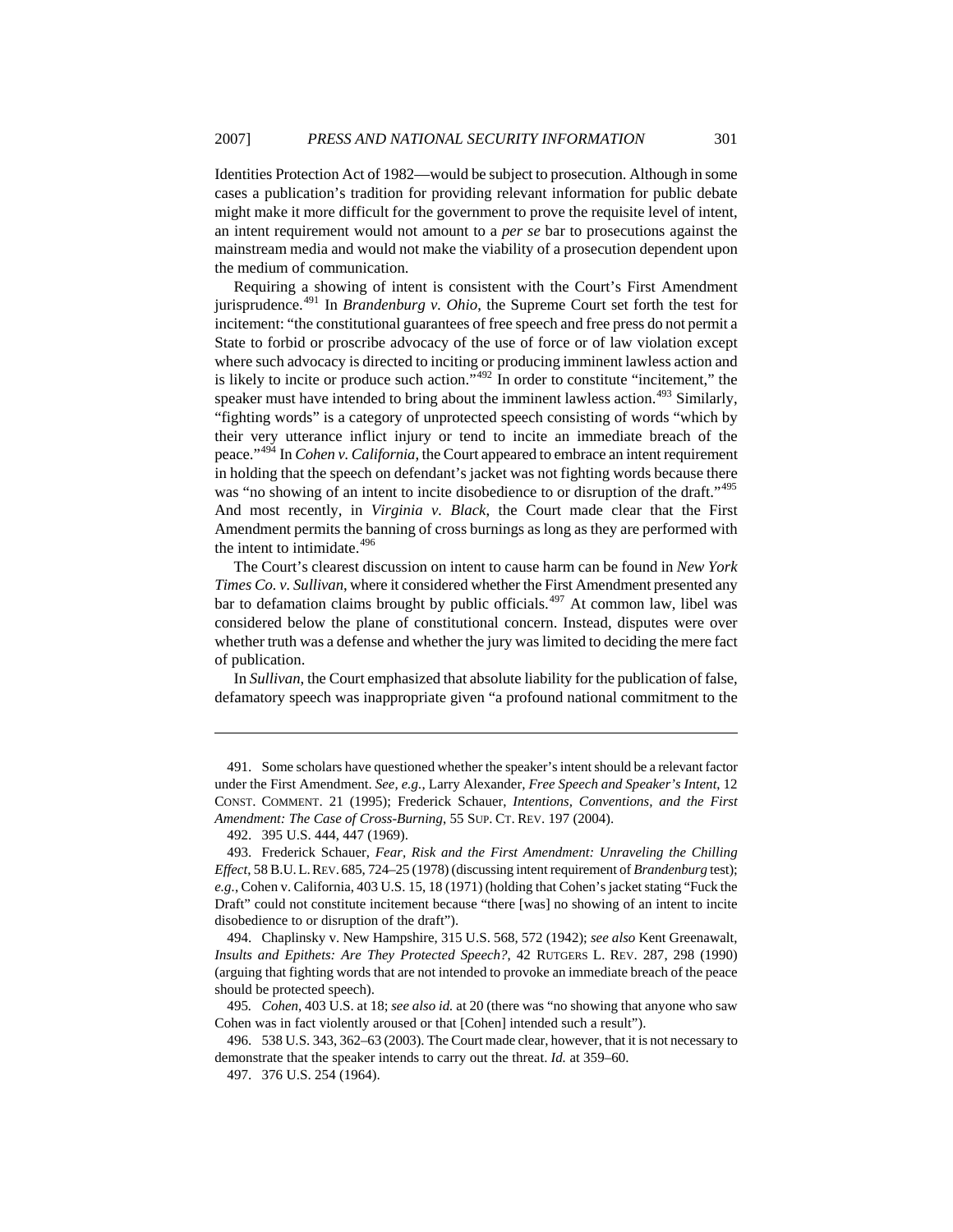principle that debate on public issues should be uninhibited, robust, and wide-open, and that it may well include vehement, caustic, and sometimes unpleasantly sharp attacks on government and public officials."[498](#page-70-0) The majority was concerned that permitting strict liability for the publication of false information would have a severe chilling effect on the press, who would be sure to make only statements that "steer far wider of the unlawful zone."<sup>[499](#page-70-1)</sup> The Court explained that "erroneous statement is inevitable in free debate, and that it must be protected if the freedoms of expression are to have the 'breathing space' that they need  $\dots$  to survive."<sup>[500](#page-70-2)</sup>

After a careful balance of the public's interest in a free and open debate and the plaintiff's interest in protecting his reputation, the Court determined that a public figure plaintiff must demonstrate by clear and convincing evidence that the press published false, defamatory statements with "actual malice"—that is, "with knowledge that it was false or with reckless disregard of whether it was false or not."<sup>[501](#page-70-3)</sup> Actual malice is not demonstrated by showing what a reasonably prudent person (or even journalist) would have published or would have investigated before publishing.<sup>502</sup> Instead, the plaintiff must show that the defendant "in fact" entertained serious doubts about the veracity of the publication.<sup>[503](#page-70-5)</sup> As the Court has noted in subsequent cases, "[t]he phrase 'actual malice' is unfortunately confusing in that it has nothing to do with bad motive or ill will."<sup>[504](#page-70-6)</sup> Instead, a defendant may have acted with actual malice when the story is fabricated by the defendant, the story is the product of the defendant's imagination, the story is so inherently improbable that only a reckless person would have put them in circulation, or there are obvious reasons to doubt the veracity of the information or the accuracy of the source or sources.<sup>505</sup>

*New York Times Co. v. Sullivan* and its treatment of defamation claims by public officials does not offer a perfect analogy for cases involving the restriction on national security information. After all, the disclosure of national security information is dangerous precisely because it is *truthful*. But if a high level of intent—"actual malice"—is required before false defamatory speech can be restricted, surely the disclosure of truthful national security information warrants at least as much protection.

Critics might respond that the leak of information to the press can be equally damaging to the national security interests as the transfer of information to the traditional spy, and that the motivation for the leak, such as informing a democracy in the case of the press, or giving an advantage to the enemy, is irrelevant when determining the harm that particular sort of information causes.<sup>[506](#page-70-8)</sup> Rather, the likelihood of harm depends on the slender hope that our enemies do not read American publications.<sup>[507](#page-70-9)</sup> But much the same thing can be said of libel of public officials,

<span id="page-70-1"></span><span id="page-70-0"></span> $\overline{a}$ 

- 503. St. Amant v. Thompson, 390 U.S. 727, 731 (1968).
- 504*. Harte-Hanks*, 491 U.S. at 666 n.7.
- 505*. St. Amant*, 390 U.S. at 732.
- 506*. E.g.*, Edgar & Schmidt, *supra* note 220, at 934.

<span id="page-70-9"></span><span id="page-70-8"></span><span id="page-70-7"></span><span id="page-70-6"></span><span id="page-70-5"></span>507*. Id.* Although this is unlikely in the current day and age, during World War II the *Chicago Tribune* revealed that the U.S. government had broken the Japanese code, but the

<sup>498</sup>*. Id.* at 270.

<sup>499</sup>*. Id.* at 279 (citing Speiser v. Randall, 357 U.S. 513, 526 (1958)).

<span id="page-70-3"></span><span id="page-70-2"></span><sup>500</sup>*. Id.* at 271–72 (citing NAACP v. Button, 371 U.S. 415, 433 (1963)).

<sup>501</sup>*. Id.* at 279–80.

<span id="page-70-4"></span><sup>502.</sup> Harte-Hanks Commc'ns, Inc. v. Connaughton, 491 U.S. 657, 688 (1989).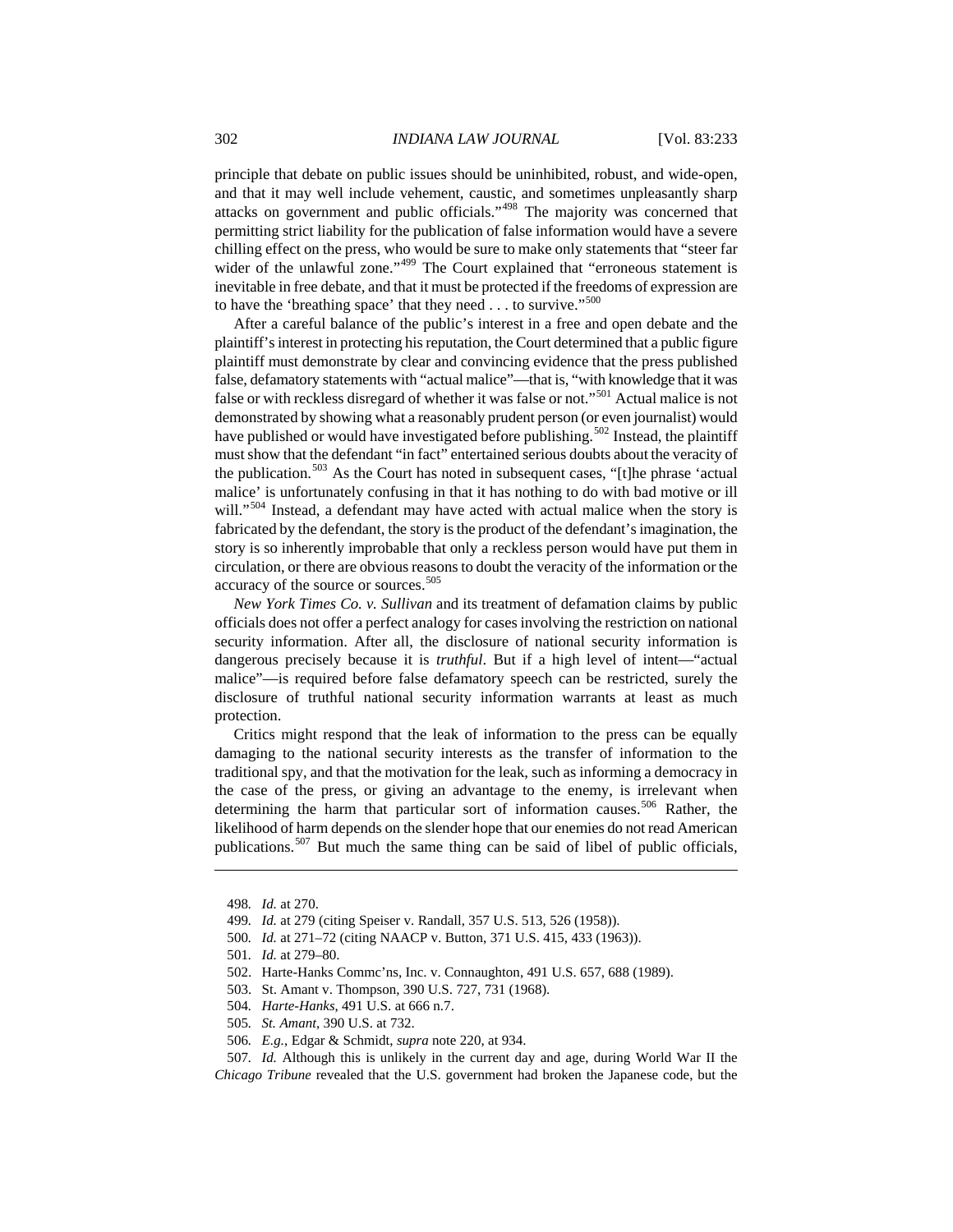incitement, and fighting words. In all of these cases, the harm is done regardless of the intent of the speaker. Here, requiring the government to prove intent to harm or reckless indifference to harm in any case involving the publication of information by a non-government actor will result in slightly more truthful but potentially harmful information from entering the marketplace.

Incorporating an intent requirement is not meant to replace the requirement that the government demonstrate that the publication of the information posed an immediate, serious, and direct threat to national security. Instead, an intent requirement would be an additional element of any prosecution. In addition, any revelation of even arguably illegal or immoral behavior by the United States should be immune from prosecution, regardless of the intent. For example, when 60 Minutes II came into possession of the Abu Ghraib photographs, the government argued that they should be not broadcast because they would likely cause some to retaliate against our soldiers.<sup>[508](#page-71-0)</sup> Bare assertions that leaks undermine our relationships with foreign countries, without regard to the actual content of the leak, would similarly be insufficient.

## *B. Drawing the Line Against Inchoate Liability*

The only remaining issue is whether the press can be criminally prosecuted for inchoate crimes such as aiding and abetting the disclosure of national security information, conspiring to break laws governing the control of national security information, or knowingly receiving such information. If the Fourth Circuit permits the government's aiding and abetting charges in the AIPAC case to stand, there is nothing stopping the Department of Justice from using similar charges against the press. Although current statutory law authorizes such prosecutions, the First Amendment should stand as an absolute bar.

At first blush, holding the press liable for commanding, inducing, or procuring the leak of classified national security information would be "merely an application of the traditional crime of receiving stolen property."[509](#page-71-1) Aiding and abetting liability is consistent with other theories of criminal law that aim to deter criminal activity by punishing all of those involved in it in any way. As Paul Gewirtz has noted, applying the law of aiding or abetting, or punishing the receipt of stolen property, would be theoretically similar to applying the exclusionary rule in criminal cases. As he explained, "[t]he exclusionary rule in criminal cases rests precisely on the belief that police misconduct can be deterred by barring prosecutors and others from using the unlawfully seized evidence."<sup>[510](#page-71-2)</sup>

The most famous case holding the press liable under an aiding-and-abetting claim is *Rice v. Paladin Enterprises, Inc.*, which held a book publisher civilly responsible for aiding and abetting murder.<sup>[511](#page-71-3)</sup> Lawrence Horn hired James Perry to kill his ex-wife. his handicapped son, and his son's nurse in order to collect the two million dollars that

Japanese apparently never read the article. LLOYD WENDT, CHICAGO TRIBUNE: THE RISE OF A GREAT AMERICAN NEWSPAPER 627–36 (Rand McNally & Co. 1979).

<span id="page-71-3"></span><span id="page-71-2"></span><span id="page-71-1"></span><span id="page-71-0"></span><sup>508.</sup> Scott Pelley, *Reporting National Security Under Threat of Indictment*, 2006 Annual Dinner Media Law Resource Center at 22.

<sup>509.</sup> Stone, *supra* note 347, at 205 n.65.

<sup>510.</sup> Gewirtz, *supra* note 444, at 148.

<sup>511. 128</sup> F.3d 233 (4th Cir. 1997).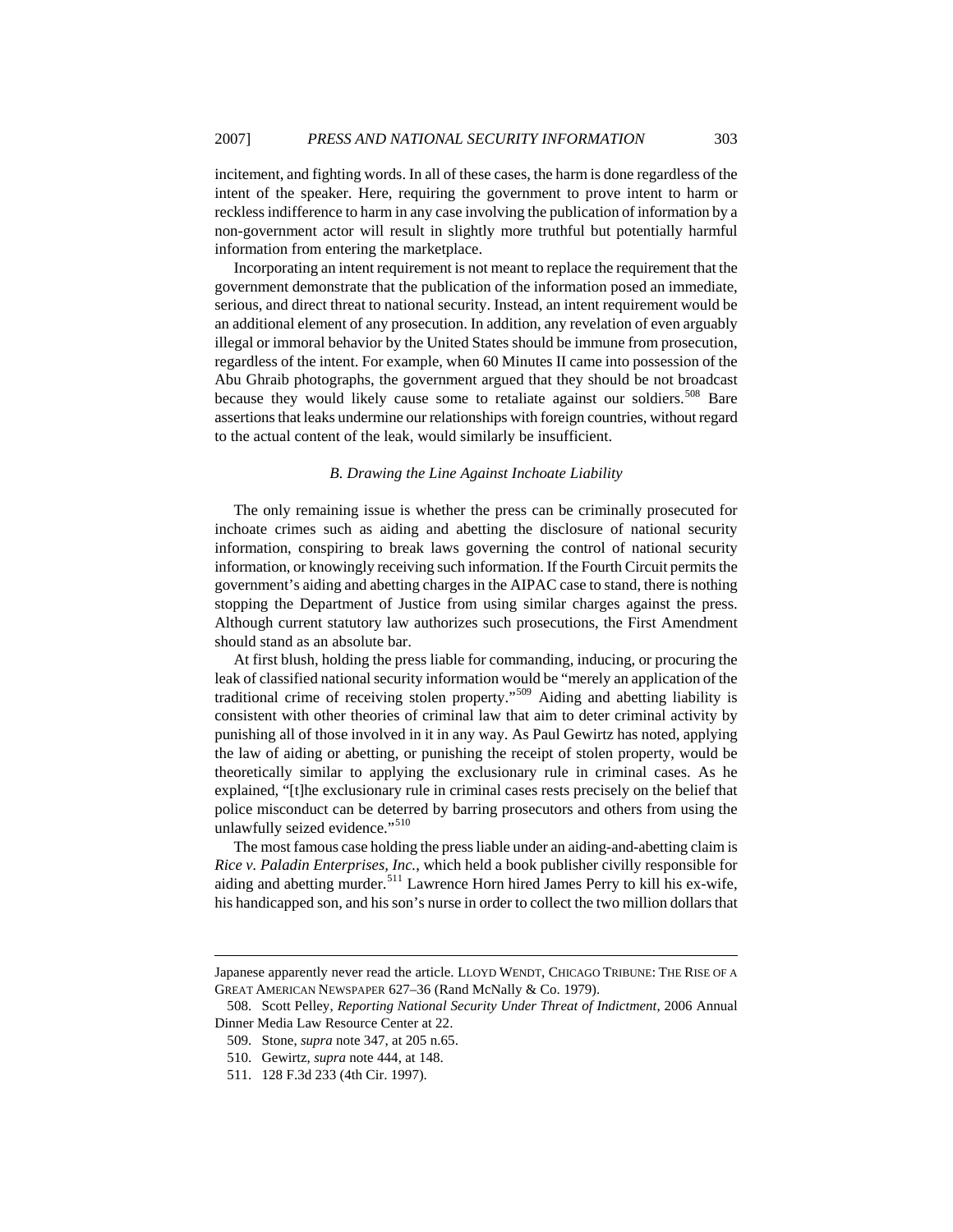his son had received in a settlement for the injuries that rendered him a quadriplegic.<sup>[512](#page-72-0)</sup> Perry carefully followed the instructions on how to commit murder like a professional killer outlined in *Hit Man: A Technical Manual for Independent Contractors*. [513](#page-72-1) Representatives for the three victims filed wrongful death charges against the book's publisher Paladin Enterprises, alleging that Paladin had aided and abetted the three murders through the publication of the book. Paladin stipulated for purposes of summary judgment that (1) Perry had followed the book's instructions; (2) when marketing the book, Paladin had "intended to attract and assist criminals and would-be criminals who desire information and instructions on how to commit crimes," (3) Paladin "intended and had knowledge" that its book "would be used, upon receipt, by criminals and would-be criminals to plan and execute the crime of murder for hire," and (4) the publication of the book actually did assist Perry in his commission of the murders.<sup>[514](#page-72-2)</sup> Paladin rested its defense entirely on the First Amendment. Although the district court had ruled in the publisher's favor, the Fourth Circuit reversed, holding that "long-established caselaw provides that speech—even speech by the press—that constitutes criminal aiding and abetting does not enjoy the protection of the First Amendment . . . . "<sup>[515](#page-72-3)</sup>

The *Rice* court recognized that the First Amendment required the plaintiffs to meet a higher intent standard than in the ordinary tort case. The court stated:

Even if the First Amendment imposes a heightened intent-based limitation on the state's ability to apply the tort of aiding and abetting to speech . . . we are confident that, at the very least, the aiding and abetting of a *malum in se* crime such as murder with the specific purpose of assisting and encouraging another or others in that crime would satisfy such a limitation.<sup>5</sup>

The Supreme Court declined to review the controversial decision in *Rice*, but even assuming the Fourth Circuit's constitutional analysis was correct, the difference between aiding and abetting murder and aiding and abetting the leak of national security information are vastly different in degree and kind. Part of the reason for this dichotomy is that, unlike aiding and abetting murder, the aiding and abetting of a leak is not a *malum in se* crime. The leaks of information by government employees or contractors are not necessarily bad. As discussed earlier in this article, most leaks come from high-ranking officials, and a surprising number of leaks are authorized, frequently unbeknownst to the reporter. Unlike the government's easily recognizable interest in tangible property, the government's property rights to information is dubious. The Freedom of Information Act contains a presumption that all government information belongs to the people, and it must be turned over to the people when requested, unless it falls within one of the listed exemptions.<sup>[517](#page-72-5)</sup>

Furthermore, the Court's current jurisprudence has created a peculiar wrinkle whereby a government employee could be punished for disclosing national security information even when a non-government person could not be held liable for

<span id="page-72-1"></span><span id="page-72-0"></span> $\overline{a}$ 

<sup>512</sup>*. Id.* at 239.

<sup>513</sup>*. Id.*

<span id="page-72-2"></span><sup>514</sup>*. Id.* at 241.

<span id="page-72-3"></span><sup>515</sup>*. Id.* at 242.

<span id="page-72-4"></span><sup>516</sup>*. Id.* at 252.

<span id="page-72-5"></span><sup>517. 5</sup> U.S.C. § 552 (2000).